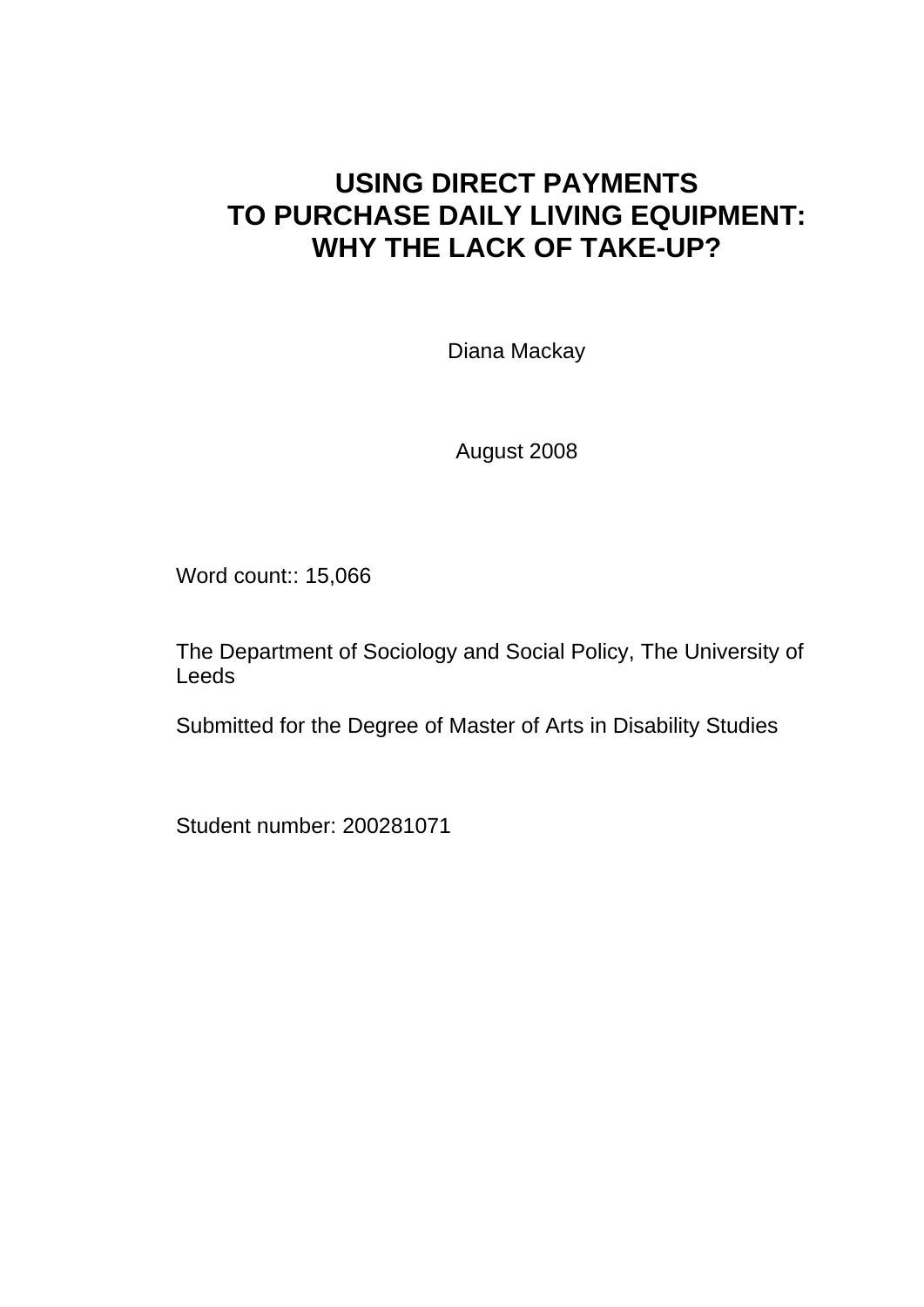### **Abstract**

Placing disabled people in control of financial resources offered a radical move away from the traditional service-led, rather than userled, norms of social care services. This was as a result of years of campaigning by disabled people. However, the take-up of direct payments remains low both in the provision of direct payments for personal care support as well as for other aspects of social care such as the provision of daily living equipment.

Cambridgeshire's policy for offering direct payments for equipment was implemented in 2006 but since then only twelve service users have chosen to have a direct payment in order to purchase equipment themselves, rather than having it provided by the statutory community equipment service.

The focus of this study is on the reasons for this lack of take-up both from the point of view of disabled people, as well as the occupational therapy staff who are effectively the gatekeepers of this resource.

The study provides a background to the use of direct payments and the importance of equipment provision and goes on to link the two by presenting a snapshot of the current situation by means of two small-scale pieces of fieldwork.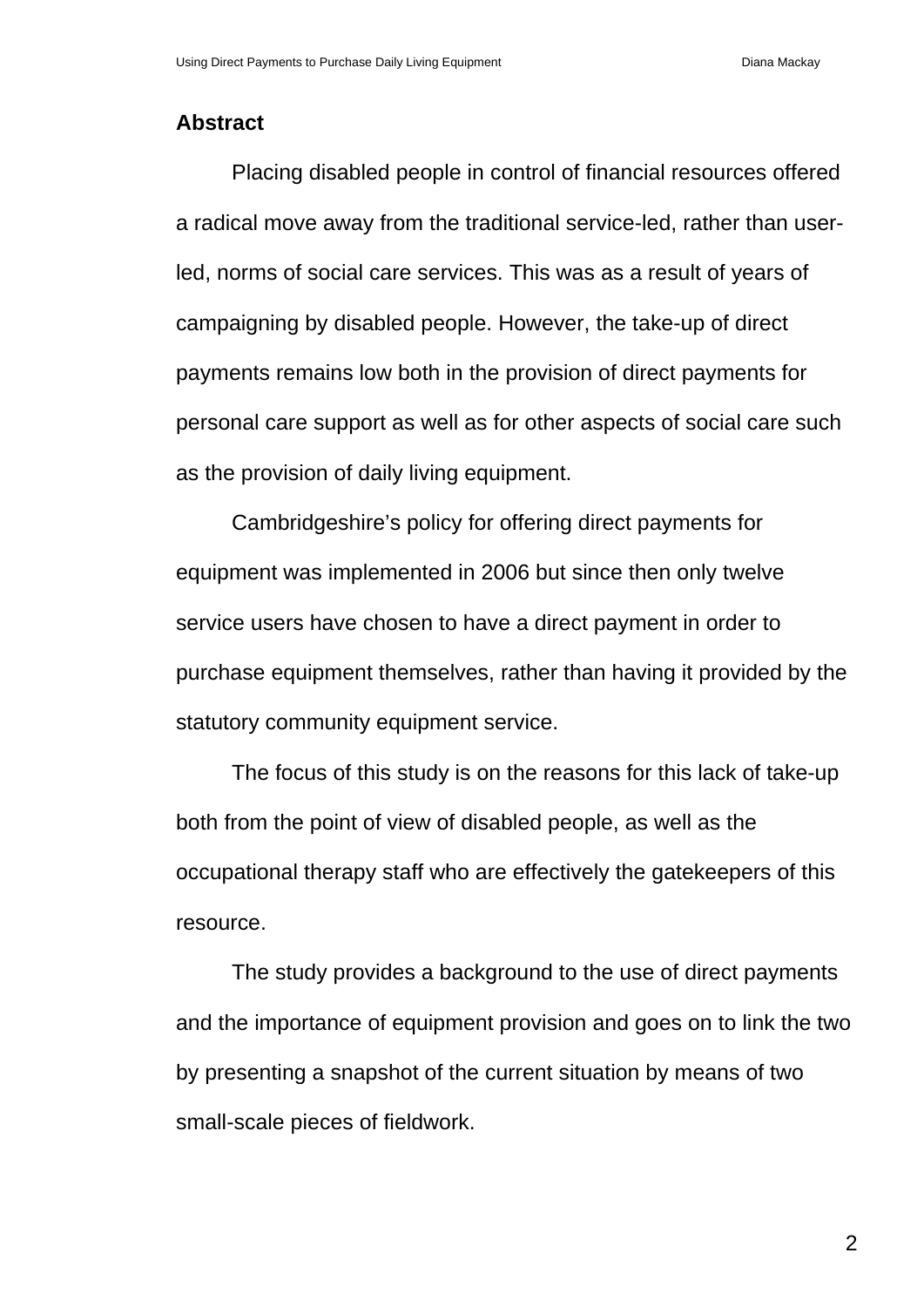To examine the lack of take-up from disabled people's perspective, a small number of interviews were carried out with people who had been in receipt of direct payments – either for personal support, or equipment, or both. Secondly, a survey, by way of a questionnaire, was undertaken with community occupational therapy practitioners working within Cambridgeshire's adult teams. This focused on their views of the direct payments agenda, to what extent they had embraced it, and what they felt were the barriers to take-up.

The views of both the disabled people and the OT practitioners were largely positive in relation to equipment provided via the statutory community equipment service and felt that direct payments had their place, most particularly, when people wanted equipment that was more aesthetically pleasing. However, the study highlighted that disabled people are not receiving the information they need in order to exercise this choice and may only discover the direct payment option by 'chance'.

The study also touches on issues in relation to cost effectiveness, access to retail outlets, and stimulation of the market in this growing area of technology.

In conclusion, direct payments for equipment are seen as a positive alternative option that needs to sit alongside 'direct provision' and that front line staff need training and support to ensure that the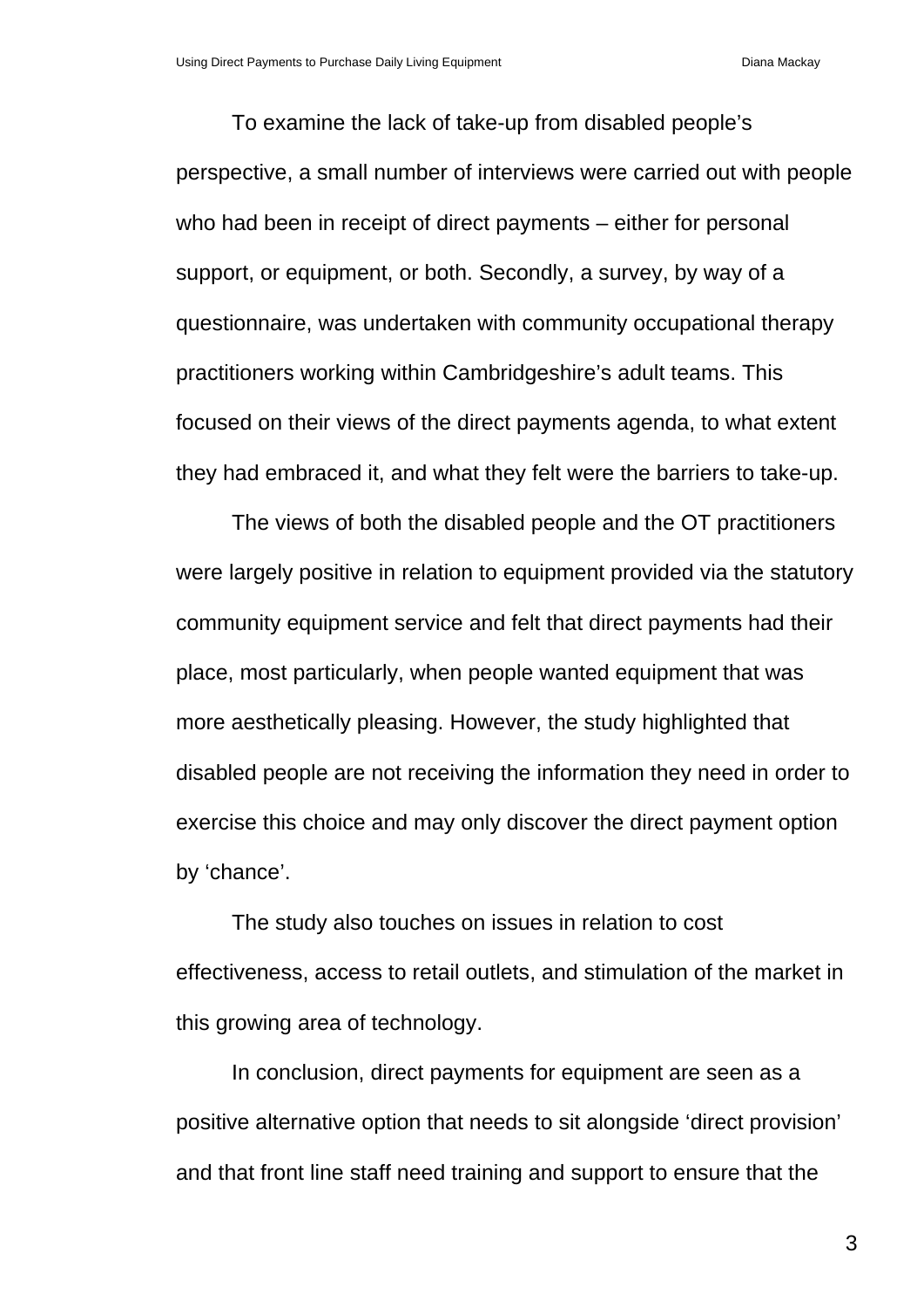direct payment option is promoted to all service users, so that they have the tools necessary to acquire quality services within the ethos of independent living.

The future of direct payments for equipment will also be dependent on the outcomes of more recent initiatives, yet to be tested, including individual budgets and the Transforming Community Equipment Services proposal.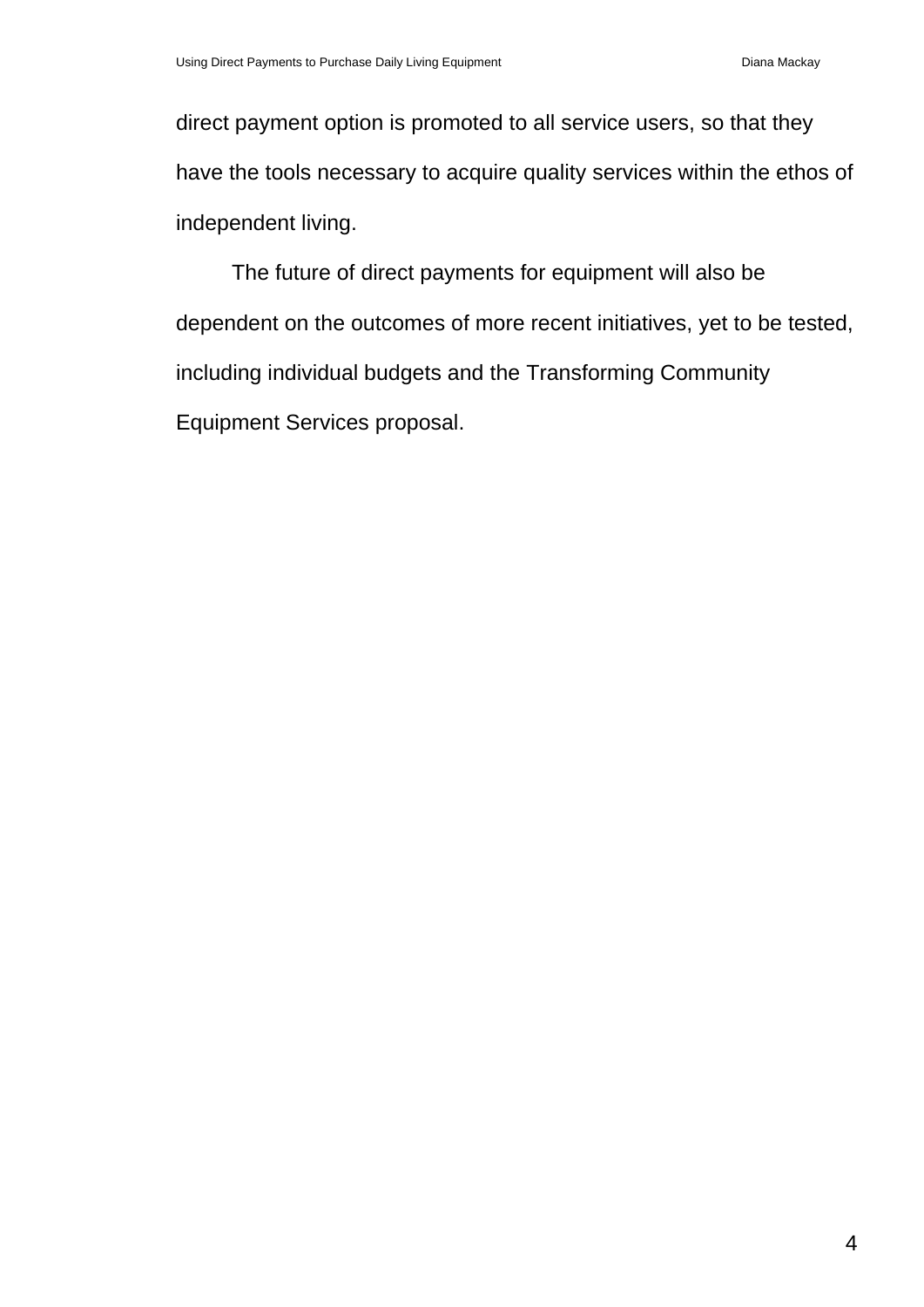| <b>Contents</b>                                                                                                                                                                                                                                                                                                                                  | Page                                                     |
|--------------------------------------------------------------------------------------------------------------------------------------------------------------------------------------------------------------------------------------------------------------------------------------------------------------------------------------------------|----------------------------------------------------------|
| <b>Chapter 1: Introduction</b><br>Background<br>The Campaign for Direct Payments<br>The Local Perspective<br><b>Assistive Technology and Daily Living Equipment</b><br>Aims and Objectives of the Study<br>Organisation of the Study                                                                                                             | $\overline{7}$<br>$\overline{7}$<br>10<br>13<br>14<br>16 |
| <b>Chapter 2: Literature and the legislative context</b><br>Introduction<br>Direct Payments: From 'power' to 'duty'<br>The Importance of Equipment<br>Occupational Therapy and the Gate Keeping Role<br><b>Direct Payments in Action</b><br>InformationInformationInformation<br><b>From Direct Payments to Individual Budgets</b><br>Conclusion | 18<br>18<br>20<br>21<br>24<br>32<br>33<br>35             |
| <b>Chapter 3: Study Design</b><br>Introduction<br><b>Sources of Literature</b><br><b>Ethical Approval</b><br>Approaches<br><b>Sample Groups</b><br><b>Limitations of the Study</b><br>Data Collection and Analysis<br>Time table<br>Conclusion                                                                                                   | 39<br>39<br>40<br>42<br>43<br>44<br>45<br>49<br>49       |
| <b>Chapter 4: Qualitative Research Findings</b><br>Introduction<br><b>Profile of Participants</b><br><b>Summary of Findings</b><br><b>Conclusion and Key Points</b>                                                                                                                                                                              | 50<br>50<br>51<br>59                                     |
| <b>Chapter 5: Quantitative Research Findings</b><br>Introduction<br>Methodology & response<br><b>Summary of Findings</b><br><b>Conclusion and Key Points</b>                                                                                                                                                                                     | 61<br>61<br>62<br>69                                     |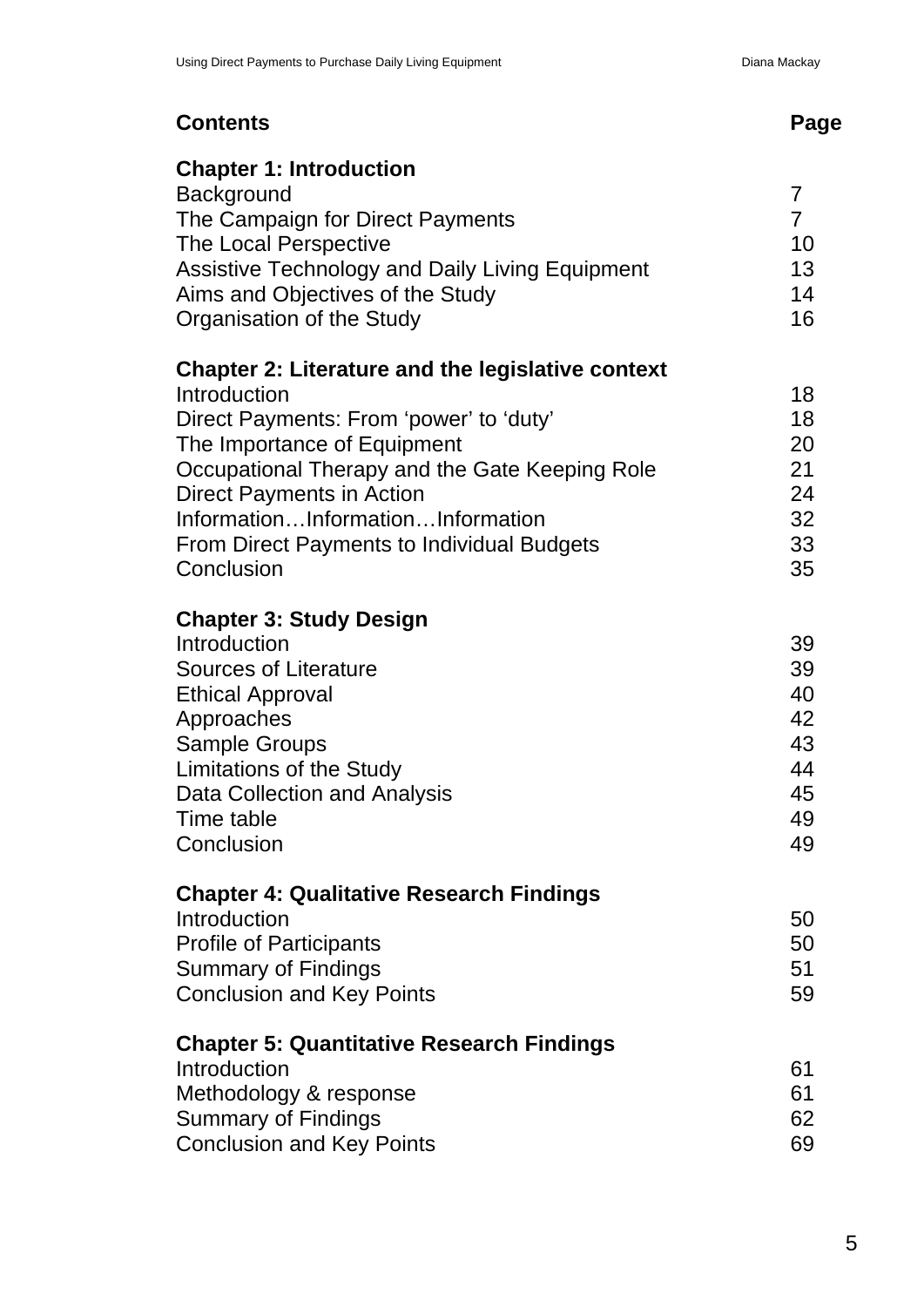|                                                     | <b>Contents (continued)</b>                         | Page |
|-----------------------------------------------------|-----------------------------------------------------|------|
|                                                     | <b>Chapter 6: Analysis of Research Results</b>      |      |
| Introduction                                        |                                                     | 71   |
|                                                     | Provision of Equipment from the Statutory Community |      |
|                                                     | <b>Equipment service</b>                            | 71   |
|                                                     | The Need for Information                            | 73   |
| <b>Choice and Control for Disabled People</b>       |                                                     | 74   |
| The Gatekeepers                                     |                                                     | 76   |
| <b>Other Issues</b>                                 |                                                     | 78   |
| Conclusion                                          |                                                     | 78   |
|                                                     | <b>Chapter 7: Conclusion</b>                        |      |
| Introduction                                        |                                                     | 80   |
| Direct Provision or Direct Payment: does it matter? |                                                     | 80   |
| "I didn't know"                                     |                                                     | 83   |
| <b>Training Issues</b>                              |                                                     | 84   |
| <b>Retail Therapy</b>                               |                                                     | 85   |
| <b>The Future</b>                                   |                                                     | 86   |
|                                                     | <b>Bibliography</b>                                 | 88   |
|                                                     |                                                     |      |
| <b>Appendices</b>                                   |                                                     | 92   |
| (i)                                                 | Covering letter to service users                    |      |
| (ii)                                                | Covering letter to OT practitioners                 |      |
| (iii)                                               | Participant Information sheet                       |      |
| (iv)                                                | <b>Consent form</b>                                 |      |
| (v)                                                 | Questionnaire to OT staff                           |      |
| (vi)                                                | Semi-structured interview questions                 |      |
|                                                     | / themes for discussion                             |      |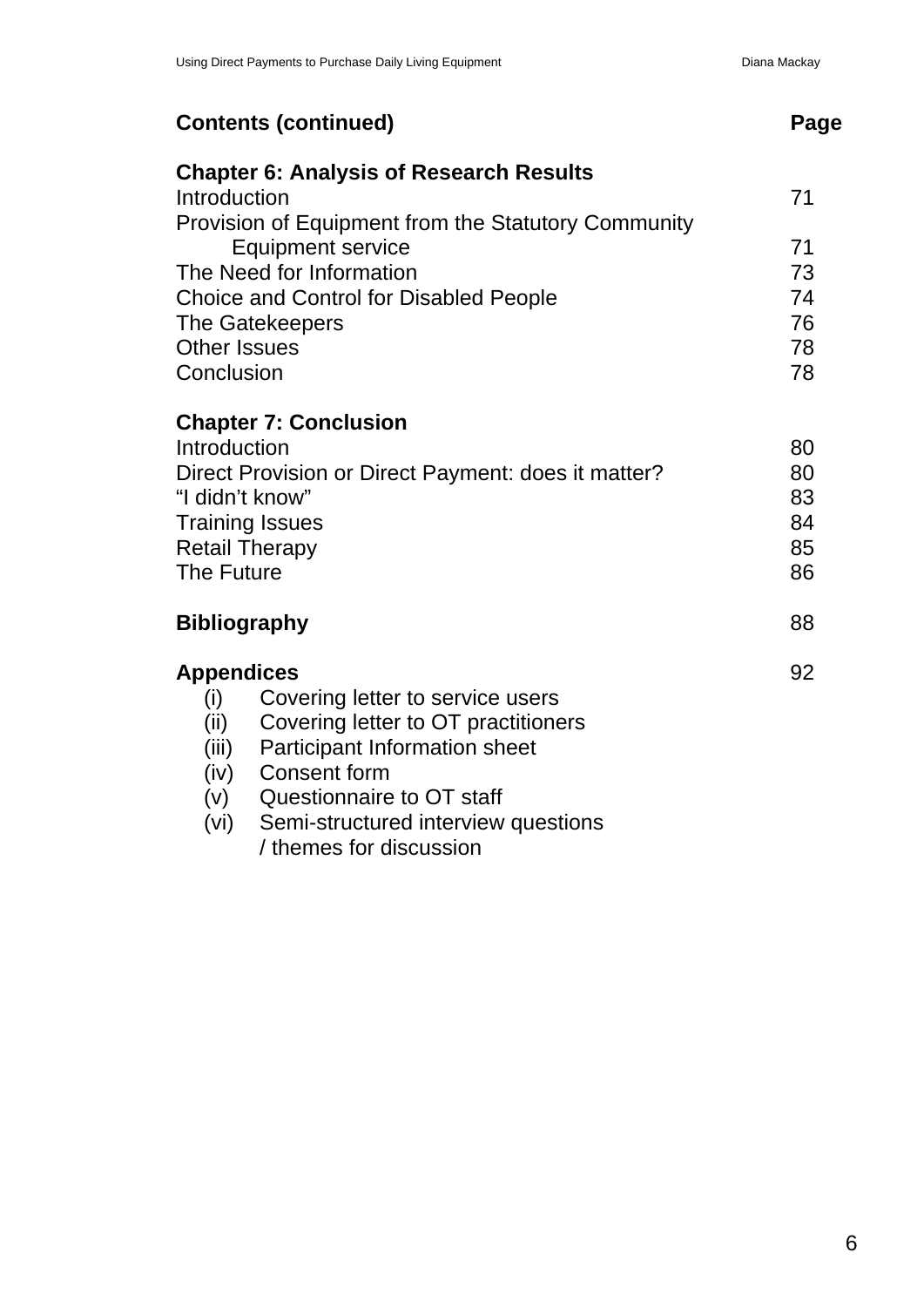# **Chapter 1: Introduction**

### **1.0 Background**

Since June 2006 Cambridgeshire County Council have had a policy in place so that people can receive a direct payment enabling them to purchase daily living equipment rather than items being directly provided from the local authority's community equipment service. At the time of writing up this study (Summer 2008) only twelve people have chosen the direct payment option. This study examines some of the reasons behind this lack of take-up.

This chapter explores the campaigning by disabled people which ultimately led to the implementation of legislation, enabling disabled people to receive direct cash payments in lieu of directly provided social care services. The chapter goes on to examine this from a local perspective and also discusses the importance of daily living equipment. The aims and objectives of the study are identified and a summary is provided as to how the study was organised.

### **1.1 The Campaign for Direct Payments**

Direct payments, the term used to describe cash payments given in lieu of directly provided social care services, were established as a result of decades of campaigning by disabled people. It was in the 1960s that Paul Hunt, and other residents of Le Court Cheshire Home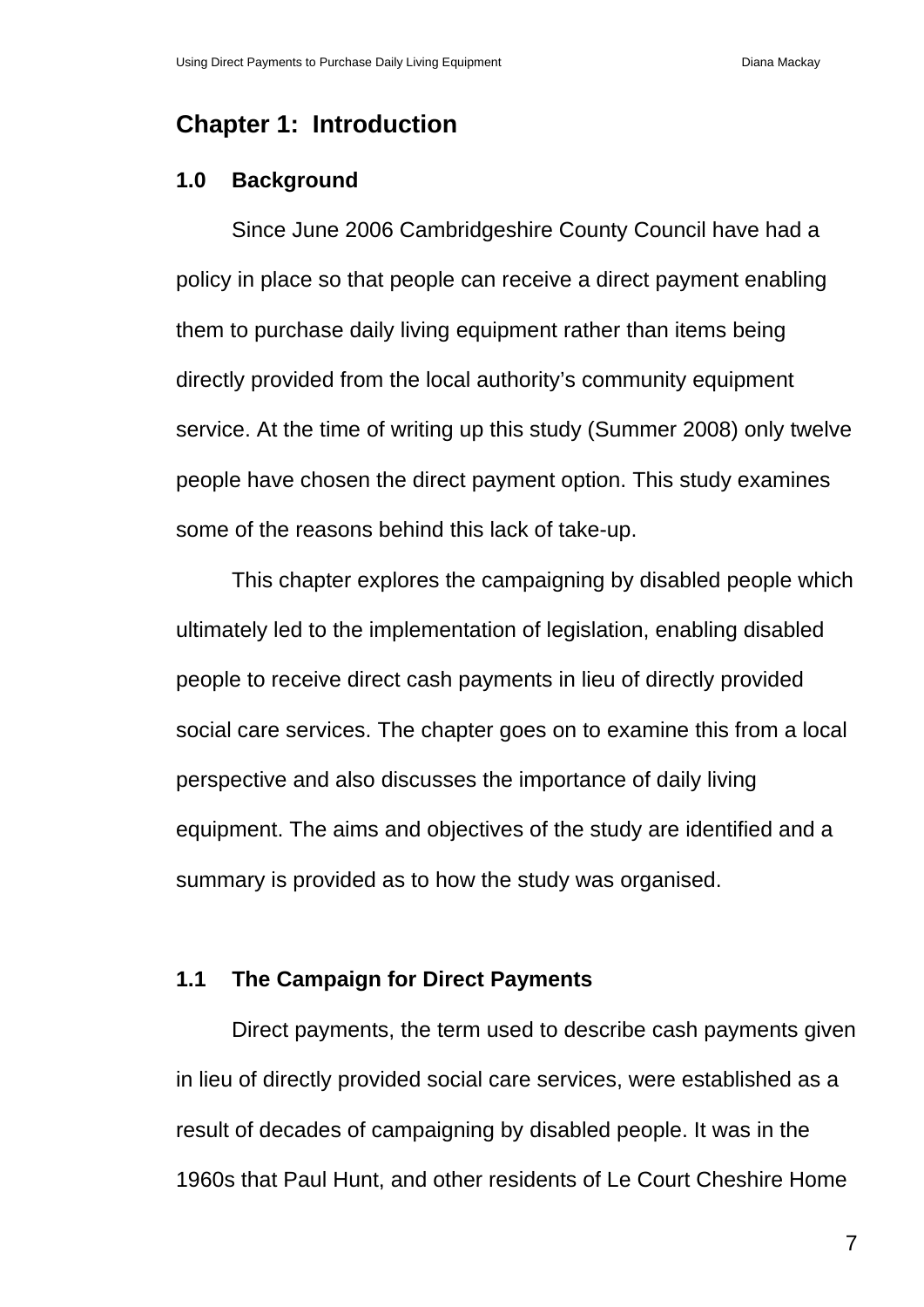in Hampshire, led the campaign for access to secure, community based alternatives to residential homes which they saw as a vital part of regaining citizenship for disabled people. This campaigning led to the creation of disabled people's organisations that could further these goals (Finkelstein, 1991). One of these organisations was the Disability Income Group (DIG) which focussed its efforts on the campaign for a national disability income. This led to the development of the Union of Physically Impaired Against Segregation (UPIAS) whose guidelines were based on a 'social oppression theory of disability' or, in Finkelstein's words, a 'social barriers model'. The later development of 'coalitions of disabled people' established new groups, at a local level and united within a national body, the British Council of Disabled People (BCODP). Disabled people established a number of centres for independent, or integrated, living (CILs). Not only were these the ongoing driving force behind the campaign to achieve full social integration, but they later campaigned specifically to legalise direct payments and offer support to people employing personal assistants (Hasler, 2006).

In the early nineteen eighties, the Derbyshire Centre for Integrated Living (DCIL) was particularly active in promoting the independent living philosophy by analysing all the elements that it involved. 'Independent living' describes the process of improving the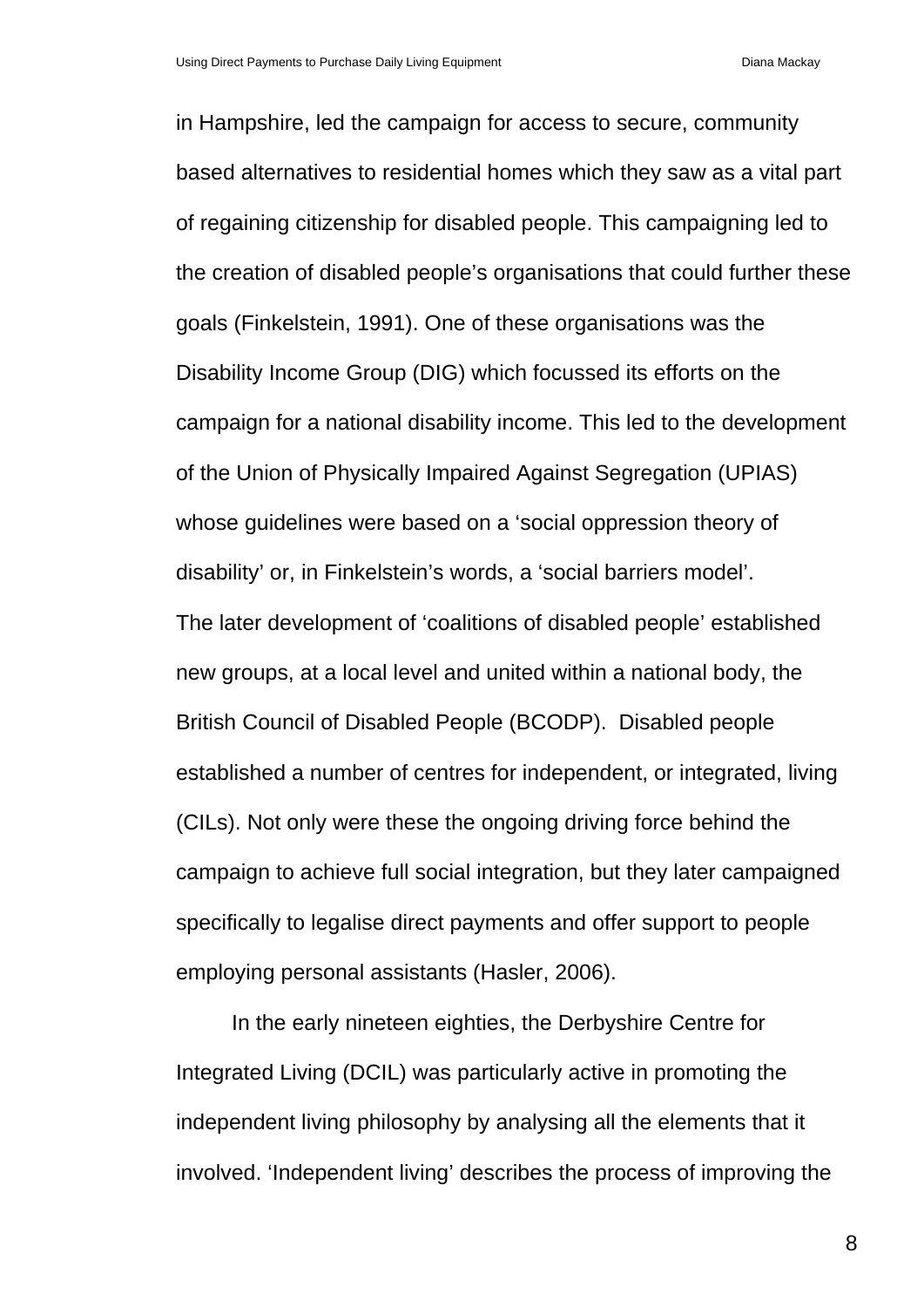quality of life of disabled people by them having access to the help necessary for them to identify and pursue their own life choices (Davis, 1990). The work of the Derbyshire CIL resulted in the creation of the 'seven needs for independent living', which "put flesh on the social model of disability," (Davis, 1990: 7). The seven needs were identified as: information; counselling; housing; technical aids; personal assistance; transport and access. All of these needs should now be able to be met via the use of direct payments.

All this campaigning eventually resulted in direct payment legislation being passed in 1996, the Community Care (Direct Payments) Act. This meant that someone assessed as needing community care support could, if they so chose, be allocated an amount of money and have some choice over how to spend it (Bornat, 2006). Bornat points out that the intention, from the very start was that this could be used in a variety of ways for example to "eat out at a restaurant, buy helpful equipment…or simply buy help with basic tasks" (p. 1).

Therefore, the government's decision to introduce this important legislation was met with enthusiasm by the disability rights movement, as the pressure they had put upon government over a number of years had achieved its ambition. Interestingly, the disability rights campaigners received support from the then Conservative government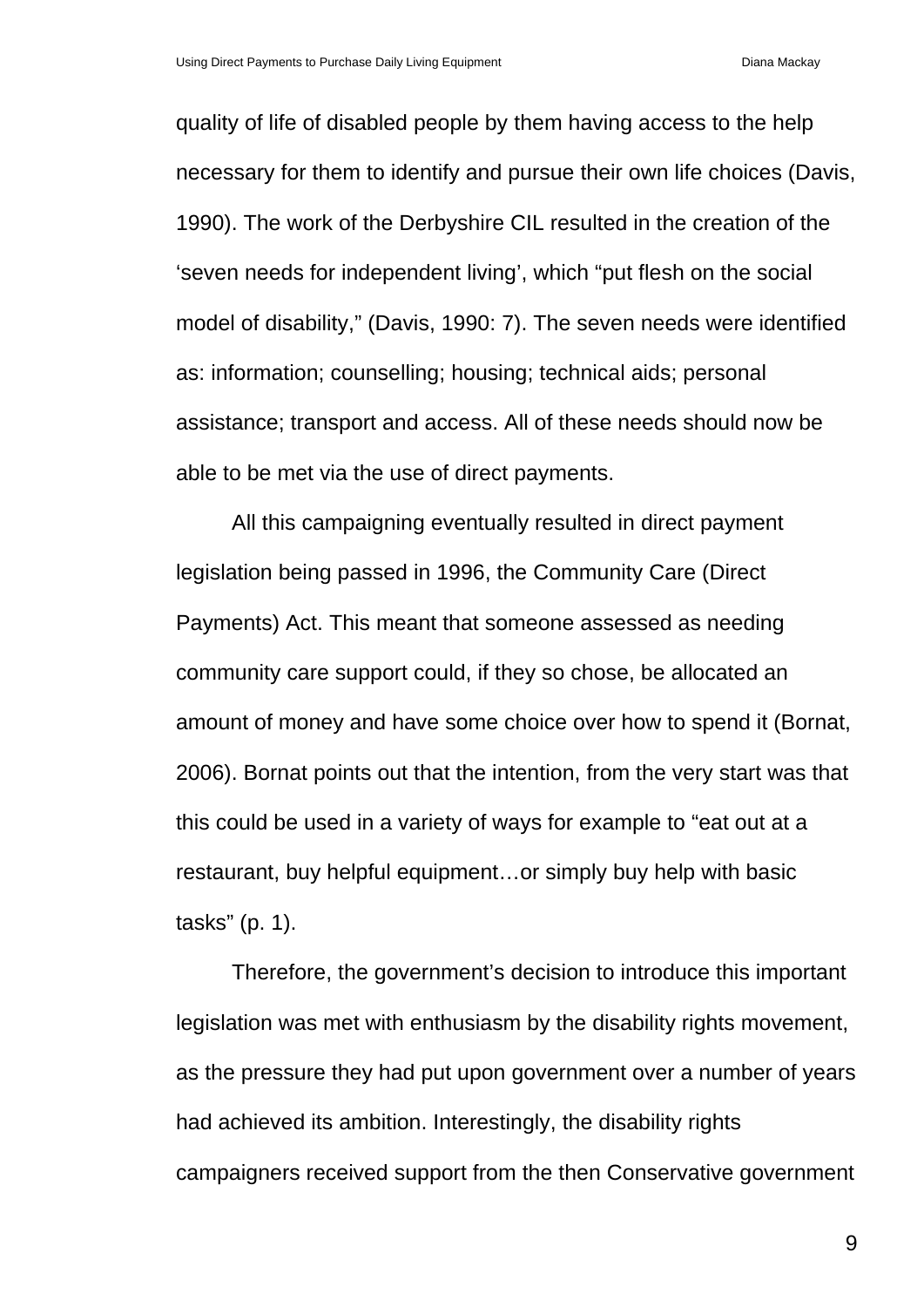who were keen to demonstrate that they were committed to the independence agenda. However, the government were particularly keen to focus on the potential cost benefits of providing cash payments to service users (Zarb & Nadash, 1994). As will be discussed later, this cost effectiveness perspective does not necessarily apply to the provision of direct payments for equipment.

#### **1.2 The Local Perspective**

At the time of writing, Summer 2008, the take-up of direct payments within Cambridgeshire, for personal social care support, is slightly higher than the national average at 500 direct payment recipients out of a total county population of around six hundred thousand. This assessment against the national average is based on information contained within the recent national survey carried out by the Direct Payments Survey group (Davey et al, 2007). This survey also highlighted two interesting factors which are also reflected within Cambridgeshire. Firstly, the majority of direct payment recipients are, most commonly, people with physical impairments, and secondly the provision of one-off payments is less common than other types of direct payment. Both of these issues are relevant when considering the provision of direct payments for equipment, as will be explored later.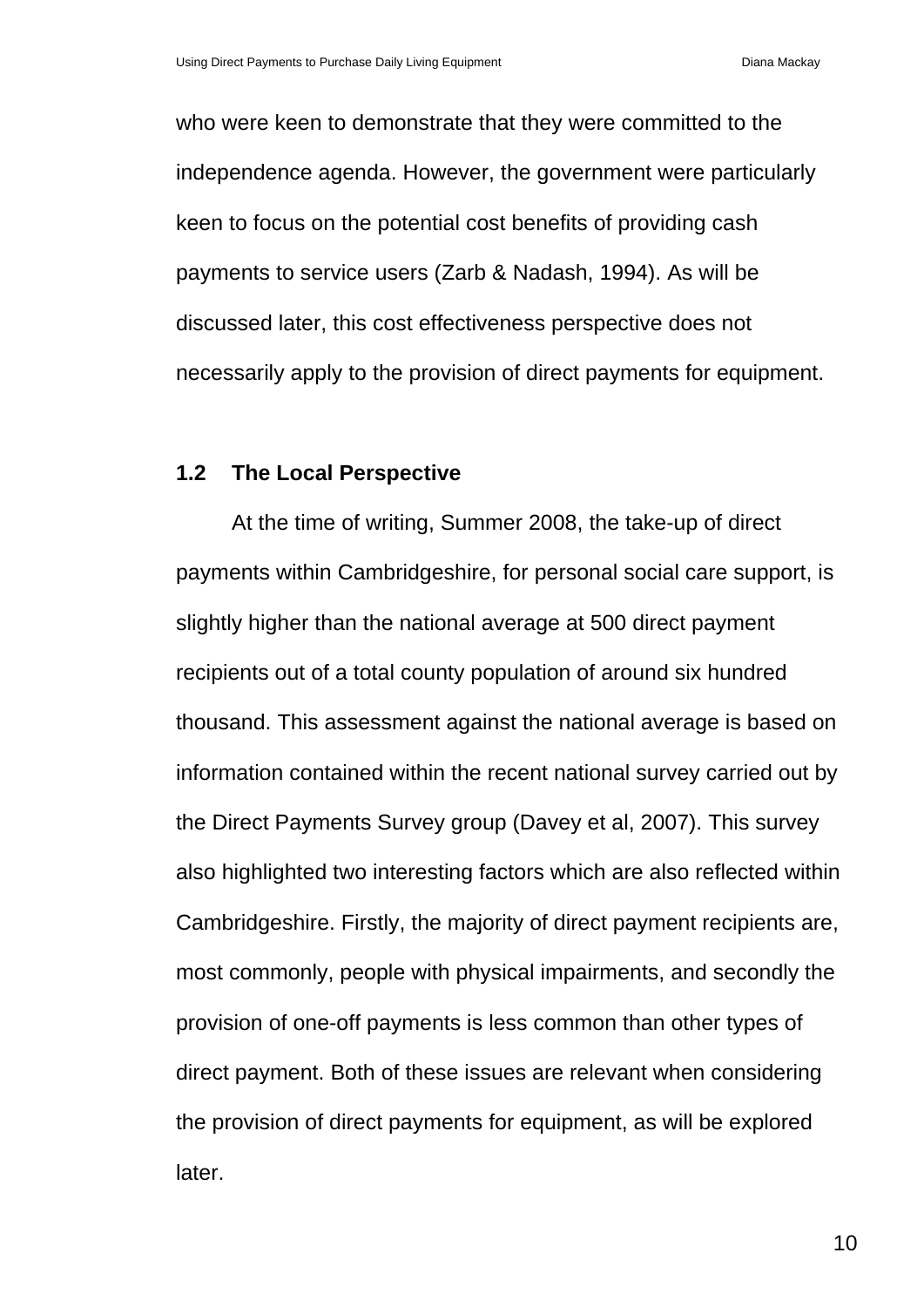In a study, commissioned by Scope, in 2003, it was concluded that there is a:

"…reluctance on behalf of social services departments to encourage a wider and more imaginative use of direct payments such as to purchase equipment." (McMullen, 2003: 68)

It was with this in mind that the researcher was tasked by her director, in 2005, to lead a working group within Cambridgeshire County Council's Adult Services to develop a policy that would enable direct payments to be used to purchase daily living equipment. As part of this work, the researcher was also involved in the re-writing of Cambridgeshire's service user information booklet *Direct Payments in Cambridgeshire: Your Questions Answered* (Cambridgeshire County Council, 2007) to ensure that there was information available regarding the use of direct payments for equipment. This booklet is a public document and is therefore available to download from the County Council's website.

Since the implementation of Cambridgeshire's direct payments for equipment policy in June 2006, the take-up has been minimal. As will be seen in the subsequent literature review this scenario appears to be one that that is reflected across the country. The Government's white paper *Our health, our care, our say* clearly reinforces the need to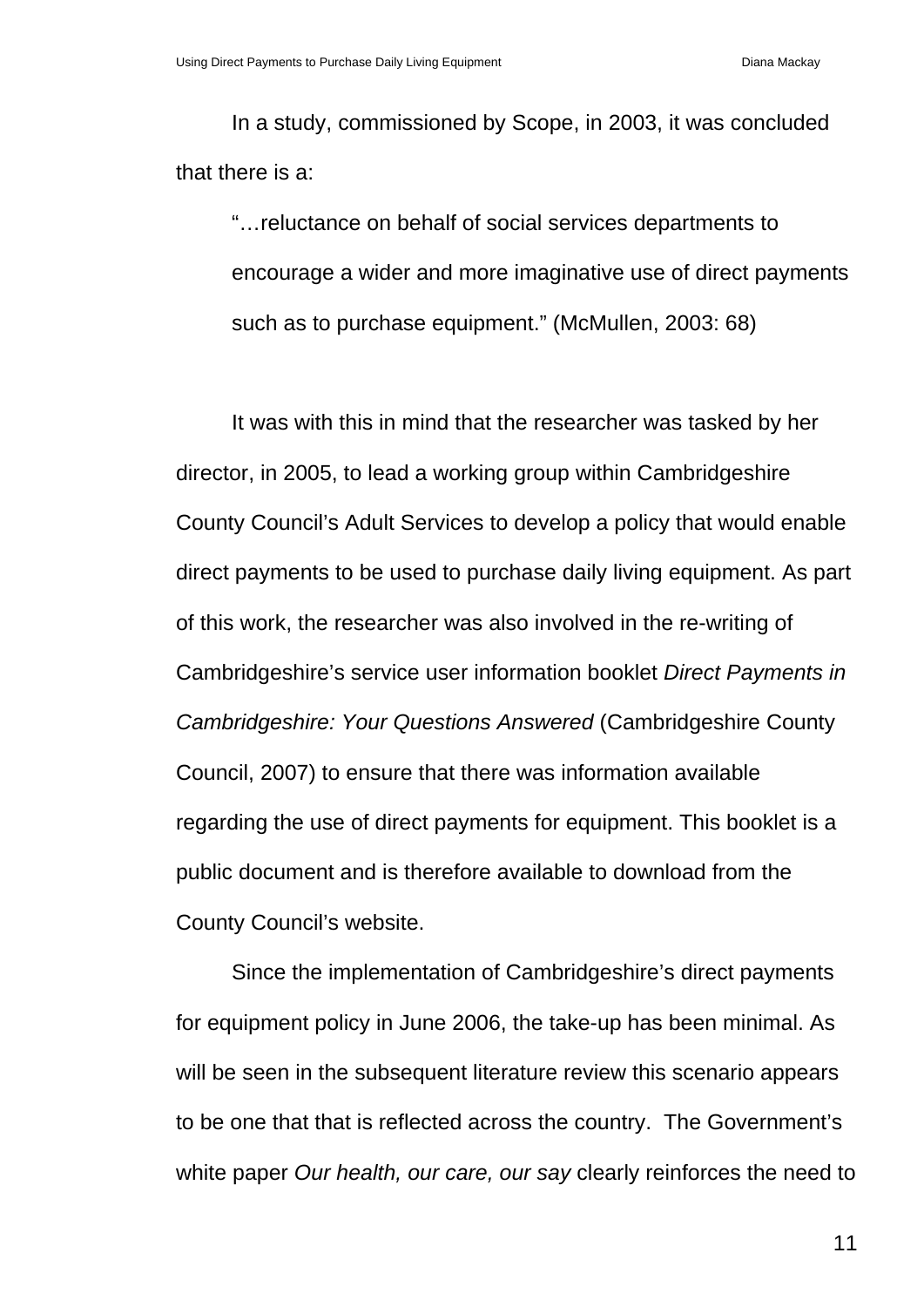increase the take-up of direct payments and introduce the individual budgets initiative (Department of Health, 2006)*.* Individual budgets are intended to bring together a wider range of funding streams than are available through direct payments, including resources for equipment and housing adaptations. With this scheme on the near horizon, and with the knowledge that there has been limited take-up of direct payments for equipment, the researcher questions whether take-up will be any more successful via individual budgets? Therefore, by understanding some of the local issues regarding the lack of take-up of direct payments for equipment in Cambridgeshire, it is hoped that the information generated will help inform that agenda.

This, however, is not a comparative study about what other local authorities are doing and the difficulties of implementing policy although this will be briefly mentioned. This research is more about a genuine desire to understand local people's views of direct payments and their use for equipment purchase within the 'Cambridgeshire system'. This is from both the point of view of disabled people, as well as those professionals who are effectively, through the social care assessment process, 'gate keepers' of direct payment resources.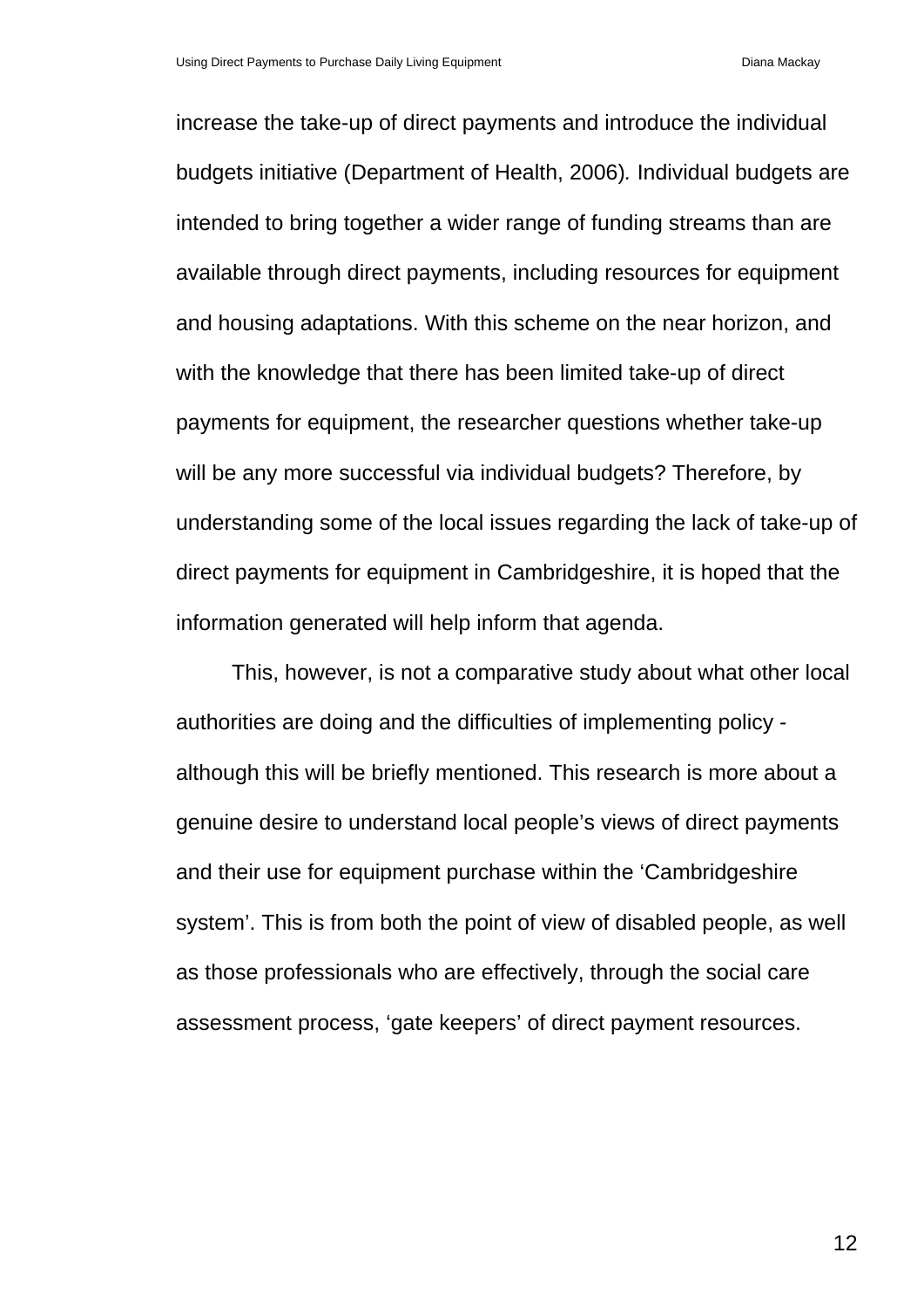### **1.3 Assistive technology and Daily Living Equipment'**

It is important to understand the varying terminology used in the area of equipment provision. 'Assistive technology' tends to be the modern day generic term used to describe a whole range of equipment that is now available to disabled people to assist with various aspects of their lives. This technology can range from the simplest tap turner through to monitoring devices that can detect if someone has fallen and automatically alert the emergency services - commonly referred to as 'telecare' equipment (Down et al, 2006).

Daily living equipment is one aspect of this assistive technology and, for the purposes of this project, the term 'daily living equipment' refers to the traditional range of mobile equipment, usually provided by local authorities as a result of occupational therapy assessment. Such items include bathing and toileting equipment, hoists and other items to assist with general activities of daily living. The researcher, and her colleagues within Cambridgeshire, prefer to avoid the use of the term 'aids' when referring to equipment, due to its obvious alternative associations. This term may, however, be used within this paper when making references to past literature on this subject.

This study is not able to consider the provision of direct payments for other items of assistive technology for example telecare and sensory equipment. The main reason for this is that the different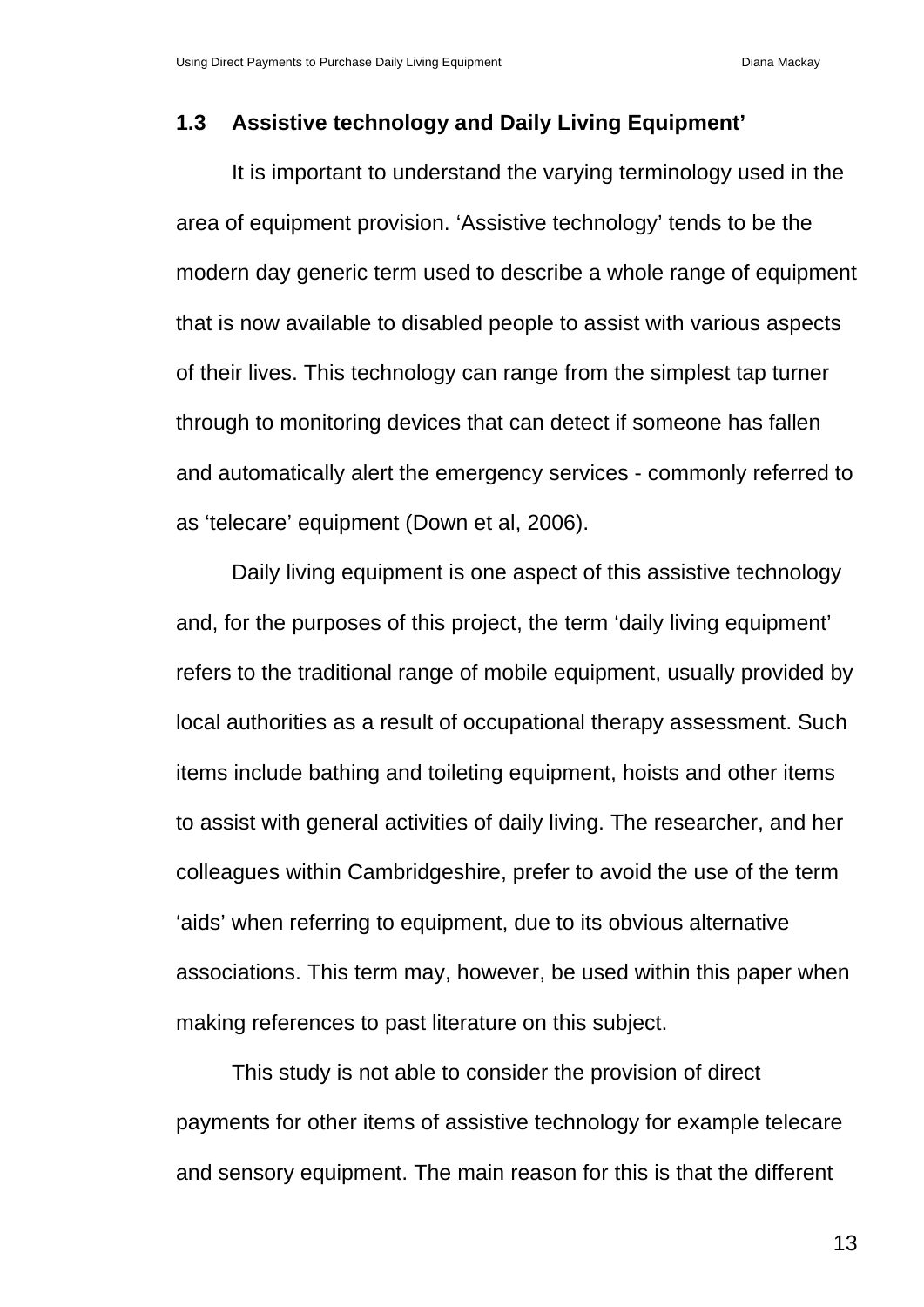funding streams for each of these provisions, and the different professionals involved in the assessment process, mean that an alternative methodological approach would be required for each another issue that is clearly ripe for future research! However, the provision of another area of 'assistive technology', namely wheelchairs, will be referred to briefly as there are similarities between direct payments and the NHS wheelchair voucher scheme (Sanderson and Place, 2001).

### **1.4 Aims and Objectives of the Study**

By employing both qualitative and quantitative research methodologies, the primary aim of this small scale study was to identify some of the reasons behind the limited take-up, by disabled people, of direct payments for daily living equipment. It was hoped that this would thereby uncover other areas for further research and is therefore very much presented as a pilot project, identifying issues for future study and bearing in mind the subsequent work that will be required to develop, and scrutinise, the individual budgets scheme.

The fact that it is only six years since it became compulsory for local authorities to offer direct payments to disabled people supports the underlying ontological approach for this research that the reality for disabled people is that they have been, and continue to be,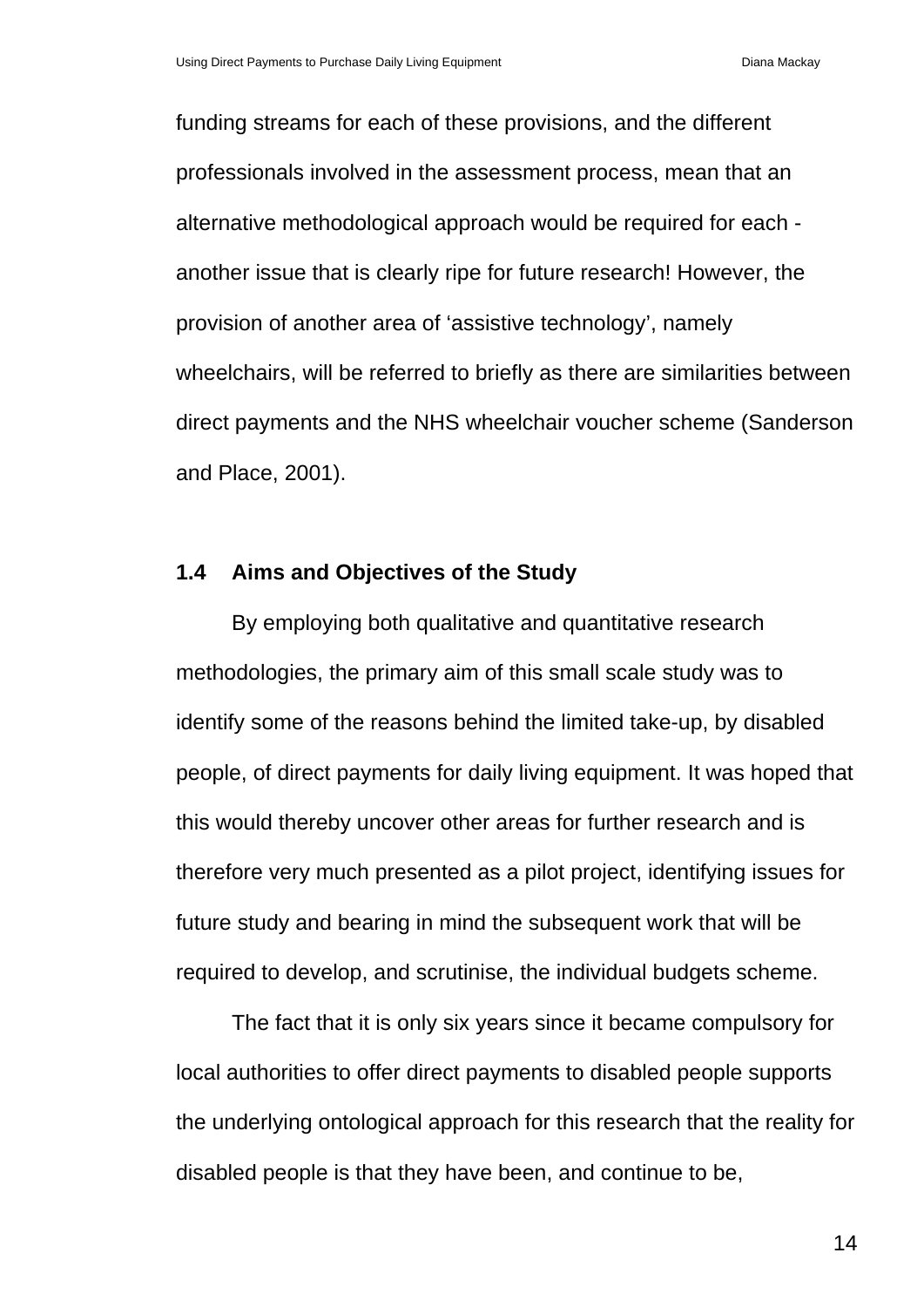discriminated against in all aspects of their lives. In acknowledging this perspective, the social model of disability provides the basis for the study's epistemology by accepting that most problems experienced by disabled people are created by the society in which they live and that discrimination is a daily occurrence (Barnes, 1991).

To achieve these aims, the study will:

- Define what is meant by 'daily living' equipment and explain the reasons for the focus in this area and the exclusion of other types of assistive technology that might be used by disabled people.
- **Provide a detailed overview of the use of direct payments by** disabled people and the need to address the provision of direct payments for equipment separately from direct payments offered for other aspects of social care support.
- Explore the views of, and choices made by, disabled people who have received direct payments for equipment.
- Explore the views of disabled people who receive direct payments for other aspects of social care provision, and who have equipment needs, but who have not chosen to do so in relation to equipment provision. Why is this?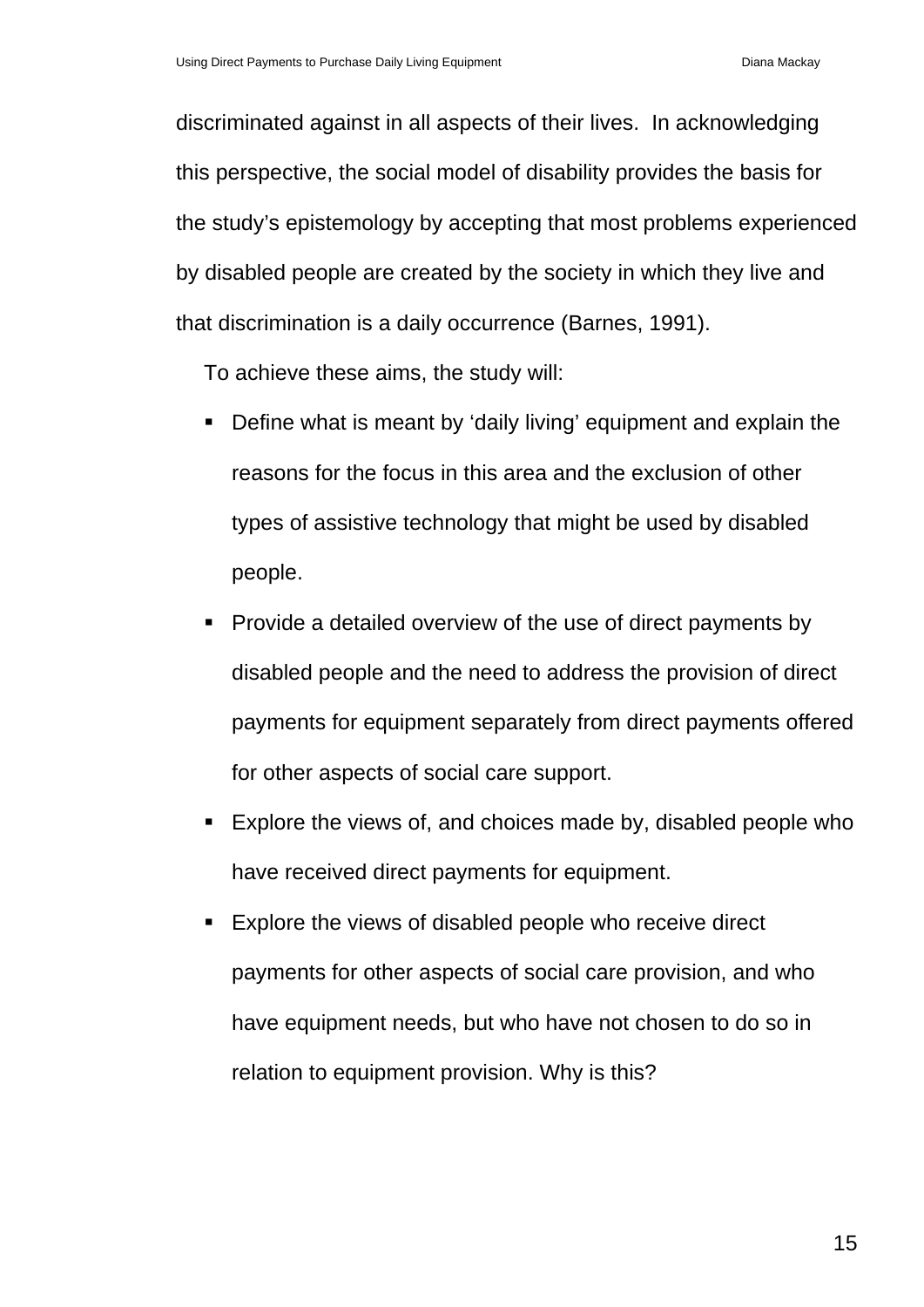- Explore the views of occupational therapists in their 'gate keeping' role, to what extent they are promoting direct payments and how prepared are they for the plans for individual budgets?
- Describe and critically evaluate the barriers to take-up of direct payments for equipment.
- Generate recommendations for further research and development.

## **1.5 Organisation of the Study**

 Chapter two includes a review of literature in relation to the importance of both direct payments and equipment provision and how these contribute towards facilitating 'independent living'. The role of occupational therapists is also explored and the chapter includes a focus on key issues particularly the availability of appropriate information and highlights current national initiatives, which will have an impact on how direct payments develop in the future.

 Chapter three describes the design of the study including a summary of the ethics approval process and the methodological approaches that were utilised. The sample groups are explained, as is the method of data collection and analysis.

 Chapters four and five provide detail of the research findings with chapter six presenting an analysis of these findings.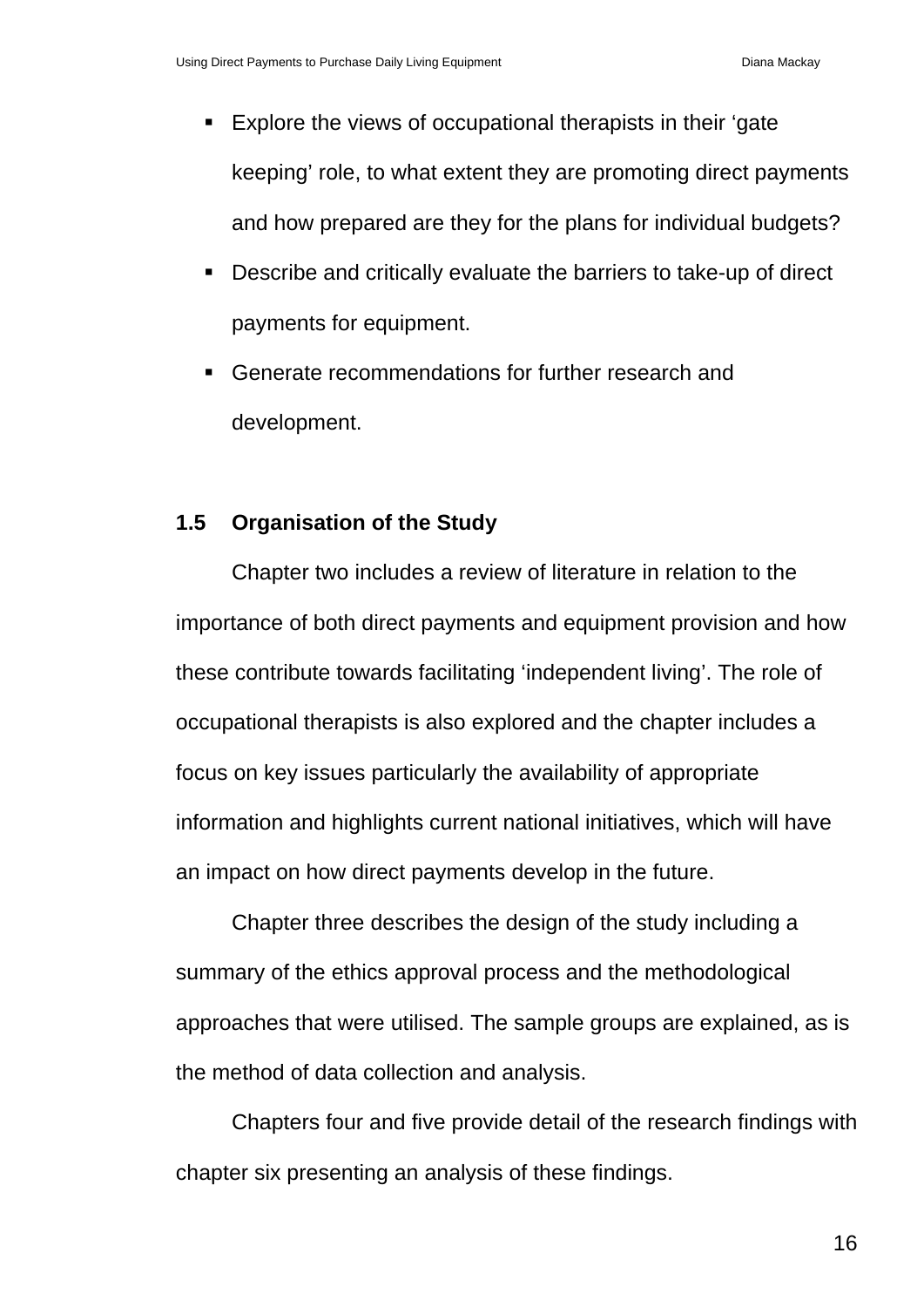The final chapter concludes with a summary of the key themes and issues and offers suggestions as to how the take-up of direct payments for equipment might be improved.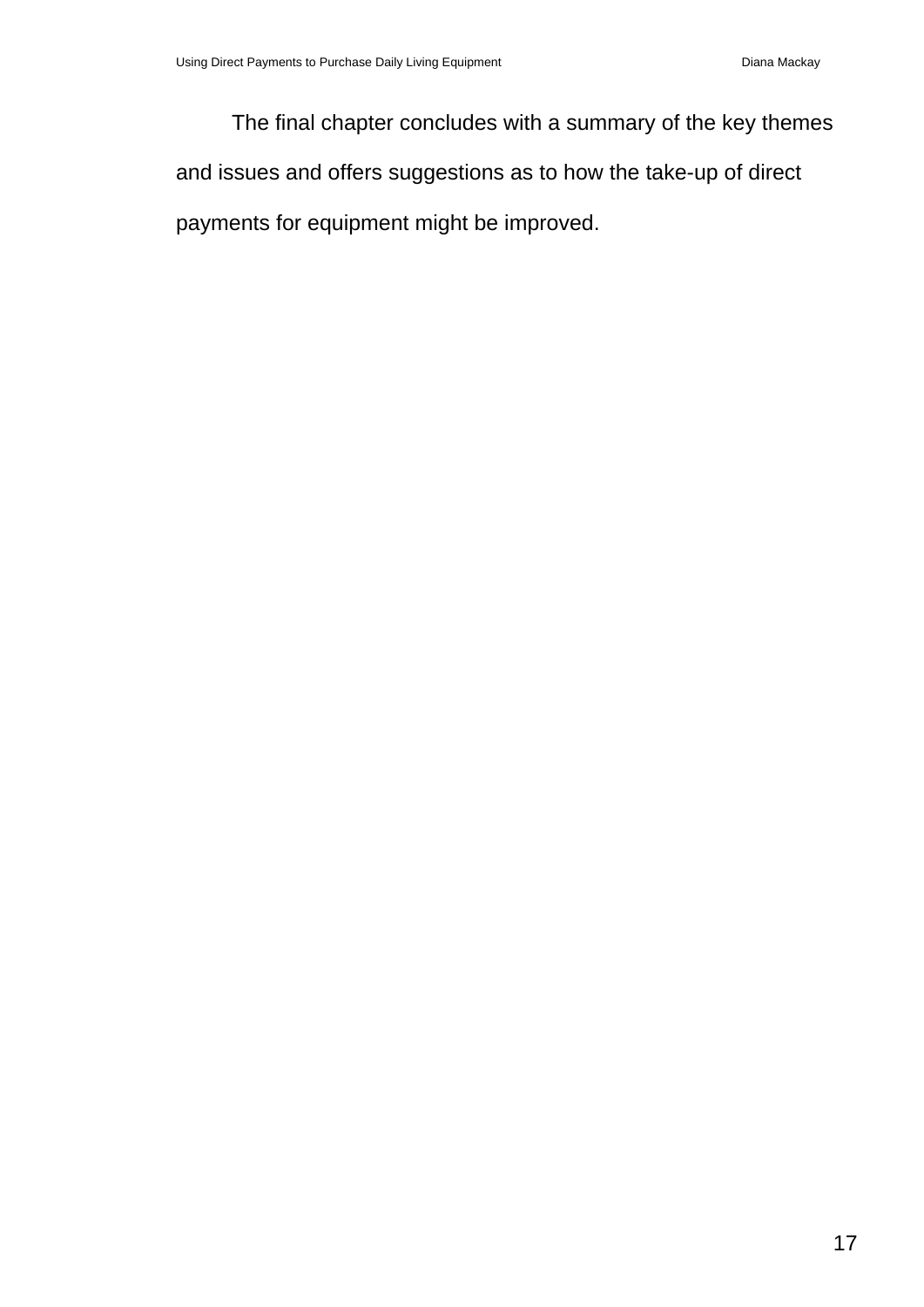# **Chapter Two: Literature and the Legislative Context**

### **2.0 Introduction**

This chapter explores how the offering of direct payments, by local authorities, became obligatory in 2001 as a result of the Health and Social Care Act. The importance of equipment being seen as an essential part of peoples 'packages of care' is also examined alongside the role of those professionals who both assess people's equipment needs and gate keep the access to direct payment resources. Literature relating to the use of direct payments for both personal support and equipment is identified with a particular focus on the importance of information for disabled people so that they may exercise choice and control. The chapter also provides some references that offer an introduction to the Individual Budgets initiative and other national projects that may have an effect on the future provision of direct payments for equipment.

### **2.1 Direct Payments: From 'power' to 'duty'**

The Community Care (Direct Payments) Act was passed in 1996 but simply gave local authorities the 'power', rather than the 'duty', to make cash payments to disabled people so that they could purchase their own social care support. Then, in 2001, the introduction of the Health and Social Care Act meant that the offer of direct payments,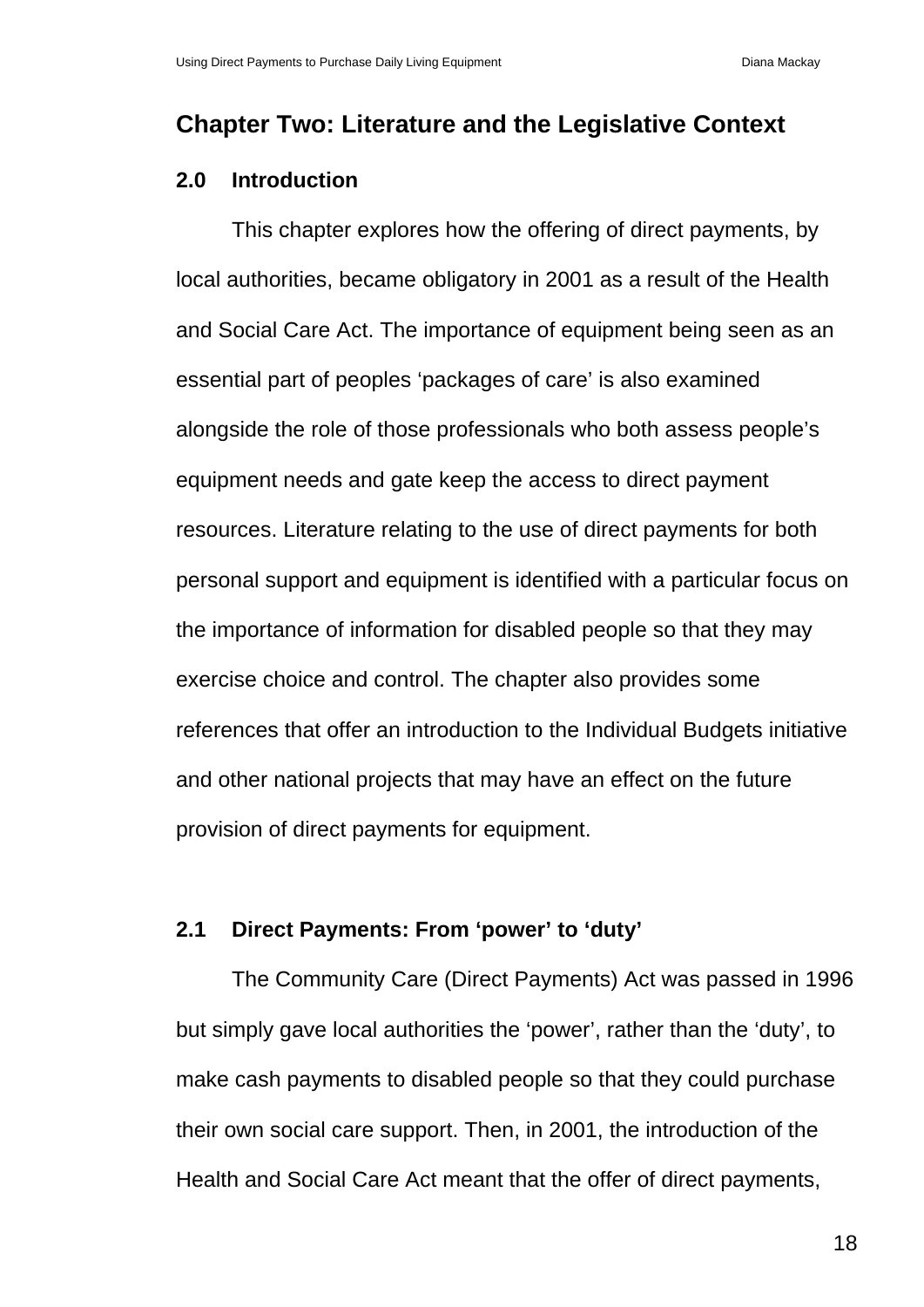following social care assessment, was no longer at the discretion of the local authority, but was an obligation (Bornat, 2006). However, the legislative links between direct payments and local authority responsibilities remain ambiguous in many areas, including that of equipment provision. Following a social care assessment, the resources allocated to service users are generally based on the costs of directly provided community care services (Glendinning, 2006), in other words, what it costs the local authority. However, official Department of Health guidance states that a direct payment must be:

"…sufficient to enable the recipient lawfully to secure a service of a standard that the council considers is reasonable to fulfil the needs for the service to which the payment relates" (DH, 2003: 22).

As will be explored later, this has fundamental implications for equipment provision.

In 2005, the government published *Improving the life chances of disabled people* which made further calls for disabled people to live inclusively as full and equal members of society (Prime Ministers Strategy Unit, 2005). This strategy called for the development of individual budgets with the intention that resources could be used more flexibly to incorporate a number of different funding streams. As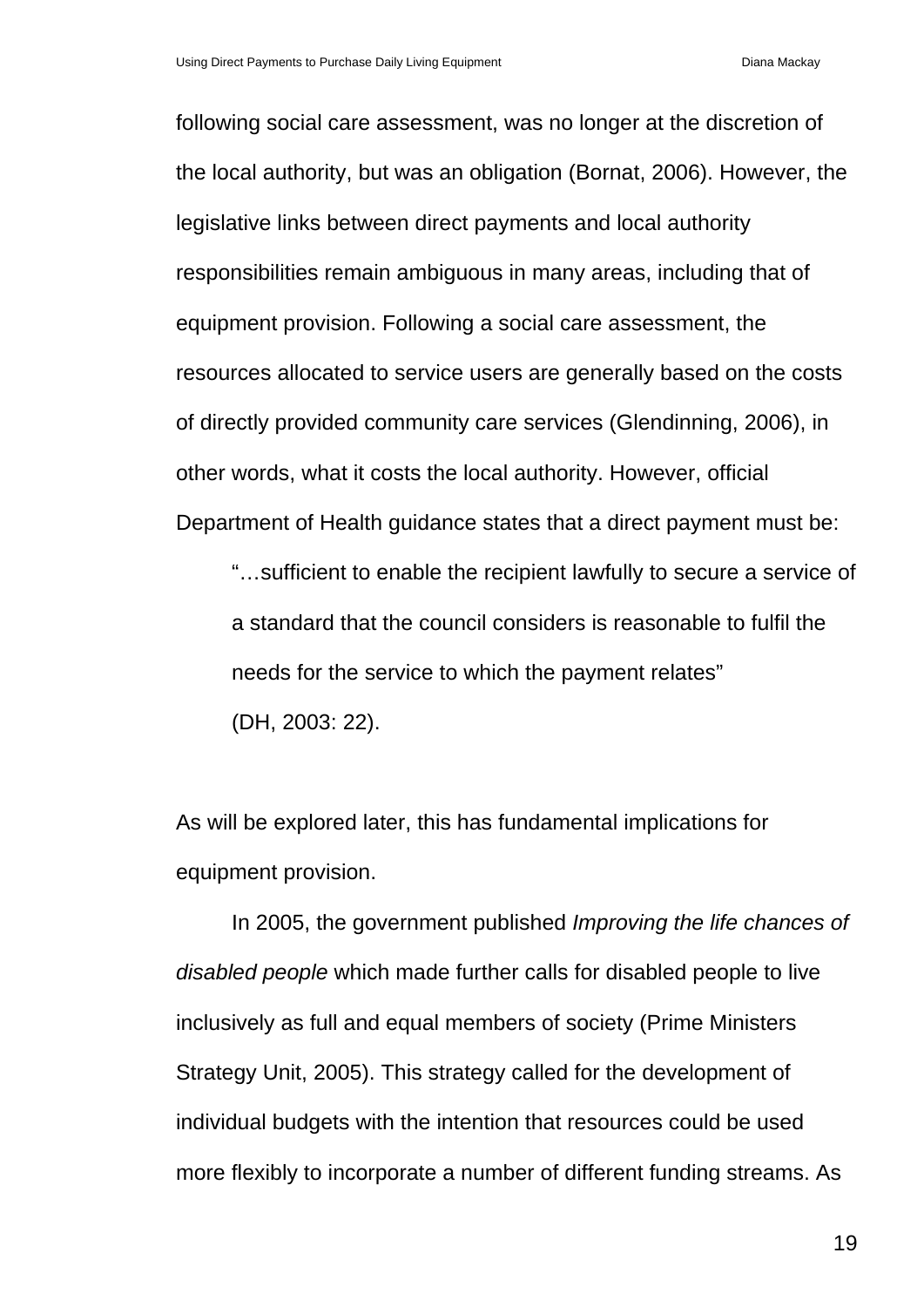will be discussed later this presents a new challenge, and at a time when direct payments are, themselves, far from perfect.

### **2.2 The Importance of Equipment**

It is estimated that, nationally, over four million people use daily living equipment, usually provided through local authority community equipment stores. The quality of equipment services that disabled people receive can make the difference between living an enriched, independent life or an unproductive and isolated existence (Audit Commission, 2000). This fundamental requirement was recognised for many years prior to the Audit Commission's *Fully Equipped* report. Barnes, in 1991, acknowledged the importance of 'technical aids and equipment' stating that their inadequate provision not only limits people's ability to participate in mainstream society but "heightens their dependence on others" (Barnes 1991: 147), thereby reinforcing the social model stance that it is society, and the lack of accessible environments, that contribute, along with other barriers, to the causes of disability.

A recent review, carried out on behalf of the government's Office of Disability Issues (ODI), reinforced that many of the barriers to achieving independent living could be solved by a greater investment in housing adaptations and equipment. This study concluded that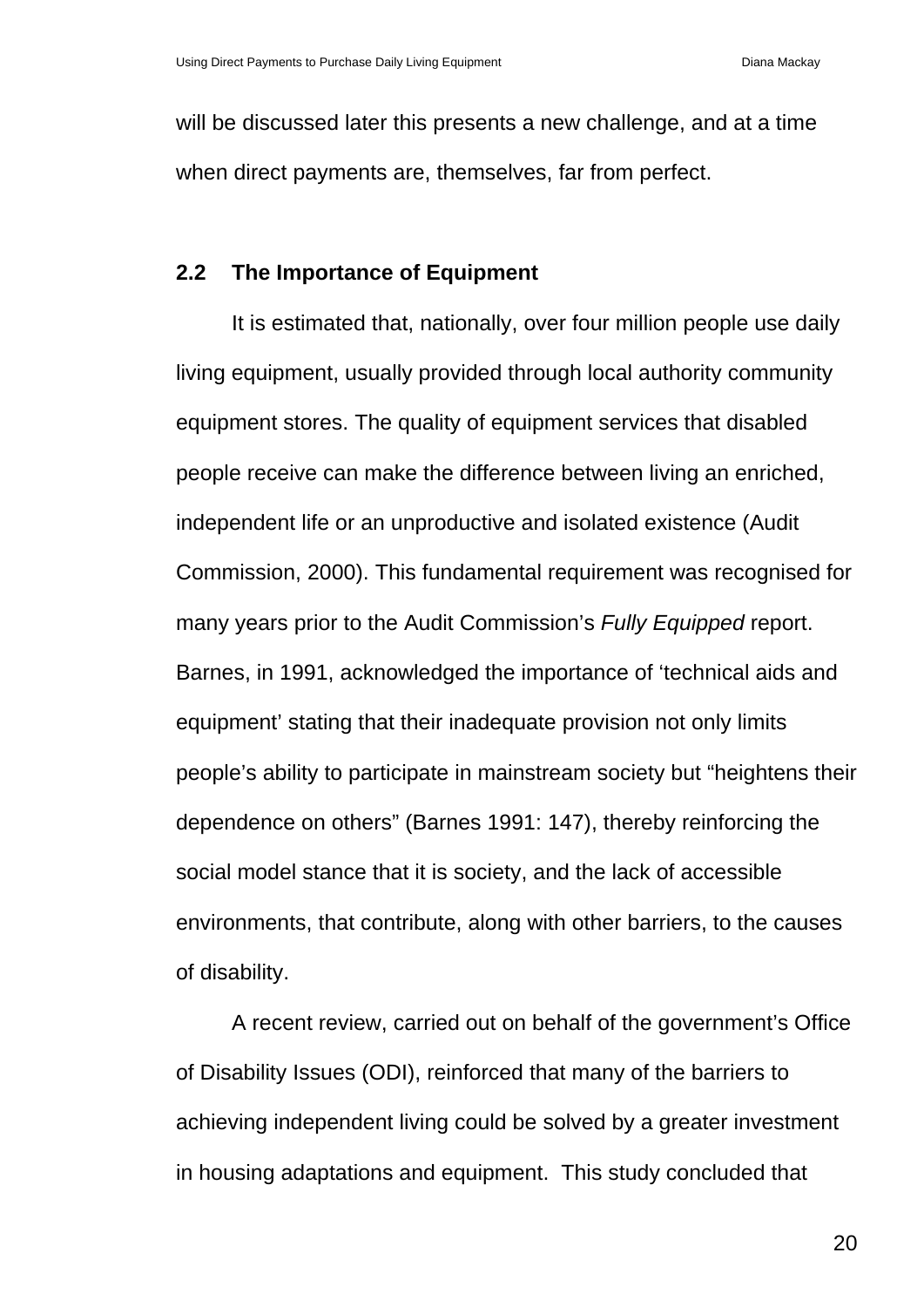appropriately selected items of equipment can make a significant contribution to providing living environments that facilitate independence (Heywood and Turner, 2007). In addition to the benefits for disabled people themselves, Heywood and Turner's review also concluded that "when suitable equipment is supplied, there is improvement to physical and mental health of the carers" (p. 91). The importance of appropriate equipment provision cannot, therefore, be underestimated.

#### **2.3 Occupational Therapy and the Gate Keeping Role**

As the law currently stands, people are only entitled to the provision of a direct payment if they have been assessed by the local authority social services department as having a social care need under the NHS and Community Care Act 1990. This need is then considered against the local authority's Fair Access to Care (FACS) eligibility criteria (Mandelstam, 2005). It is only once a person has passed through both of these bureaucratic hoops that they may be offered the choice of 'direct provision' of services, or a direct payment. With regard to equipment provision, it is occupational therapy (OT) staff who are the group of professionals effectively gate-keeping access to direct payments.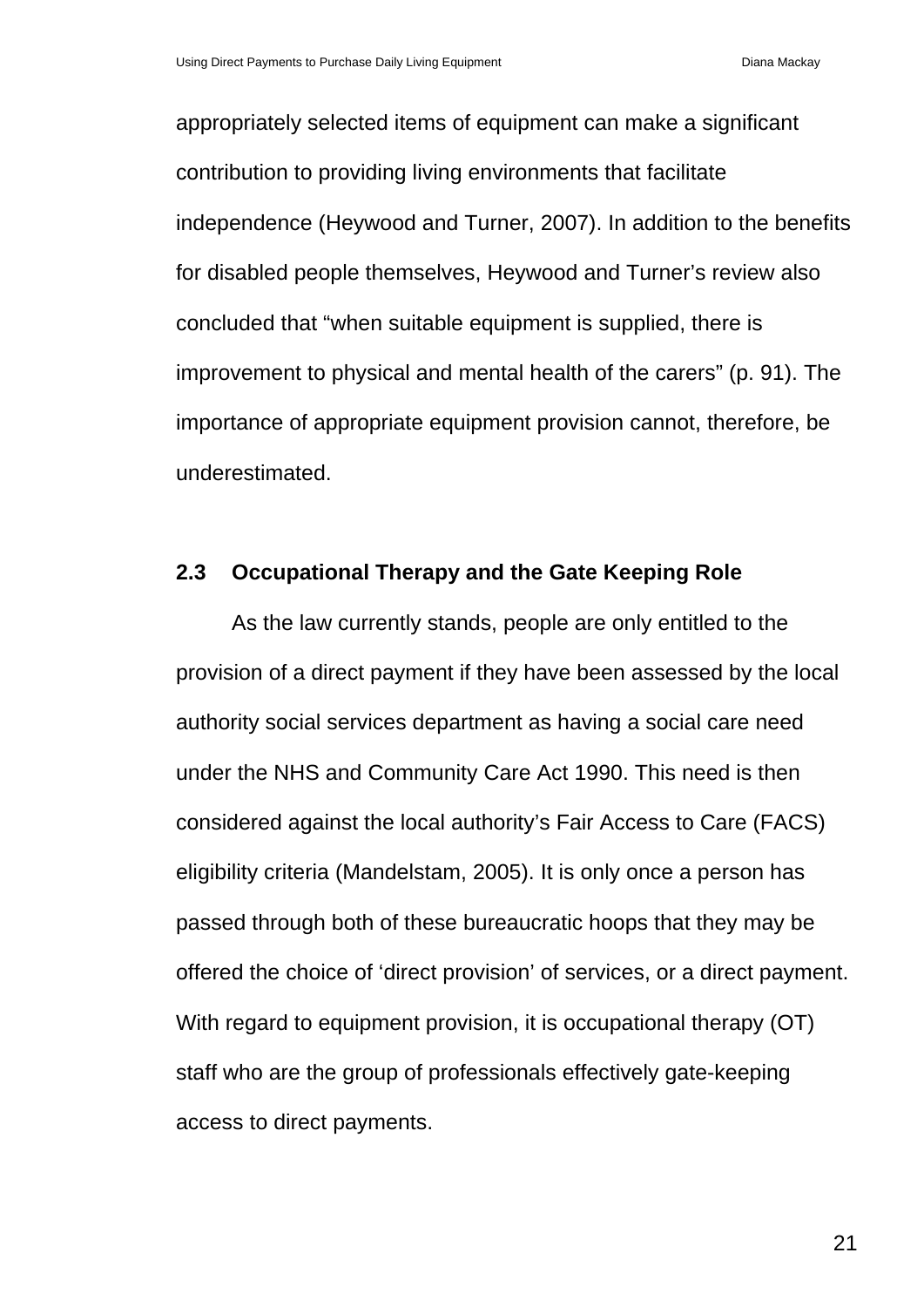A number of writers have challenged the role of professionals in this gate-keeping and potentially 'rationing' role. Sim et al make reference to this in relation to The Community Care Act 1993:

"…the general objectives of current welfare policy is reflected by the language of community care, a language derived from the inherent themes of the Act. Terminology such as 'participation', 'user-led', 'user-needs', 'consumer choice' and 'mixed economy of care', are indicative of the desire to challenge and innovate traditional service driven practice". (Sim et al, 1998: 56)

Whilst this would appear to be a reasonably positive view of the potential benefits of welfare policy, in that it is at least acknowledging that there needs to be a shift of power and emphasis, Sim et al go on to say that confusion remains over the interpretation of this language. With regard to the term 'user-participation' for example, they suggest that, to disabled people, this means "empowerment" and an increased role in deciding and defining need and they go on to accuse welfare services of "entrenched paternalism" (p. 58). Ivan Illich, in his essay on 'Disabling Professions' (1977), talks about the 'experts' who "presume to diagnose and prescribe"; the "professional elite" and a "new kind of cartel". Mike Oliver wrote, in 1992, about professionals behaving as 'powerful experts' and Lipsky (1980) described "street level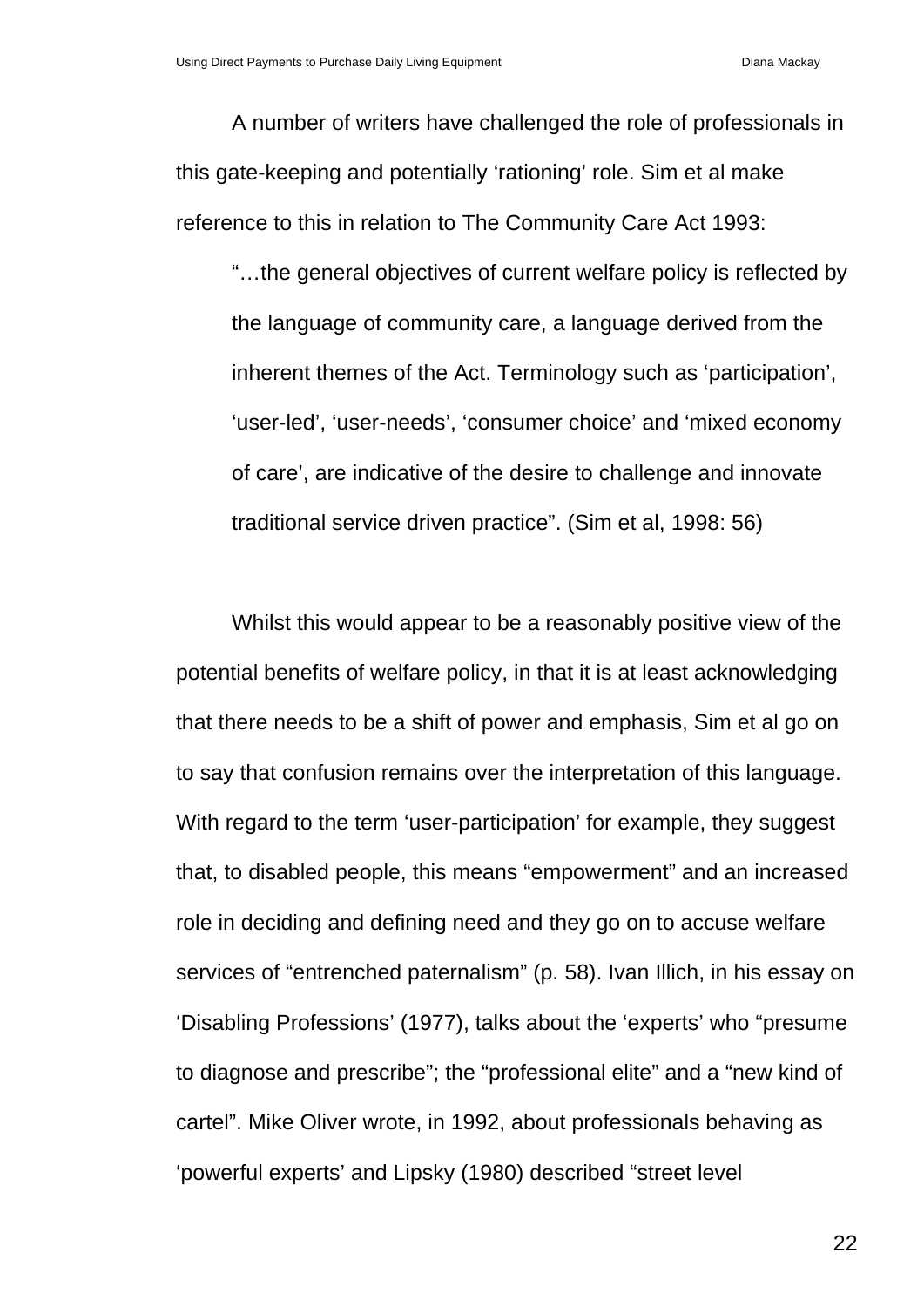bureaucrats" as "agents of social control" (p. 11). These are, for some, extreme images and Lipsky and Ilich's texts are now over twenty five years old. However, they raise some important questions that possibly remain prevalent in today's public sector services where professionals continue to make decisions about disabled people that affect their life chances.

It is interesting to note that an extensive search of the occupational therapists (OTs) professional journal, *The British Journal of Occupational Therapy* failed to identify any articles in relation to the provision of direct payments for equipment. Might this suggest an underlying lack of commitment to this agenda?

There is now an emphasis on 'self assessment' and 'personcentred planning'. This means that people should be able to access support from a range of choices, focusing their own package of support on their own personal needs (Prime Minister's Strategy Unit, 2005; Department of Health, 2005). As these initiatives becomes more main-stream, service users should no longer feel as though they are passive recipients of services controlled and designed by professionals but active citizens with rights to be actively involved in articulating their chosen lifestyle, able to achieve the best outcomes with the state resources available. In achieving this, social workers, and OT staff, need to recognise the transformation that needs to take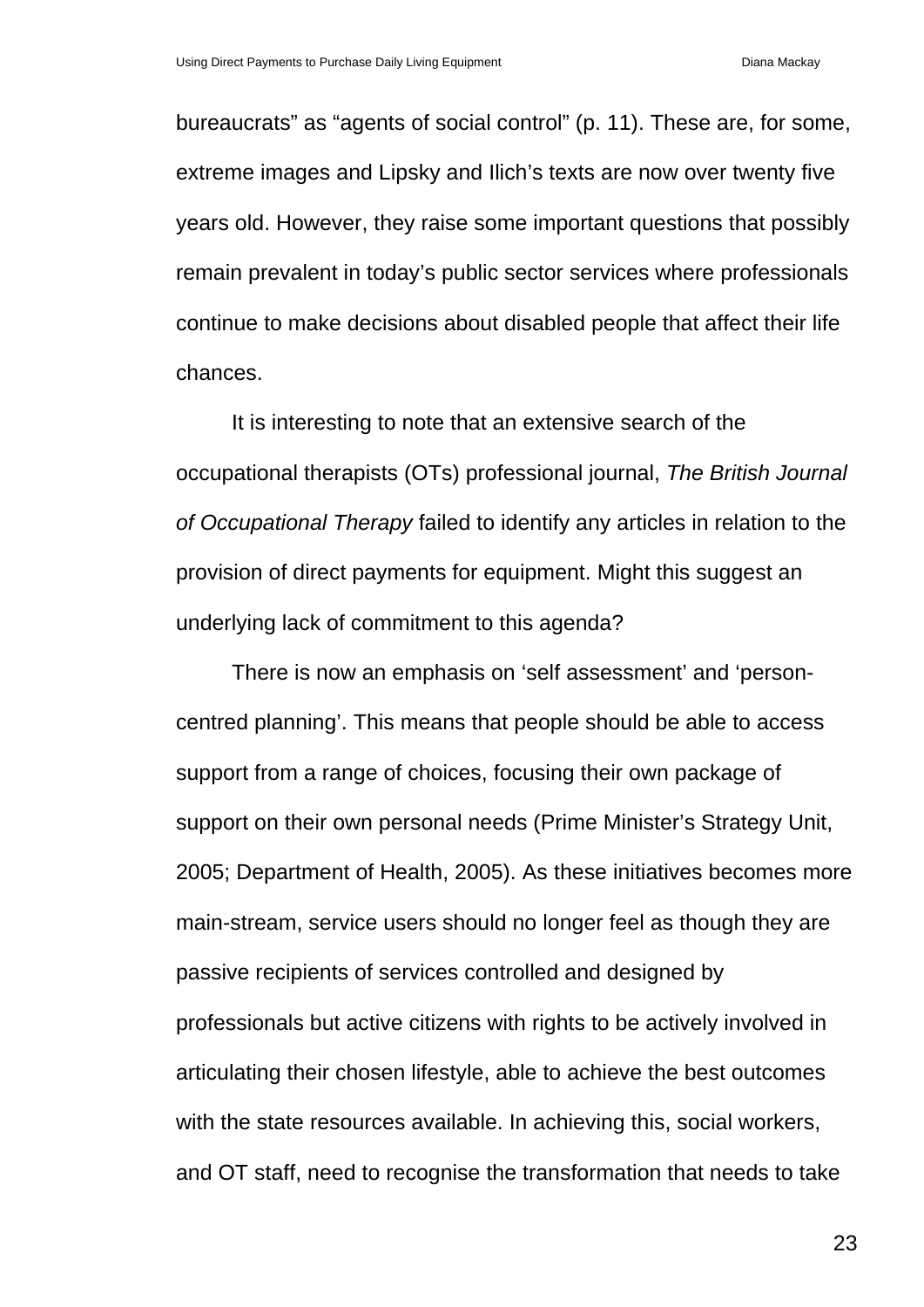place so that they become 'care navigators' and 'service brokers' as opposed to 'care managers' (Glasby et al, 2006).

### **2.4 Direct Payments in Action**

Placing disabled people in control of financial resources offered a radical move away from the traditional norms of power and dependency and presented a new approach to the relationships between 'purchasers', 'providers' and 'service users'. However, ten years later, take-up of direct payments remains low and implementation varies across the UK (Priestley et al, 2007).

The use of direct payments by disabled people has tended to be narrow, focusing almost exclusively on the employment of personal support staff. It is acknowledged that this is likely to be due to disabled people's priorities when it comes to the availability of reliable and highquality personal carers. This is, understandably, their first and foremost need (McMullen, 2003). Therefore, research in this area has tended to concentrate on the issues surrounding the employment of personal support staff such as recruitment, payroll and training.

The use of direct payment support services, usually commissioned separately by local authorities, are also available to disabled people to ensure that they receive adequate advice and information. These support organisations are seen as perhaps the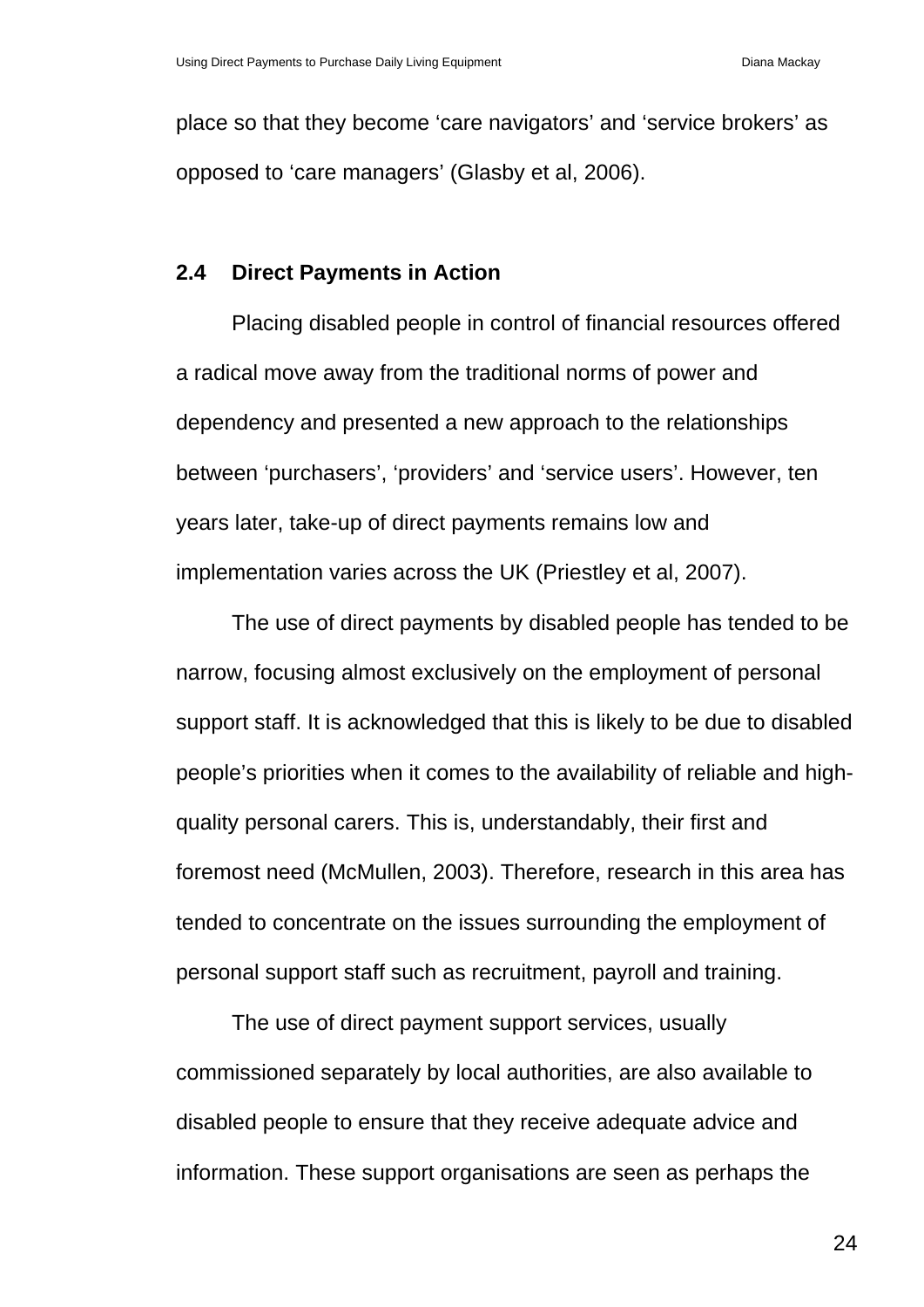most fundamental aspect of a direct payment scheme (Hasler et al, 1999) and are referred to in a number of studies. However, the researcher was unable find any evidence of such services supporting people in relation to the acquisition of equipment.

A number of studies have found that take-up of direct payments has tended to be dominated by adults under sixty-five with physical impairments (Pearson et al, 2005). This is particularly interesting to note when considering the take-up of direct payments for equipment, as this group of people are high users of daily living equipment. Yet there does not appear to be a campaign for access to direct payments for equipment in the same way that there has been for personal support.

Although the take-up of direct payments by older people has been less obvious, this is not surprising when one acknowledges that it was not until February 2000 that the scope of the Community Care Direct Payments Act (1996) was extended to include people aged sixty-five and over (Clark, 2006). The exclusion of older people from this aspect of the 'choice and control' agenda was widely seen as discriminatory by organisations such as Age Concern. The number of older people in receipt of direct payments continues to represent a small proportion of all service users (Clark, 2006). However, in terms of equipment and direct payments, this service user group must not be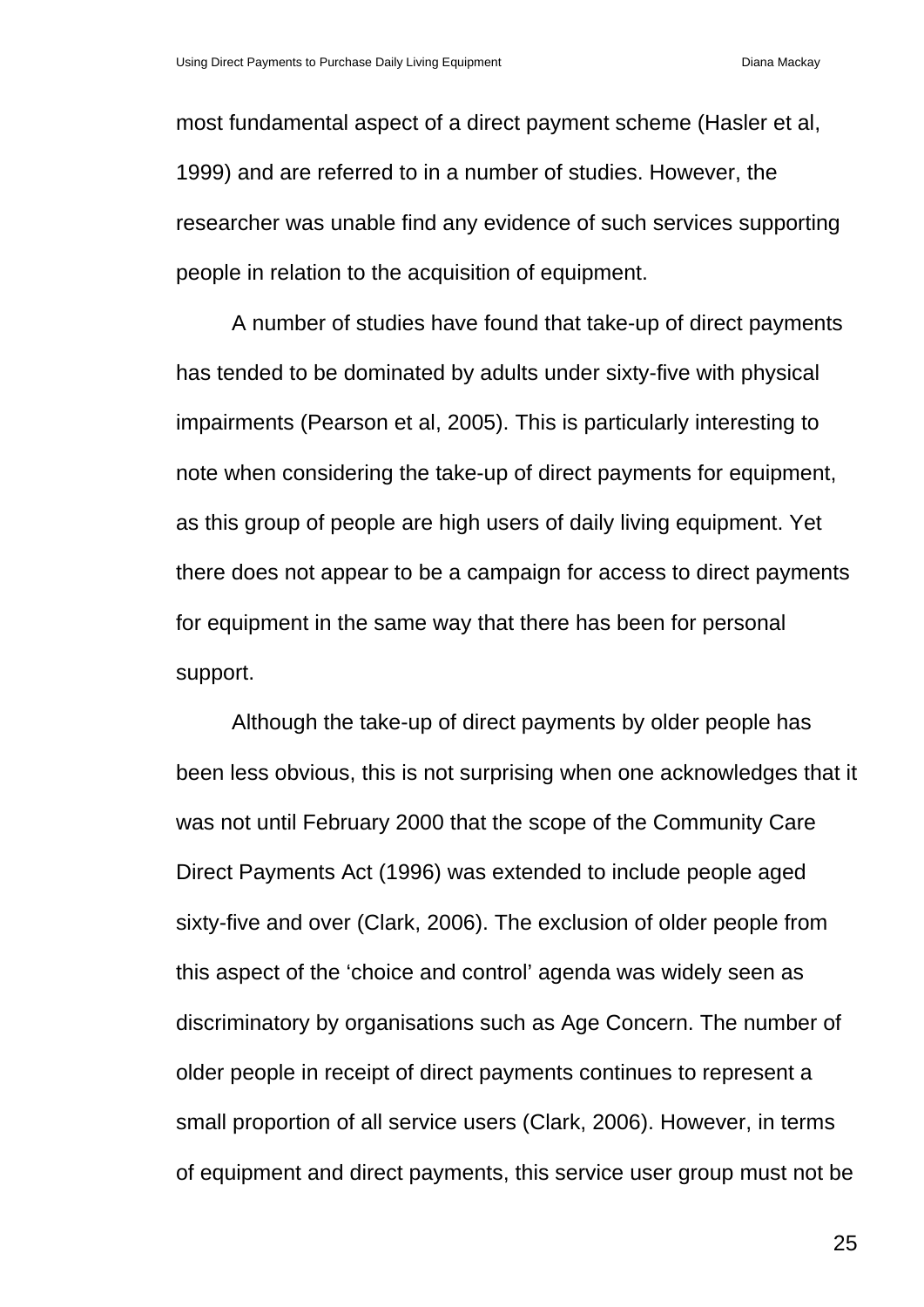overlooked, as they are the largest group of service users that have community equipment needs (Audit Commission, 2000).

A few studies have certainly acknowledged that direct payments can be used to purchase daily living equipment and Frances Hasler et al are among the few who recognise some of the specific challenges and issues associated with this, namely the monetary value, or 'tariff' attached to the direct payment and the issues associated with value for money, ownership of the equipment, maintenance and repair arrangements. However, they state, in very simple terms, the fundamental philosophy behind this whole subject:

"The fact that the authority has a store full of one make of bath board should not preclude a user from opting for another make of bath board." (Hasler, Campbell and Zarb, 1999: 60)

In relation to value for money, and the Department of Health guidance mentioned earlier, there is a potential conflict of interest that should be explained, even though this is not a central aspect of this study. Local experience shows that the bulk purchase price for a piece of equipment, which is able to be secured by the local authority community equipment service, bears no resemblance to inflated prices often found in the private retail sector. Cambridgeshire's adult services sought legal advice on this issue and it was deemed unreasonable to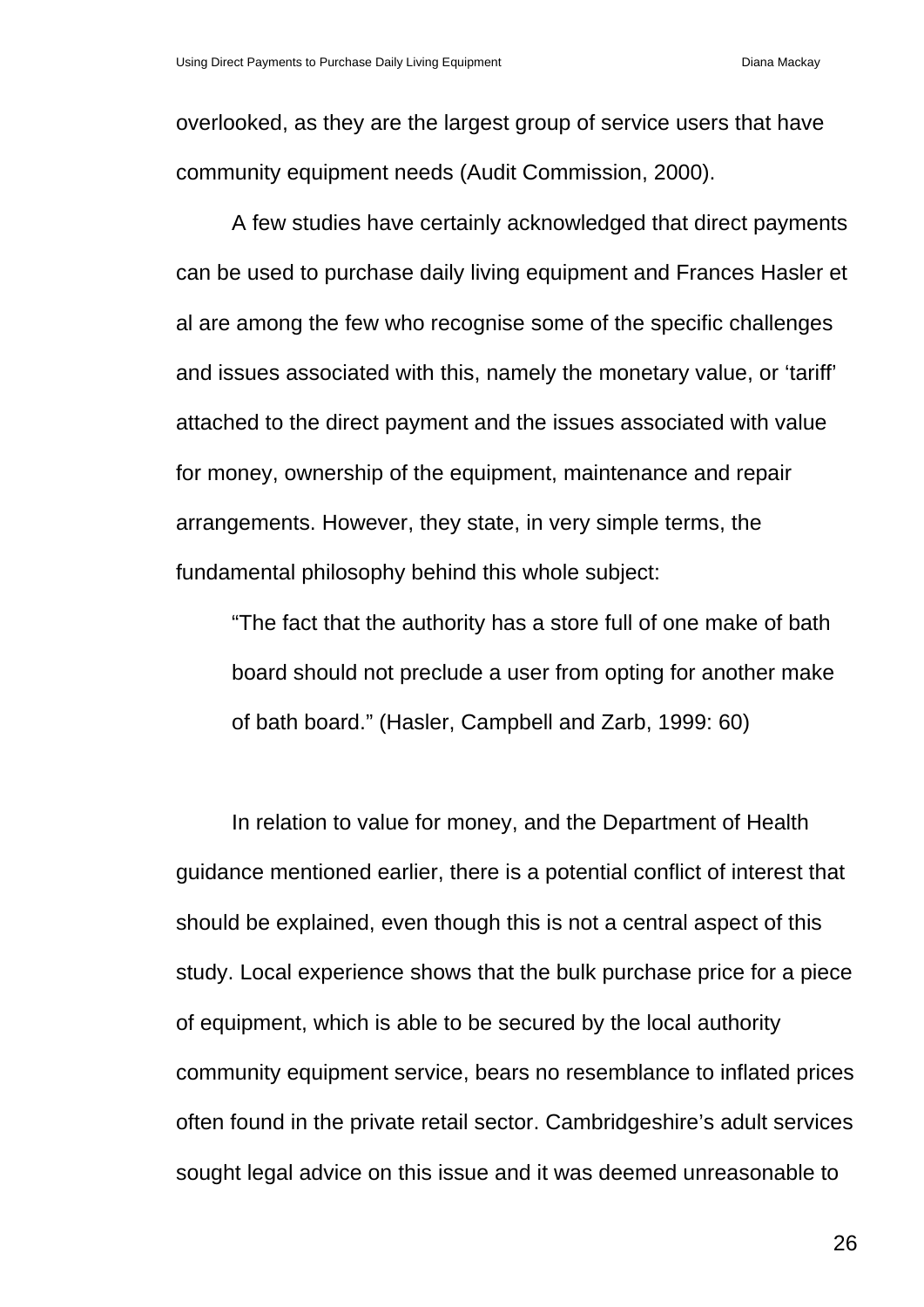provide a service user with a direct payment equivalent to the bulk purchase price, knowing full well that this would not secure them the equipment they needed when purchasing from a retail outlet. Therefore direct payment tariffs, for the purchase of equipment in Cambridgeshire, were based on retail prices. Unfortunately for the local authority, this therefore means, in the current legislative context, that direct payments for equipment are not cost effective. Whilst this is not the focus of this research, it is felt important that this is acknowledged as the general claim for direct payments, as a whole, are that they are more cost effective than directly provided services (Zarb and Nadash, 1994). Interestingly however, the decision over direct payment tariffs for equipment has been left up to the local discretion of social services departments. This is therefore at risk of leading to a classic 'post code lottery' scenario whereby different local authorities set their direct payment for equipment tariffs at different levels.

Aside from the practical issues, some writers have indeed identified and acknowledged that it should be possible to receive a direct payment for equipment. Kate McMullen, in her research for Scope in 2003, found that two of the fifteen adults included in the survey would have liked to use their direct payment to purchase equipment or housing adaptations but their local authority "did not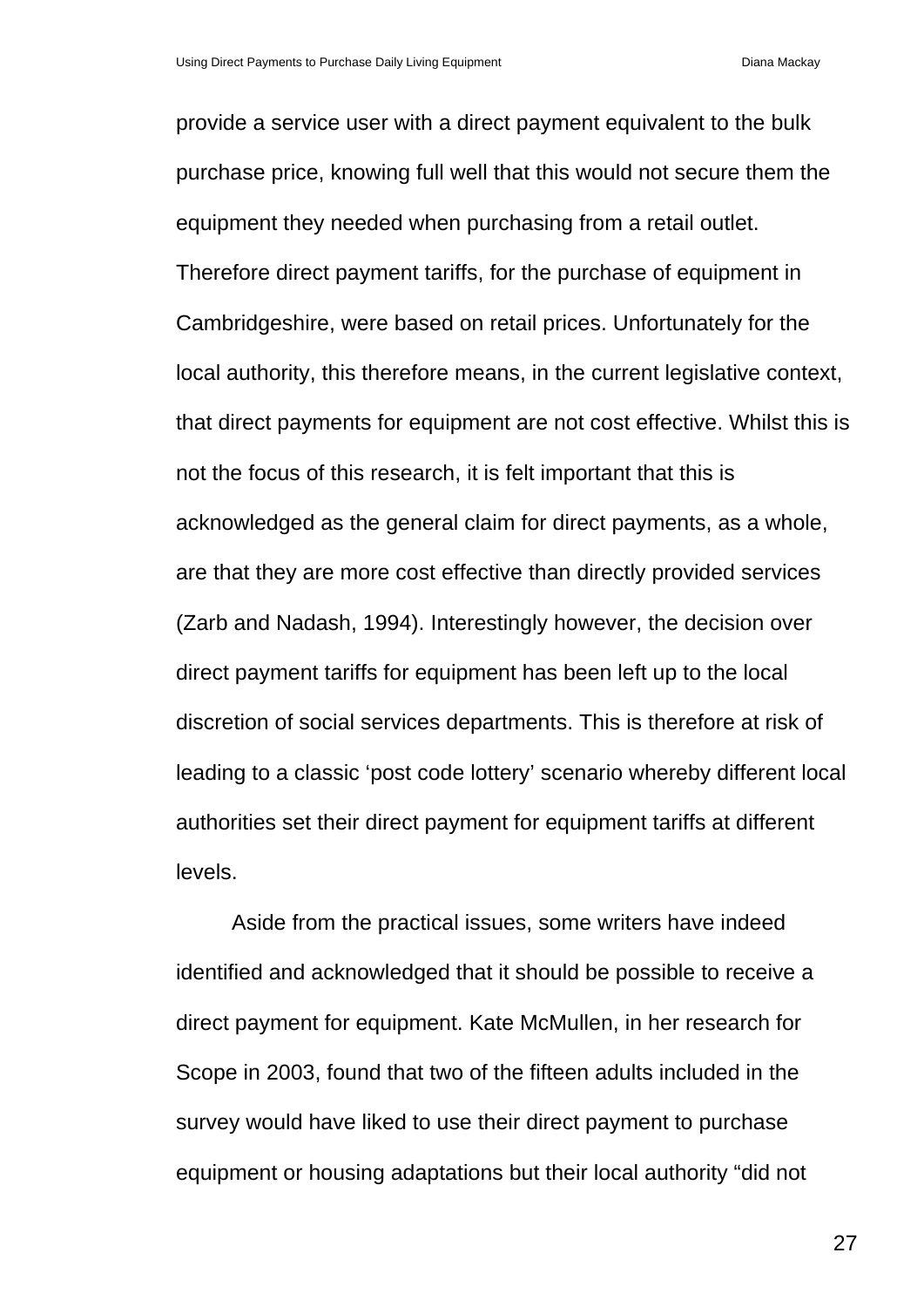permit direct payments to be used for these purposes or was still formulating their policy" (McMullen, 2003: 24). A national survey, carried out in 2006, found that, out of 202 local authorities, only five had provided such payments for the purpose of acquiring 'aids and adaptations' (Davey et al, 2007). An article in *Community Care* reported on one local authority where a self assessment pilot scheme had extended the ethos of direct payments by enabling service users to complete their own assessments of their needs for simple small items of equipment, for example tap turners. This had been deemed to be successful (Creasey, 2006). However, the challenge remains in extending this to the full range of, more complex, daily living equipment.

Caroline Glendinning, in her research, highlighted users' frustrations with being unable to use direct payments for what are deemed 'health' interventions, such as special cushions (Glendinning, 2006). Unfortunately this, yet again, demonstrates the ambiguity in this area of provision due to the complexity and variety of funding streams for equipment, as mentioned earlier, and their tendency to be categorised in medical model terms as 'health' or 'social care' equipment. Because of their pressure relieving properties, special cushions are usually considered to be a 'health' item and therefore not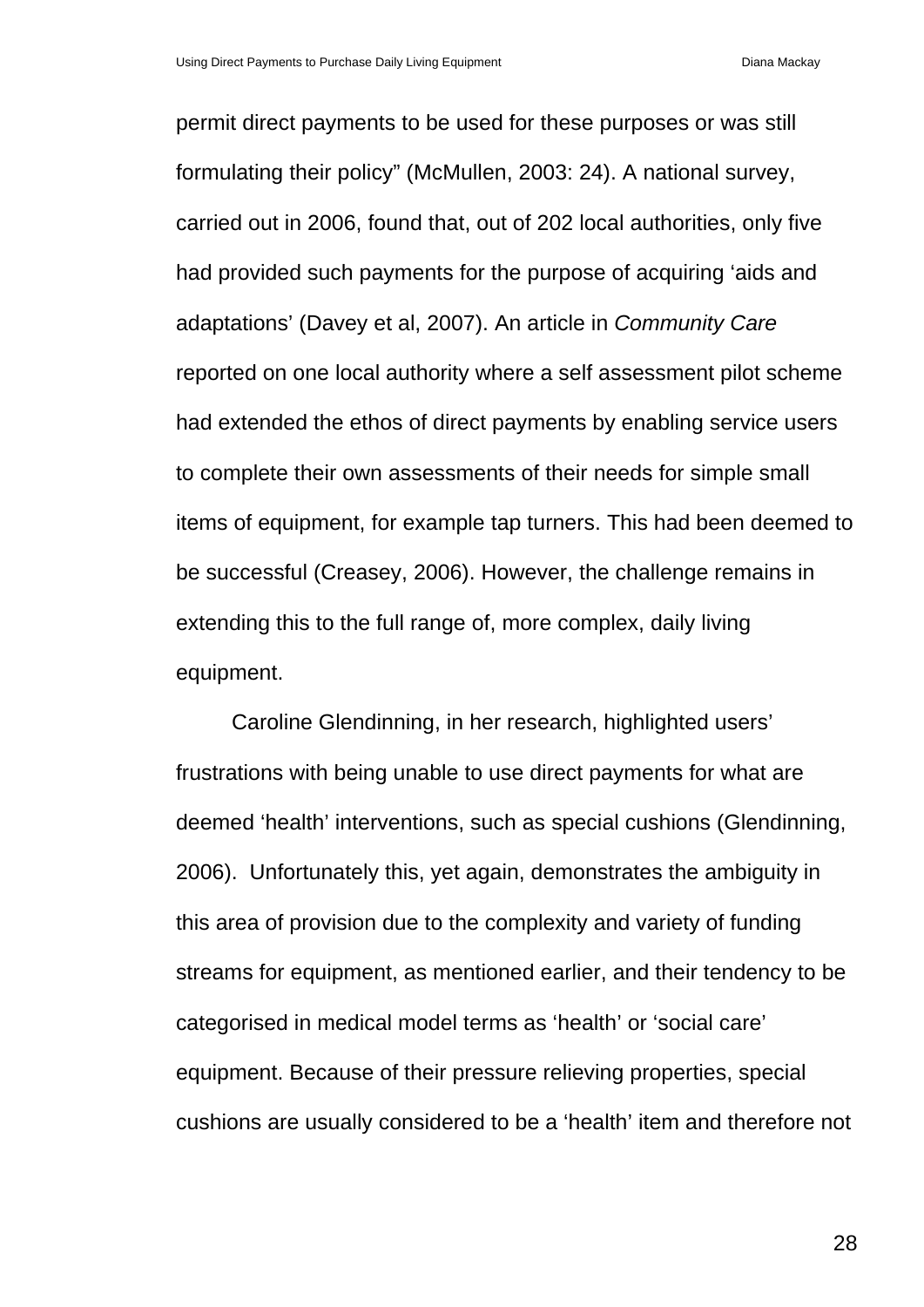eligible for a direct payment. Heather Clark also highlights this issue citing that some older people:

"…would have liked to use their direct payment to purchase chiropody services. These, however, were deemed to be health rather than social care needs and were disallowed" (Clark, 2006: 89).

Another area of 'health' provision also reinforces this ambiguity, and that is in the provision of wheelchairs via local NHS wheelchair services. A similar system to direct payments, the wheelchair voucher scheme, has been in place since 1996. This scheme aimed to offer more choice and financial assistance to disabled people who wished to purchase their own wheelchair and, if necessary, contributing to the cost to secure a more expensive wheelchair of their choice (Sanderson et al, 2001). Sanderson et al's evaluation of this scheme highlighted a number of factors which are also potential issues in the provision of direct payments for equipment, namely widespread local variation, take-up dependent on the core range of equipement provided by the statutory service and confusion amongst service users due to lack of information. They also found that professionals had reservations about the scheme that it was an administrative nightmare and that better use could be made of practitioners' scarce time. Many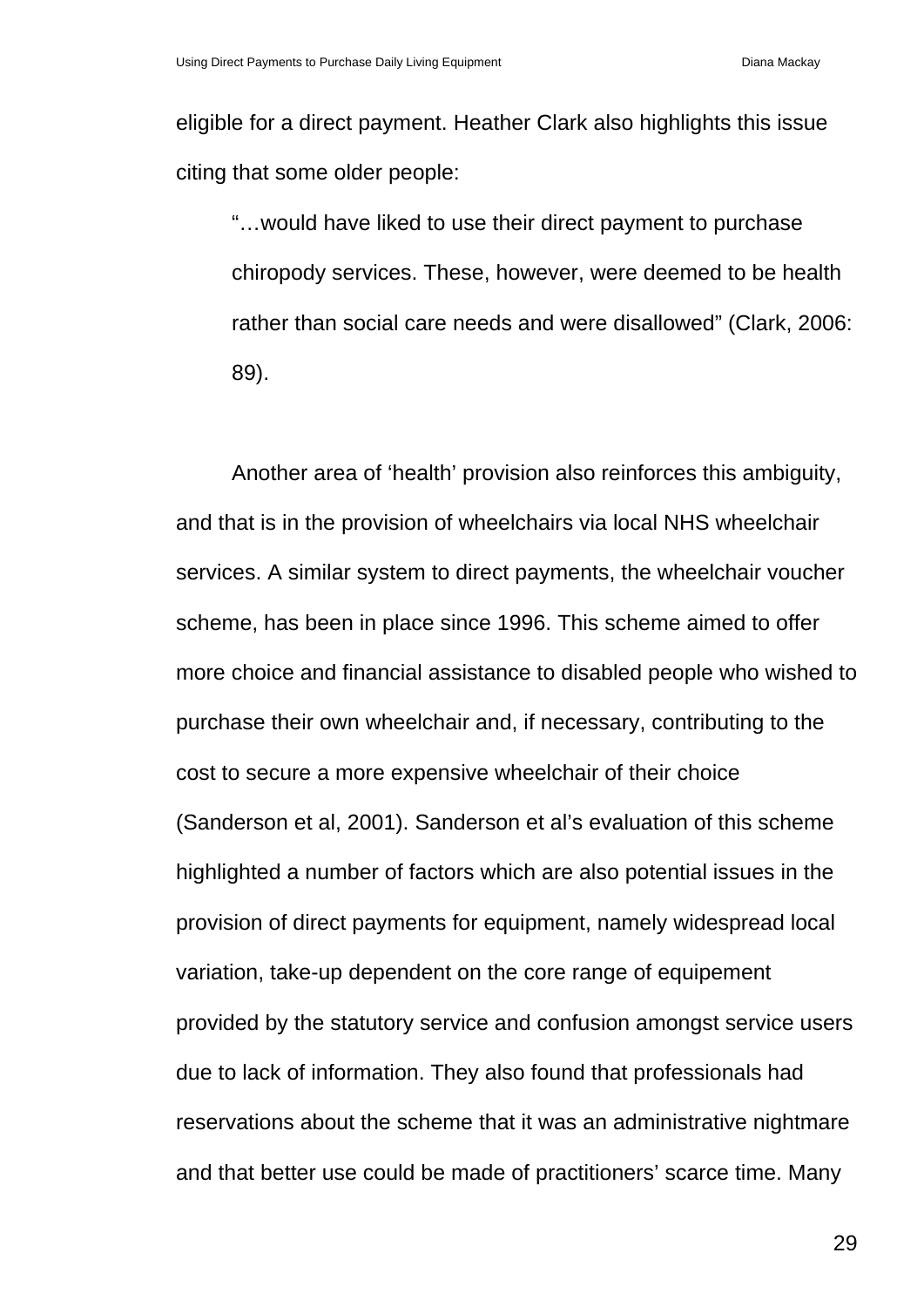of the professionals also viewed the scheme as a two-tier service in which those who could afford to 'top-up' their voucher ultimately received a better service than those who could not (Sanderson et al, 1999). The action of 'topping-up' is also available within Cambridgeshire with regard to direct payments for equipment. This could be seen by some disabled people as 'charging by the back door' but is an area explored briefly with service users as part of this study and offers another subject for future research.

One of the key areas, highlighted by a number of writers, is the issue of training for front line staff. It has been noted that local authority staff are, at times, not fully committed to the use of direct payments. This uncertainty amongst staff has tended to be characterised by old fashioned attitudes towards capacity, consent and risk (Priestley et al, 2007) and have a tendency to emphasise difficulties rather than promoting the positive aspects of direct payments. A lack of training has been identified as a reason for this (McMullen 2003; Carlin and Lenehan, 2006). It is essential that staff promote direct payments and receive adequate training so that they understand the legal aspects, philosophical context and the practical aspects of offering direct payments. Most of the literature refers to the training of 'care managers' and social workers in their role of assessing people in relation to personal care support. However, in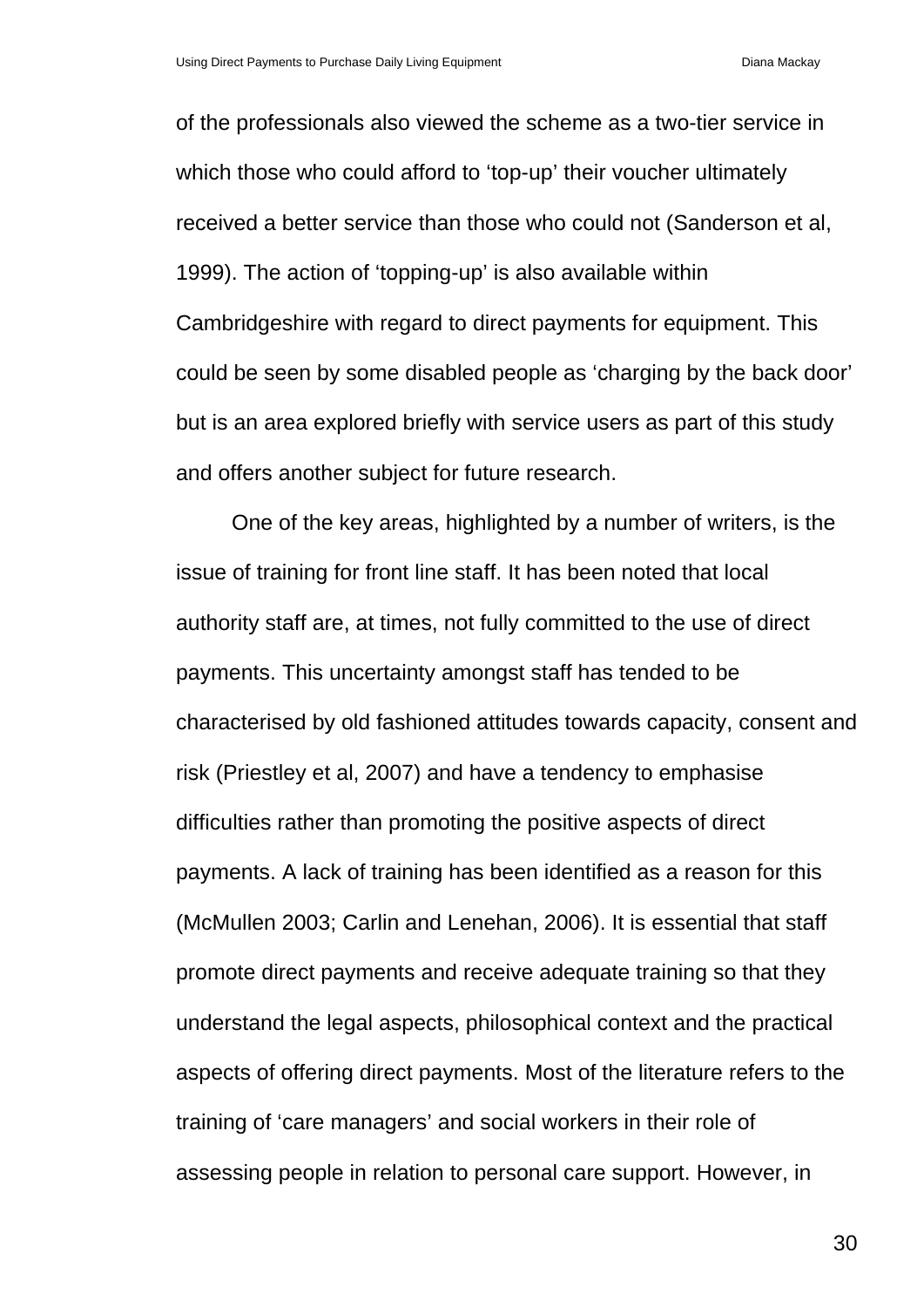relation to equipment provision, this training is essential for occupational therapists and yet reference to this was only found in one text - Glasby et al, 2006.

Some local authorities have designated direct payment posts and previous studies have found that, where these posts are in place, training in relation to direct payments has been more ingrained in social work and care management practice (Priestley et al, 2007). However, once again this demonstrates the emphasis on personal care support, finding no reference to posts of a similar focus in relation to OT and equipment.

It should also be recognised that the introduction of national key performance indicators has had a significant impact on the take up of direct payments (Priestley et al, 2007) and has a direct affect on the overall 'star ratings' for local authorities. Whilst it should be reiterated that this is not a focus of this research, there are implications and interesting issues associated with equipment provision. Direct payments for equipment are, by their very nature, 'one-off'. However, 'one-off' direct payments are not counted towards the key performance indicator. Could this therefore (coupled with the non cost effectiveness and tariff issue) be evidence of a bizarre disincentive in relation to the promotion, or not, of direct payments for equipment?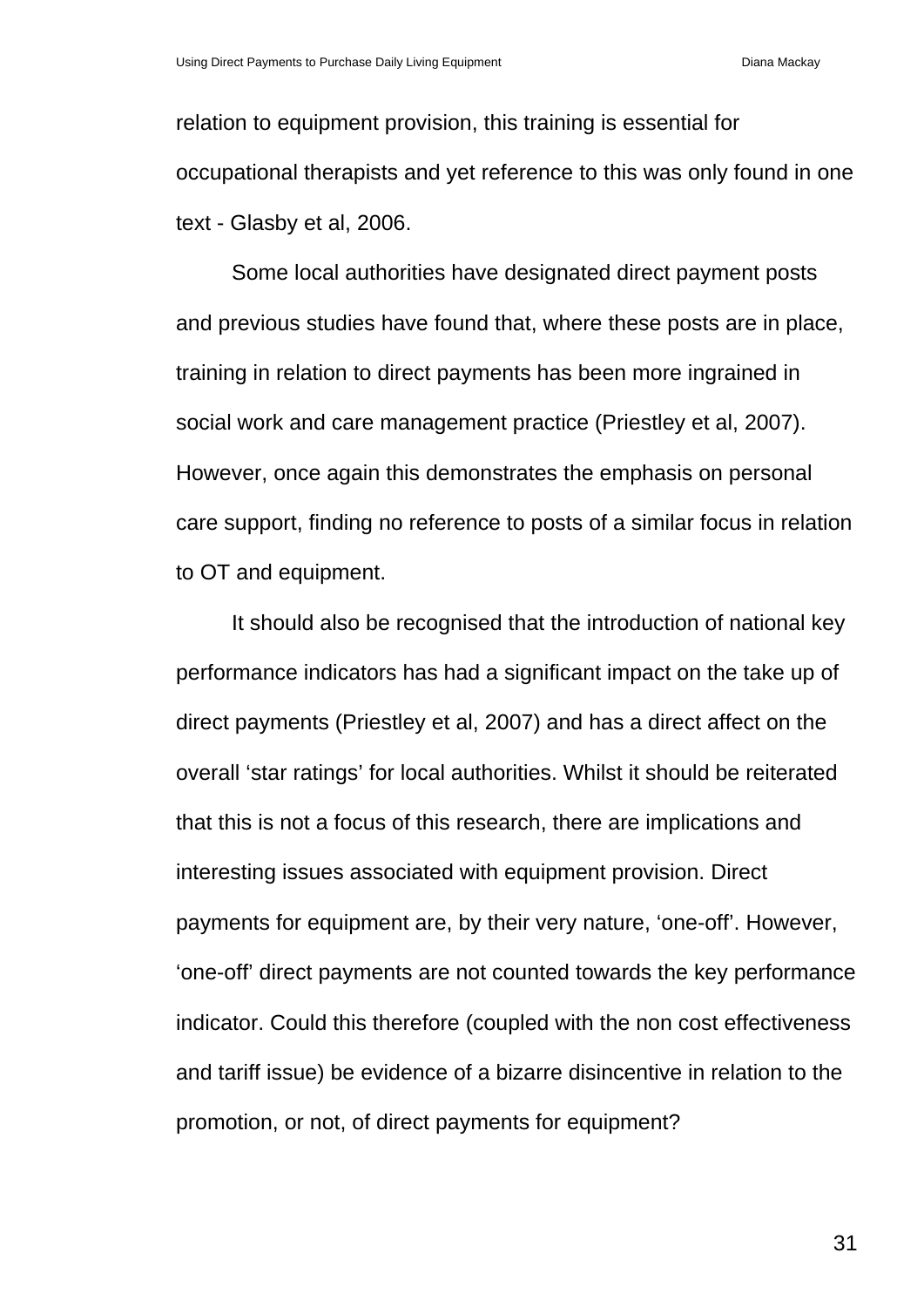### **2.5 Information…Information…Information**

The importance of access to information should not be overlooked. Virtually all of the literature reviewed highlighted the need for service users to receive clear guidance on all aspects of direct payments. Respondents from all groups in McMullen's study experienced difficulty in acquiring information from social services (McMullen, 2003). This is a concern when one considers the lack of information in relation to all aspects of social care, including equipment provision, which has been cited for many years by disabled people. Barnes referred to this specifically in relation to equipment back in 1991. He highlighted that the supply of equipment makes up the single most confused area of service provision for disabled people and that people's dissatisfaction with their situation is "at least in part, a reflection of the lack of knowledge people have about what sort of equipment is available" (Barnes, 1991: 154). A number of national and local voluntary information providers list 'technical aids and equipment' as high on their list of subject areas. The availability of this information from the non-statutory sector can have an empowering influence on people in enabling them to make their own choices about the equipment they may wish to acquire themselves, whether that is privately or via the direct payment route, so long as that option is made available to them.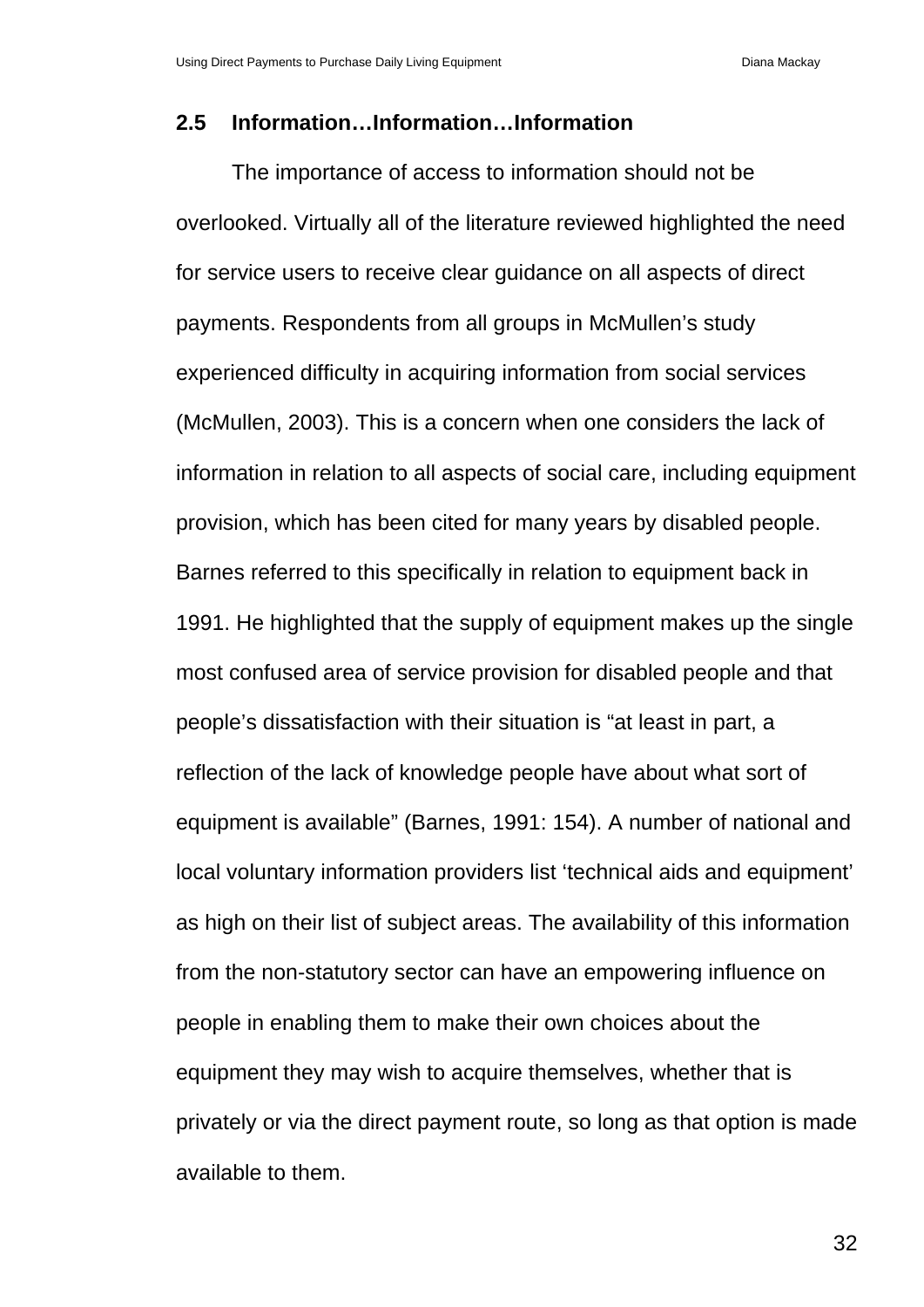Whilst not a major focus of this project, a number of organisations' websites were reviewed to specifically see what information might be available to disabled people on the use of direct payments for equipment. It was disappointing to find that although there was plenty of information on direct payments, it tended to focus almost exclusively on the use of direct payments for employing personal support staff. However, on a positive note, the *Independent Living* website had some guidance on the use of direct payments for purchasing telecare equipment (Independent Living, undated).

A small selection of centres for independent living (CILs) were also approached, directly by email, to ask what information they had on the subject of direct payments for equipment. Whilst the researcher acknowledges that this could be a research project in its own right, she felt it was important to begin to understand whether CILs are actively promoting the use of direct payments for equipment. Those that responded tended to direct the researcher to the local authority occupational therapy service; not exactly the independent advice the researcher was hoping to see evidence of!

### **2.6 From Direct Payments to Individual Budgets**

As was described earlier, the intention is that local authorities will begin to introduce a new system called individual budgets which is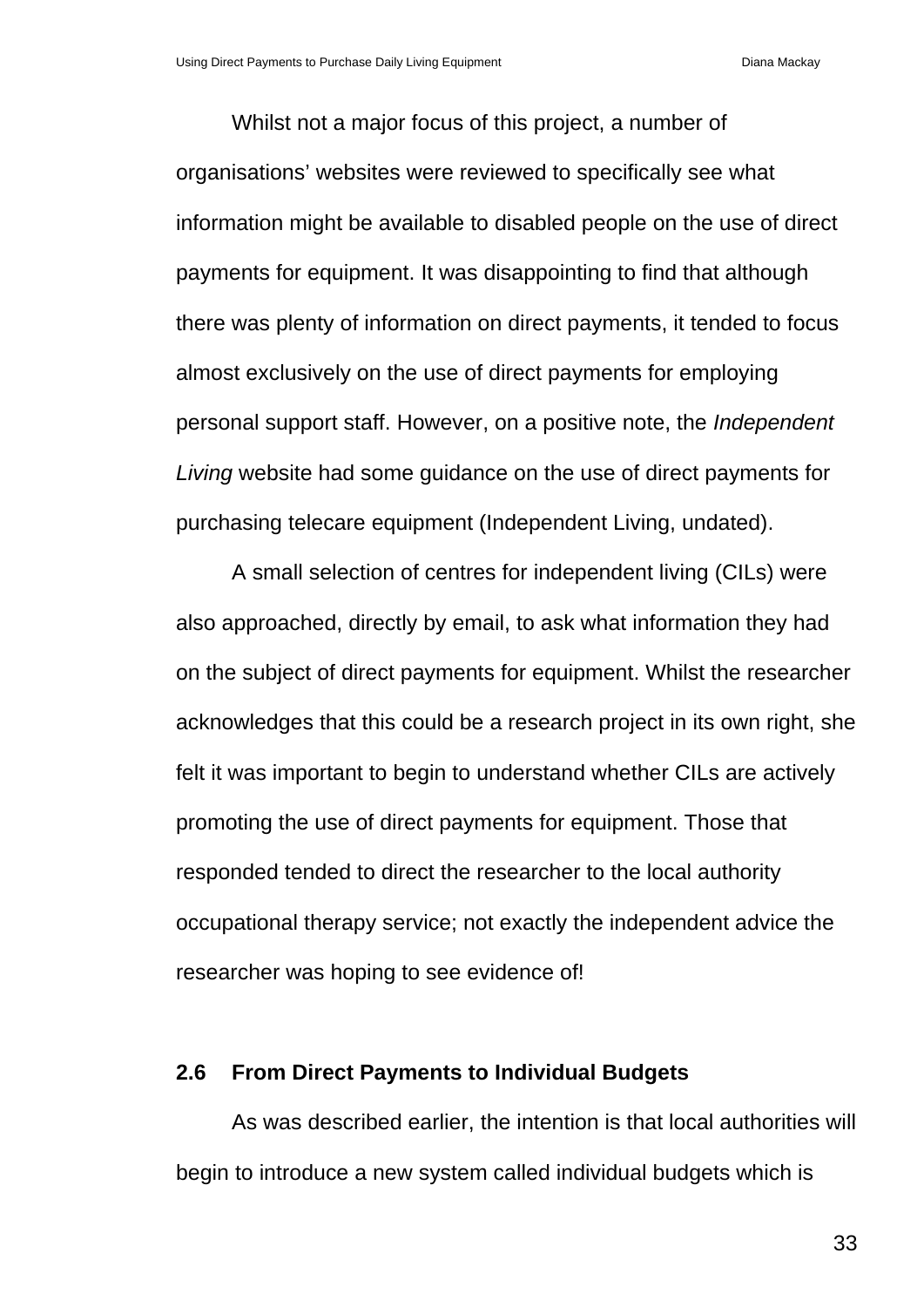seen as a progression from direct payments and will include a number of funding streams. As well as funding for personal support, these budgets might also include resources in relation to Access to Work, independent living funding, disabled facilities grant funding for housing adaptations, and funding for equipment. The ethos of individual budgets is that a person's needs are assessed according to set criteria, which in turn entitles them to a specified sum of money to spend on all their support needs. People should then be able to choose whether to spend this via direct services, voluntary or private provision, via direct payments or a combination of all three (Glasby et al, 2006). However, as Glasby et al admit, it is still early days for individual budgets and the experience, so far, of implementing direct payments suggests that there are still a number of challenges to be overcome. They conclude that :

"Tackling both the difficulties and the gaps in knowledge are absolutely essential if the visions…are to be effectively implemented." (Glasby et al, 2006: 275)

At the time of writing up this study, the government is keen to introduce another initiative that would have major implications in the way that community equipment is supplied. The *Transforming Community Equipment Services (TCES)* programme, which is non-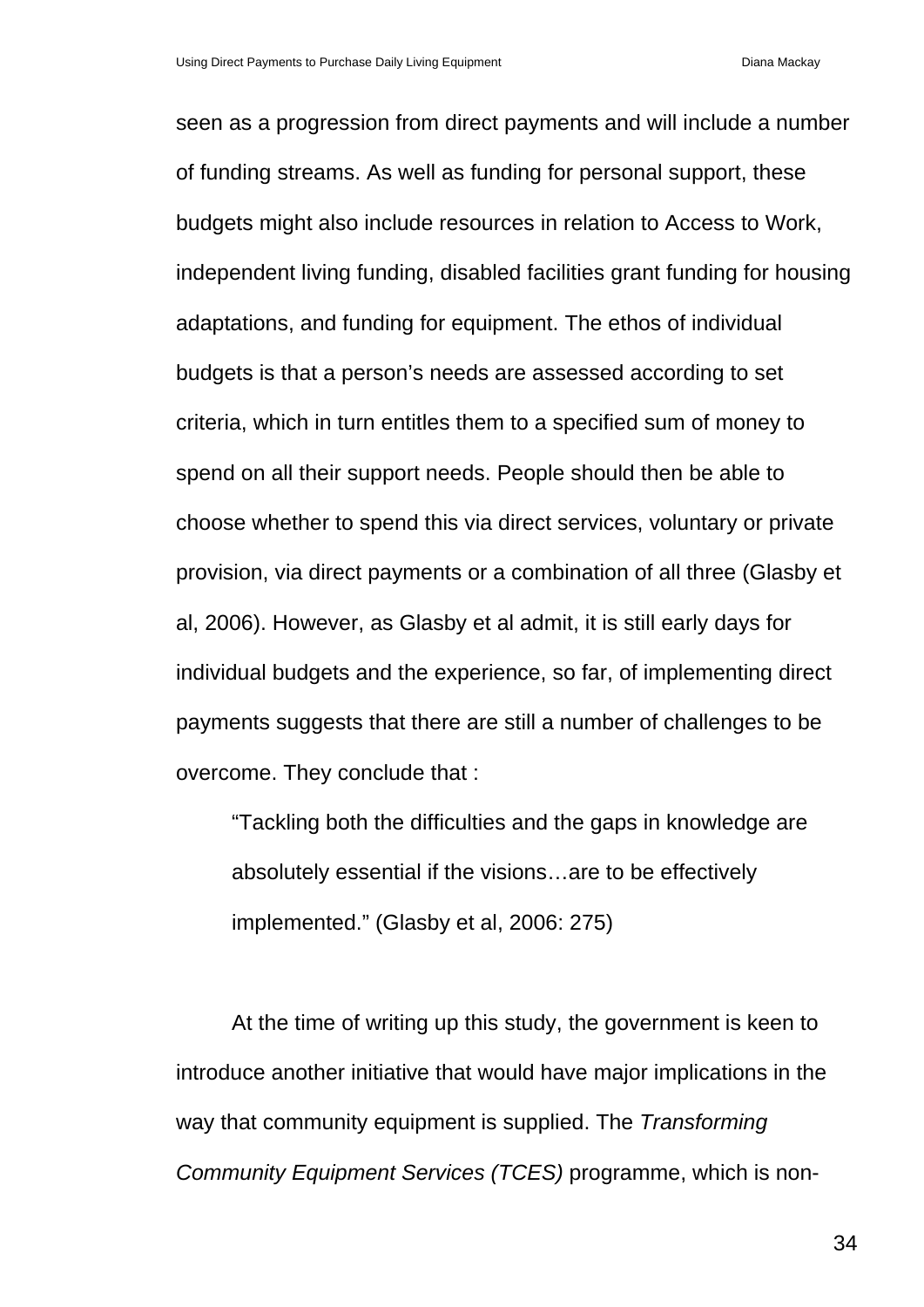mandatory for local authorities, is proposing to work more closely with the retail sector and introduce a system whereby people would be given a prescription which they would redeem at a retail outlet (Care Services Efficiency Delivery, 2008). This is in the very early stages of development and Cambridgeshire is not currently considering adoption of the model, and neither is it part of this study. However, consideration of these plans may need to be acknowledged when considering the future direction for direct payments.

### **2.7 Conclusion**

Disabled people have clearly benefited from being given more choice and control over the resources they receive, particularly in relation to their personal support. However, this literature review has uncovered a notable lack of regard for the importance of daily living equipment provision, which, after all should be part and parcel of people's 'packages' of care, and its link with direct payments. There is much rhetoric about the need for appropriate equipment, as has been mentioned but, in the most part, only a passing reference is made to whether or not direct payments are used for this particular aspect of social care support. Where it is acknowledged that there is a lack of take-up, there remains very little discussion on the reasons behind this. One could conclude that the take-up of direct payments continues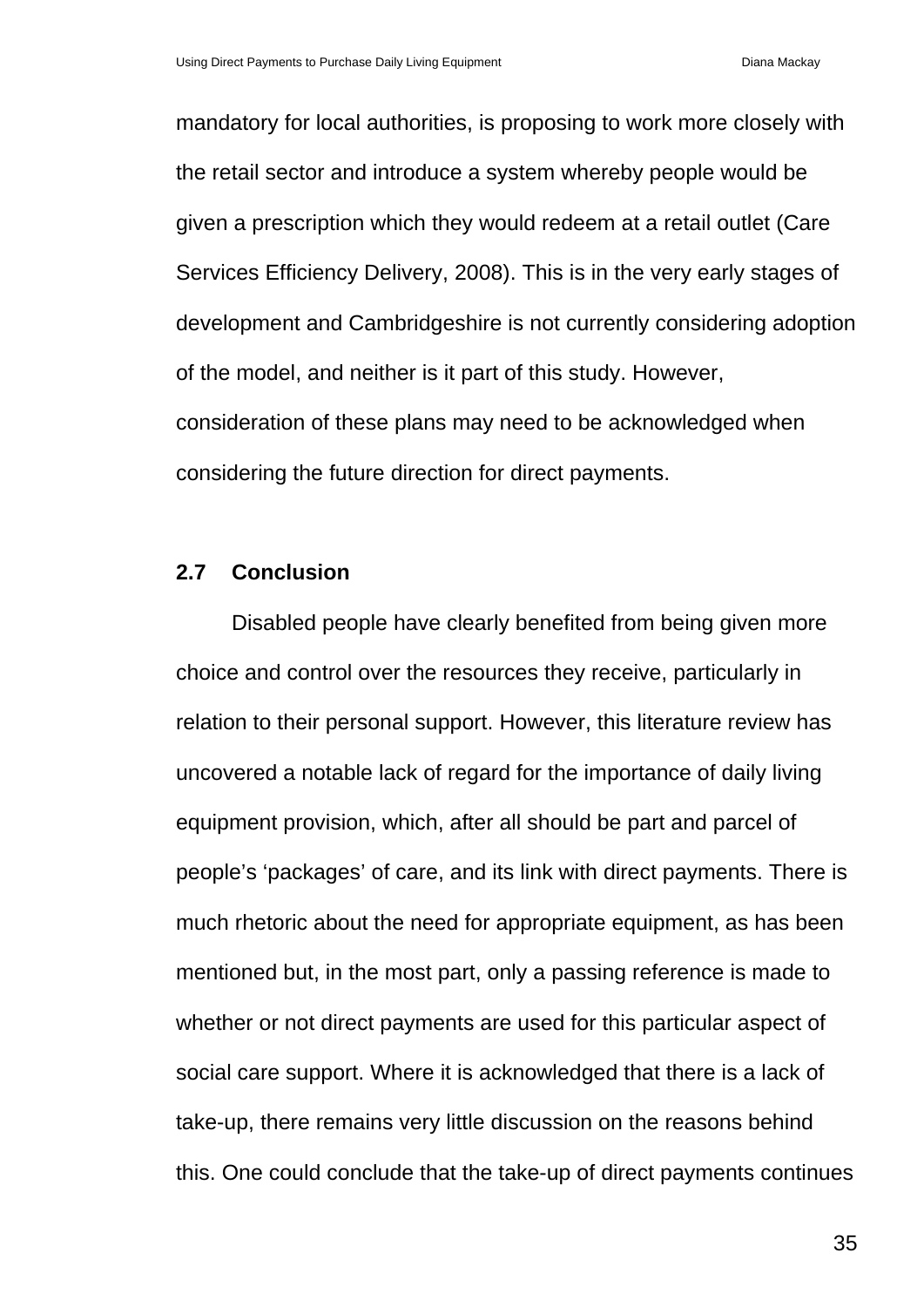to be affected by differences in activism of disabled people, their relationships with purchasing authorities and professionals, and in relation to equipment, the quality of directly provided equipment services.

Many people continue to call for more flexibility in the use of direct payments to improve the quality of life of disabled people but there is very little evidence to support how this should be done in relation to equipment provision.

There also appears to be a lack of engagement from the field of occupational therapy where practitioners would appear to be at the stage care managers were at when the direct payment legislation was first introduced. The fact that the *British Journal of Occupational Therapy* contains no studies into this area is particularly noted. Many studies have found that where staff lack the knowledge and experience of direct payments they are less inclined to champion their application and benefits to service users. Equally, where disabled people are denied access to information regarding direct payments, they are less likely to explore the possibility of take-up.

It is acknowledged that a more thorough and comprehensive review of CILs and disabled people's organisations would need to be undertaken to ascertain to what extent they are championing this initiative.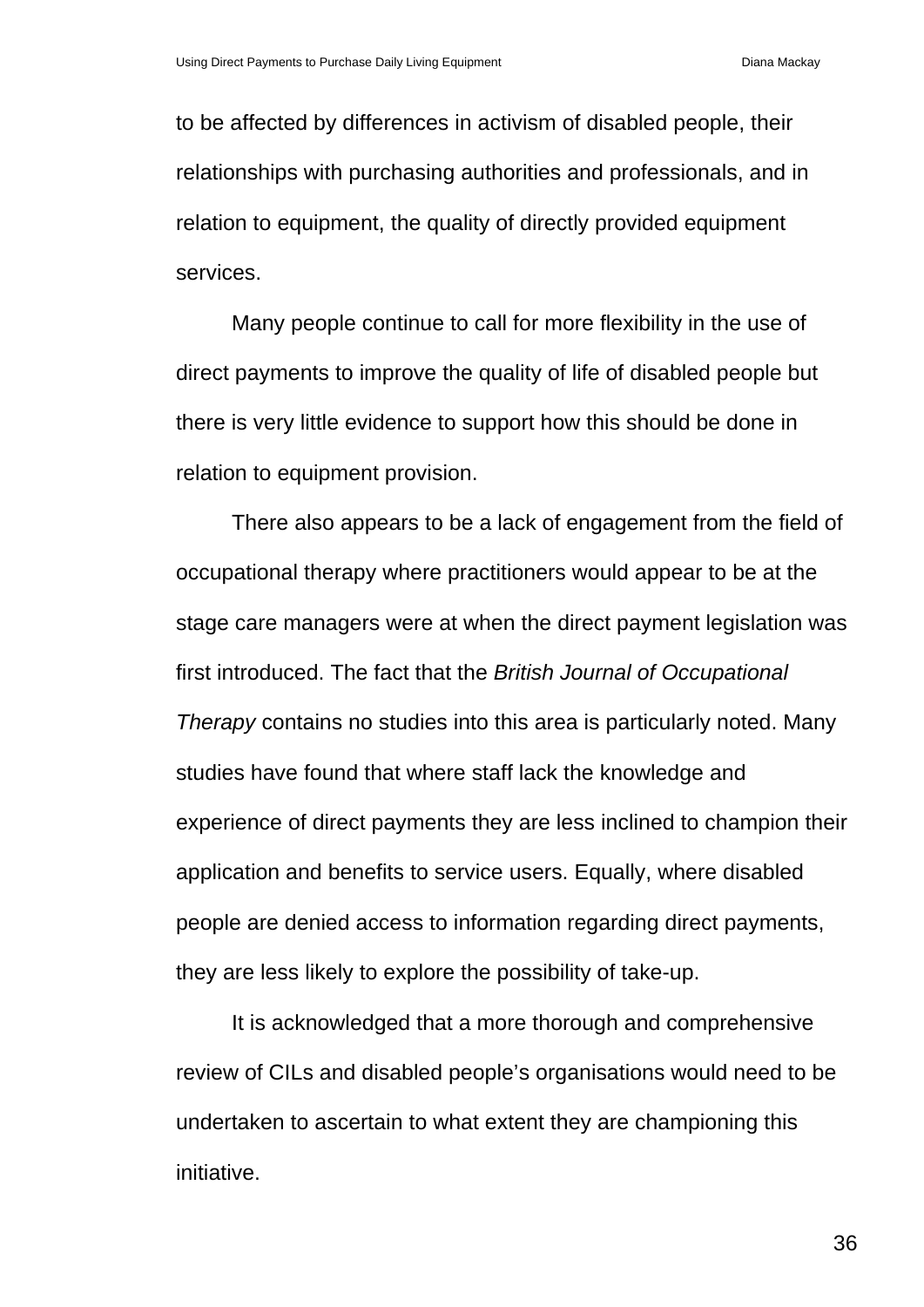Finally, the researcher would like to make reference to a conference that was held in 2003, jointly organised by the National Centre for Independent Living (NCIL) and the Disabled Living Centres Council (DLCC), now Assist UK. The researcher had not been aware of this conference but only heard of it through a colleague whilst researching material for this study. The conference was titled *From Paternalism to Consumerism: How can direct payments offer disabled people real buying power in the assistive technology market place?*  Unfortunately, whilst the researcher was able to access a copy of the conference's unofficial report, it remains unpublished. In an email to the researcher, a colleague explained how, from her perspective, the conference had been far from successful as participants attended with an expectation of being told how it would work - rather than debating how it could and should work. It is acknowledged that this is purely anecdotal evidence. However, there are parallels with the formal published material in the reiteration of people's desire to have different options available to them and to be able to choose what equipment they receive. However, it also reinforces the fundamental task facing all of us employed in this field to ensure that we work through the practical issues to make this 'choice and control' a reality for disabled people.

37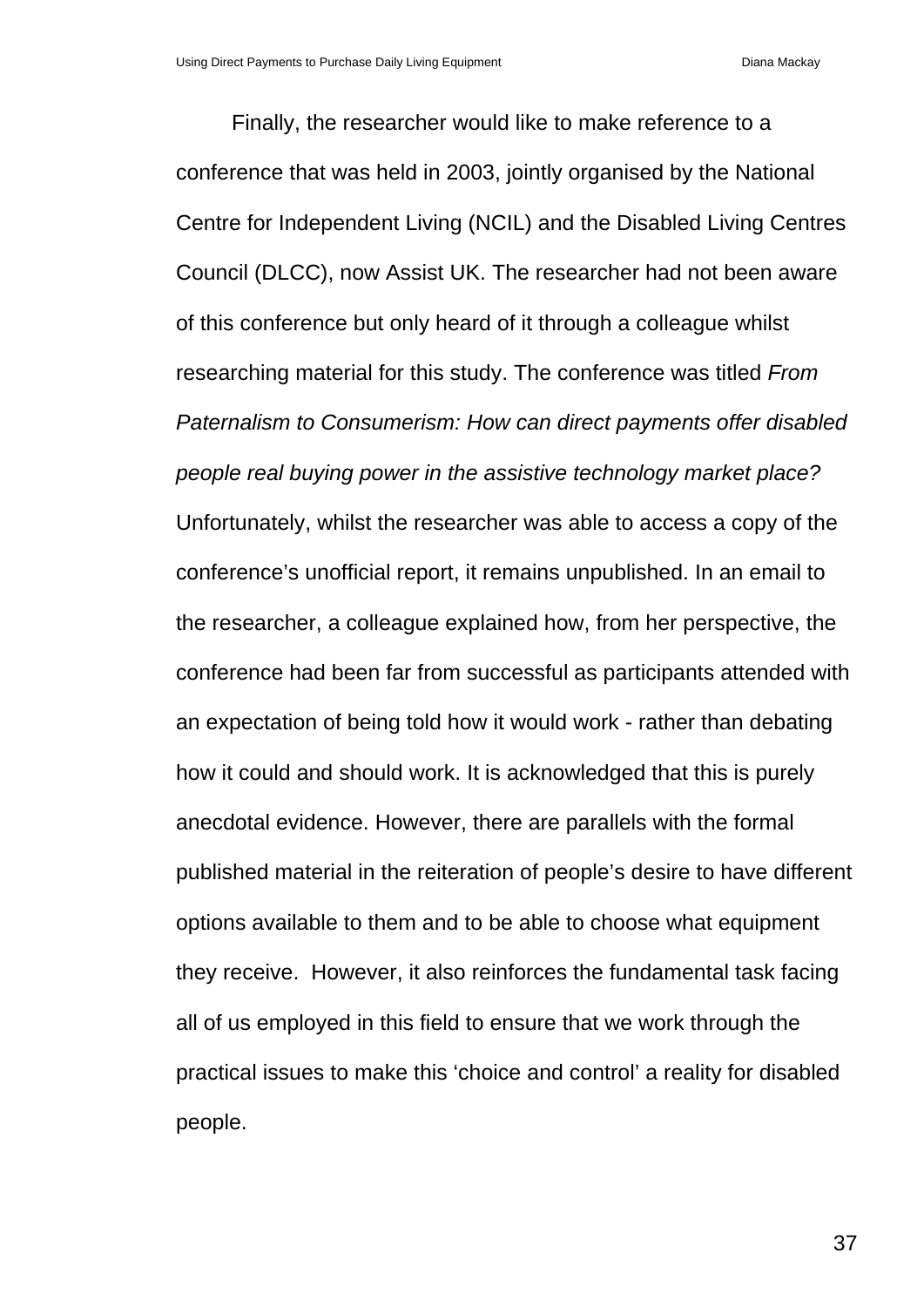In summary, the following bullet points are presented as the key research questions for this study:

- I In what ways have direct payments facilitated choice and control?
- Are disabled people aware of the option to receive a direct payment for the acquisition of equipment?
- What are the potential benefits of direct payments over direct provision of equipment?
- Are occupational therapy staff offering the option of direct payments - and if not, why not?
- Are disabled people and occupational therapy staff aware of the move towards individual budgets?
- What is the future of direct payments for equipment?

The following chapters describe the design, execution and findings from a small scale study examining the issues around the take-up of direct payments for daily living equipment in Cambridgeshire.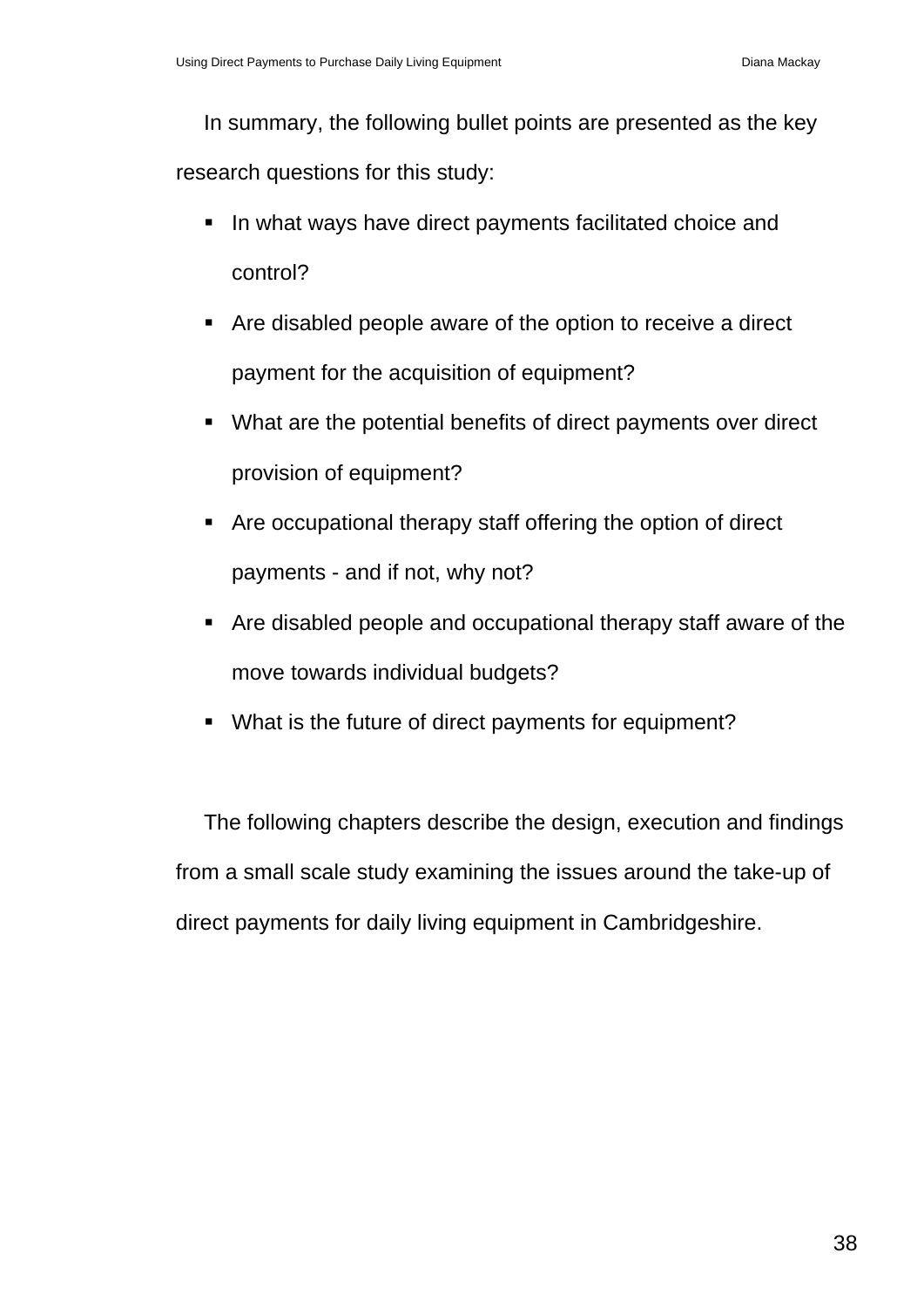# **Chapter 3: Study Design**

### **3.0 Introduction**

This chapter explains the processes that the researcher undertook for the literature review and briefly describes the ethics approval process that was required for this study. The research approaches are discussed including the identification of sample groups, the methods of data collection and analysis and the timetable that was followed for this study.

### **3.1 Sources of Literature**

The lack of published literature on this specific subject necessitated a creative and open-minded approach to the literature review rather than purely relying on standard electronic databases. Material was therefore reviewed from a variety of sources, both academic and non-academic, including published material, books, academic and professional journals, websites and reports and publications from disabled people's organisations.

An initial search of electronic social sciences databases was completed utilising the Applied Social Sciences Index and Abstracts (ASSIA) database. The search terms 'direct payments' and 'equipment' were used to access appropriate literature. These search

39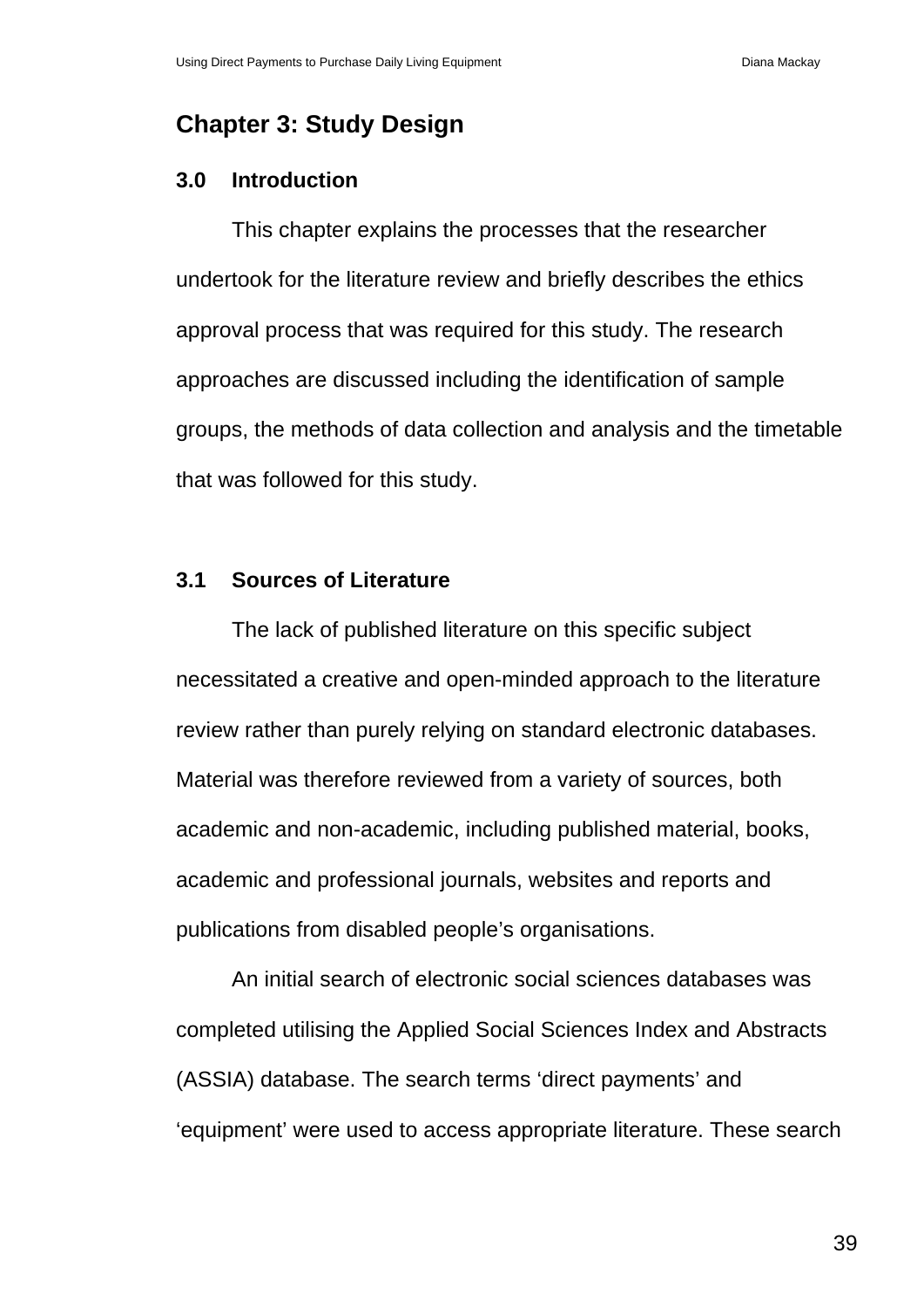terms were used both separately and combined so as to access as wide a range of material as possible.

The researcher was also able to draw on her own background as an occupational therapist and her current position as commissioner and budget holder for Cambridgeshire's community equipment service. Therefore she had a sound knowledge of the topic prior to commencing the review and was also fortunate in having a number of useful contacts with colleagues from within her own, and other, local authorities and from disabled people's organisations, most notably Scope and the National Centre for Independent Living (NCIL). Scope is a national disability organisation focussing on people with cerebral palsy. Their aim is to ensure that disabled people achieve equality within a society in which they are valued and have the same human and civil rights as everyone else (McMullen, 2003). NCIL is a national support organisation for disabled people (NCIL, undated). Contacts within these organisations proved invaluable in supplementing formal literature searches and had mainly been built up through attendance at conferences and national community equipment forums.

#### **3.2 Ethical Approval**

Ethical approval to carry out this study was sought from the Cambridgeshire 3 Research Ethics Committee, a branch of the

40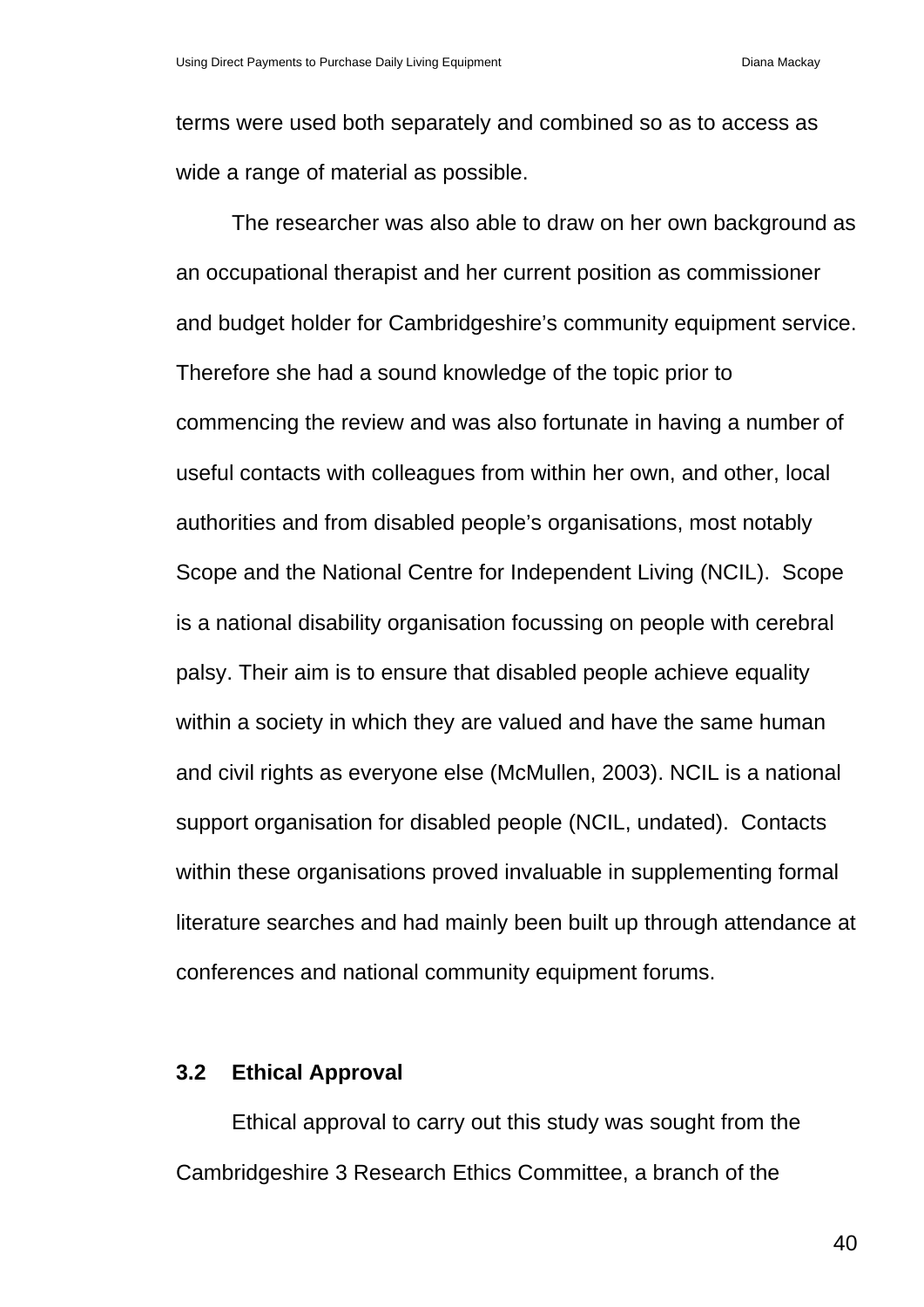National Research Ethics Service, part of the NHS National Patient Safety Agency (National Patient Safety Agency, 2007). This process was necessary because the OT teams in Cambridgeshire operate via integrated health and social care teams and are employed by Cambridgeshire Primary Care Trust (PCT). Whilst it is accepted that the assessments undertaken, in relation to direct payments for equipment, are effectively part of the 'social care' process, the fact that this is now provided through the PCT means that health ethics approval was necessary. Approval by this committee was also required as recruitment of service users was via the OT service. This process proved challenging due to its overwhelming focus on 'medical' ethics in such a way that it risked undermining the social research approaches the researcher was aiming to achieve (see 3.3). It was certainly an example of where ethics committees can, if one is not careful, control the rules of engagement of research participants (Mercer 2002). However, one positive aspect of the process is that it made the researcher plan the study well in advance, as all documents had to be submitted to the committee as part of the application.

See appendices 1 to 6 for examples of covering letters, participant information sheet, consent form, questionnaire, and semi structured interview questions.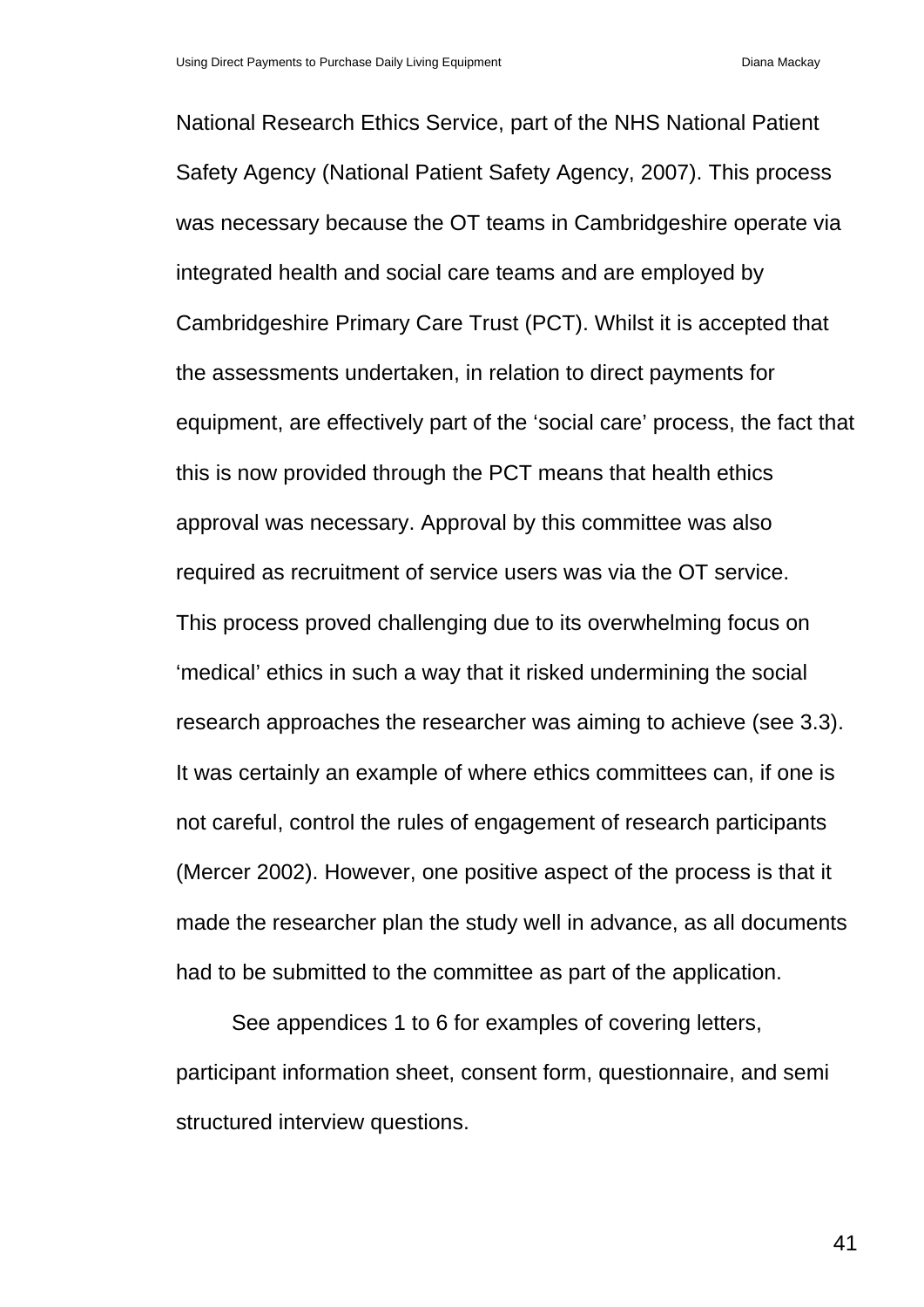### **3.3 Approaches**

A mixed methodology approach was taken utilising both quantitative and qualitative approaches in order to enable comparisons to be made between data on the same topic but derived from different sources. The quantitative element of the study involved the use of a survey by way of a brief questionnaire to OT staff. This aspect of the study aimed to obtain some objective, standardized data which could be examined in a systematic and comparable way (Punch, 2005).

The qualitative element of the study involved undertaking semistructured interviews with service users. In employing this approach, it was anticipated that the research would uncover "the insider's perspective…the lived experience of people…including people's meanings and purposes" (Punch, 2005: 238). Both elements of the research were 'small scale' but it was hoped that by combining the two approaches, the scope and power of the research would be increased.

Whilst acknowledging the principles of emancipatory approaches, the study more accurately reflects an interpretive approach. This is despite claims by some researchers who argue that interpretivist approaches fail to address which side they are on, "the world of the disabled or the world of the expert" (Bury, 1996). However, in applying this approach and facilitating informal, conversational interviews, it was anticipated that people would be able

42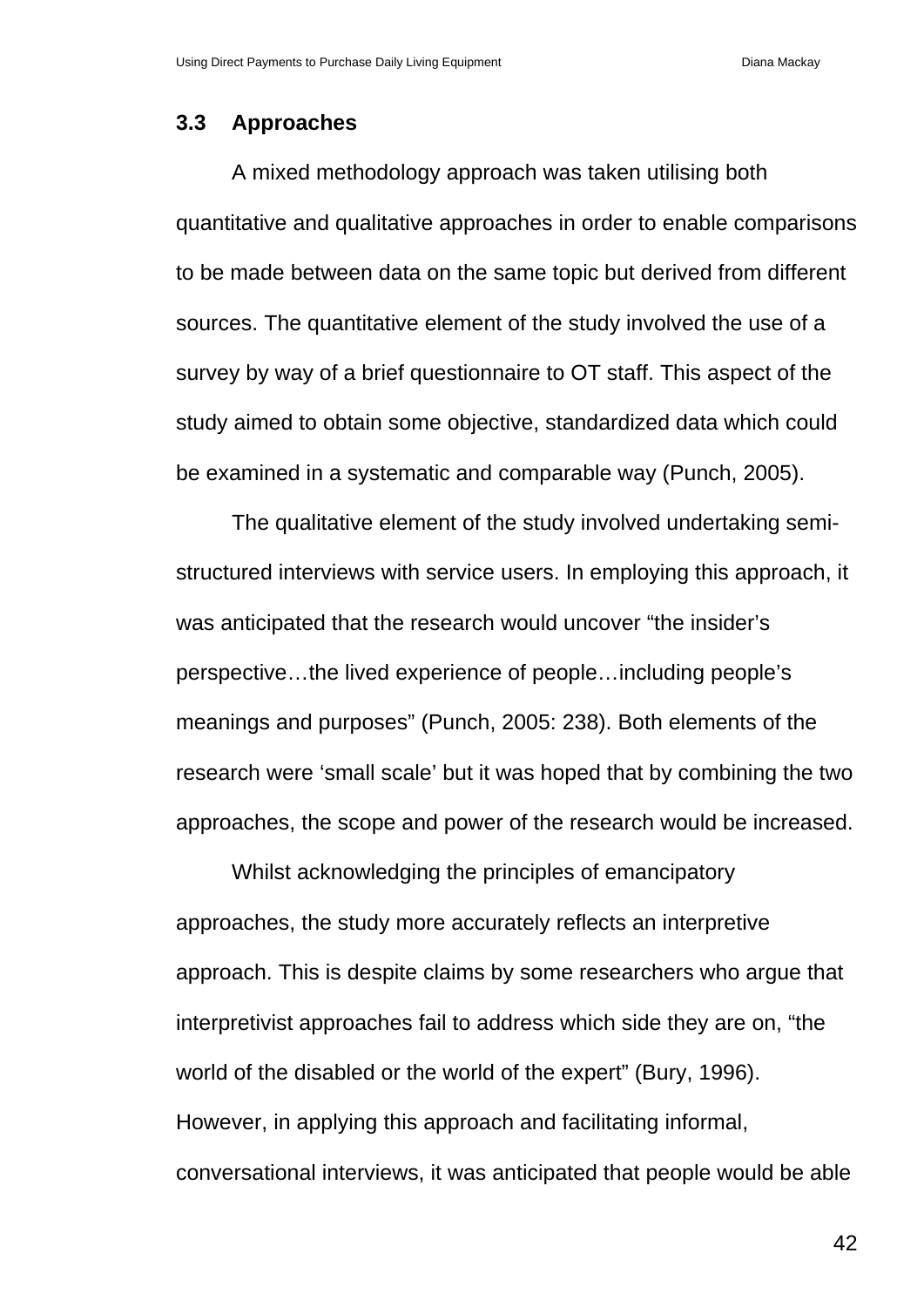to express themselves in their own words thereby presenting a more authentic picture of their reality (Taylor and Tilley, 1998). In a similar vein, the intention was that the project would also have a participatory element in that there was a commitment by the researcher to facilitate the education and empowerment of those service users participating in the interviews. The researcher was keen to share knowledge thereby avoiding research practice that can exacerbate inequality (Truman et al, 2000). The researcher was conscious that statutory sector agencies continue to be challenged in this regard when it comes to participation of service users in research projects. Truman et al describe very clearly how:

"An understanding of how communities work, and respect for those who are normally marginalised from the decision-making process, is crucial for those professionals who are trying to consult and involve local people. They must have a commitment to listening and learning as well as talking, and respecting views that may differ from their own." (p: 99)

### **3.4 Sample Groups**

There were three sample groups for this study:

i) Adults with physical impairments who have received direct payments for equipment.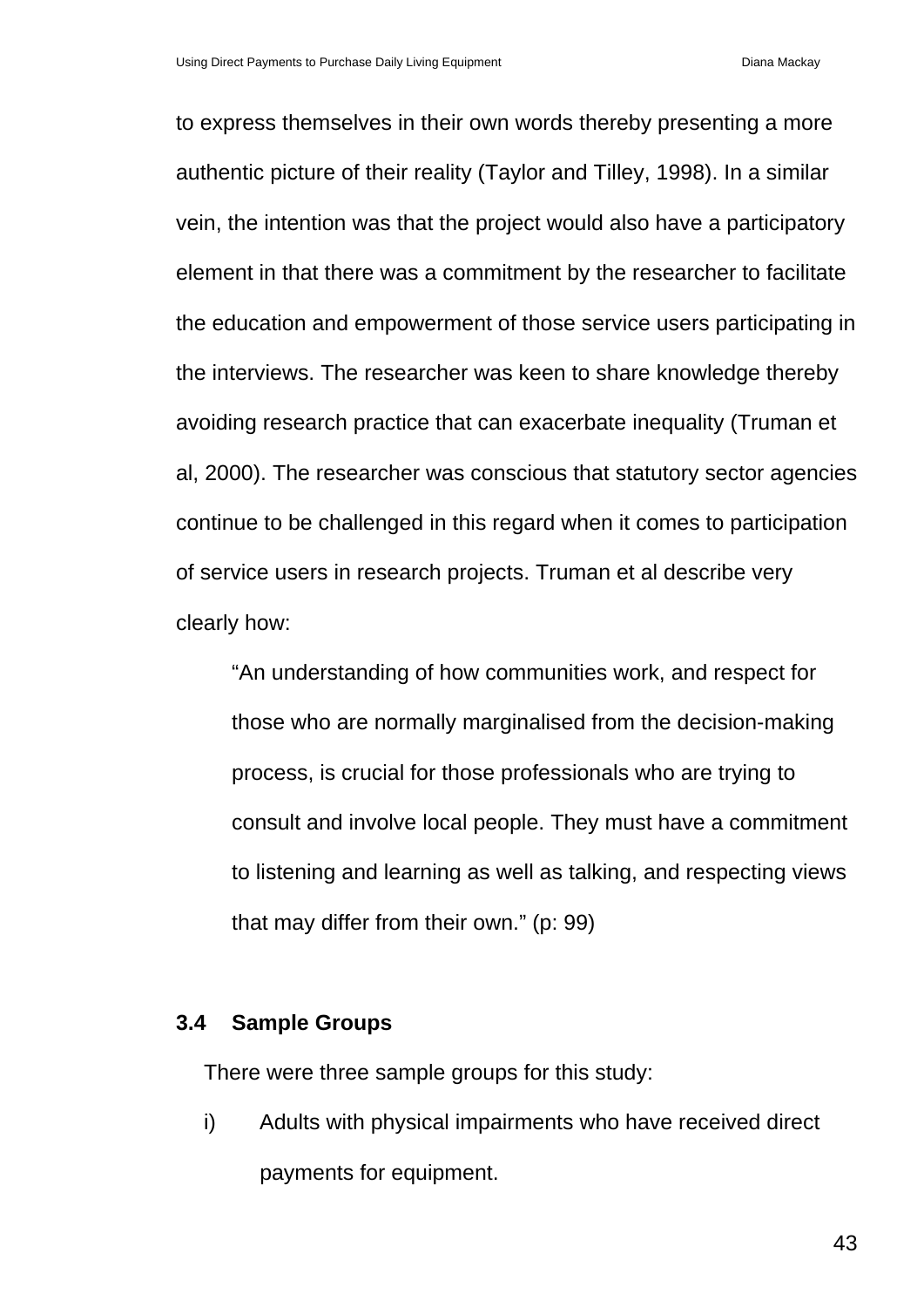- ii) Adults with physical impairments who receive direct payments for other aspects of social care support, and who have directly provided equipment (ie via the local authority community equipment service).
- iii) Occupational therapy staff working within the local PCT health and social care integrated community teams

The service user groups (i) and (ii) were chosen deliberately, a method known as 'purposive sampling' (Punch, 2005) whereby groups are chosen with a specific purpose or focus in mind. The service user groups were small. This was for two reasons. Firstly, the number of people in receipt of direct payments for equipment is very small (twelve in total, at the time of writing). Secondly, the time constraints of the small scale study meant that it was not possible to interview a large number.

For the quantitative element of the study, questionnaires were sent to sixty occupational therapy staff working within adult and older peoples' community teams within Cambridgeshire PCT.

### **3.5 Limitations of the study**

The research was undertaken as part of an academic project, and as such was subject to limitations in terms of time and resources,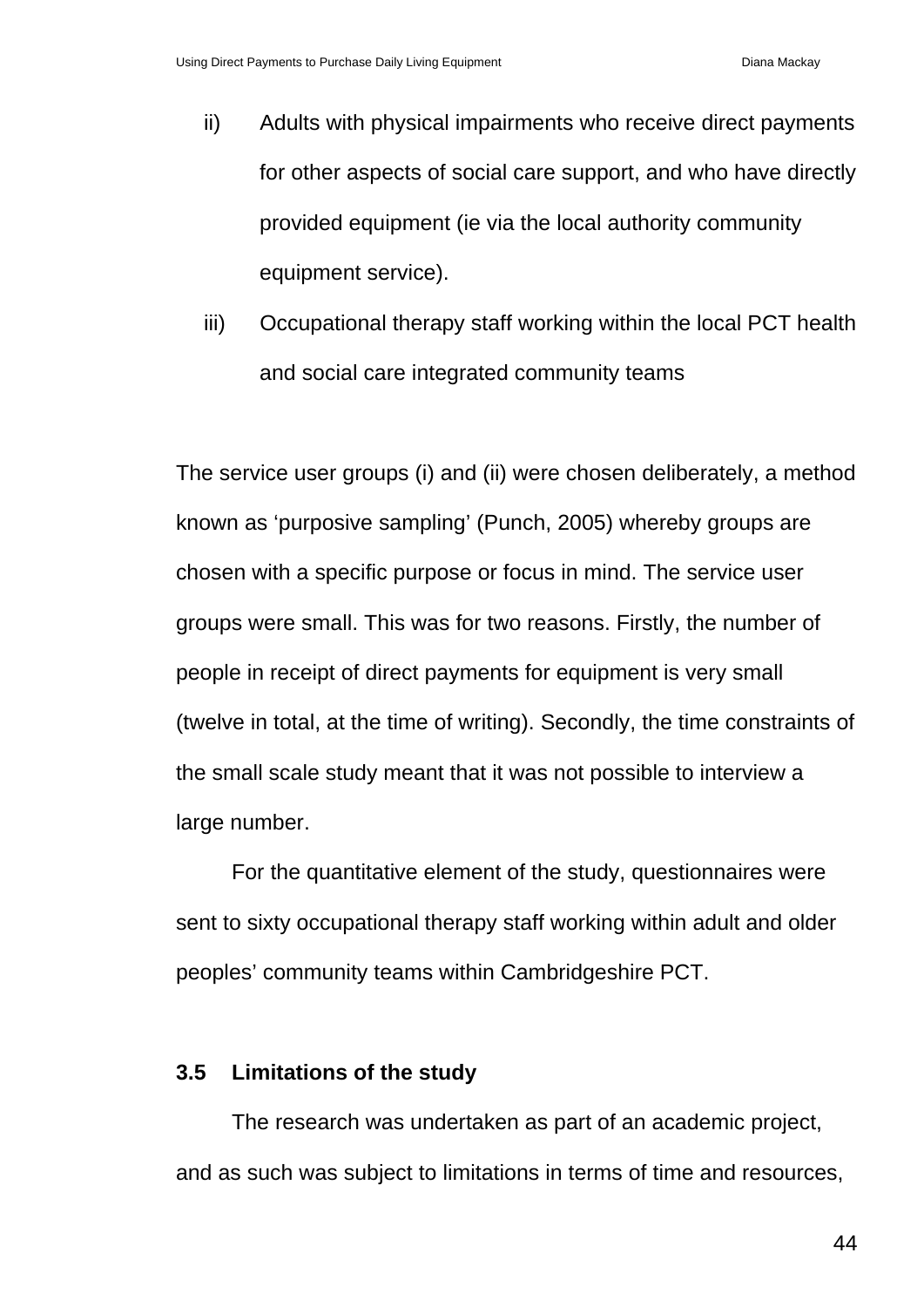particularly in relation to the lengthy ethics committee approval process.

It would be inappropriate to claim that the fieldwork undertaken for this study was user led. However, every effort was made to ensure that participants did not find the interview process oppressive and endeavoured to respect individual preferences and opinions.

The researcher had hoped to interview six people. However, some people who were approached did not consent to be interviewed and time constraints meant that it was not possible to secure the original number hoped for. This small group of interviewees could therefore suggest a potential of lack of objectivity. However, the study was principally explorative and, as such, highlighted emerging themes and issues which provide valuable perspectives for further research in this area.

# **3.6 Data Collection and Analysis**

In relation to the sample groups identified above, there were two data collection methods.

# **3.6.1 Interviews with service users – groups (i) and (ii)**

Following initial approach, a letter, information sheet and consent form were sent to the service user inviting them to participate in the study. Semi-structured interviews were then carried out with four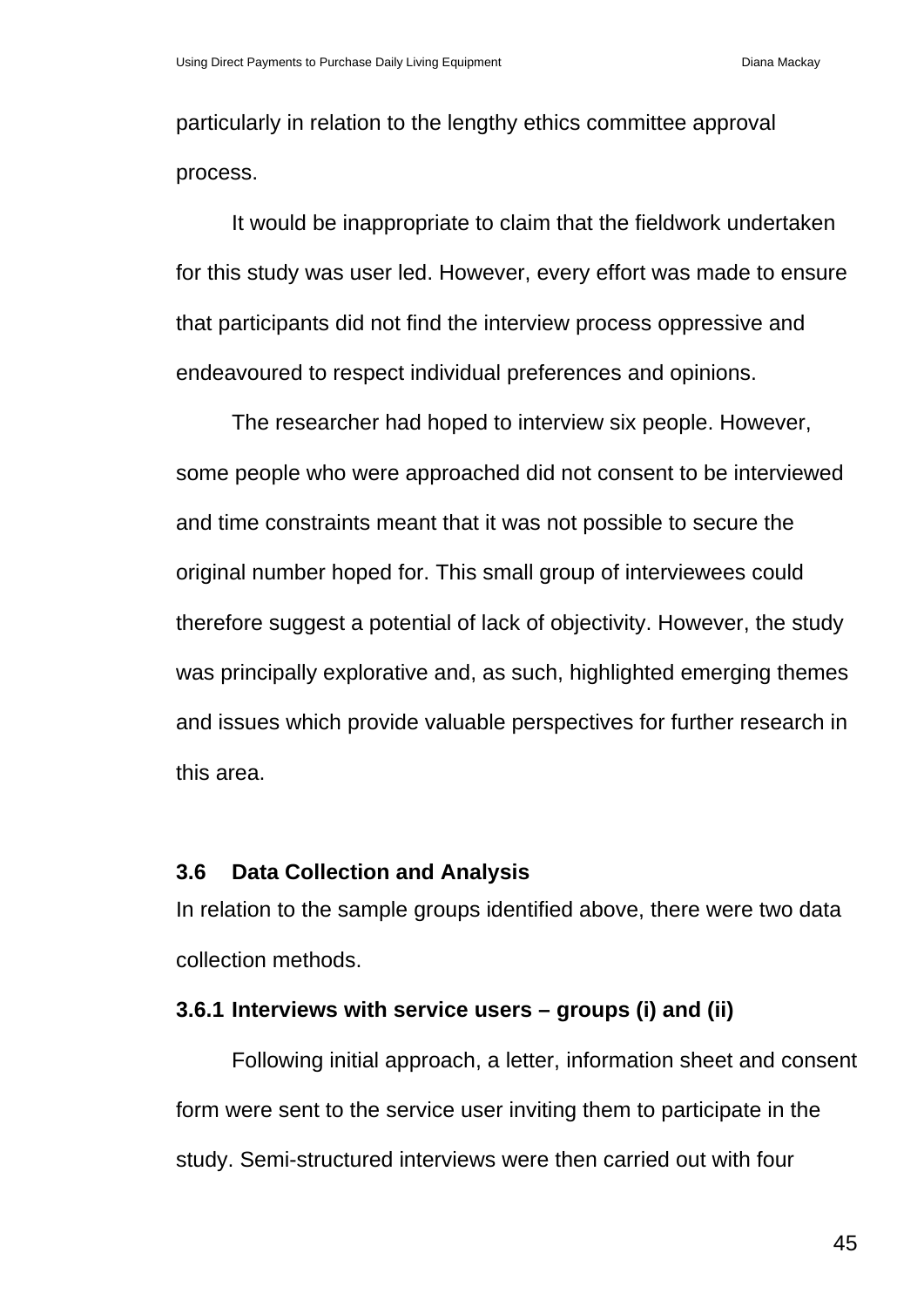service users. Unfortunately, due to time constraints, it was not possible to complete pilot interviews or provide an opportunity for respondents to validate transcripts. However, interviews were set up in locations chosen by the interviewees and appointments were made wholly at their convenience. Three of the participants chose to be interviewed at their place of work whilst the remaining participant chose to be interviewed at home. All the interviews were audio taped and then fully transcribed.

#### **3.6.2 Questionnaires to occupational therapists**

A short questionnaire for occupational therapy staff was designed with the assistance of feedback from one of the OT managers in the PCT. In designing the questionnaire the researcher was mindful of the fact that, whilst not all the OT staff know her personally, many of them are aware that she led on the development of the policy for offering direct payments for equipment. She was therefore keen to design a survey that would facilitate a decent return rate with honest answers and minimise the affects of reactivity whilst being aware of issues of social desirability – would they tell her what they think she wants to hear, or what they think makes them look good (Punch, 2005). The anonymity of the questionnaires was therefore vital to ensure that the data was as valid and reliable as possible. The original intention had been to

46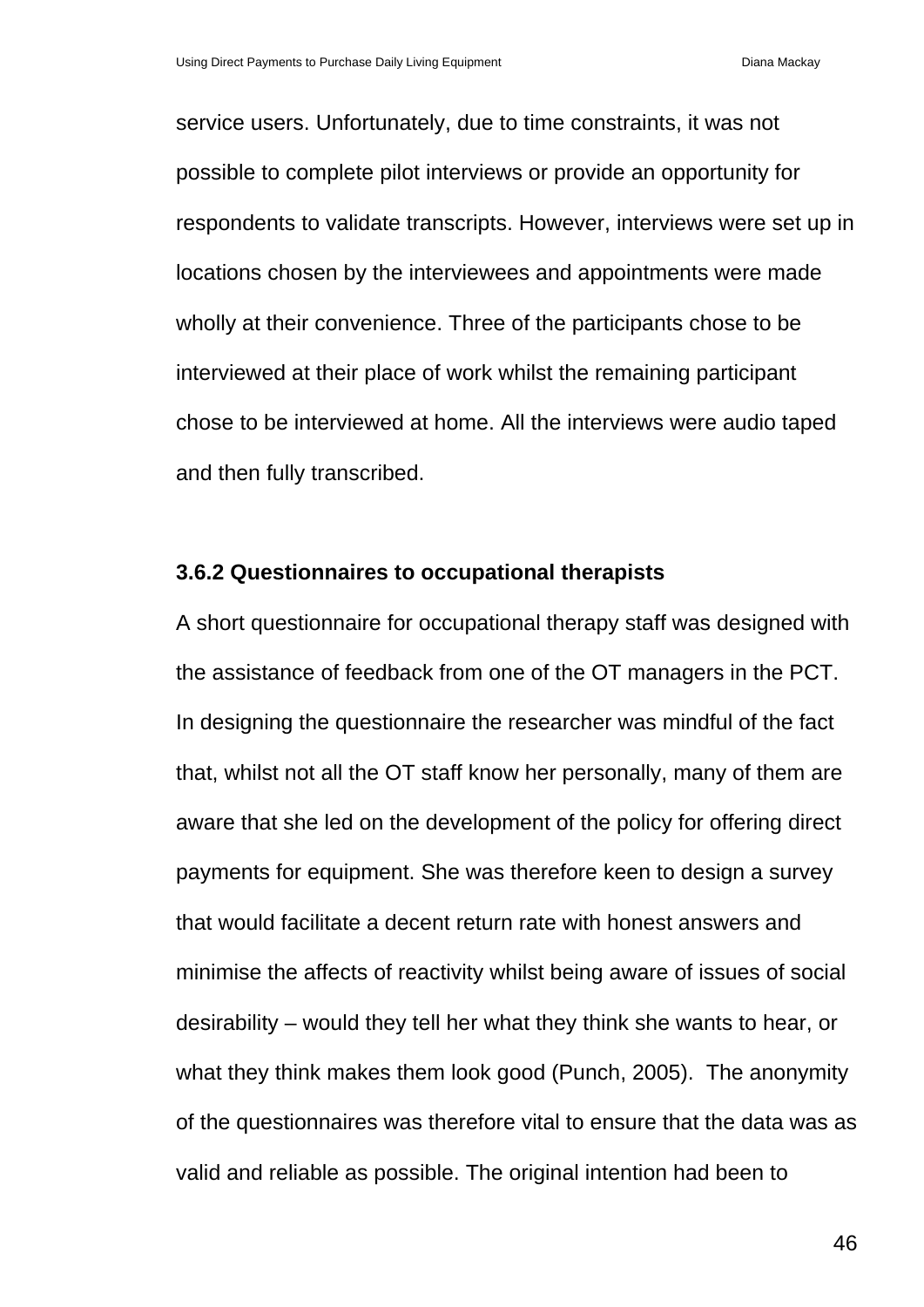distribute the questionnaires to qualified occupational therapists only but, in reviewing the survey at the design stage, the OT manager advised that OT assistants also carryout assessments of people's equipment needs and would be just as likely to be involved in offering direct payments as qualified staff.

The questionnaires were circulated via the PCT's occupational therapy manager, thereby maintaining the appropriate level of anonymity and confidentiality. The questionnaire was accompanied by a covering letter and information sheet and return of the completed questionnaire was deemed to be received consent.

#### **3.6.3 Analysis**

The quantitative data, generated by the questionnaires was analysed using descriptive statistical approaches. An initial descriptive analysis of the data was completed, on a variable-by-variable basis. The questionnaire contained only nine questions, two of which were open questions.

The qualitative data from the semi-structured interviews was analysed using an interpretative approach. Cross-sectional indexing of the data identified common categories and themes for extraction and discussion.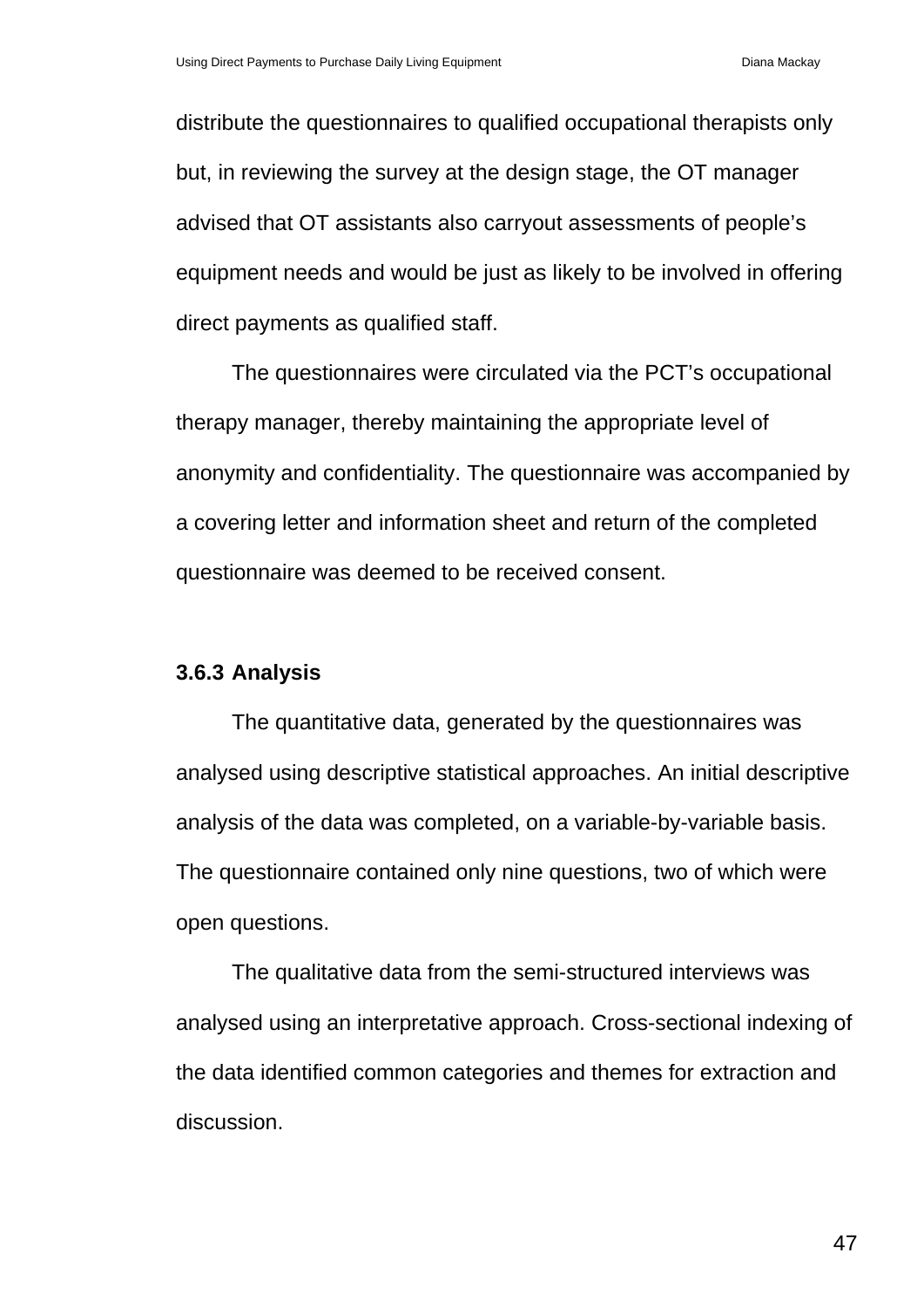In recognising the comparative sizes of the service user and OT groups, it could be argued that the study was weighted in favour of the OT staff. However, the questionnaire was brief and it was anticipated that the quality of data generated by the interviews with service users would complement the more objective nature of the results of the short questionnaire.

The analysis of the data generated by the semi-structured interviews required a greater commitment in order to retrieve the most salient points from the texts. This involved indexing the data in terms of common principles and themes. This facilitated a systematic overview of the data, provided a measured view of the whole data set and provided 'handles' on which to base comparisons and connections (Mason, 1996). It was acknowledged that this approach was likely to produce slices of data that would probably be treated as "unfinished resources" (Mason, 1996: 8) raising further questions for study, rather than pure in products in themselves.

The findings from the two data collection methods were checked against each other in an attempt to triangulate the findings, thereby hopefully enhancing their validity.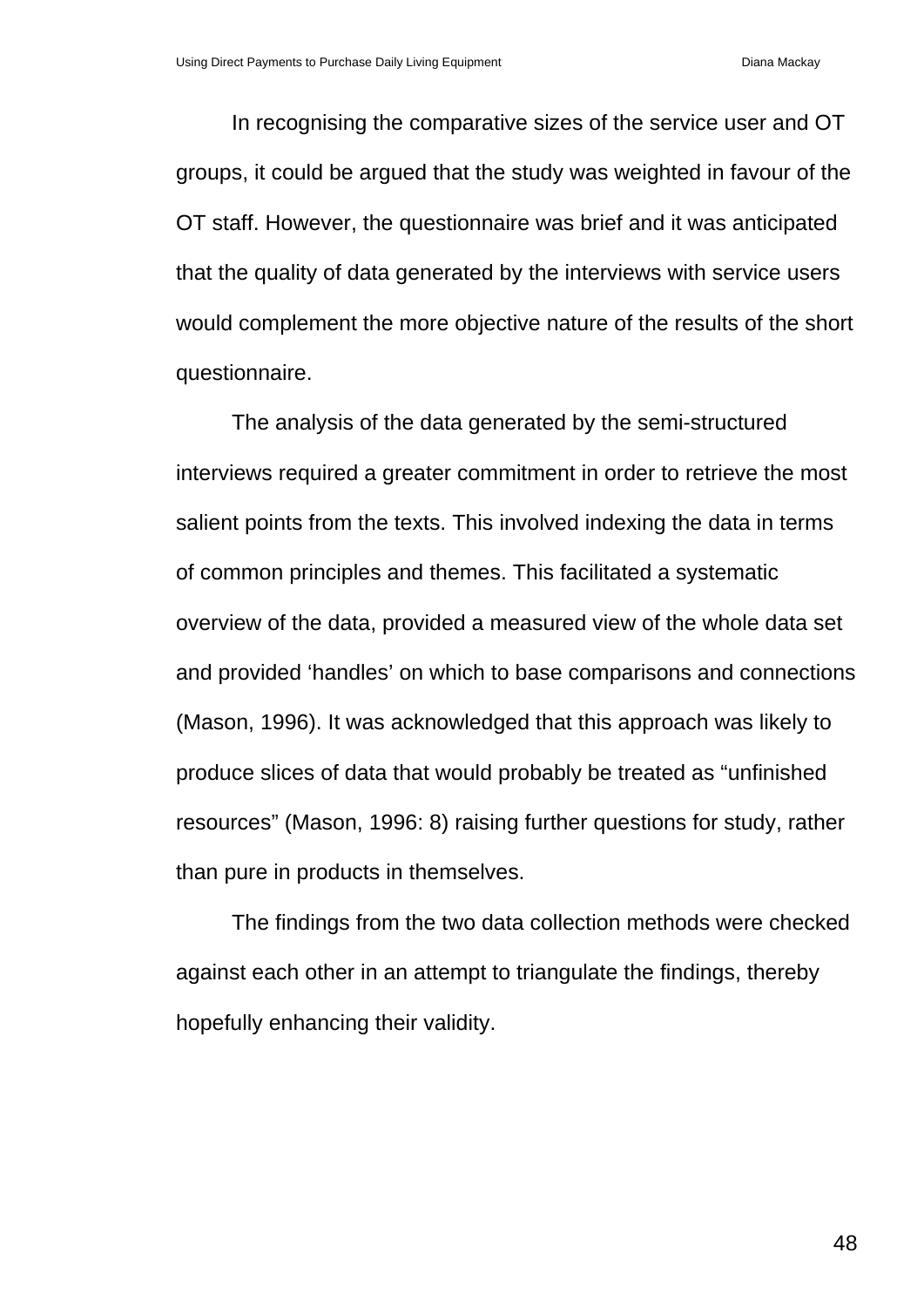# **3.7 Timetable**

The following timetable was followed in relation to this research

project:

| <b>Task</b>                                                                                                                          | <b>Date</b>             |
|--------------------------------------------------------------------------------------------------------------------------------------|-------------------------|
| Development of questionnaires; covering letters;<br>interview questions & submit application to<br><b>Research Ethics Committee.</b> | Dec 2007 / Jan<br>2008  |
| Write up of full literature review & study design                                                                                    | <b>Feb / March 2008</b> |
| Obtain Research Ethics Committee approval                                                                                            | <b>March 2008</b>       |
| Distribute questionnaires                                                                                                            | March / April 2008      |
| <b>Conduct Interviews</b>                                                                                                            | May / June 2008         |
| Analysis of data                                                                                                                     | June / July 2008        |
| Write up                                                                                                                             | July / Aug 2008         |
| Submit                                                                                                                               | 1/9/2008                |

# **3.8 Conclusion**

It was anticipated that the mixed methodology approach should enable a range of issues to be explored in relation to the topic whilst recognising that neither approach is superior to the other. Their combination is set against the circumstances, context, including professional concerns, and practicalities of the project (Punch, 2005). The following two chapters will explore and summarise the data derived from the interviews and questionnaire.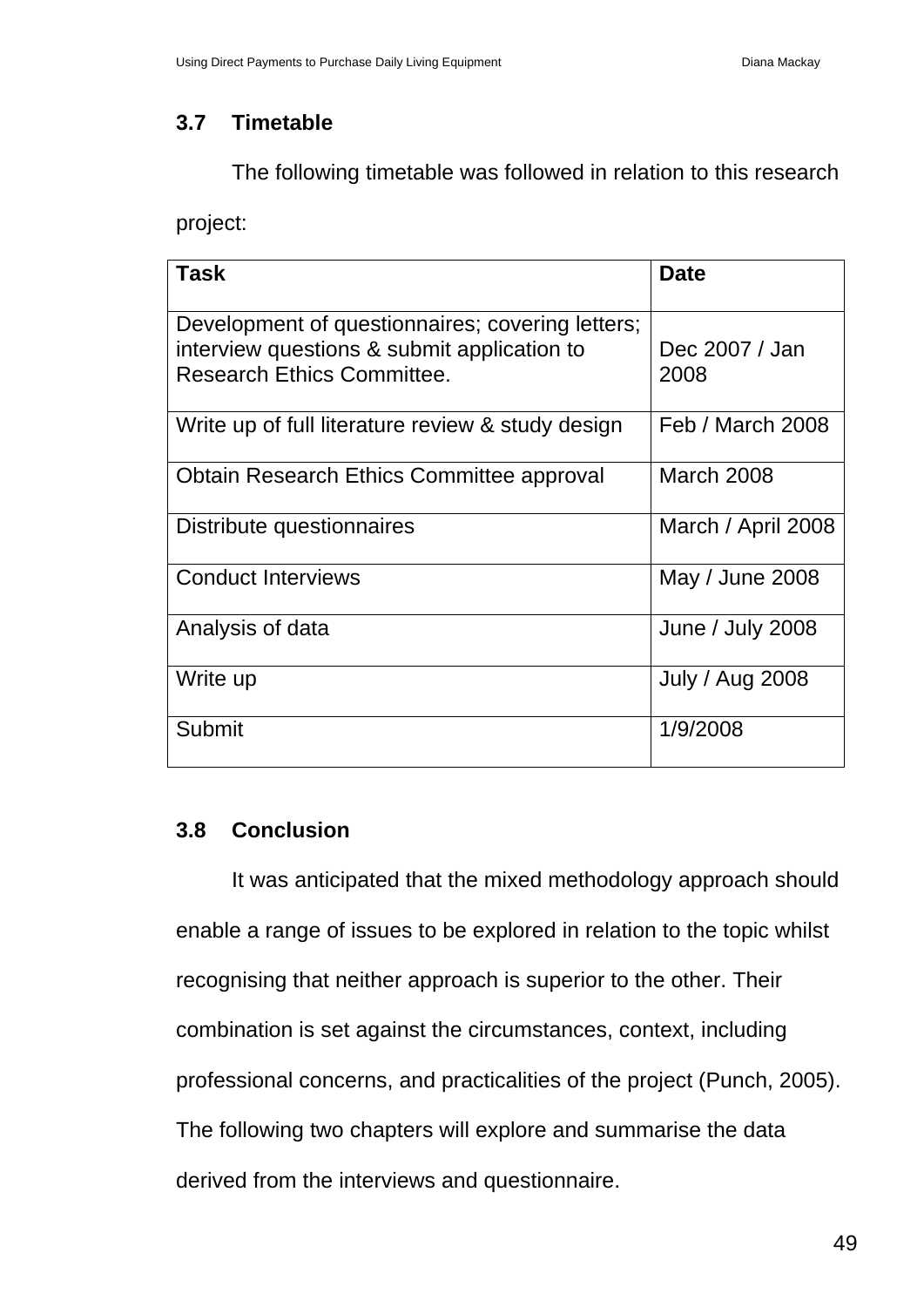# **Chapter 4: Qualitative Research Findings**

# **4.0 Introduction**

This chapter provides information on the profile of the participants and summarises the findings of the interviews with service users. The key themes that emerged from the interviews are identified, namely the issues of choice and control, access to information, the direct provision of equipment versus direct payment and the future initiatives that will have an effect on both the provision of equipment as well as developments in the direct payments process.

# **4.1 Profile of Participants**

One male and three females took part in the interviews. All four were people with physical impairments and the ages of the interviewees ranged from 30 to 72 years. Two of the interviewees were long term users of direct payments for personal care support, and had equipment provided by Cambridgeshire's statutory community equipment service. The other two participants did not have personal care support but had equipment provided by both the community equipment service and via direct payments.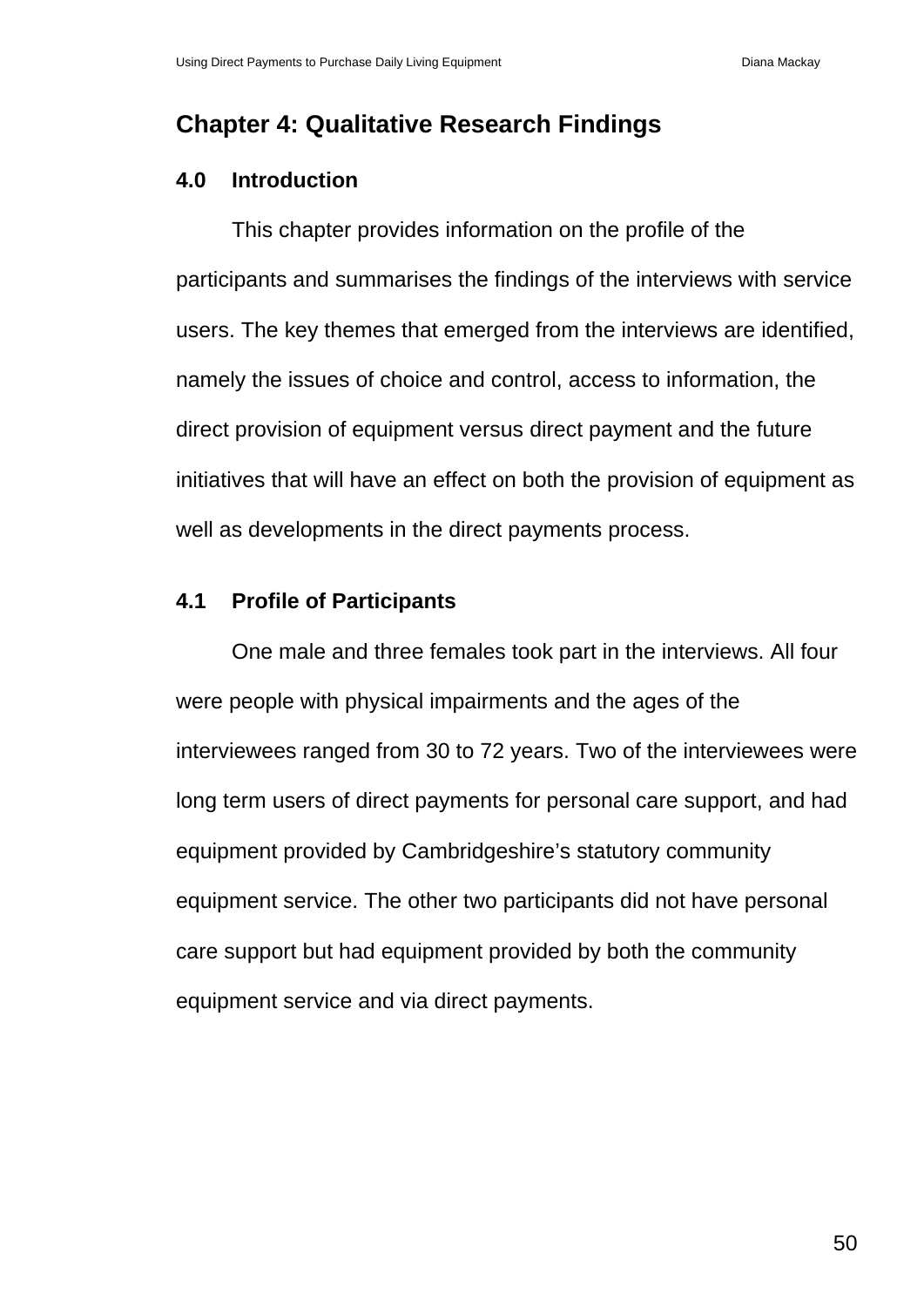# **4.2 Summary of Findings**

This section provides a summary of the interviews with service users. To protect identities, pseudonyms have been used when attributing direct quotations.

# **4.2.1 Choice and control**

All of the participants described how direct payments had given them more control over their lives and had facilitated greater independence. This was particularly highlighted by the two participants who had been in receipt of direct payments for their personal care support for a number of years:

*"Well it seemed a sensible way of doing it really…it looked like there was some flexibility there if I wished to employ my own people."* (Greg, interviewee)

They both explained how direct payments gave them the flexibility that is not always achieved with directly provided services:

*"I need to have somebody when I need them not when I'm stuck on a rota."* (Julia, interviewee)

In relation to the provision of equipment, the two participants who had received direct payments for equipment reiterated the importance of choice and control in relation to the specific items they wanted to purchase.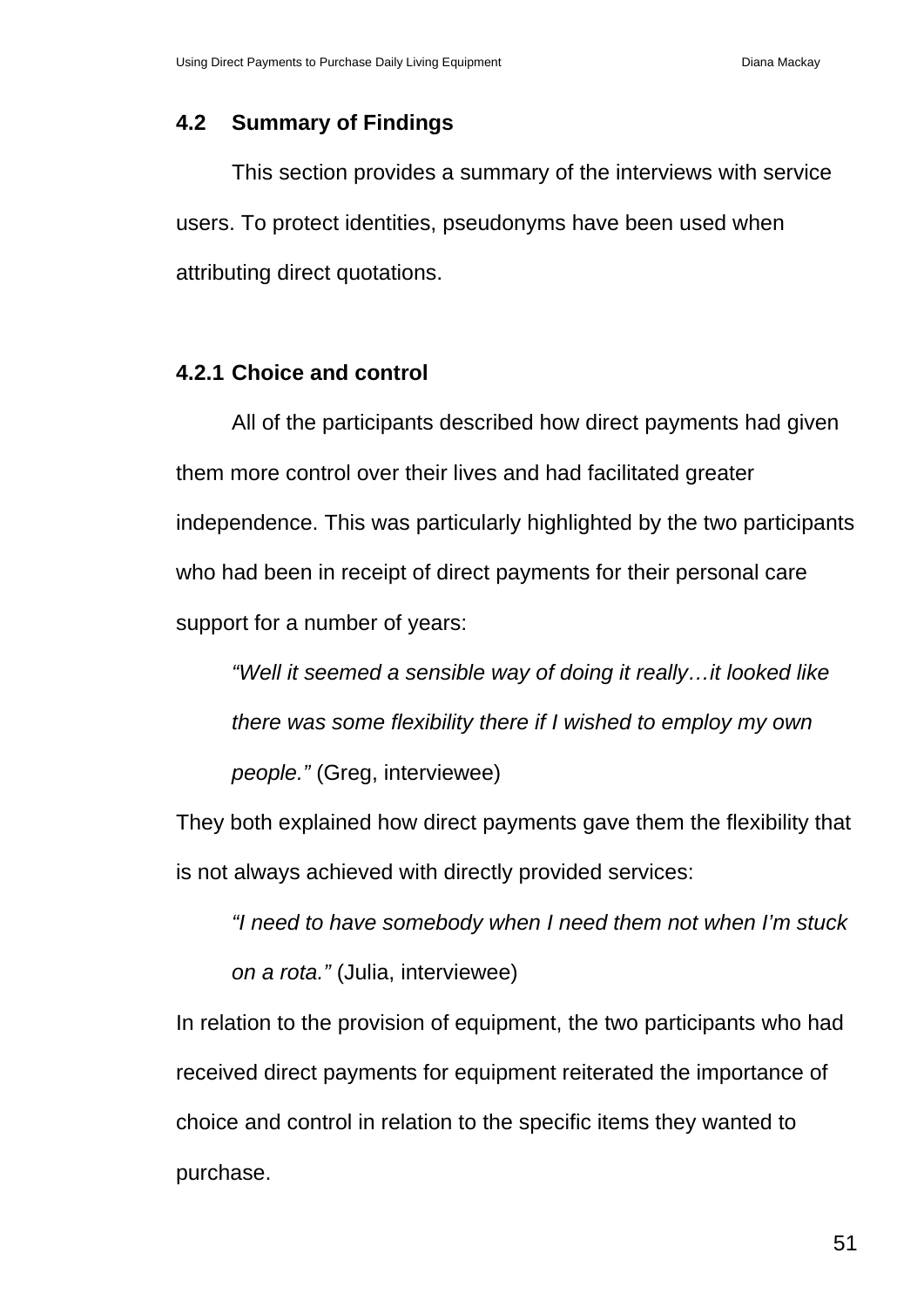*"I didn't like the look of the one they were going to give me…I want what I want…I don't want the bog standard stuff necessarily."* (Clare, interviewee)

One of the participants had received a direct payment for a piece of equipment that she then had to have fixed to the wall. She reported that this had not been a problem and that she contacted a local plumber that she knew who fitted the item for her. She topped-up the direct payment to pay for labour costs associated with this.

### **4.2.2 Information**

All of the participants commented on the importance of having access to appropriate information. Two of them were aware of the County Council's information booklet *Direct Payments in Cambridgeshire: Your Questions Answered* (Cambridgeshire County Council, 2007). However, it was interesting that whilst they were aware that the booklet contained a section dedicated to equipment provision, neither of them had chosen to pursue this route to access the equipment that they needed.

Neither of the two participants, who had received direct payments for equipment, was aware of the booklet having only found out about the direct payment option when it was mentioned during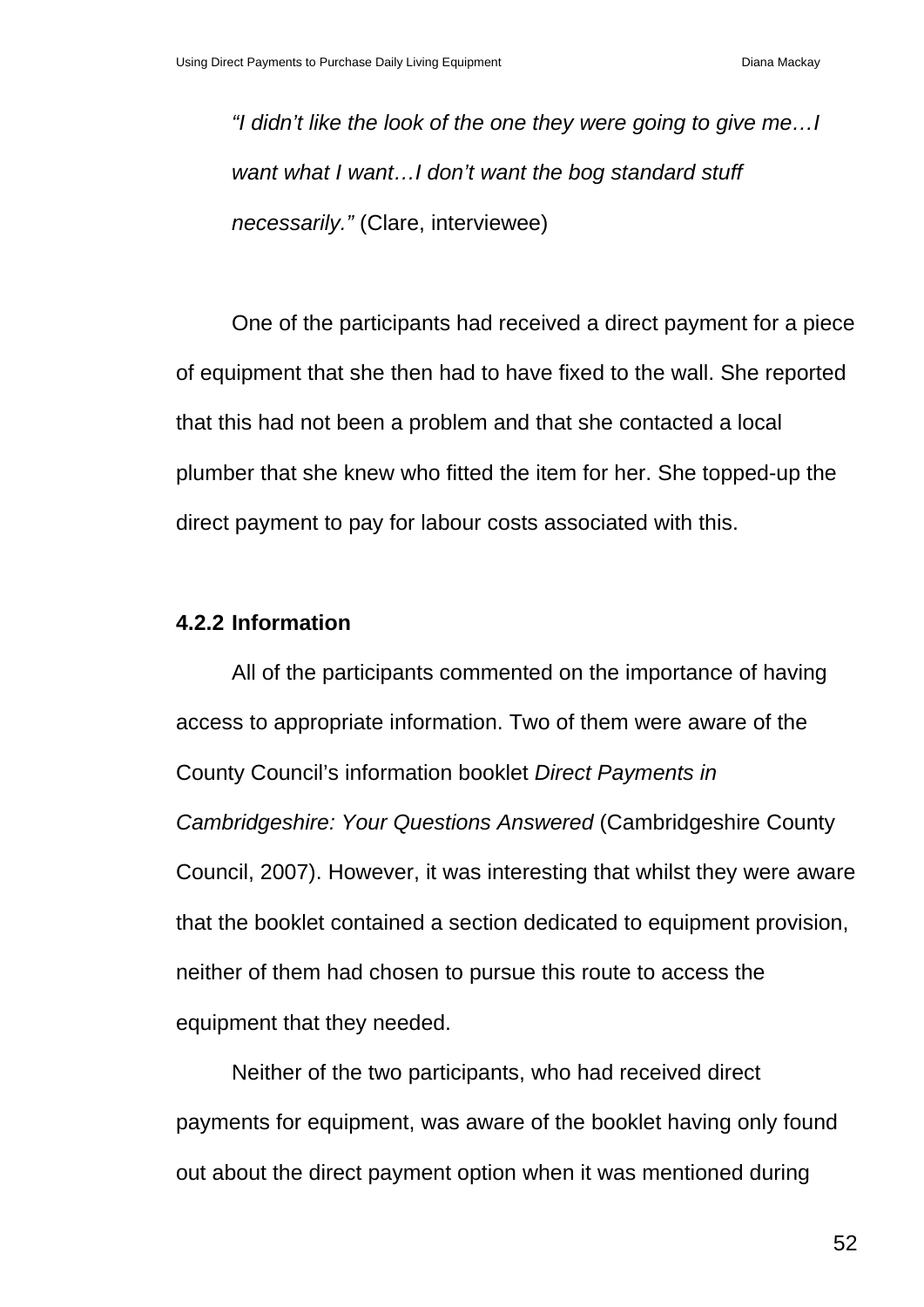their occupational therapy assessment. One of the participants was particularly keen to stress the importance of information, not just in terms of direct payments but in equipment provision in general:

*"I didn't know anything about it until she* (the OT) *came…I didn't even know that you could get* (piece of equipment) *I didn't know how you go about getting one…we didn't know about direct payments, nobody said…I just thought you got what you were given."* (Verna, interviewee)

### **4.2.3 Equipment: direct provision vs direct payment**

All of the participants had equipment provided either directly via the OT service and community equipment store or via direct payments, or both. On the whole, all participants expressed satisfaction with items of equipment that had been directly provided by the community equipment service, following their OT assessment:

*"My experience of the joint equipment service is that it's OK, you've got fairly standard items but they've got things that are necessary and do the job."* (Greg, interviewee)

Two of the interviewees had come into contact with the community equipment service over a number of years being in receipt of equipment that required regular and ongoing maintenance, including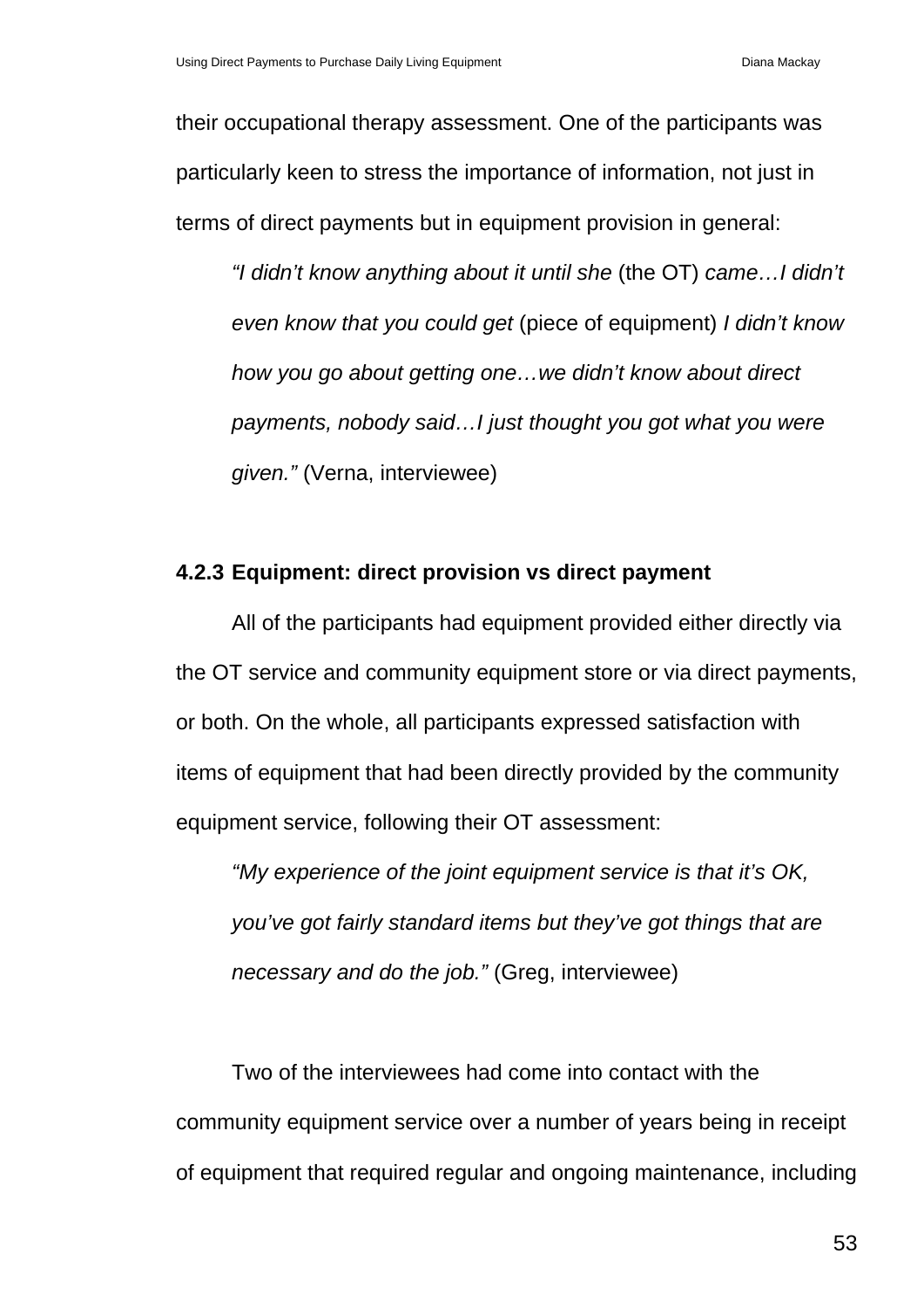hoists and bath lifts. This was clearly an important issue for them and these two interviewees were particularly keen to understand how equipment would be maintained if they were to purchase it via the direct payment route; would they be responsible for it or would it be maintained by the local authority, as it is with directly provided equipment?

Three of the interviewees were either full time or part time wheelchair users and had some mixed experience of the NHS wheelchair voucher scheme. It was interesting that, without being asked, all three of them made comparisons between direct payments for equipment and the wheelchair voucher scheme, acknowledging that a direct payment could be 'topped-up' (like a wheelchair voucher) with their own funds in order to secure a more acceptable item. For those interviewees who had received a direct payment for equipment, this reflected exactly what they had done:

*"I'd have one like that you see…and she* (the OT) *said 'we wouldn't provide that'…I said 'I didn't think you would because it's more expensive'…it was £75 compared to what their limit was. But she said 'we would give you £45 towards the cost of it' …I never expected I would get any money"* (Clare, interviewee).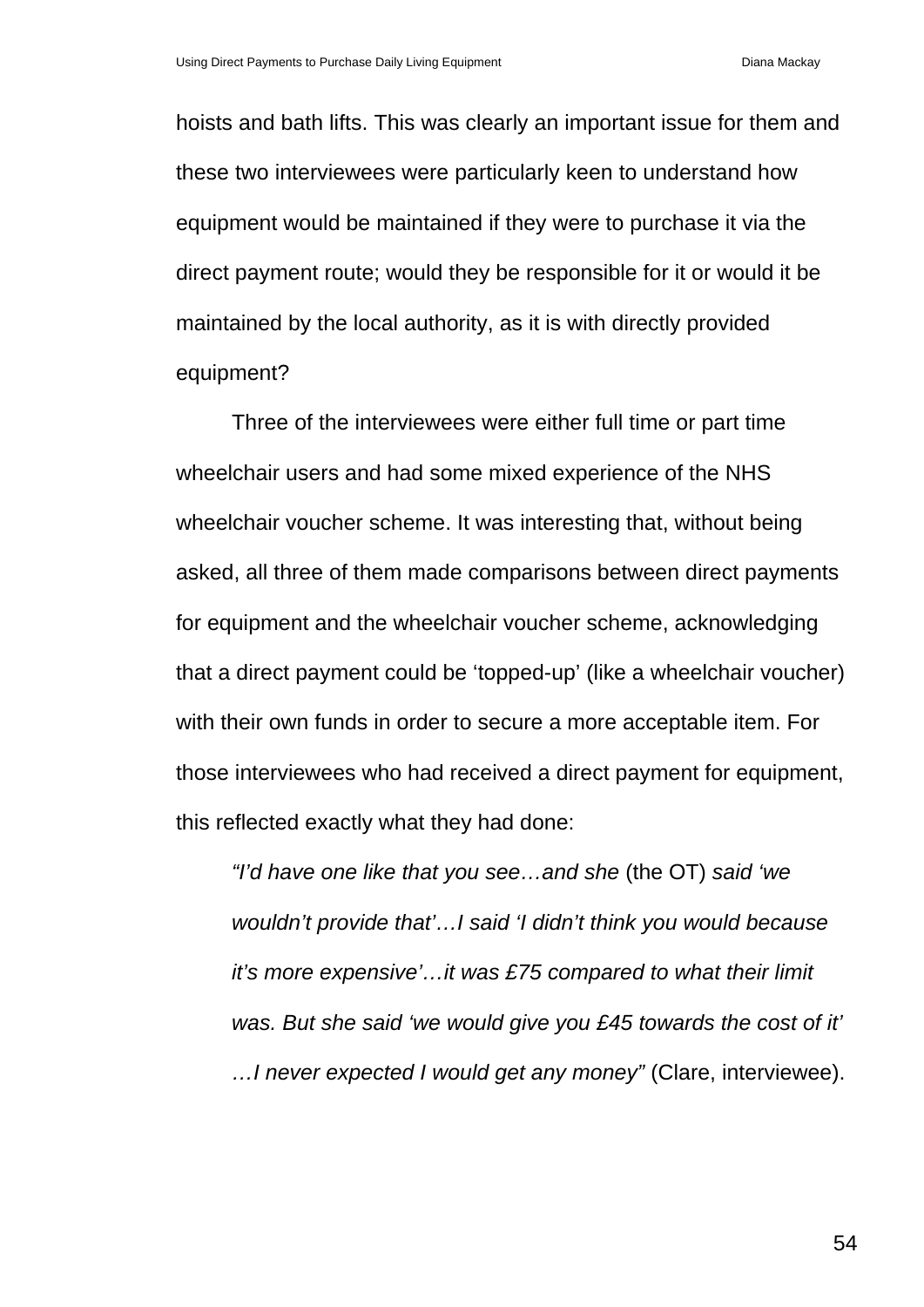The two interviewees who had received a direct payment for equipment were quite happy with the administration and nature of the one-off payment and reported that, on both occasions, the payment arrived in a timely manner.

The other two interviewees, who had not received a direct payment for equipment, expressed uncertainty regarding any advantages to choosing the direct payment route, both having had positive experiences of the directly provided community equipment service:

*"…if it works for you and you are happy with what you can get then…I can't quite see the reasoning going with direct payments."* (Julia, interviewee)

However, neither of them completely dismissed the option: *"…but if I wanted something more fancy…I could…top it up."* (Greg, interviewee)

Two of the interviewees said they felt the direct payment option might not be so appropriate for older people who may have more difficulty accessing retail outlets which are often 'out of town'. One of the interviewees said she felt this might be a "hassle" and a "worry" for some older people who might not have easy access to transport.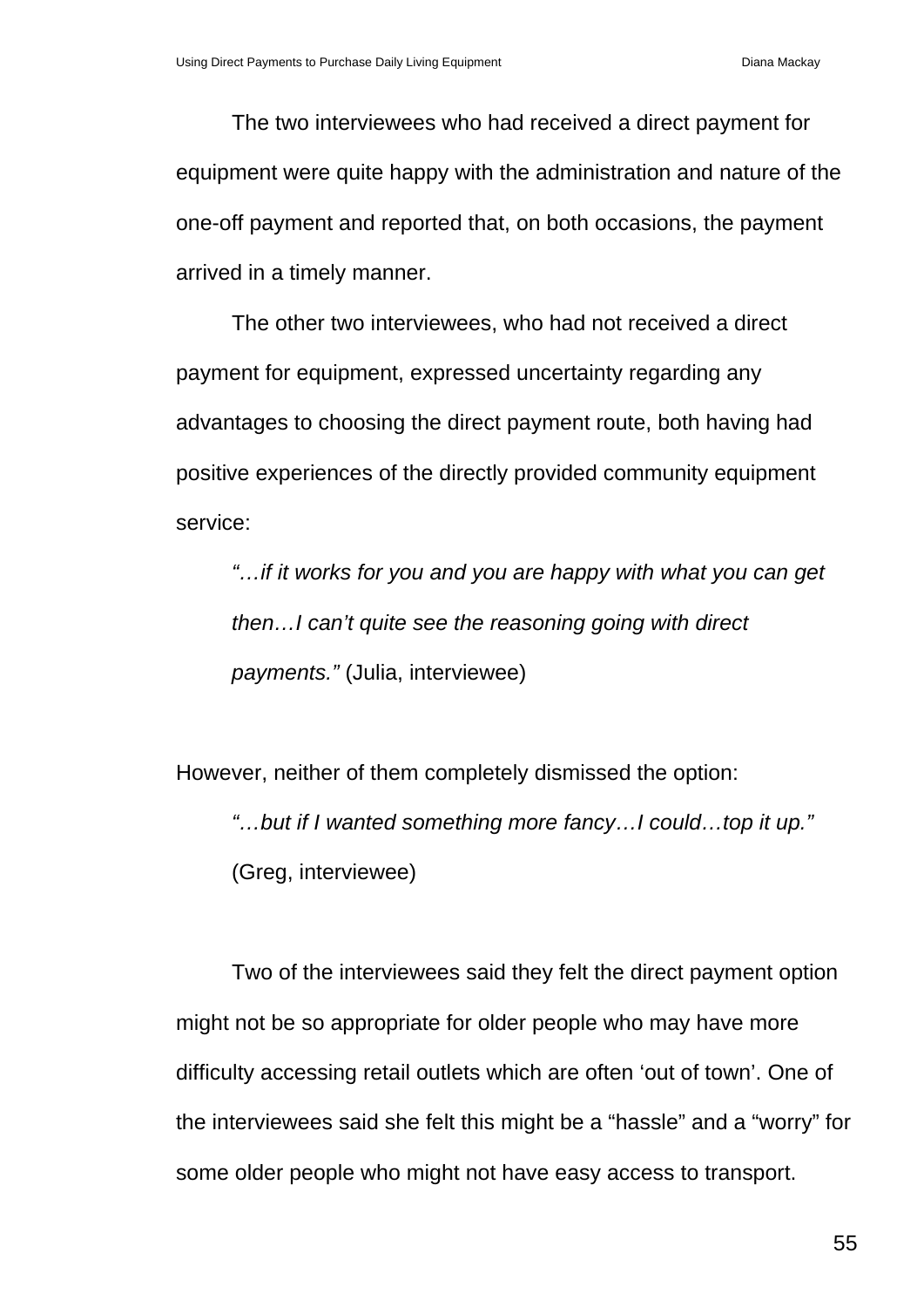However, one of the interviewees, who had received a direct payment for equipment, was herself an older person. She described how she had not only sourced her chosen piece of equipment on the internet but had followed that up with a phone call to a retail outlet and negotiated a discounted price, receiving the item in the post the next day.

### **4.2.4 Individual budgets**

Whilst this was not a key aspect of the study, the researcher was keen to know whether the interviewees were aware of the individual budgets scheme as the potential progression from direct payments. The two interviewees who had been in receipt of direct payments for their personal care for some time were both aware of the initiative although unaware of the details of how it would work:

*"Yes I know that, for example, there's been discussion with like appropriate use of disability living allowance mobility component for transport, that sort of money."* (Greg, interviewee)

*"I haven't really grasped the difference between individual budgets and direct payments."* (Julia, interviewee)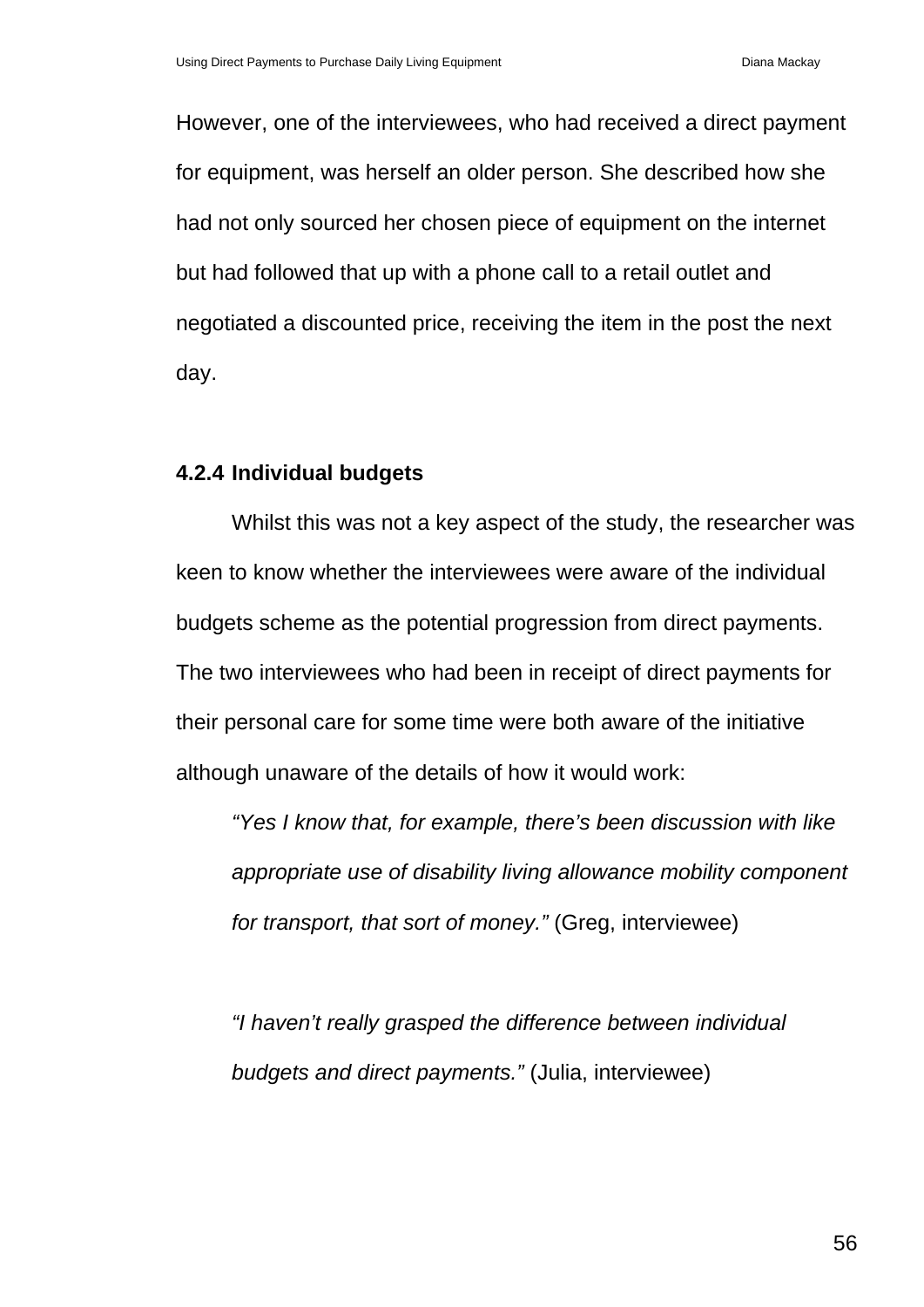Interestingly, discussion of the possible uses of individual budgets prompted three of the interviewees to describe their experience of having major housing adaptations including extensions to their property, installation of over-head tracking hoists and level access showers. It was explained to the interviewees that these provisions are not deemed to be 'equipment' and that therefore direct payment was not currently an option when it comes to major housing adaptations. However, all three expressed interest in the fact that individual budgets could potentially include funding steams for such adaptation work. In fact, this area of discussion became quite convoluted and reinforced the issue highlighted during the literature review that the supply of equipment makes up one of the most confused areas of service provision for disabled people (Barnes, 1991).

### **4.2.5 Taking the direct payment route in the future**

Both of the interviewees who had received a direct payment for equipment said that they would certainly consider the option again in the future, but only if the standard item from the equipment service was unacceptable to them:

*"Yes, yes…if I'm not happy with it, direct payment is fine, yes"* (Verna, interviewee)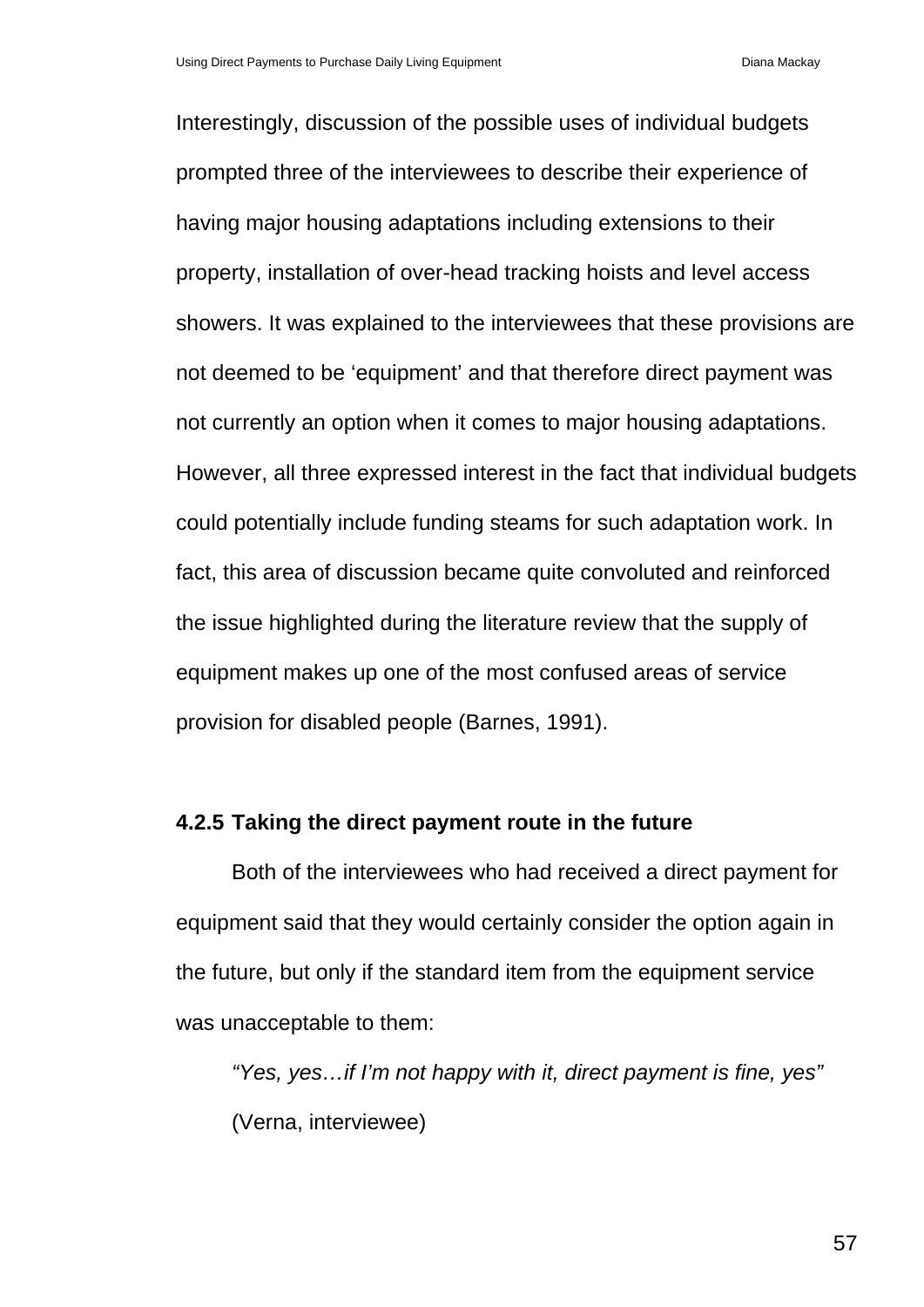This view was reinforced by the other interviewees who said they would consider the direct payment option if they wanted something *"sooper dooper"* or *"fancy".* One of the interviewees commented:

*"…there's not a kind of pulling point…there's nothing to make people say yes that sounds a brilliant idea…unless they particularly want a certain thing"* (Julia, interviewee)

Two of the interviewees described in some detail the role of their occupational therapists and, in one case a district nurse, who had been instrumental in acquiring appropriate equipment for them through the community equipment service. In both cases, they spoke positively of the relationships with these professionals. However, one interviewee acknowledged that the transition to providing equipment via direct payments might require some level of culture change, particularly amongst occupational therapy staff who are used to having control over ordering equipment for service users from an established community equipment store:

*"I think you've got to have an OT that's pretty up for it really!"* (Julia, interviewee)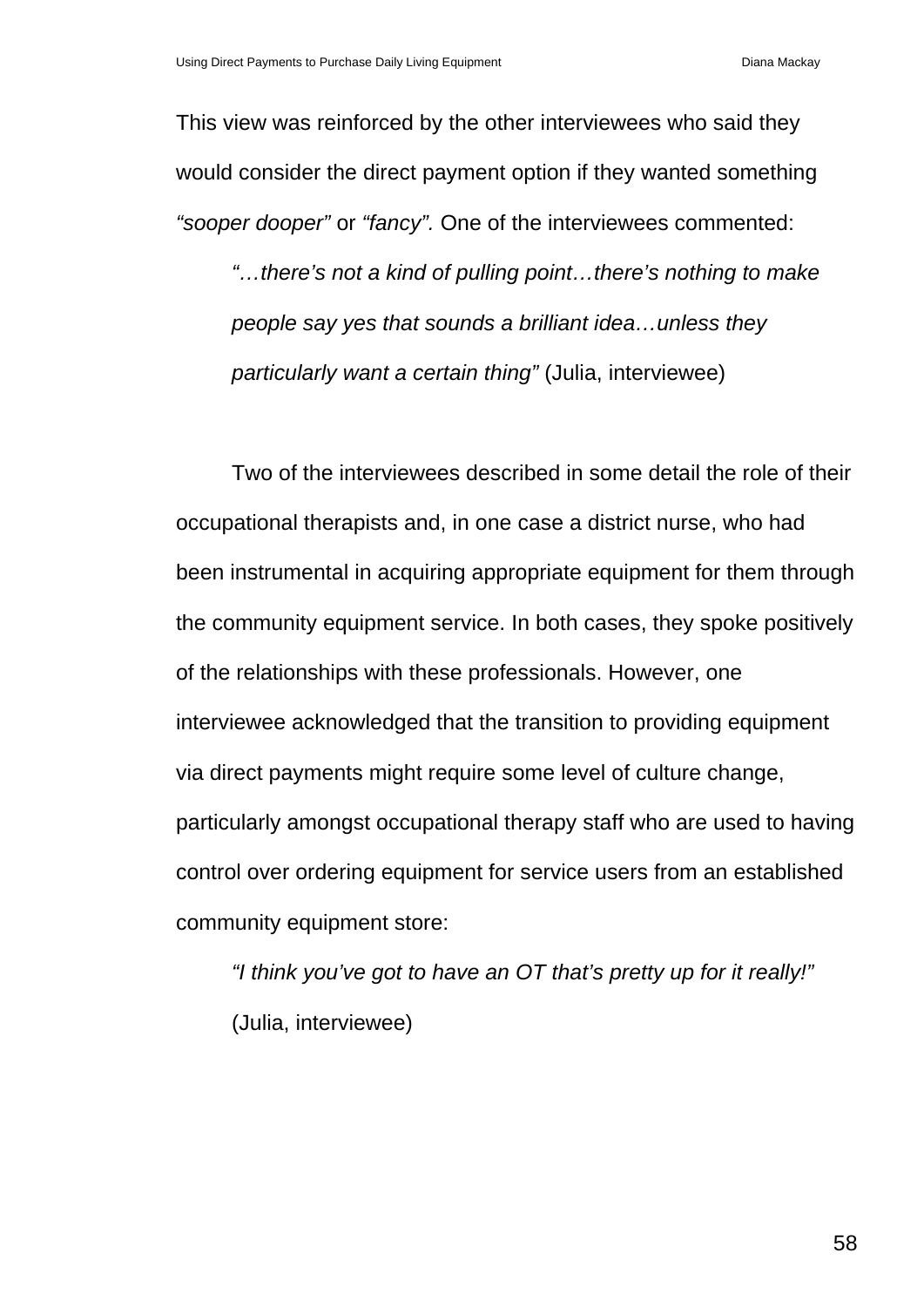### **4.3 Conclusion and Key Points**

The issues that emerged from the interviews were categorised into themes which are summarised in the bullet points below.

- Direct payments for both social care support, and equipment offer real choice and control and greater flexibility for disabled people.
- Information relating to direct payments for equipment should be more readily available.
- There is a general satisfaction with the standard equipment provided by the community equipment service.
- The option to 'top-up' was seen as an alternative and appropriate way of securing the equipment people might want.
- There are parallels with the wheelchair voucher scheme.
- There is a limited awareness of the individual budgets scheme.
- Direct payments for equipment would be pursued in the future if people wanted something more attractive or 'aesthetically pleasing'
- Occupational therapy staff are vital gatekeepers to the availability of direct payments for equipment.

As will be seen, in the findings of the quantitative data in the following chapter, some of the issues raised by the interviewees are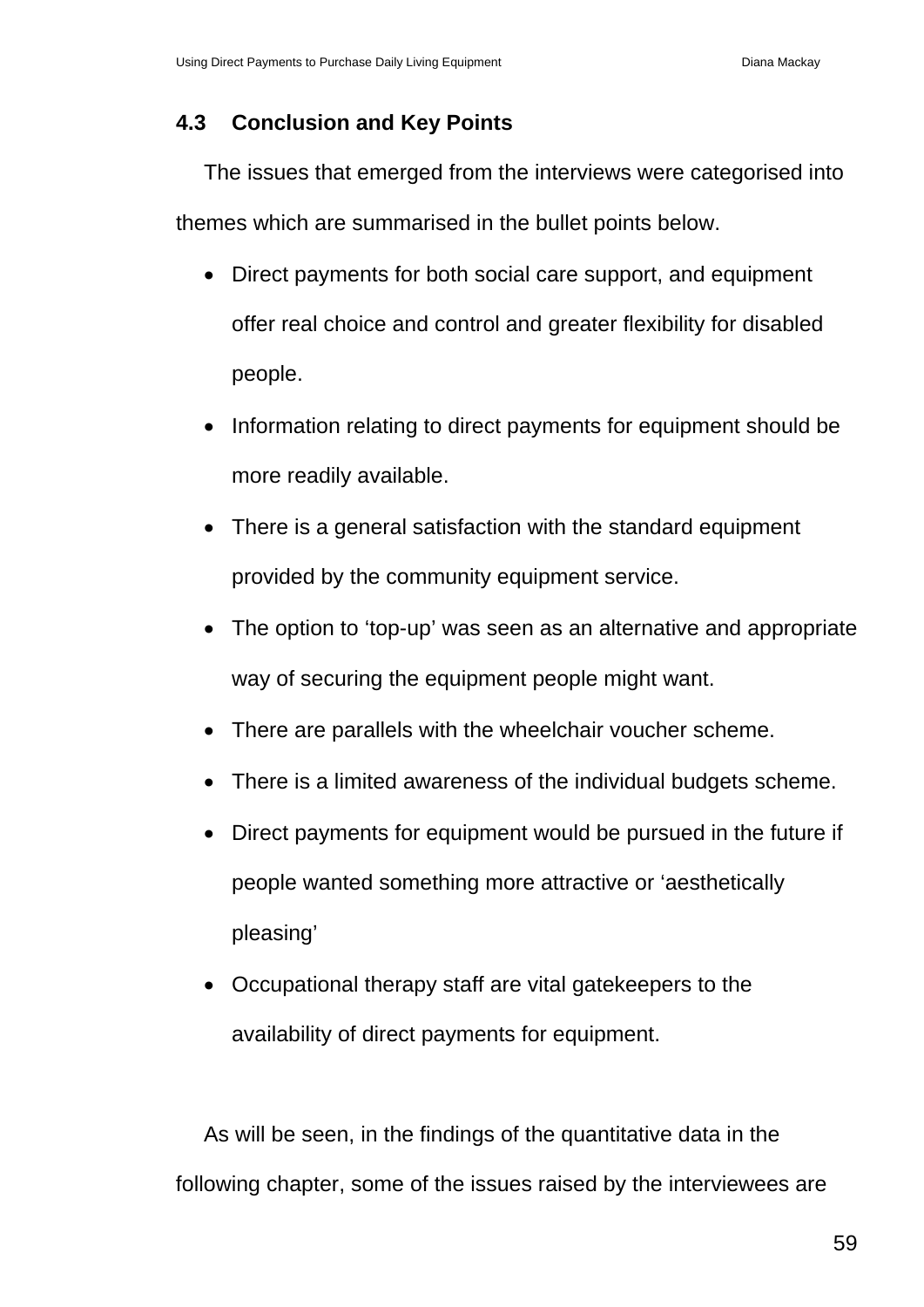reflected by the occupational therapy practitioners particularly in

relation to directly provided equipment and the access to information.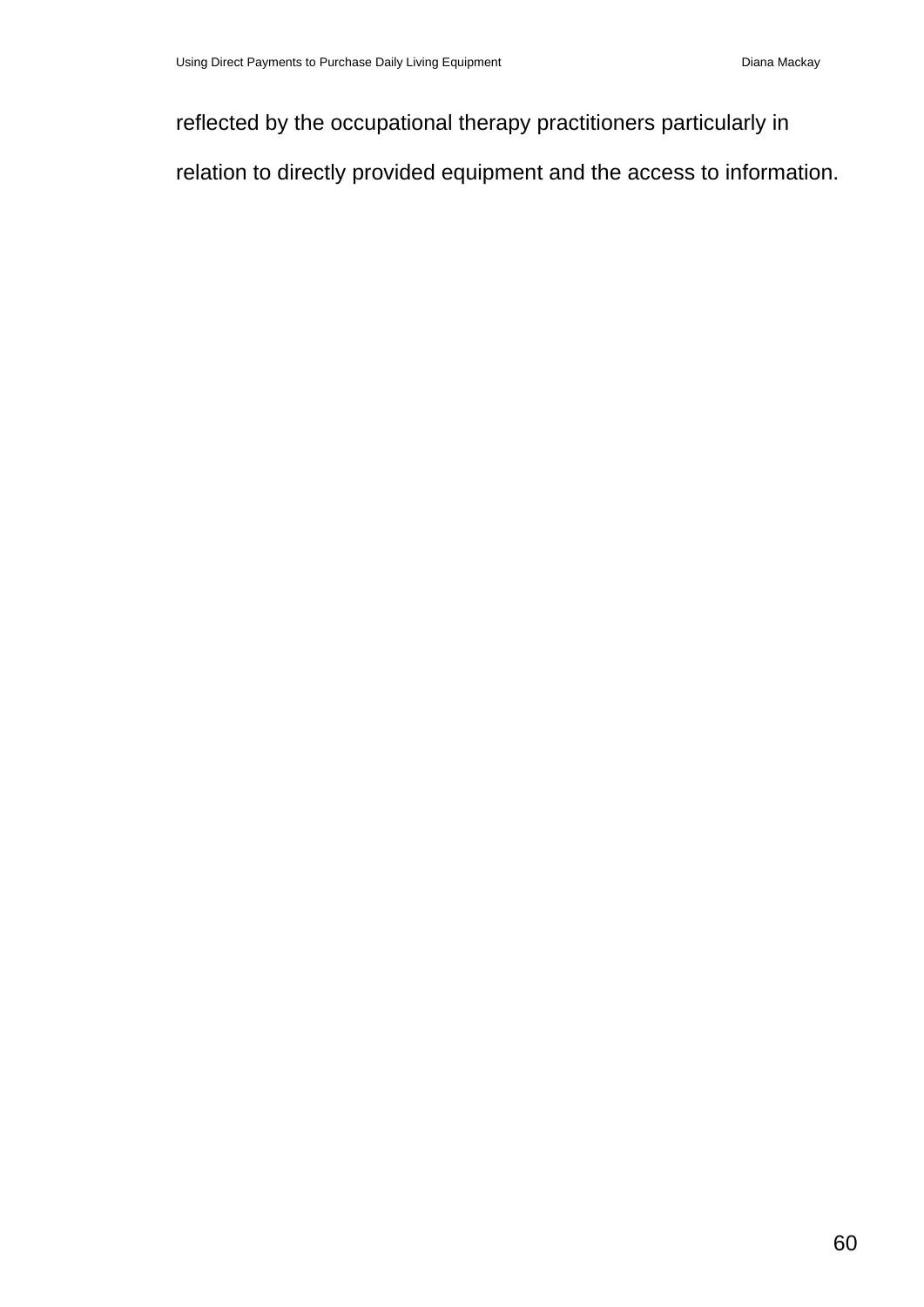# **Chapter 5: Quantitative Research Findings**

# **5.0 Introduction**

This chapter details the findings from the survey of occupational therapy practitioners and identifies familiar themes to those resulting from the interviews with service users. The methodology is explained followed by the detailed findings of the survey's objective responses. This is followed by a summary of the comments given by the practitioners regarding the lack of take up of direct payments for equipment. Due to the wealth of data generated, these responses were categorised into themes covering lack of information, administrative processes, direct provision versus direct payment, access to retail outlets and cost effectiveness.

### **5.1 Methodology and response**

The survey focused on the respondents' experiences of offering direct payments for equipment as part of the occupational therapy assessment process and their thoughts on providing equipment in this way. The postal questionnaire consisted of nine questions, two of which were open questions, and was sent to both qualified OTs as well as OT assistants as both are involved in the assessment of people's equipment needs. Throughout this chapter, both staff groups are referred to collectively as 'practitioners'.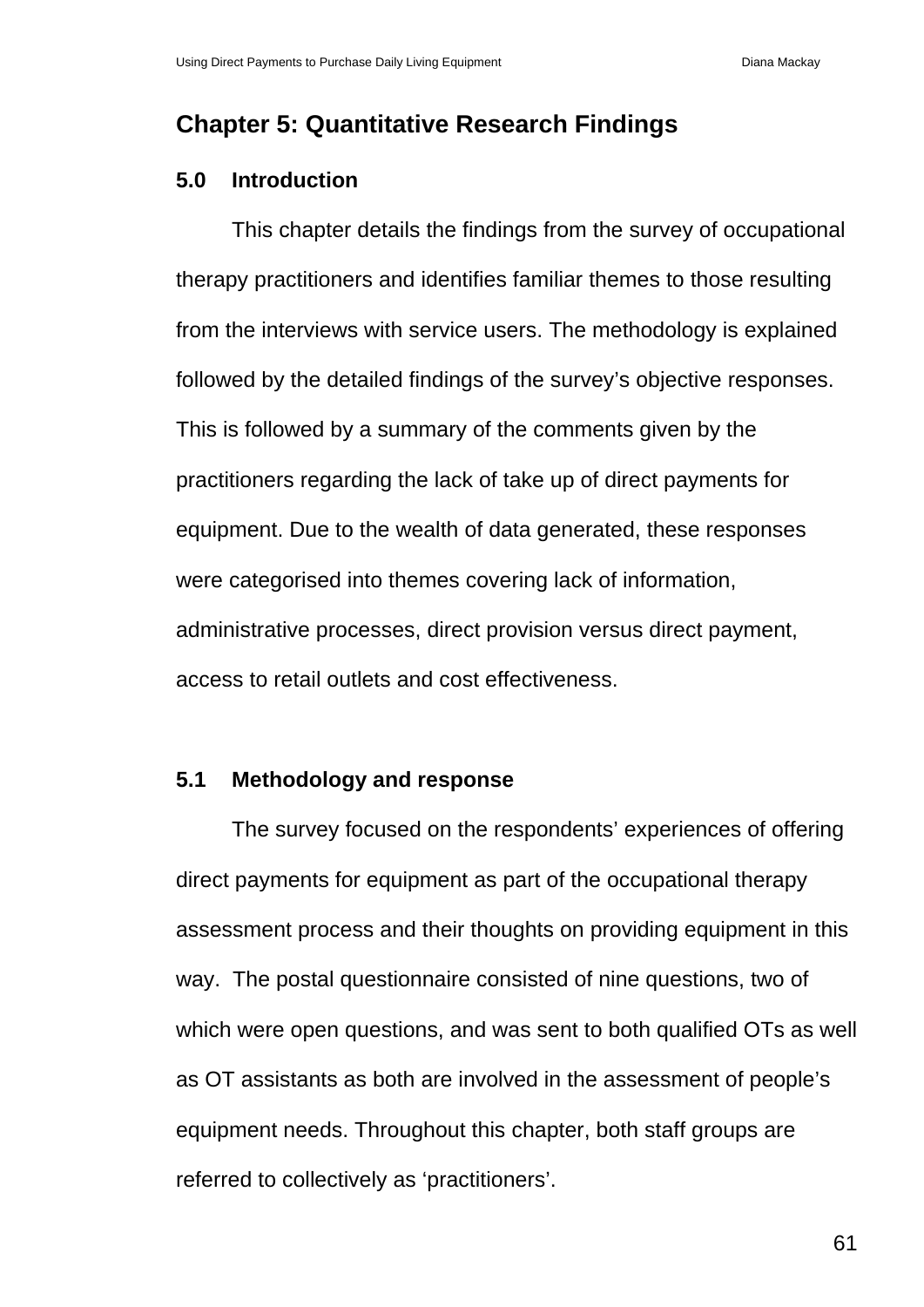Of the 60 questionnaires despatched, 38 were returned, giving a response rate of 63%.

# **5.2 Summary of Findings**

# **5.2.1 Awareness of the direct payments for equipment policy**

Practitioners were asked if they were aware of the policy and procedure for offering direct payments for equipment. The majority of staff were aware of the policy, see *Table 1*.



# **5.2.2 Offering the direct payment option at assessment**

Practitioners were asked how often they offered the option of direct payment during the assessment process as opposed to directly providing equipment from the community equipment service. Most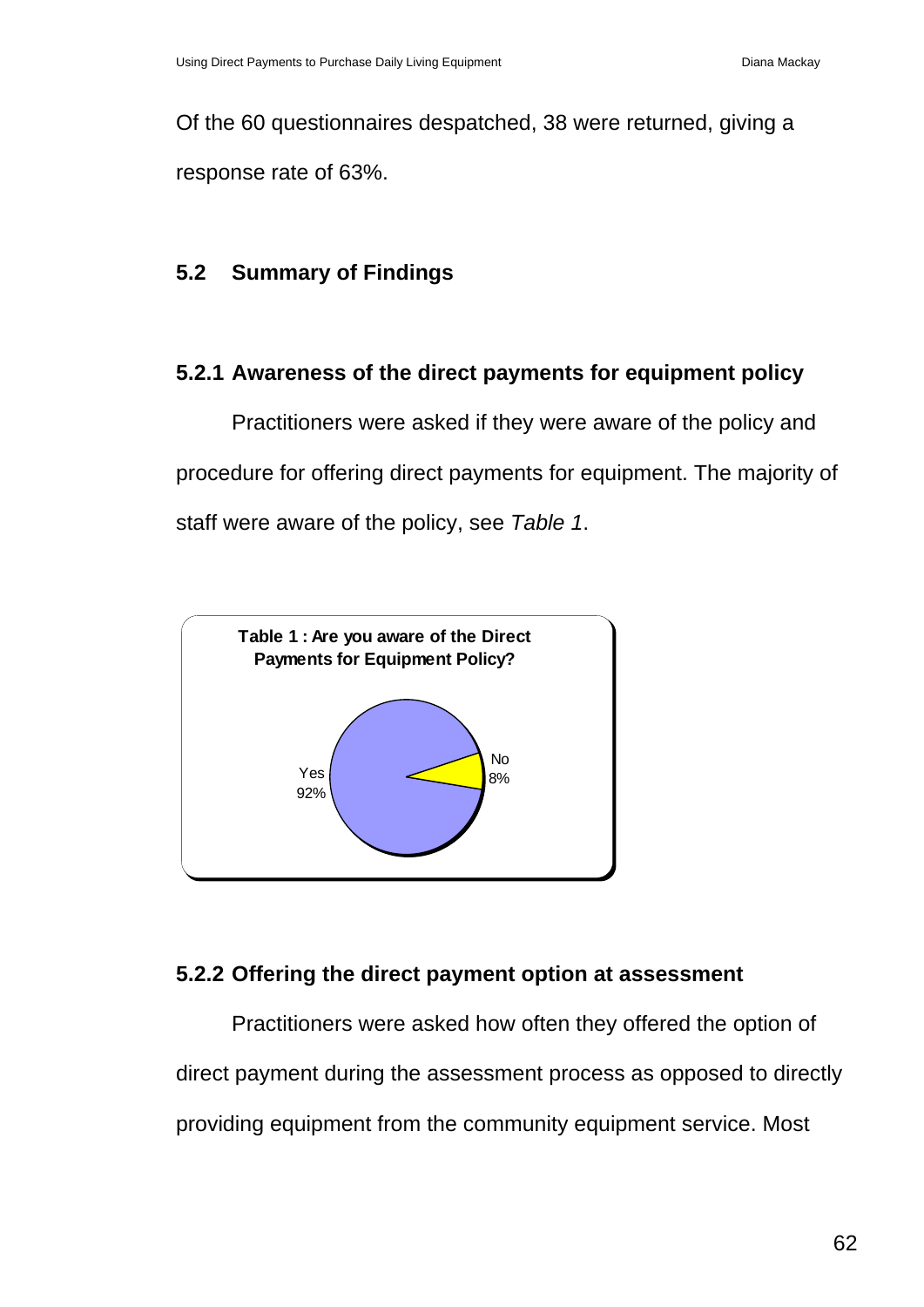respondents said that they 'sometimes' offered this option. However,

none of the respondents said that they 'always' offered this choice.



# **5.2.3 Offer of direct payments taken up?**

Practitioners were asked if any of the people they had assessed had ever taken up the offer of direct payments for equipment. For some respondents this was not applicable as they had not offered direct payments as part of their assessment in the first place. However nine respondents (24%) said that their clients had shown interest in taking up this offer (Table 3).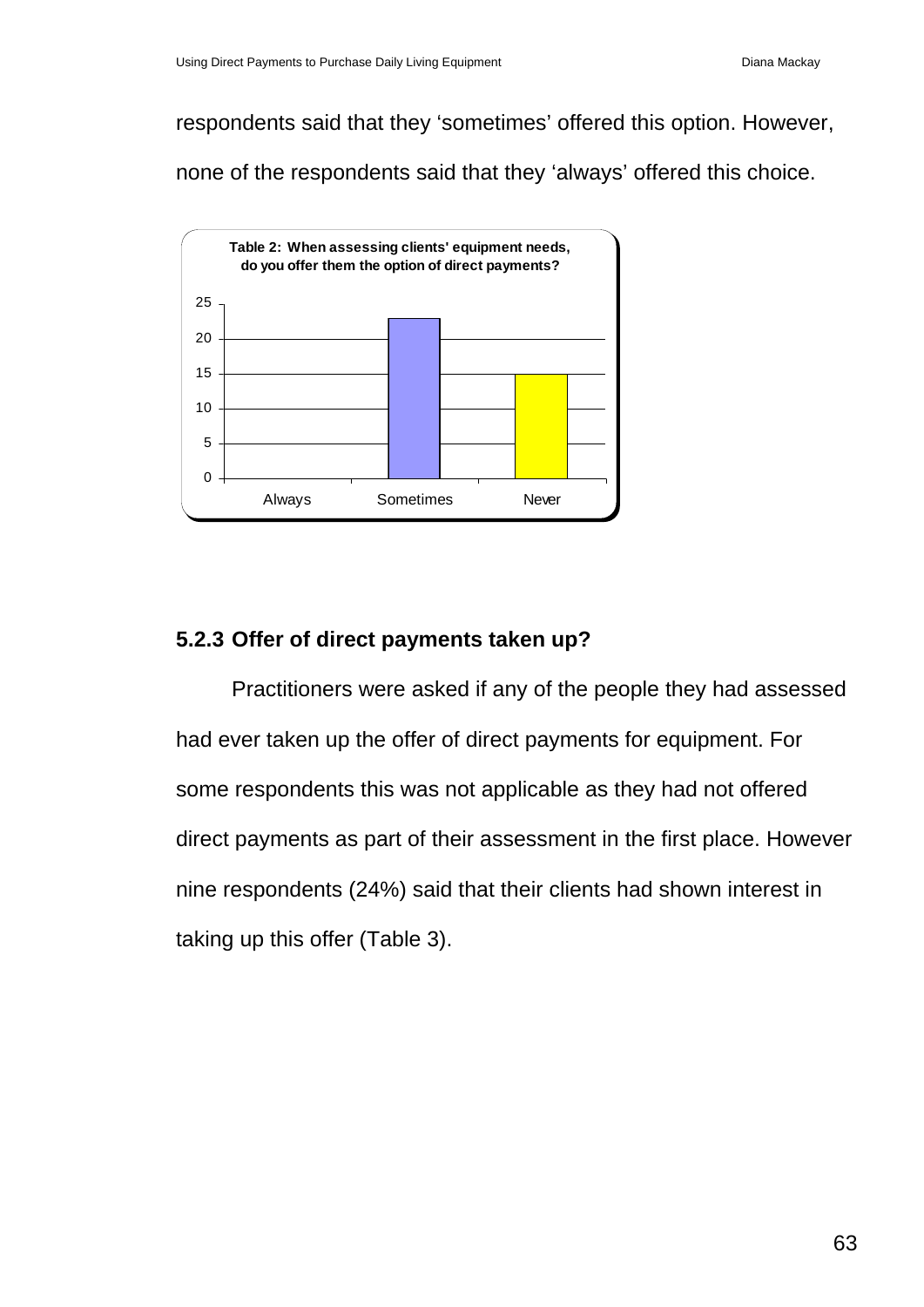

### **5.2.4 Did people ultimately receive a direct payment?**

Of the nine service users that initially took up the offer of direct payments, five actually pursued this option and received a direct payment for equipment.

## **5.2.5 Independent requests for direct payments**

Practitioners were asked if any of the people that they had assessed had ever independently requested a direct payment for equipment. None of the respondents reported this to have been the case.

### **5.2.6 Comments on lack of take-up**

Questions 7 and 8 on the questionnaire were open questions asking practitioners why they felt the direct payment option had not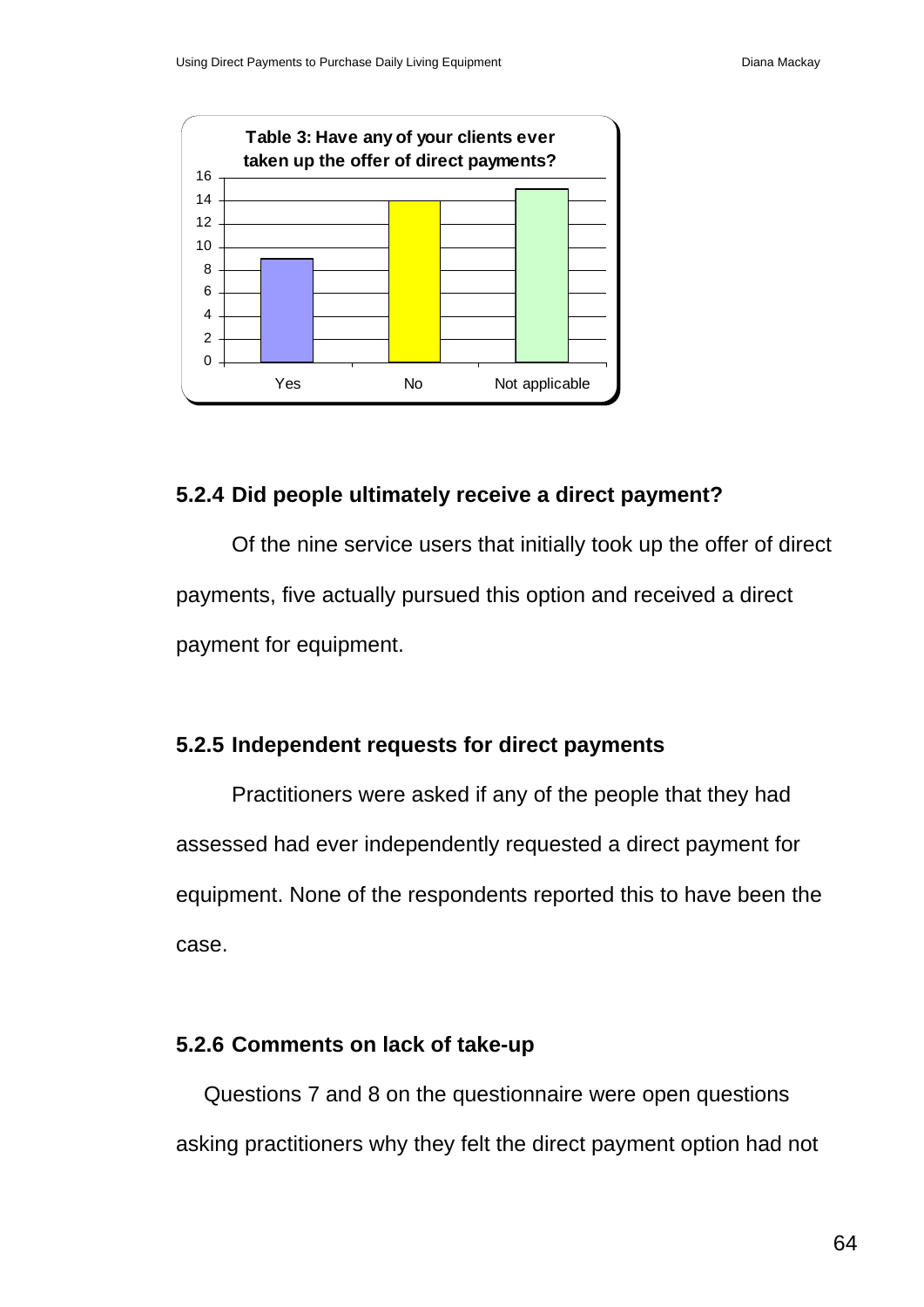been pursued and asked them for any further general comments regarding the offering of direct payments for equipment. Key themes from these responses are summarised here:

### **Lack of information**

Although 35 (92%) of the respondents had previously indicated that they were aware of the direct payments for equipment policy, some commented that there was a lack of information for practitioners in relation to the actual process and procedure for acquiring a direct payment for equipment. Comments included:

*"Very limited information on this."* 

*"More information about this would be helpful."* 

*"They* (direct payments) *would probably be mentioned / used more if therapists had information to give to clients – leaflets etc."* 

### **Administration**

Seventeen of the respondents (45%) cited complicated administrative processes, exacerbated by pressures of work and waiting lists, as comments on why they were not inclined to offer the direct payment option:

*"Complicated lengthy process requiring increased input for therapist when already struggling to see patients in a timely manner."*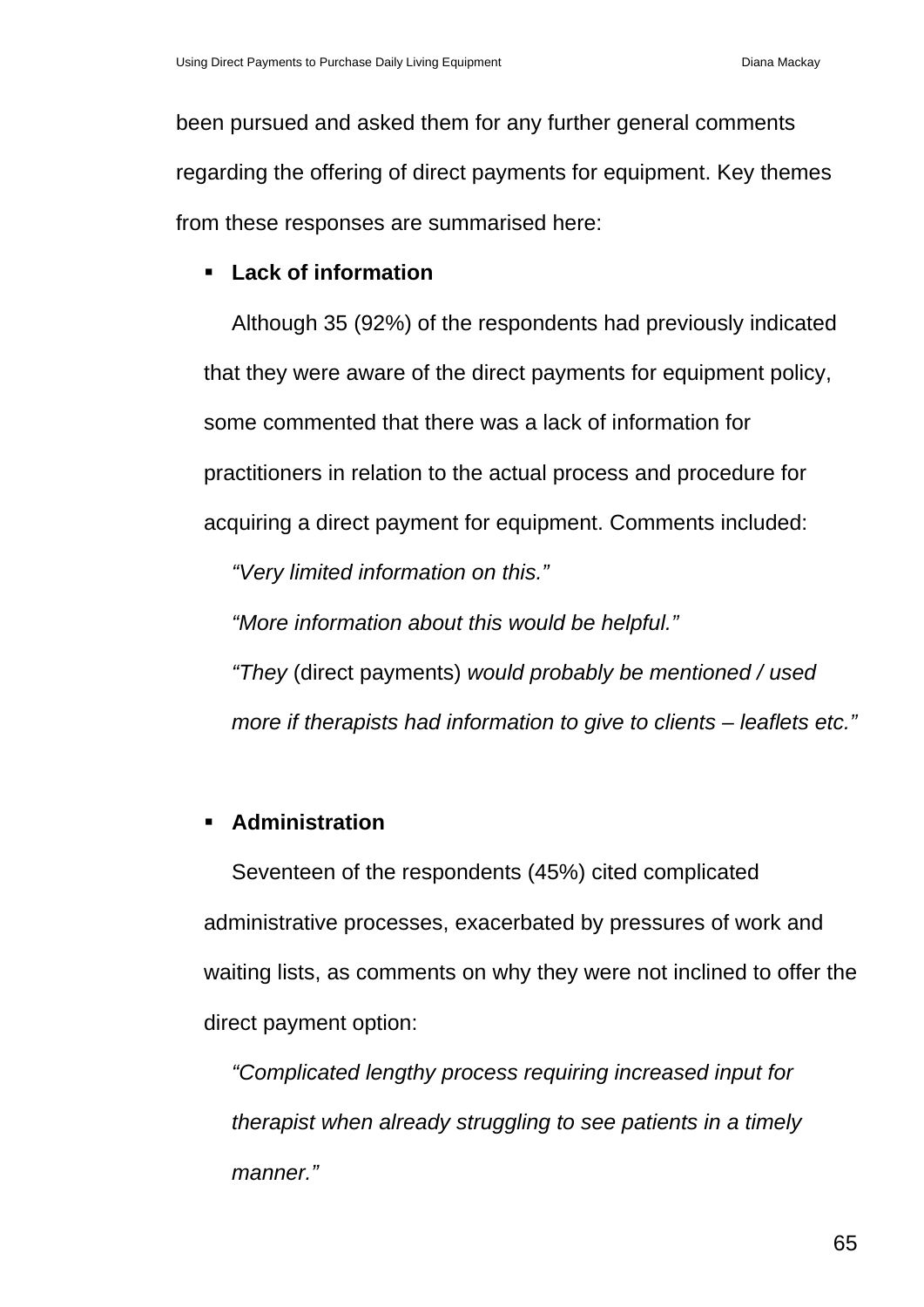*"I find it a very complicated procedure. This puts me off offering it to every client."* 

*"Can be time consuming to research products with client to ensure they* (the equipment) *will meet their needs as well as be what the client wants."* 

*"It is quicker for us to supply equipment…they just want the equipment as soon as possible."* 

*"Less hassle for the OT to provide standard stock."* 

*"An additional piece of work for us and requires paperwork ++."* 

*"The client was not happy to sign forms and then provide receipt* 

*of purchase to OT"* 

*"Not attractive re: paperwork involved"* 

However, two respondents commented more positively on the process:

*"It is client centred – therefore good to be offered…Is there any way of speeding this up?"* 

*"I found the Direct Payments process straight forward for equipment."* 

# **Direct provision vs direct payment**

Sixteen of the respondents (42%) commented that they felt the provision of equipment via the community equipment service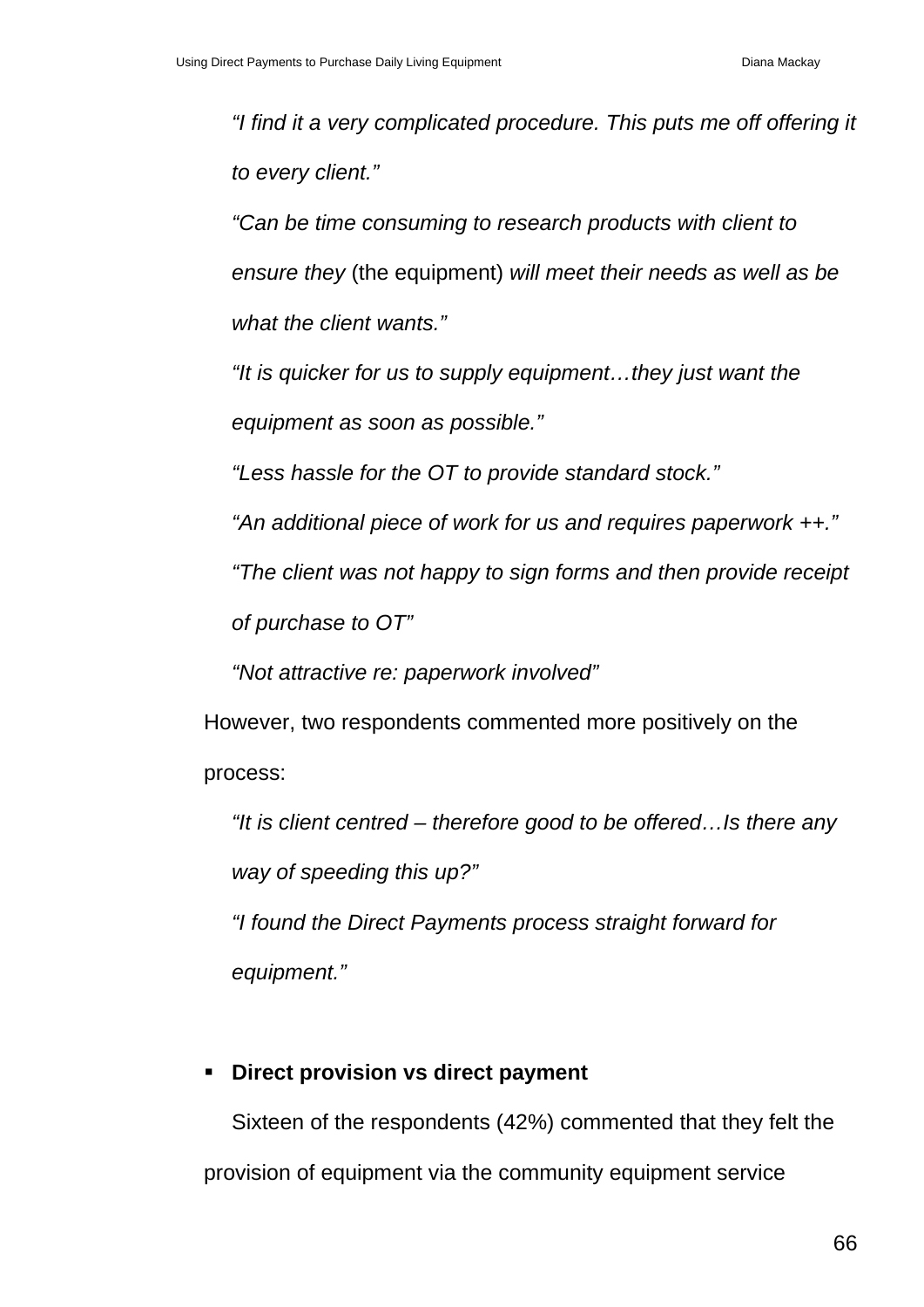generally provided the necessary equipment for people and, on the whole, met people's needs:

*"Clients are generally happy with the standard equipment." "I feel patients are more than happy for me to arrange delivery of equipment that I recommend."* 

*"As long as it meets their needs, they are not fussy about what they have."* 

 *"On the whole I think most clients are grateful to be supported with equipment and are not too concerned about appearances."* 

*"…client preference for someone else to be responsible for ordering."* 

Three of the respondents stated that they worked in the palliative care field or in 'rapid response' type services where speedy acquisition of equipment is obviously a high priority:

*"It is not always appropriate to discuss direct payments with clients who are at 'end of life' stage."* 

*"Equipment…is required urgently in the community for palliative care."* 

Four of the respondents commented that they felt there might be a risk in people purchasing inappropriate equipment that might not reflect what the practitioner had advised: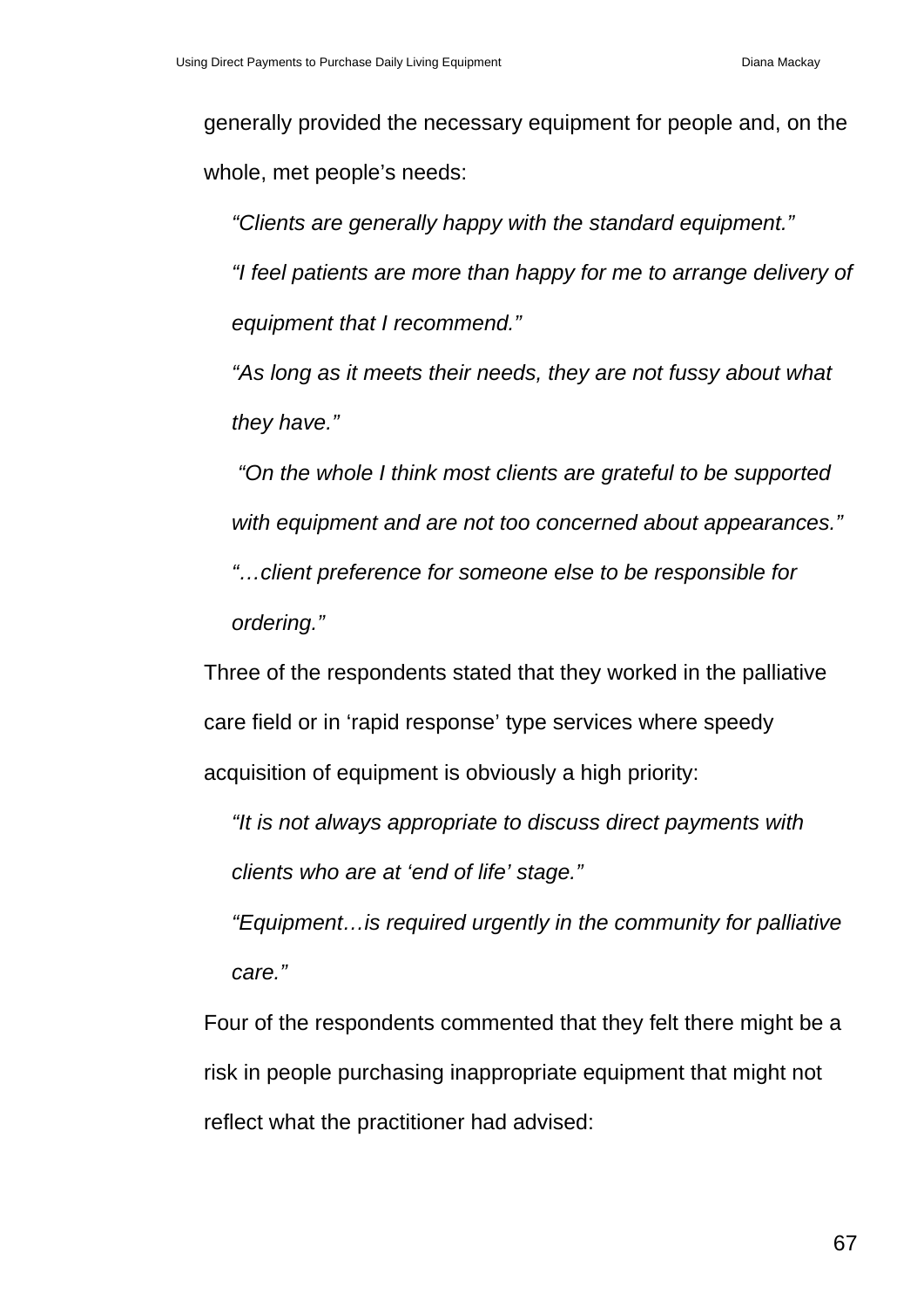*"It is a good idea but difficult for the therapist to be involved in helping to chose the equipment as clients may prefer to purchase what they want rather than what meets their needs."* 

However, a number of respondents commented positively that

direct payments offered more choice and control to disabled people:

*"I think that it is good to have the option but…often people do not know what equipment is."* 

*"Good option for items that are non-standard (have used this route in other locations)."* 

*"I think it does have its place when client wants aesthetically pleasing equipment…and good to provide choice."* 

*"I think direct payments for equipment give clients a wider choice and control over the equipment in their homes."* 

# **Access to retail outlets**

Eleven of the respondents (29%) commented that they did not feel it was appropriate for some older people to have to purchase equipment themselves following assessment. Added to this, a few respondents pointed out that some areas of Cambridgeshire consist of rural communities where access to retail outlets is limited: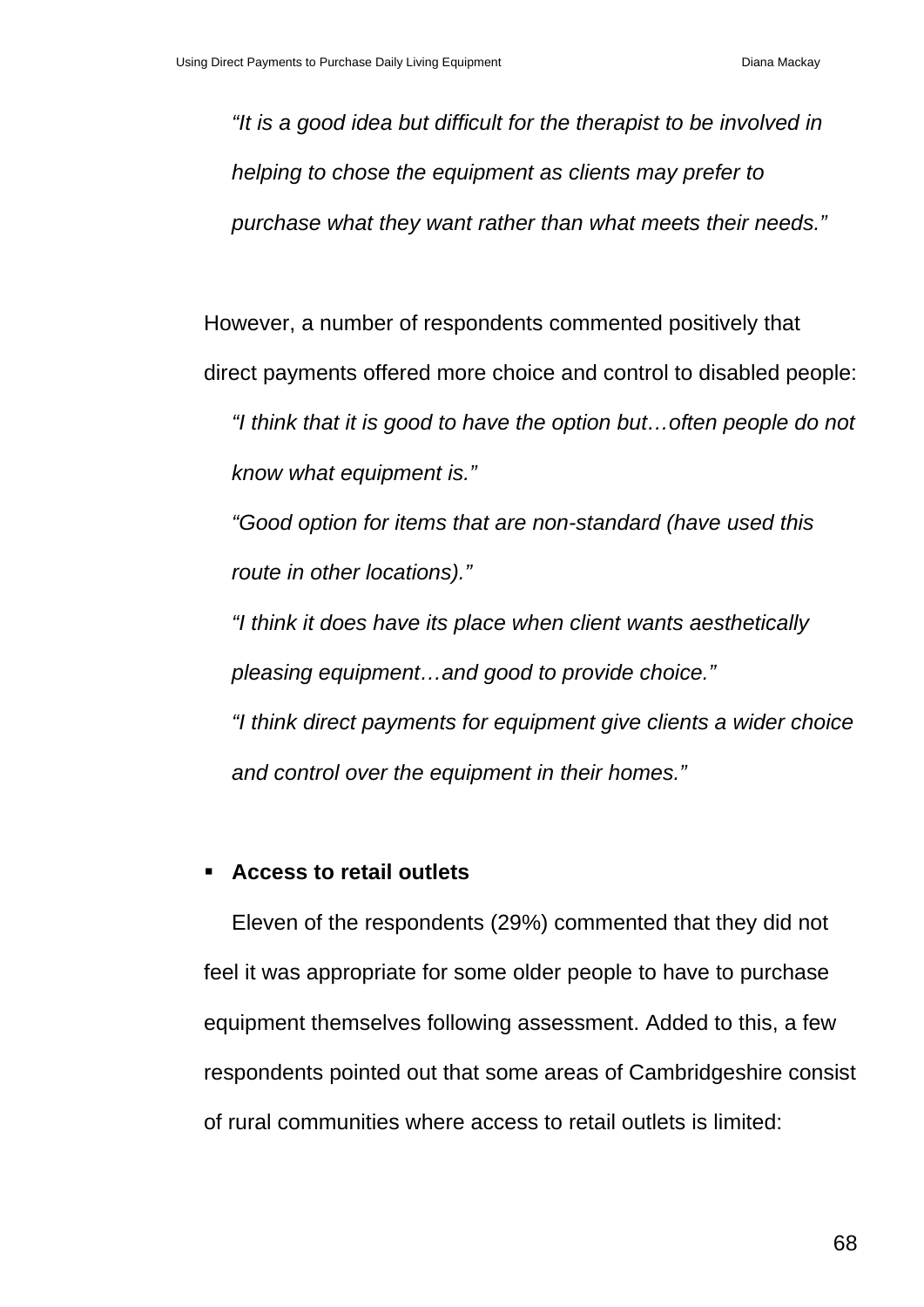*"The clients I see are mainly elderly and would have no way of purchasing their own equipment."* 

*"…clients are elderly and need someone to deliver the equipment."* 

*"Service users are elderly and don't want the hassle."* 

*"I think that most clients are more than happy not to do direct payments. I think it is because they live in rural areas."* 

### **Cost effectiveness**

Only two respondents commented on any specific financial aspects of the direct payments process acknowledging that choosing direct payments may not be as cost effective as providing equipment directly from the community equipment service:

*"Too expensive to buy one-offs."* 

Another respondent commented on the fact that direct payments may need to be topped-up with people's own private resources and that disabled people might take issue with this:

*"Client did not want to pay the difference in price."* 

# **5.3 Conclusion and Key Points**

In general, practitioners felt that people's needs are adequately met by ordering equipment directly from the community equipment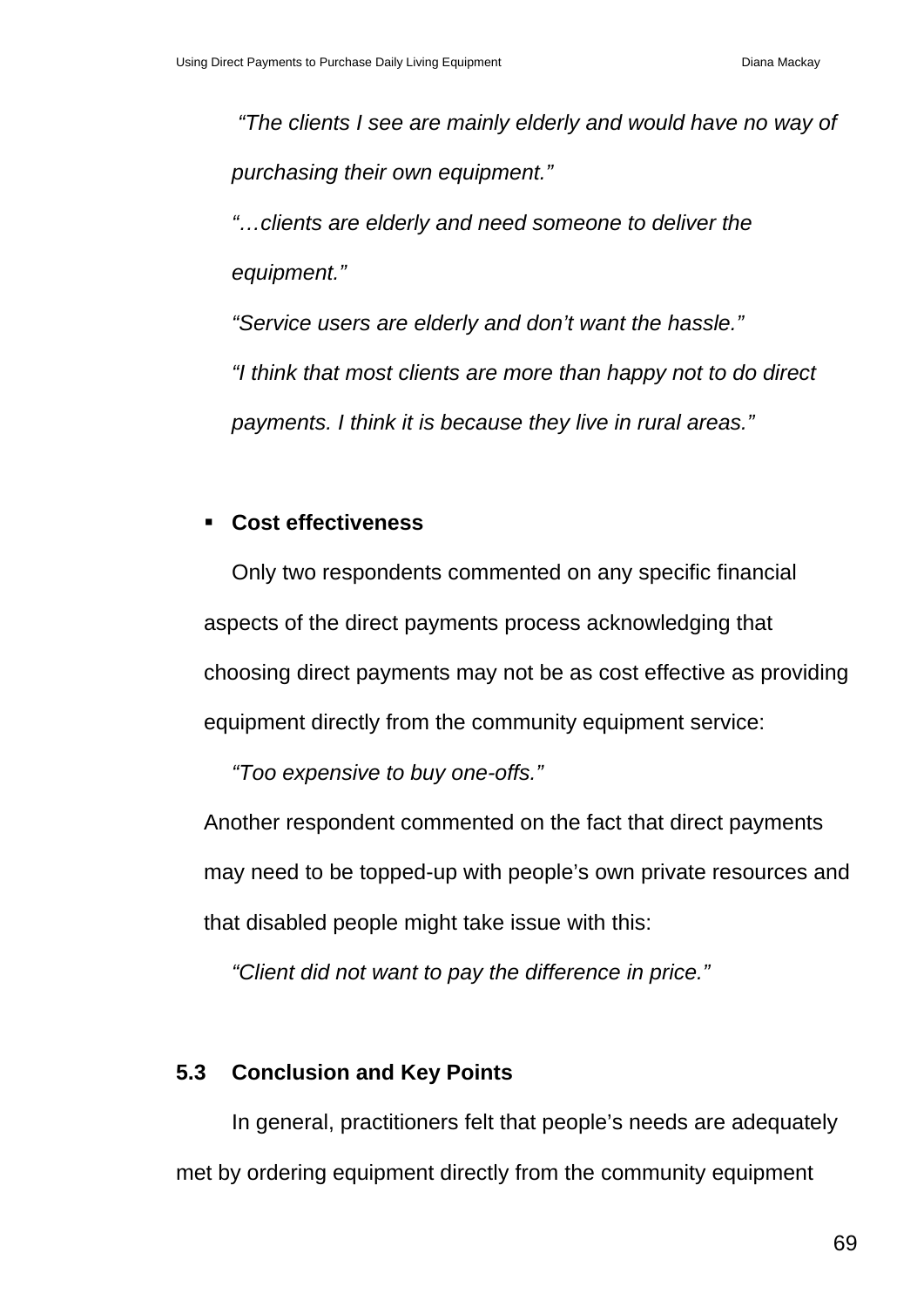service. In contrast, some respondents acknowledged that the offering of direct payments gives people more choice over the equipment they need.

Aside from the apparent satisfaction with provision via the community equipment service, three key issues emerged as the reasons practitioners gave for the lack of take-up:

- Lack of awareness amongst service users and lack of information to pass onto them
- Complicated and long winded administrative process
- Lack of easy access to retail outlets particularly for older people

In the next chapter, the above issues and themes are analysed along with the findings of the interviews with service users.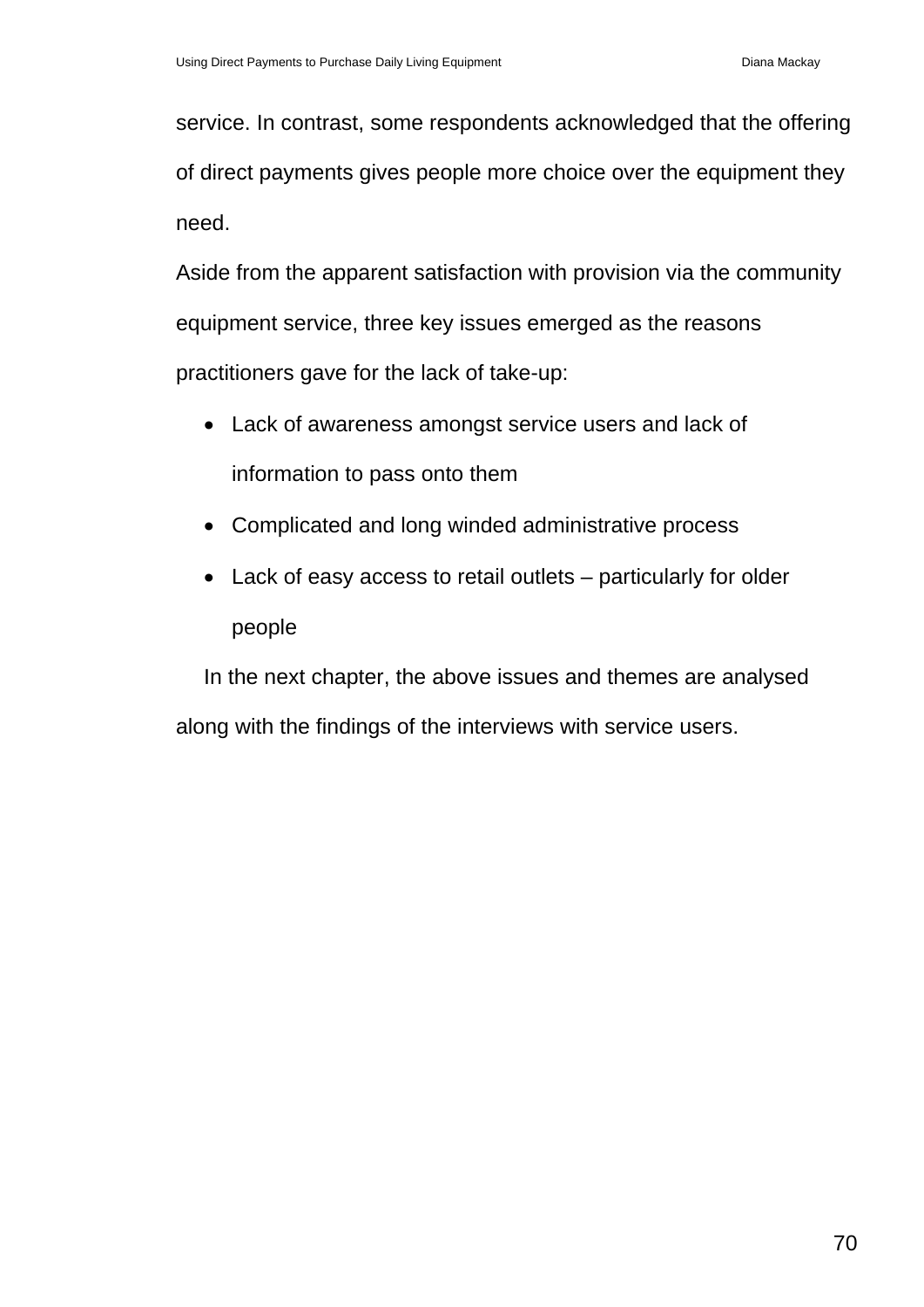# **Chapter 6: Analysis of Research Results**

# **6.0 Introduction**

This chapter analyses the issues and themes that emerged as a result of the interviews and survey, presented in the previous two chapters, and in relation to the wider context of the review of literature and legislation. The key themes of statutory equipment provision, access to information, choice and control and the occupational therapy role are explored and discussed.

# **6.1 Provision of Equipment from the Statutory Community Equipment Service**

Both the interviewees, and the OT practitioners, felt that, in general, the community equipment service provides the equipment that meets people's assessed needs. It was interesting to note that the service users raised the issue of maintenance of equipment (which is automatically provided when equipment is supplied through the equipment service) whereas this was not specifically mentioned by the OT practitioners. Ensuring that equipment is adequately maintained is, of course, a fundamental issue for people who rely on that equipment. The interviewees, to whom this applied, were keen to express their satisfaction with the maintenance contracts that are set up via the community equipment service.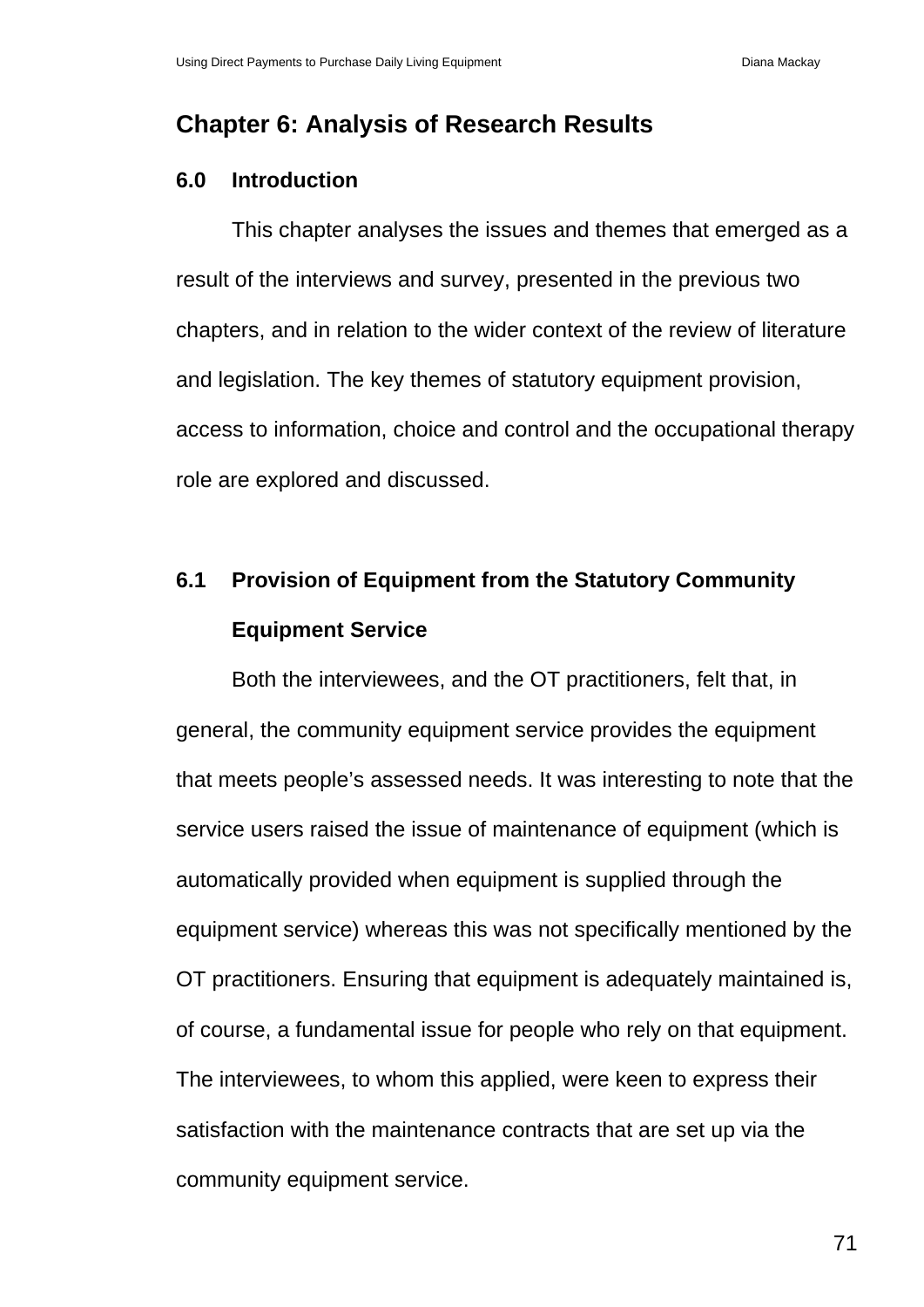*"If it* (a hoist) *goes wrong, I phone up the joint equipment service and they come within a couple of days…the battery is off, there's a new one on there, job done"* (Greg, interviewee).

The researcher was able to reassure the interviewees that this option would still be available even if equipment were purchased with a direct payment.

One of the OT practitioners mentioned the issue of 'special orders':

*"I have so far not come across the need for alternative equipment to that which is provided as standard or which we can get by special order."* 

'Special orders' are non-stock, bespoke items that can be ordered from the community equipment service but still provided in terms of meeting people's assessed needs. Direct payments for equipment were seen by both the interviewees and the practitioners as a step on from 'special orders' whereby something more aesthetically pleasing might be what people would prefer. However, it is only when they are made aware that there are alternatives to direct provision from the community equipment service, that people are able to exercise this choice. This was also noted in the Audit Commission's report, referred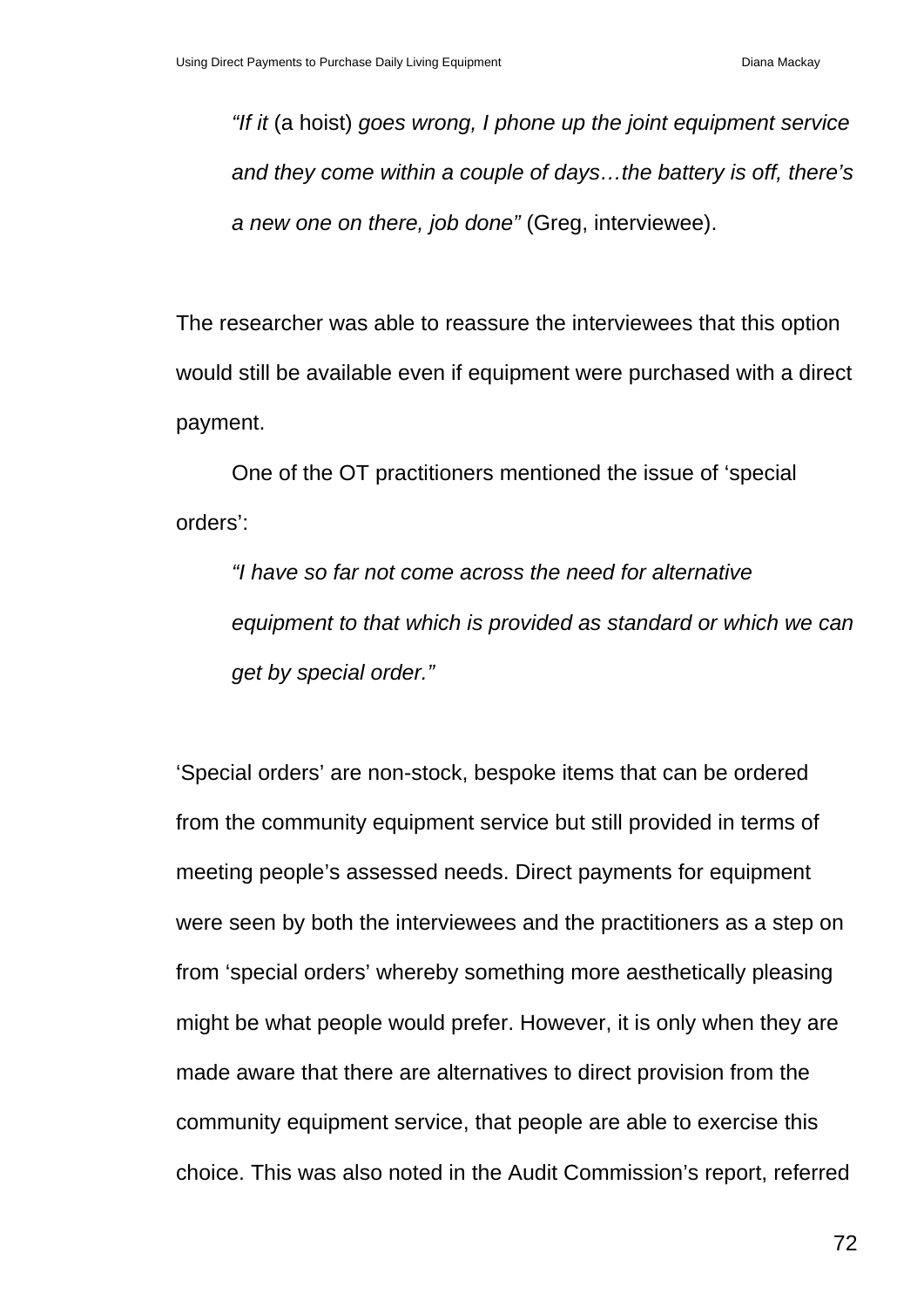to earlier, highlighting that "users do not always get appropriate equipment of a reasonable quality" (Audit Commission, 2000:8).

Community equipment stores may well offer basic equipment that meets assessed needs but that equipment may not necessarily be representative of all the equipment that is available in the wider market place and that, given the choice, people would opt for.

#### **6.2 The Need for Information**

Both the interviewees and the OT practitioners raised the issue of the importance of information but two specific requirements emerged. Firstly, the availability of information for disabled people was cited by both groups as an area that needed attention. The service users who were experienced recipients of direct payments for their personal care support were aware of the County Council's information booklet, whereas the people who had only received a direct payment for equipment had only found out about the direct payment option by chance when it was mentioned during their occupational therapy assessment. Neither they, nor the OT staff (although this was not a specific question on the survey) seemed to be aware of the booklet.

Secondly, the survey of OT practitioners revealed a frustration with the procedure and administrative process; that it was complex and long-winded. These comments tended to be from practitioners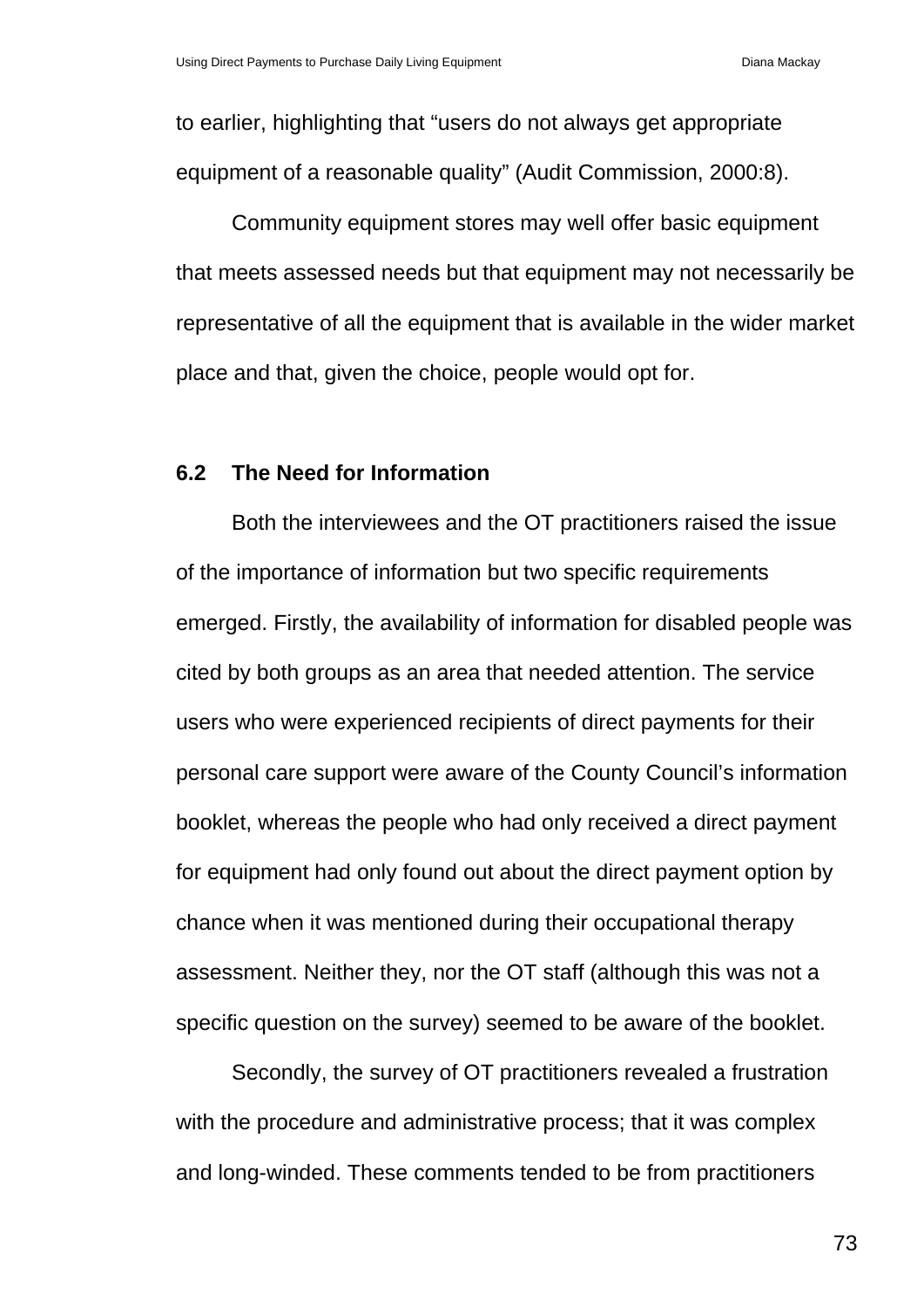who had not actually pursued the direct payment route for any of their clients and could therefore be judged as a perceived assumption that had not actually been tested. In contrast, one of the practitioners commented that the process was "straight forward". This was also reinforced by the interviewees that had received a direct payment for equipment, who both reported that they had received the payment within an acceptable timeframe.

Nevertheless, the overwhelming message from the OT staff was that more information about the process is necessary to enable them to become more confident in offering the direct payment option. This reinforces the points highlighted in the literature review regarding education and training of practitioners and the importance of promoting the positive aspects of direct payments (Carlin and Lenehan, 2006; McMullen, 2003; Priestly et al, 2007;).

#### **6.3 Choice and Control for Disabled People**

The provision of daily living equipment is an obvious example of 'practical' assistance that should contribute towards making independent living a reality for disabled people. As Frances Hasler points out:

"For people who need regular practical assistance in their lives, direct payments offer both choice and control in the way that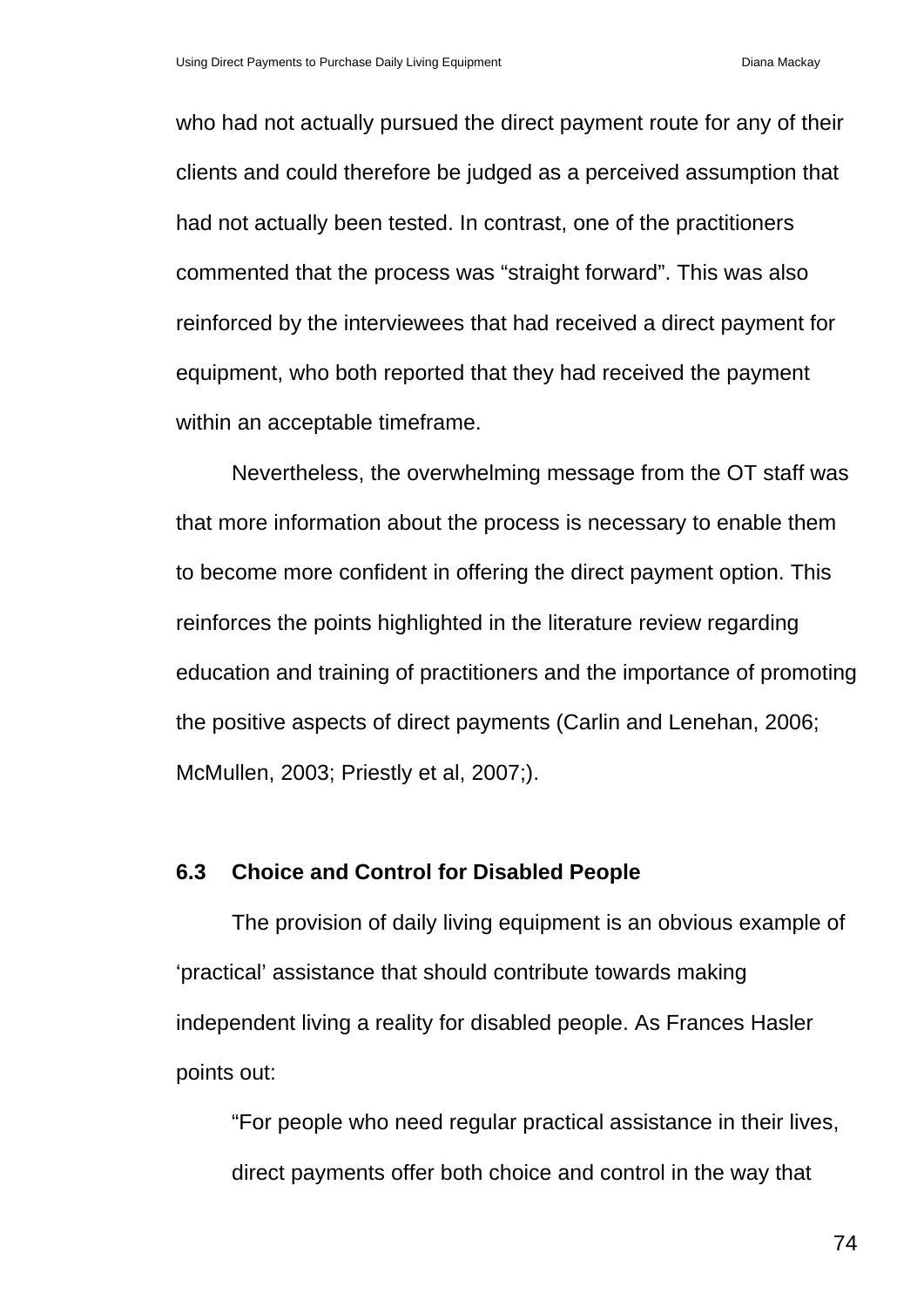assistance is delivered. But direct payments will only help people to achieve independent living if they are administered within a system that supports independent living values." (Hasler, 2006: 286)

Whilst Hasler's paper was concerned with the provision of direct payments for personal care support, there are clear parallels with direct payments for equipment.

All the interviewees in this study gave examples where, through the use of direct payments, they are able to exercise this choice and control. Two of the interviewees gave examples of where they had used the internet to acquire equipment – one of them in relation to a direct payment, but the other example given was where the interviewee had purchased equipment independently rather than as a result of an OT assessment. This raises another important point that there are, of course, many people who go nowhere near statutory services and access equipment quite independently through the internet, or from an increasing number of retailers now selling 'disability' products. These include *B&Q*, *Argos*, a number of mail order firms and 'mobility stores'. Whilst it is acknowledged that this may only apply to those people who have the resources to pay privately for equipment (just as people may choose to pay privately for personal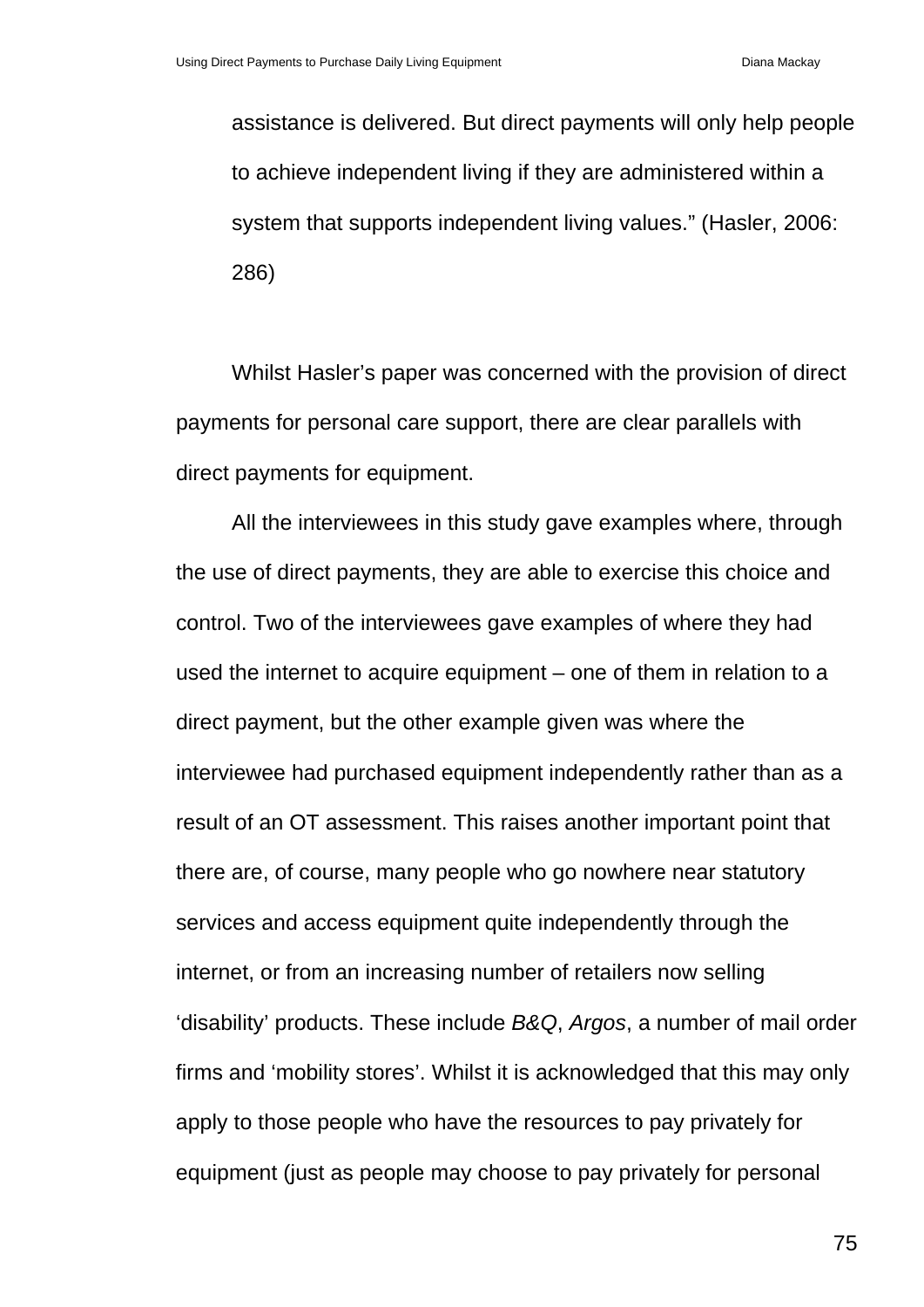care support) it is still important to appreciate the wider implications so that people who access statutory services for equipment are not met with discrimination in the range of equipment they may choose. The use of direct payments is certainly an example of how this can be facilitated.

It should also not be assumed that older people may not want to exercise choice when it comes to equipment provision. Only one of the interviewees was an 'older person' so this can hardly be argued to be representative of all older people, but some of the points she made, particularly about access to information, reinforce that having access to clear and timely information is fundamental to ensure that older people are able to make choices about direct payments (Clark 2006). A number of the OT practitioners seemed to suggest, in their responses to the open questions in the survey, that direct payments are not necessarily an appropriate option for older people, one of them stating, *"80% of our referrals are for over 65s. I think younger people may be more likely to go for direct payments."*

#### **6.4 The Gatekeepers**

The response rate, in relation to the OT questionnaire, of 63% was particularly welcomed by the researcher and confirmed that the review of the questionnaire, by one of the OT managers, in the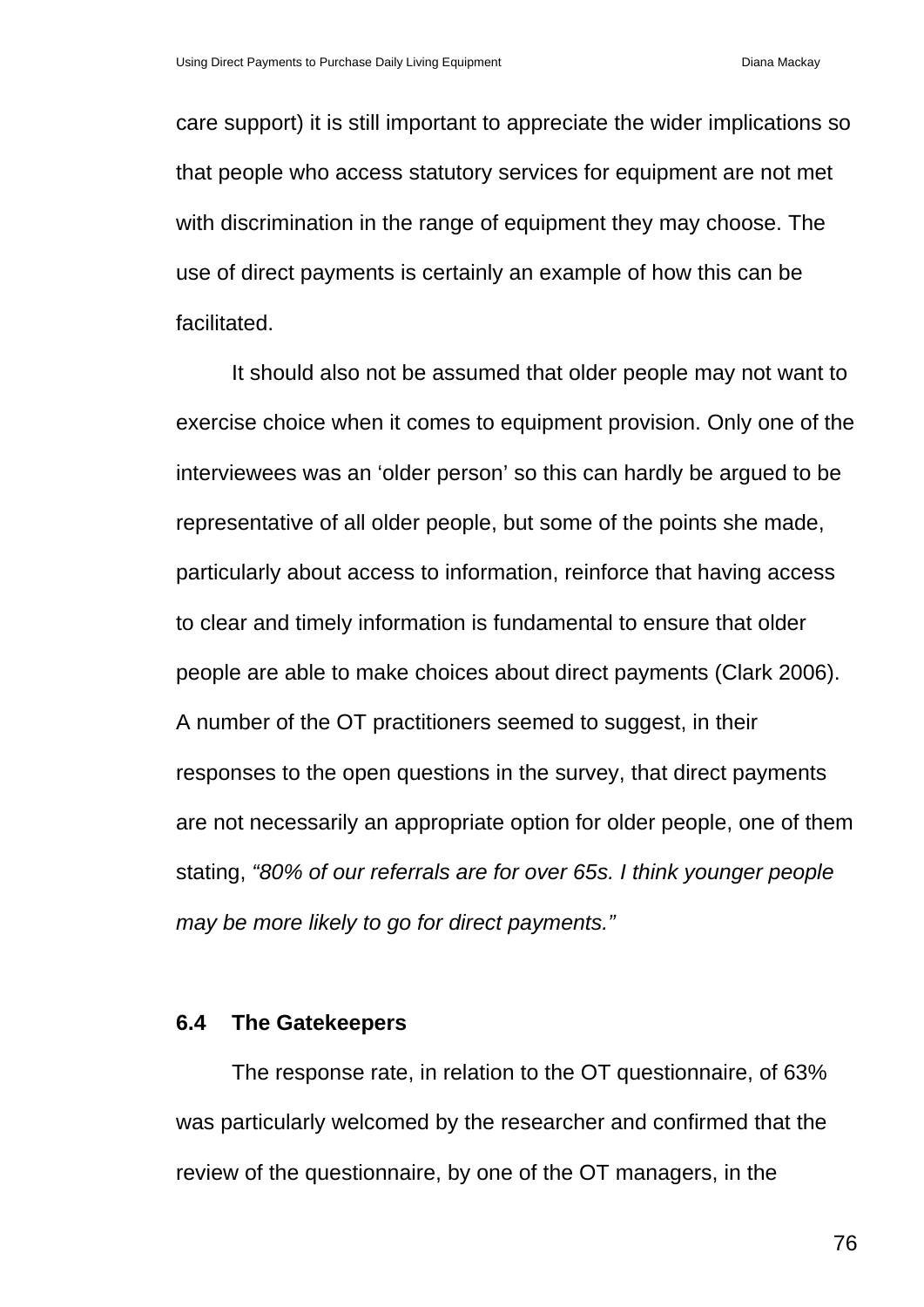planning stage had been worthwhile. This rate of response also suggests that the results of the survey and the themes generated were representative and valid. In addition to this, it was particularly noted that all but one of the respondents had taken time to answer the open questions (7 and 8) with free text. This provided an unexpected wealth of data that was able to be coded so as to identify themes in a similar way to the process for analysing the service user interviews.

The overwhelming feeling from the results of the survey was that very few OT staff currently see any benefits to offering disabled people a direct payment to purchase equipment as they generally feel that the standard equipment provided by the community equipment service meets people's needs. Many of the comments suggest a rather paternalistic approach to their work and resulted in comments such as: "most patients are happy"; "they are not fussy about what they have"; "they never asked for an alternative". The immediate challenge to this is, of course, that had their clients known there was an alternative option, they may have been even 'happier'! As Lipsky states:

"Street level bureaucrats are often expected to be more than benign and passive gatekeepers. They are also expected to be advocates, that is, to use their knowledge, skill, and position to secure for clients the best treatment or position." (Lipsky, 1983: 72)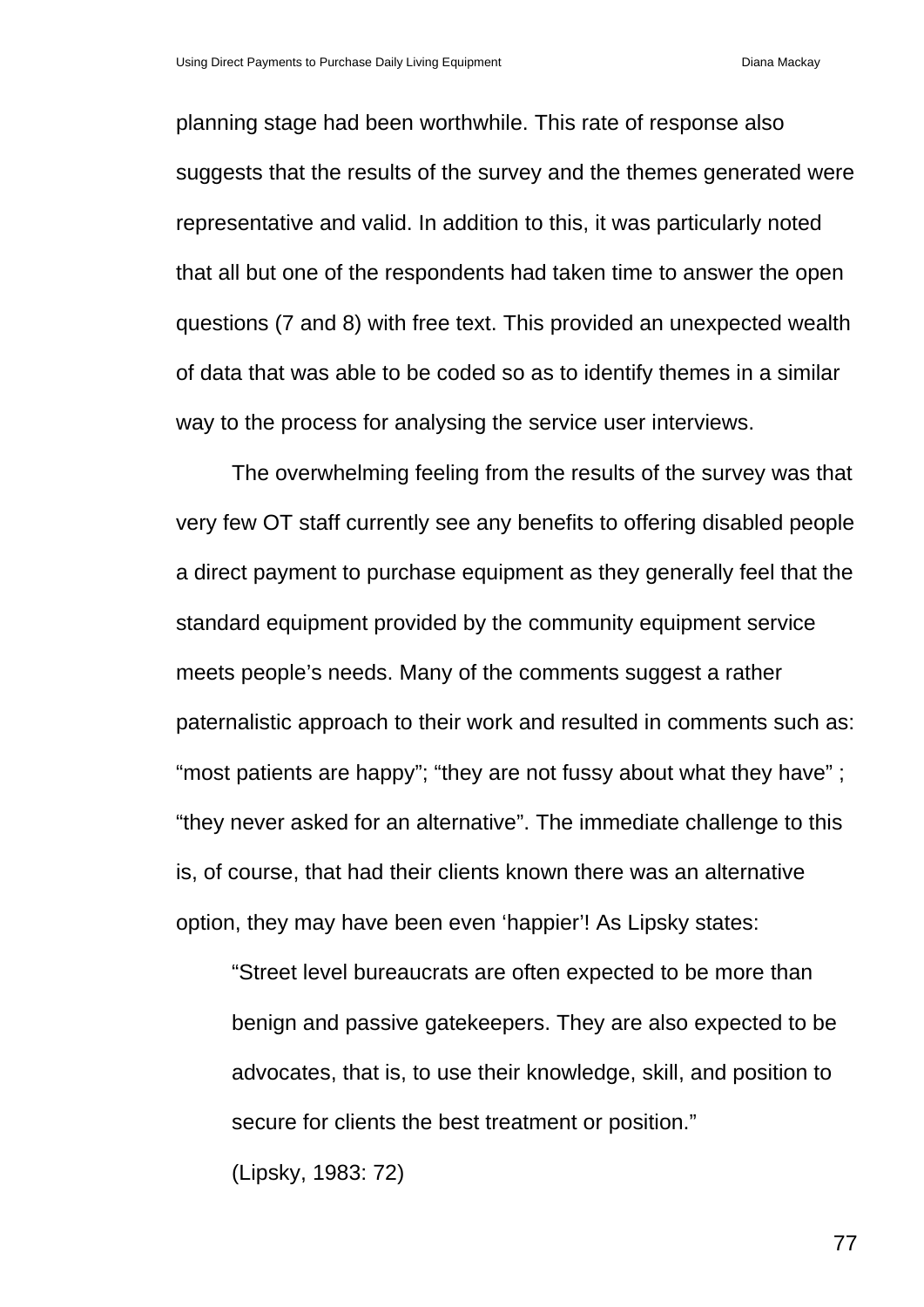#### **6.5 Other Issues**

Both the interviewees and the OT practitioners raised two other issues that they felt might affect the take-up of direct payments. Access to retail outlets, particularly by older people, was cited as one of these. This is unfortunately the reality within Cambridgeshire, and whilst some urban parts of the county are well served by retailers, the more rural communities not only lack these kinds of outlets but have the added problems of lack of regular, appropriate and accessible transport. However, it should also be acknowledged that there are increasing numbers of mail order firms and, of course, the internet which is becoming increasingly accessible.

Another issue raised by the OT staff was that of the need to provide equipment for people in the terminal stages of life. This perspective should certainly be acknowledged and, of course, people's priorities may be different in those circumstances and, in terms of equipment provision, one has to agree, that 'time is of the essence'. If provision of equipment from the community equipment service is timely then this is, in almost every case, likely to be the best option.

#### **6.6 Conclusion**

In general, equipment provided from the statutory community equipment service meets people's assessed needs. However, it is vital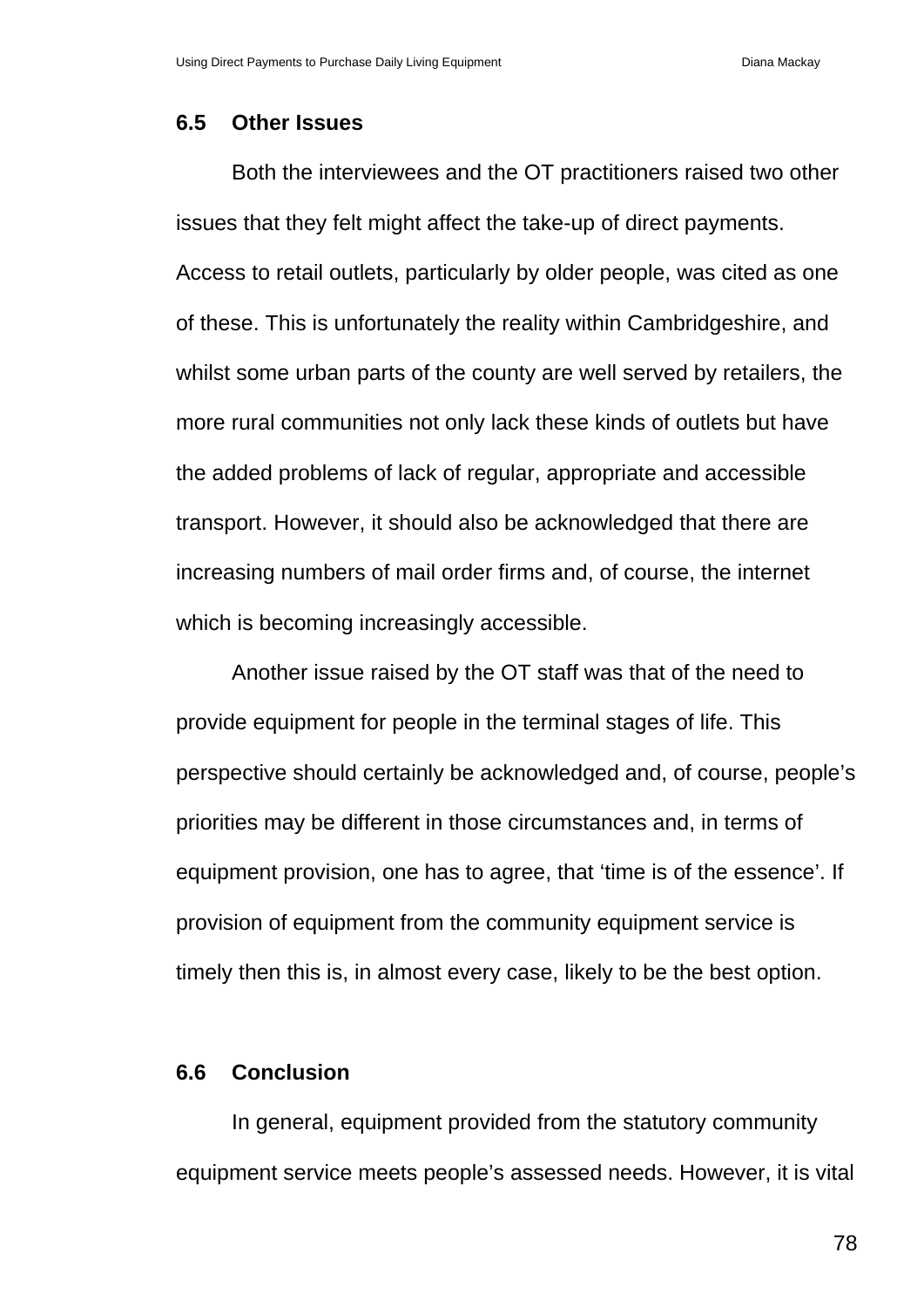that people are aware of alternative options that might be available to them should they wish to acquire an alternative product with a direct payment. This choice and control is dependent on the OT practitioners' approach to this policy and their role as advocates for disabled people. The following chapter will provide further comment on these issues and offer some recommendations for the future.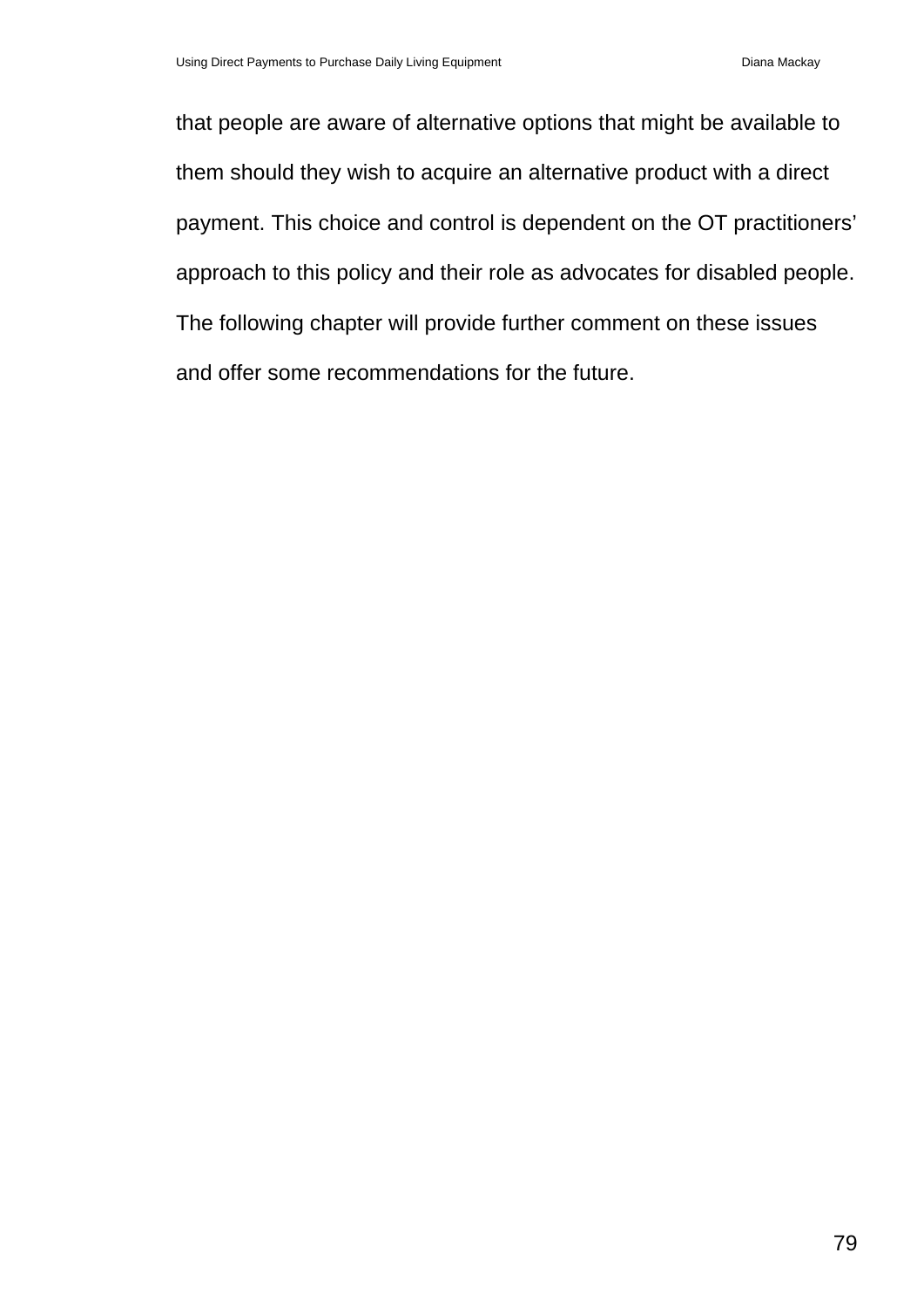# **Chapter 7: Conclusion**

#### **7.0 Introduction**

This final chapter brings together the themes and issues from the previous chapters to present an evaluation of the use of direct payments for acquiring daily living equipment, and some suggestions as to how the take-up might be improved. Comments are also made in relation to national initiatives, both current and proposed, that will also have an effect on the equipment and direct payment agenda.

#### **7.1 Direct Provision or Direct Payment: does it matter?**

Since the introduction of formal direct payment legislation under the 1996 Community Care (Direct Payments) Act, considerable progress has been achieved. Direct payments were pioneered by disabled people and were only implemented as a result of longstanding, sustained campaigning from the independent living movement. The provision of direct payments for personal social care support has now become mainstream across more user groups. However a degree of caution is advocated by some in assuming that direct payments will, or should, become the preferred option for *all*  people (Glasby et al, 2006). This cautionary note is pertinent to equipment provision as well as personal care support.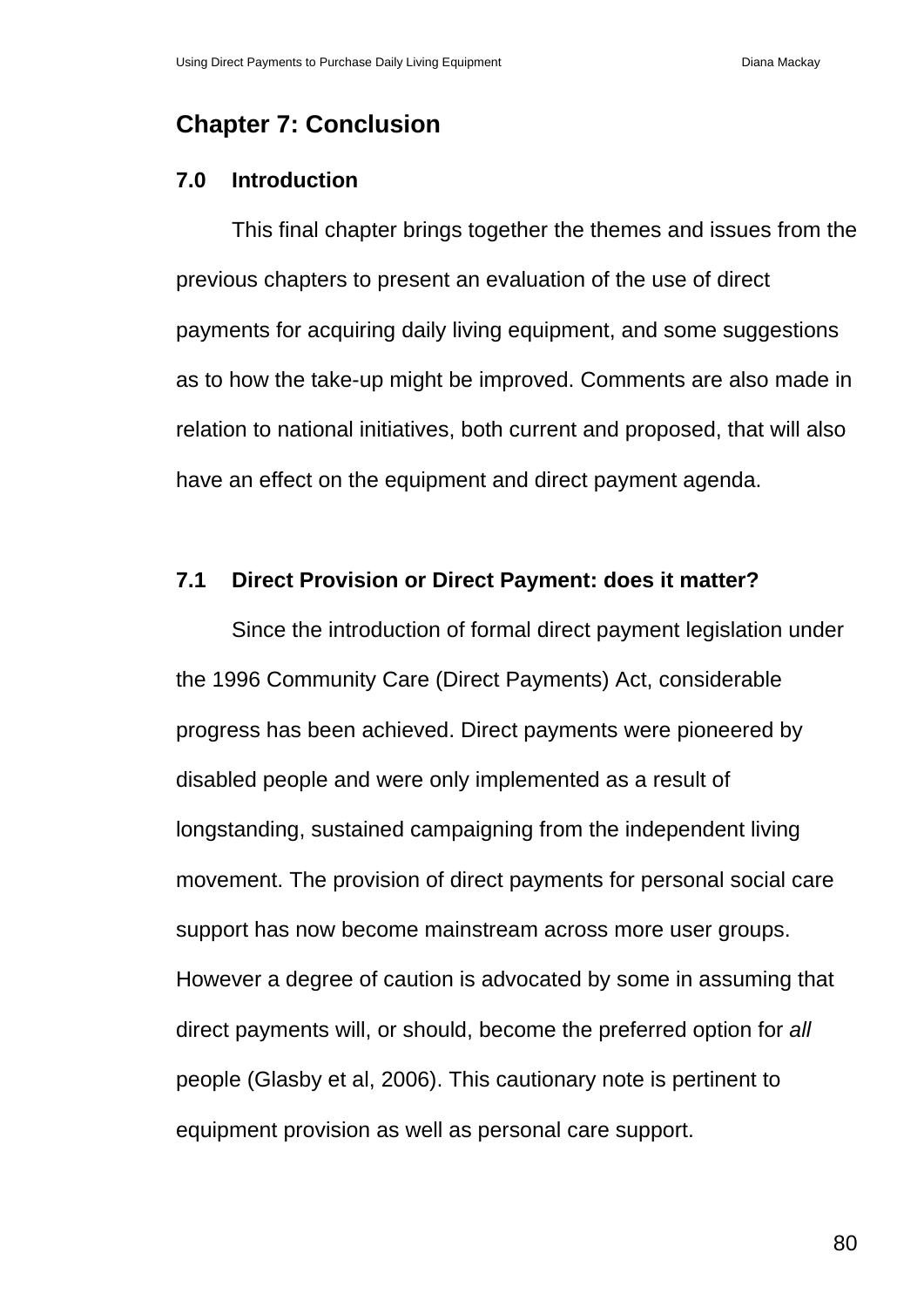In the most part, equipment ordered by the occupational therapy practitioners and directly provided from the community equipment service seems to meet people's assessed needs. All of the service users interviewed for this study had received equipment in this way and were quite content that it did indeed meet their assessed needs. However, two of them found out, by chance, that there was another option available that meant they could have an item of equipment that both met their assessed needs and was more aesthetically pleasing to them. The fundamental point here is the element of 'chance'. It should not be as the result of 'chance' that disabled people find out about the services available to them. Therefore it does indeed matter that a range of options are available to disabled people and that these are promoted in the ethos of independent living. By health and social care organisations being more supportive of the independent living movement, direct payments would then become more embedded in the local culture (Hasler, 2006).

The success of direct payments has also contributed to the transformation of policy 'think-tanks' and debate in a more vital way. It has focussed attention on the distinction (central to the social model of disability) between impairment and disability and has ensured that it is the societal and environmental barriers that are the core issues. The availability of direct payments, whether they are for personal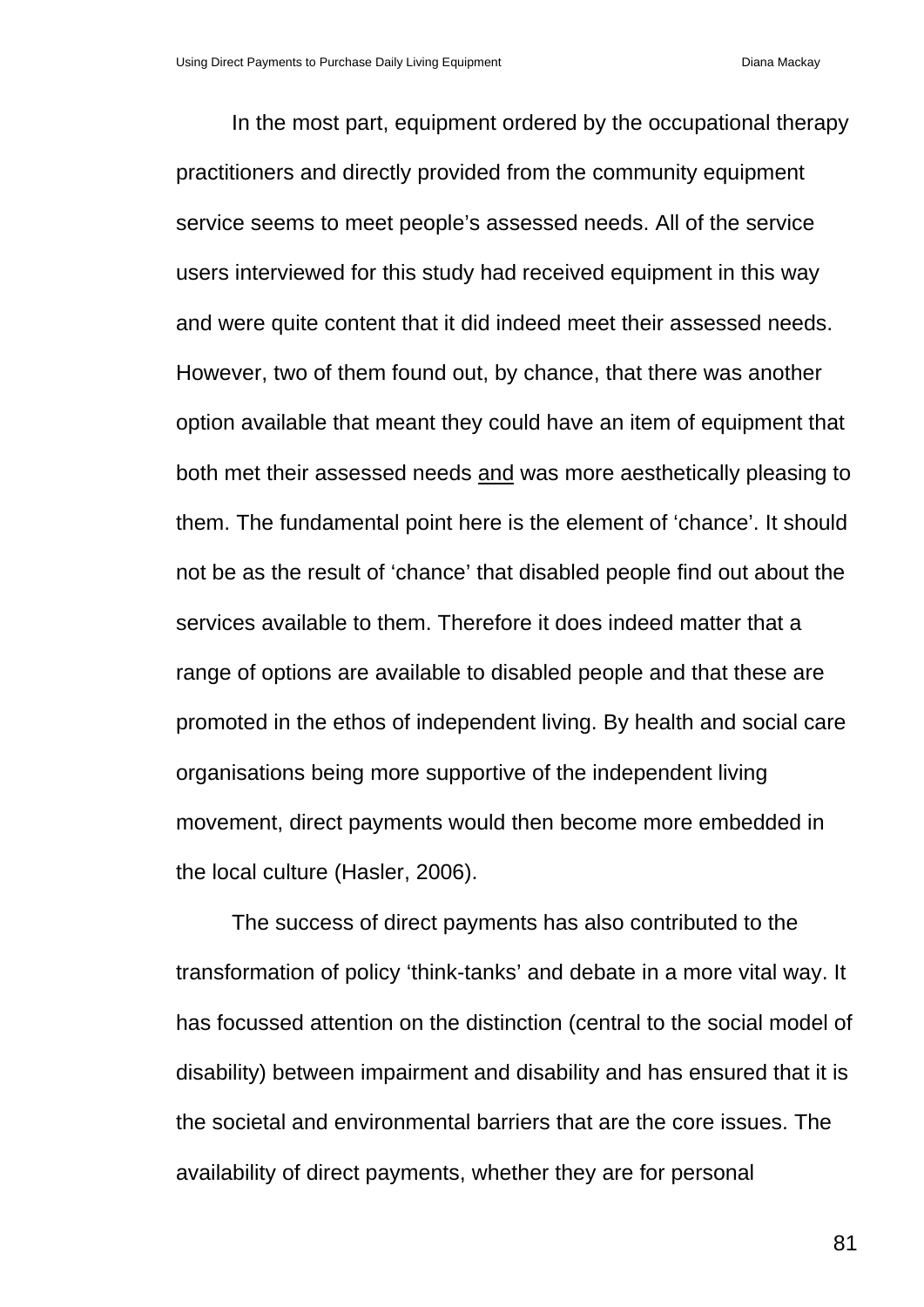assistance, or other aspects of social care, is therefore a fundamental right of citizenship (Glasby et al, 2006).

For the professionals involved it is about taking 'risks' and moving away from, as Frances Hasler calls it, a 'custodial model of care'. She states that :

"Despite plenty of rhetoric to the contrary the instinct of many community care professionals is to limit the risks taken by (and thus the autonomy of) disabled people" (Hasler, 2006: 285)

This is no more clearly demonstrated than by one of the comments made by an OT practitioner:

*"It is a concern that clients will not buy the recommended equipment or will not use the money for equipment and just see it as a bonus payment for their disability."* 

In summary then:

"Only when the balance of power surrounding services required by disabled people in their homes is changed, and users design and produce their own support services, will dependency be reduced and the number of disabling barriers to full citizenship be removed" (Carmichael & Brown, 2002: 806)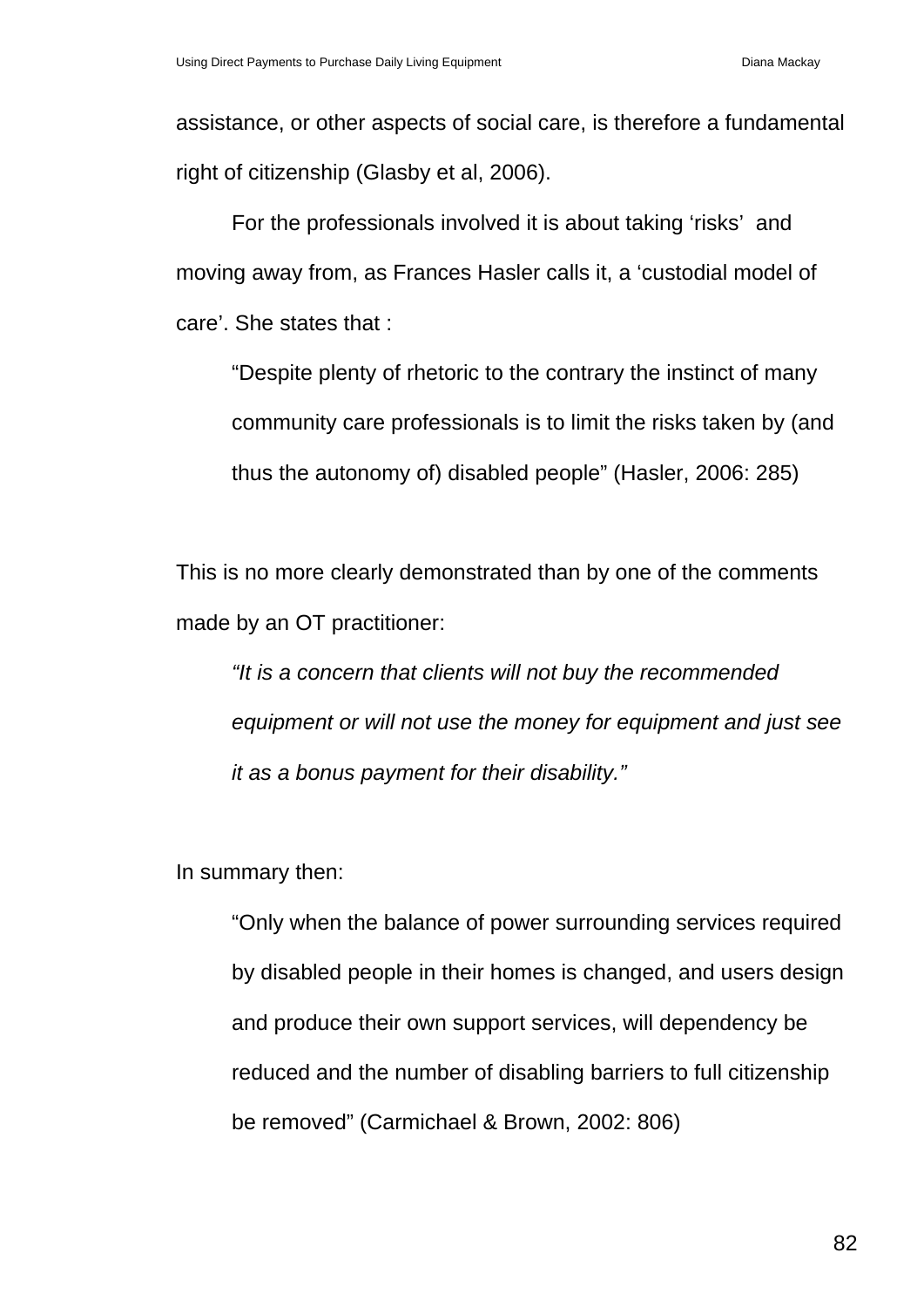#### **7.2 "I didn't know"**

The above heading is a direct quote from one of the service users interviewed as part of the study. Not only was she unaware of direct payments, she was not aware that there existed equipment that could help her be more independent, and in less pain. Support from centres for independent, or integrated, living must provide a way forward so that information about equipment and the profile of direct payments (for all aspects of social care) can continue to be raised and promoted.

Cambridgeshire was recently successful in receiving a government grant to set up a 'user led' CIL which, at the time of writing, is still in the planning stage. However, the challenge remains in ensuring that all disabled people, not just service users, know how to access such support so as to avoid the classic situation for many people: 'they don't know what they don't know'.

Fundamentally, people need information in order to make the choices about the services they receive. In relation to the provision of direct payments for equipment in Cambridgeshire, the researcher takes some responsibility in this regard, as it is clear from the results of the research, that information on this area of service provision, whilst available, is not 'user friendly'. This is clearly an area that needs to be addressed. Information on direct payments for equipment needs to be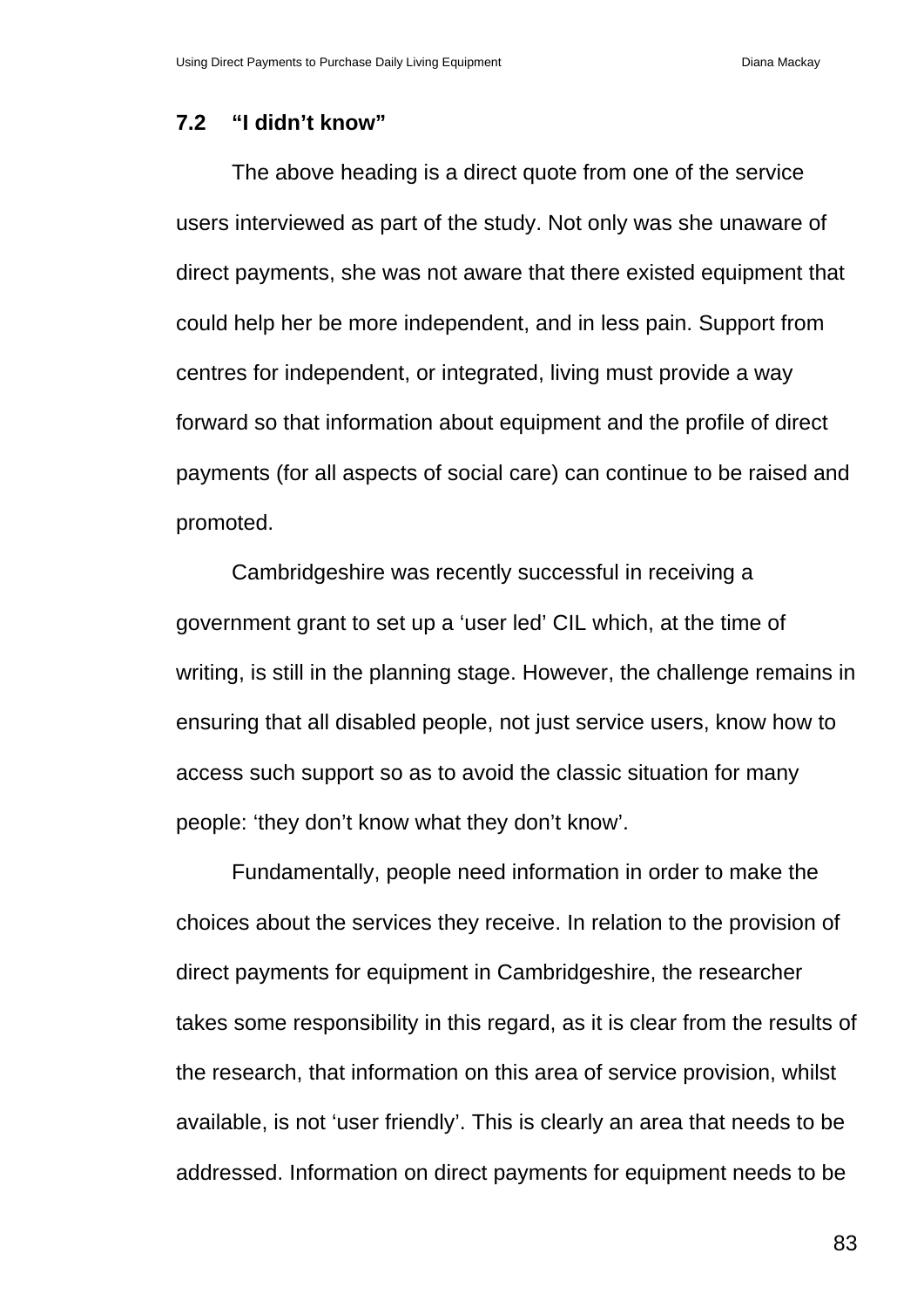separated out from the general information on direct payments for social care support, so that it can be offered to people at the time of OT assessment. Cambridgeshire's current direct payment information booklet, referred to earlier, is fifty-three pages long – is it surprising that it would appear that it goes largely unused by both service users and professionals?

#### **7.3 Training Issues**

As has been indicated, a number of the OT staff cited complicated administrative processes as one of the reasons for not offering direct payments for equipment. Once again, the researcher has to 'take this on the chin' as it was she that led on the development of the policy and procedure for offering direct payments. However, it is the researcher's view that this is a perceived fear amongst the OT staff as the vast majority of them have never completed the process, and that the issue therefore is about training and support. Cambridgeshire, like many other local authorities, employs a dedicated person available to promote and support social workers and care managers in the uptake of direct payments for personal support. No such post currently exists in relation to equipment.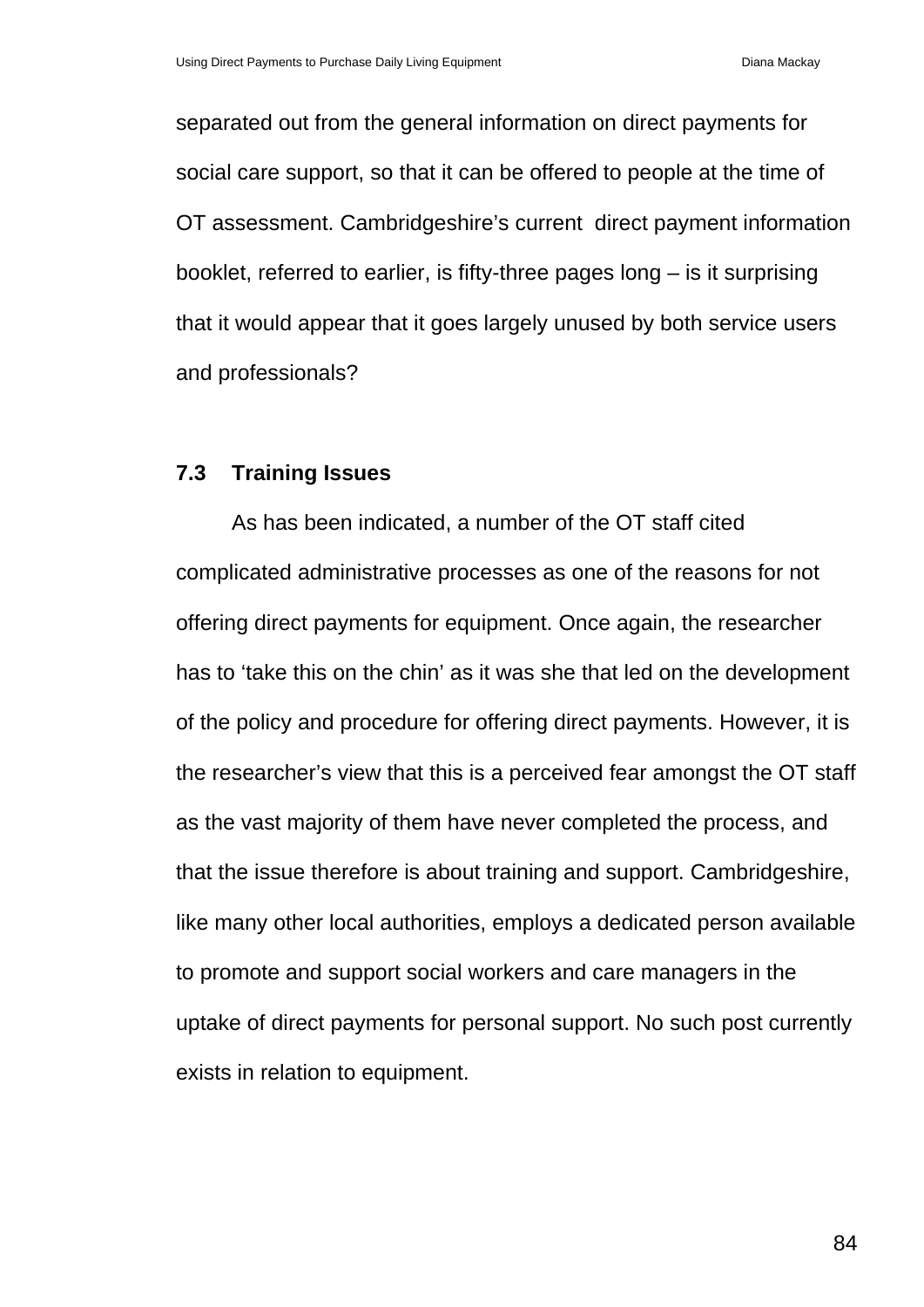#### **7.4 Retail Therapy**

As was alluded to earlier, the fact that a local authority has a store full of one make of bath board should not preclude someone from opting for another make of bath board. It has to be said, daily living equipment is not particularly 'sexy'. On the whole, as one interviewee put it "it does the job". However, if professionals, and service users alike, continue to remain complacent over the range of equipment available we will forever accept that 'a bath board…is a bath board…is a bath board'. Unless we, as society, stimulate the market for more aesthetically pleasing items of equipment (as we have done for other items of technology) people will continue to be forced to accept products whose design has changed little in the last twenty years – NHS wheelchairs being a particular case in point.

It is the expectation of many people who work in this field that we will begin to see more and more 'disability equipment' available on the high street. Whilst this might worry the risk-averse practitioners, it is likely to be the reality and will, no doubt, be welcomed by many, including disabled people and their carers. 'Going shopping' is something highlighted, by some in this study, as a problematic issue for older people, yet Heather Clark's research into the take-up of direct payments amongst older people, found that "it was also important to the older people to choose their purchases themselves" (Clark, 2006: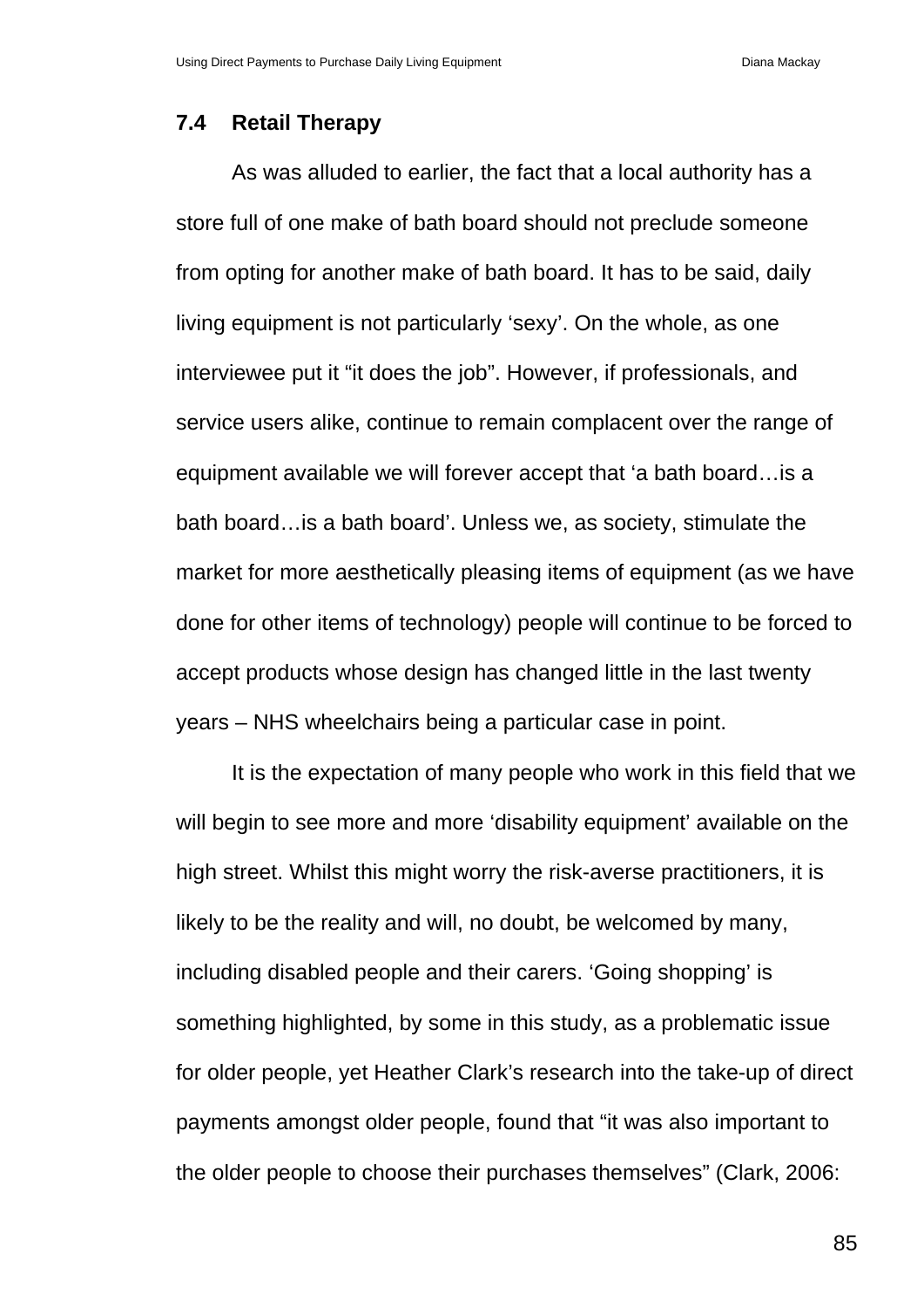86). Those of us currently working in the field will, one day, be older people. We are unlikely to so readily accept equipment that just "does the job".

We are increasingly living in a 'marketised system of care' and Zarb and Nadash's research in 1994 highlighted the importance of understanding the cost implications of direct payments (Pearson et al, 2005). As has been alluded to earlier, there would appear to be different implications in relation to the cost effectiveness of direct payments for equipment. However, this potential barrier must be overcome within the 'Cambridgeshire system' if direct payments for equipment are to become one of the integral tools for independent living.

As was found during this research, some disabled people are more than willing to top-up a direct payment with their own resources if it means they might be able to have a piece of equipment more, as one interviewee put it, "sooper dooper"!

#### **7.5 The Future**

*Improving the Life Chances of Disabled People* (Prime Minister's Strategy Unit, 2005) is largely seen as landmark policy likely to shape the future progression of direct payments. Amongst other proposals, this strategy document called for the introduction of 'individual budgets'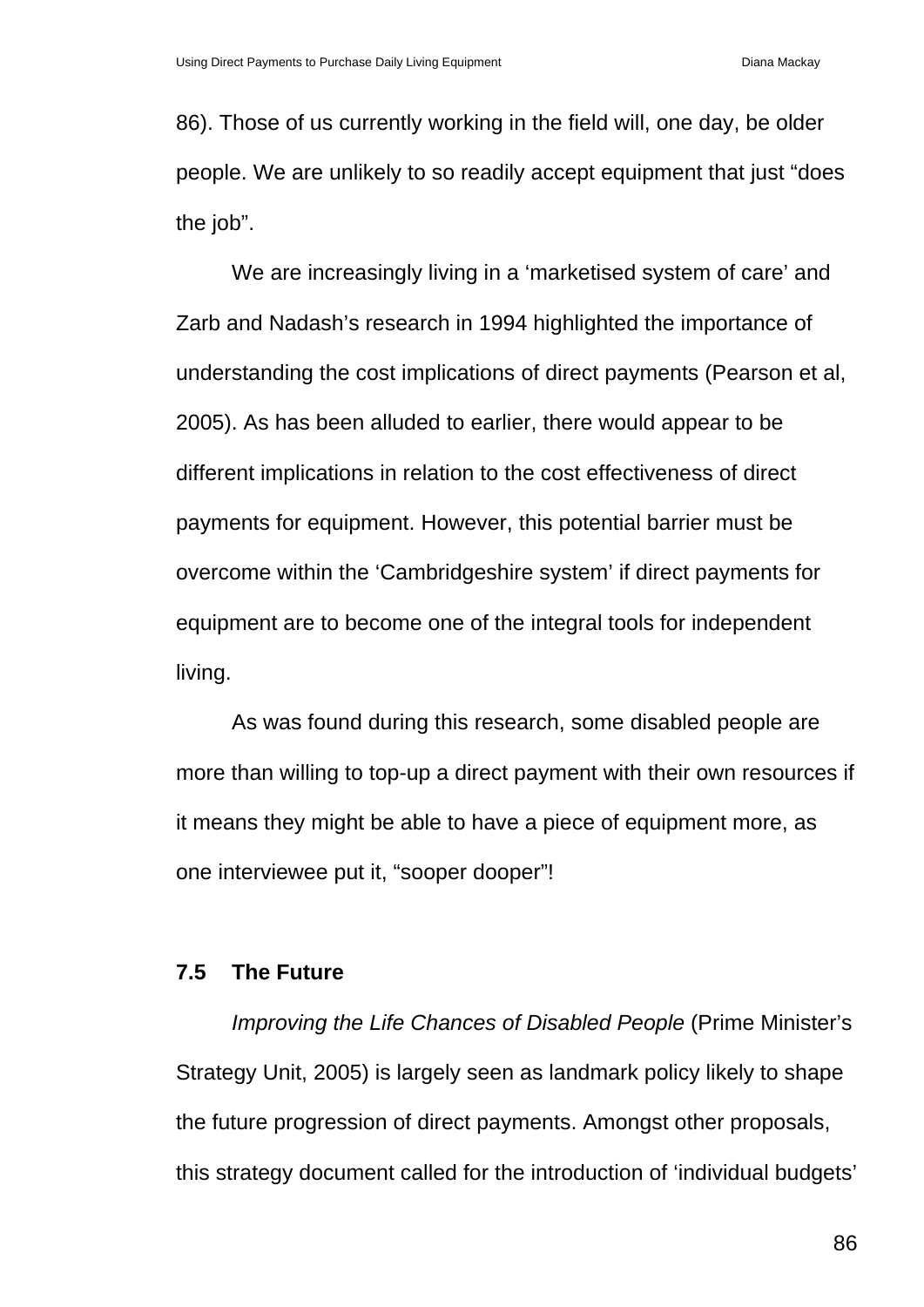made up from a number of different funding streams. The intention is that this will enable more flexible and individualised support for people and will entitle them to a specified sum of money to spend on all their support needs (Glasby et al 2006). We are already beginning to see the emergence of new language in this field with an emphasis on the 'personalisation' agenda. The resources, currently available for equipment are one of the funding streams that will be included in individual budgets. Cambridgeshire is in the early stages of implementing Individual budgets alongside the single assessment process. This presents some significant challenges, and at a time when the government is also proposing a revolutionary shift in the way community equipment is provided as a result of the TCES initiative referred to in Chapter 2. But it will be imperative that all these initiatives, including direct payments and individual budgets, become an integral part of training for front-line staff, not just social workers and care managers but occupational therapy staff also to ensure that the ideals of independent living for disabled people are realised.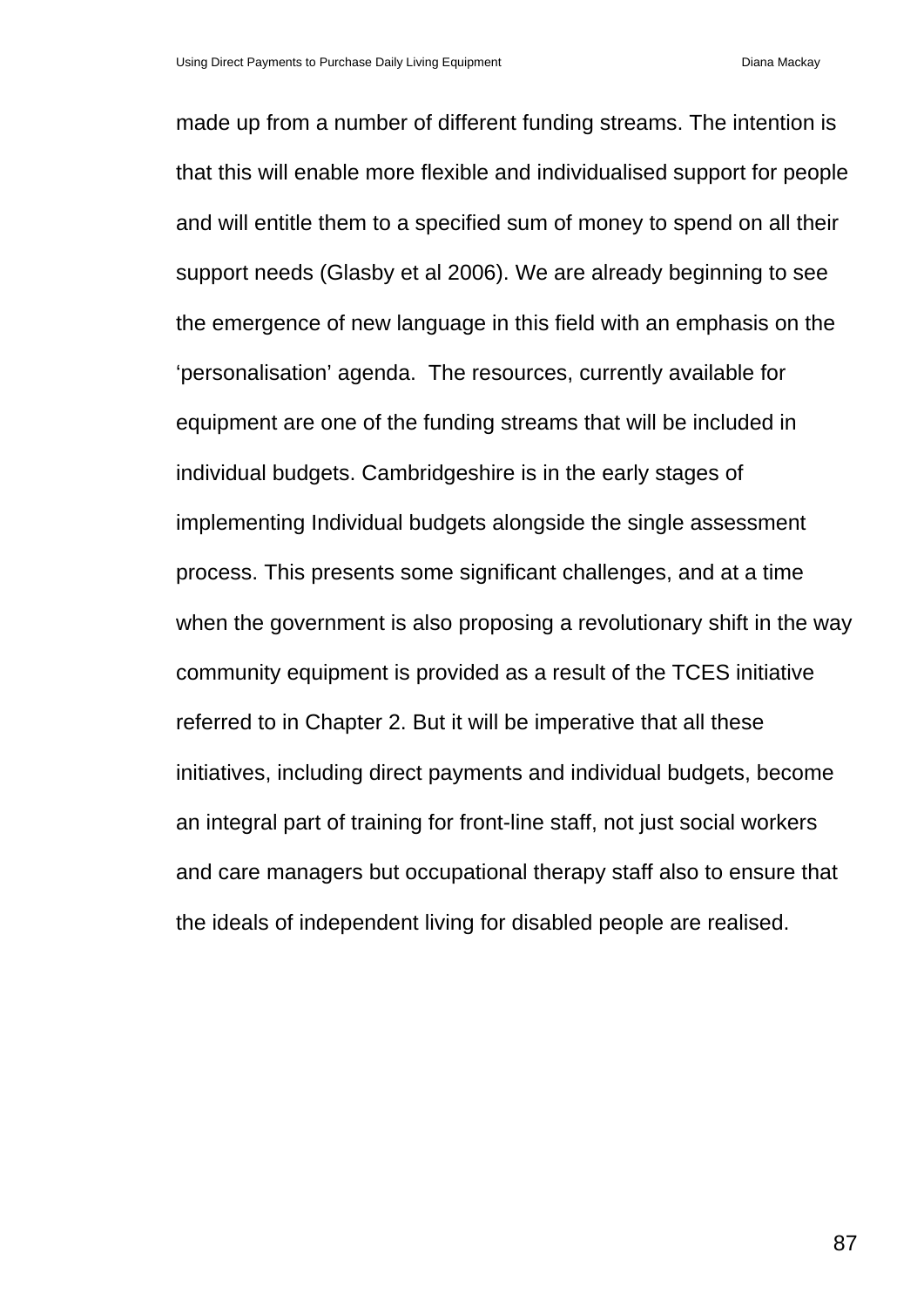# **Bibliography**

# **Applied Social Sciences Index and Abstracts database**

(undated). Accessed via: Leeds University Library. Accessed 3 January, 2008.

Audit Commission (2000): **Fully equipped: the provision of equipment to older or disabled people by the NHS and social services in England and Wales**. London: Audit Commission.

Barnes, C. (1991): **Disabled People in Britain and Discrimination: A Case for Anti-Discrimination Legislation**. London: Hurst and Co. in Association with the British Council of Organisations of Disabled People.

Bornat, J. (2006): Introduction. In Leece and Bornat (eds), **Developments in Direct Payments**. Bristol: The Policy Press.

Bury, M. (1996): Defining and Researching Disability: Challenges and Responses. In Barnes and Mercer (eds), **Exploring the Divide** Leeds: The Disability Press.

# Cambridgeshire County Council (2007): **Direct Payments in Cambridgeshire: Your questions answered**.

(www.cambridgeshire.gov.uk/CMSWebsite/SearchResult.aspx?query=Di rect+Payments), Accessed 13 June, 2008.

# Care Services Efficiency Delivery (2008): **Transforming Community Equipment and Wheelchair Services Programme**

(www.csed.csip.org.uk/workstreams/transforming-community-equipmentand-wheelchair-services-programme.html), Accessed 3 July, 2008

Carlin, J. and Lenehan, C. (2006): Overcoming the barriers to the takeup of direct payments by parents of disabled children. In Leece and Bornat, (eds), **Developments in Direct Payments**. Bristol: The Policy Press.

Carmichael, A. and Brown, L. (2002): The Future Challenge for Direct Payments. **Disability & Society**, 17 (7), 797 – 808.

Clark, H. (2006): "It's meant that, well, I'm living a life now" : older people's experience of direct payments. In Leece and Bornat (eds), **Developments in Direct Payments**. Bristol: The Policy Press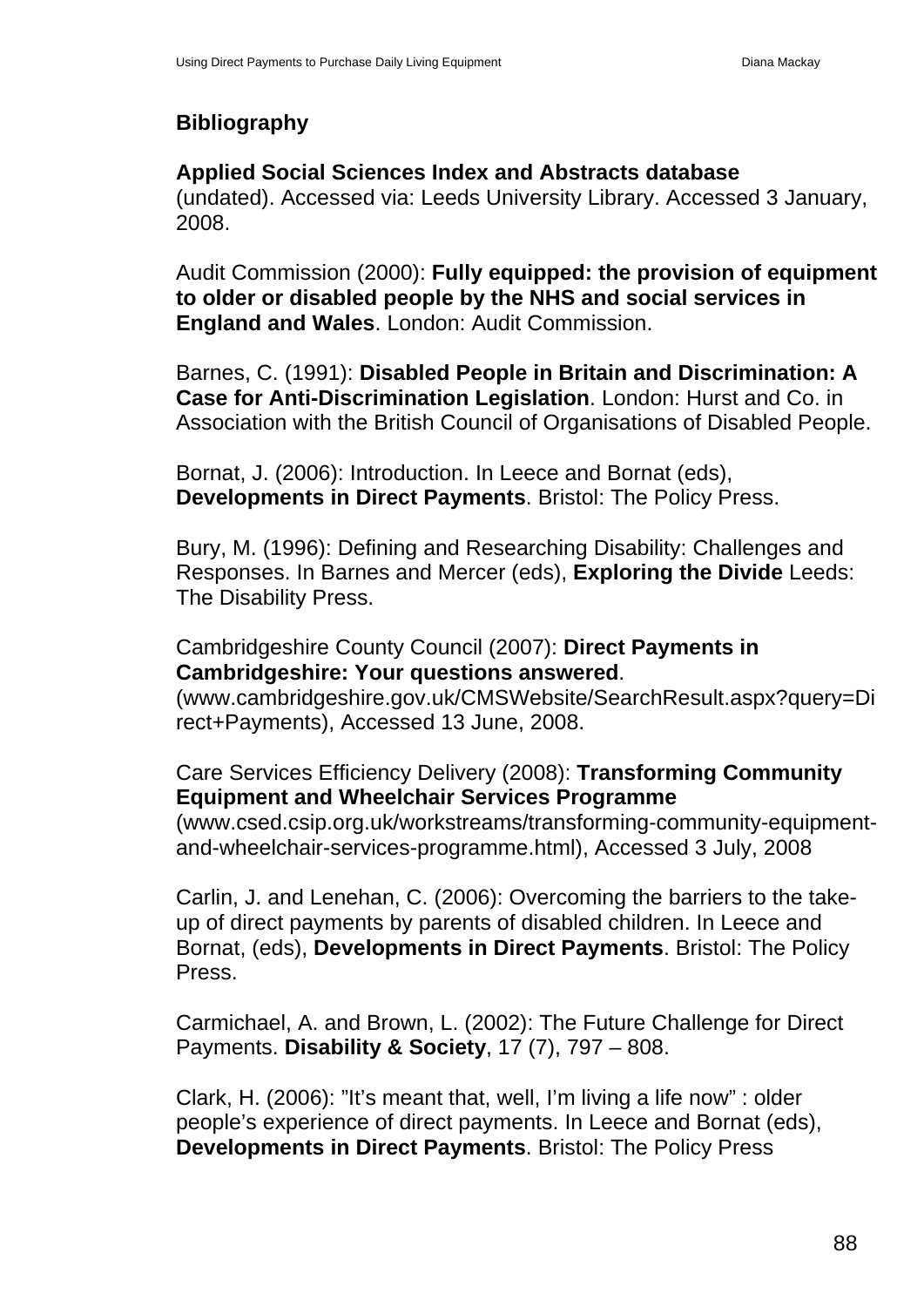Creasey, S. (2006): Opening Doors. **Community Care**, 16-22 November, p.51.

Davey, V., Fernandez, J., Knapp, M., Vick, N., Jolly, D., Swift, P., Tobin, R., Kendall, J., Ferrie, J., Pearson, C., Mercer, G., Priestley, M. (2007): **Direct Payments: A National Survey of Direct Payments Policy and Practice**. London: Personal Social Services Research Unit.

Davis, K. (1990): **A Social Barriers Model of Disability: Theory into Practice. The Emergance of the "Seven Needs"**. Derbyshire Coalition of Disabled People.

Department of Health (2003): **Direct payments guidance: Community care, services for carers and children's services (direct payments) guidance**. London: The Stationary Office.

Department of Health (2005): **Independence Well-being and Choice: Our vision for the future of social care for adults in England**. London: The Stationary Office.

Department of Health (2006): **Our health, our care, our say: a new direction for community services**. London: The Stationary Office.

Down, K. , Mitchell, M. and Wardle, D. (2006): **Assistive Technology: Standards for Service Provision**. London: The Foundation for Assistive Technology.

Finkelstein, V. (1991): Disability: An administrative challenge? (The Health and Welfare Heritage). In Oliver, M. (eds), **Social Work – Disabling People and Disabling Environments**. London: Jessica Kingsley.

Glasby, J. , Glendinning, C. and Littlechild, R. (2006): The future of direct payments. In Leece and Bornat (eds) **Developments in Direct Payments**. Bristol: The Policy Press.

Glendinning, C. (2006): Direct payments and health. In Leece and Bornat (eds) **Developments in Direct Payments**. Bristol: The Policy Press.

Hasler, F. , Cambell, J. and Garb, G. (1999): **Direct Routes to Independence: A Guide to local authority implementation and management of direct payments**. London: Policy Studies Institute.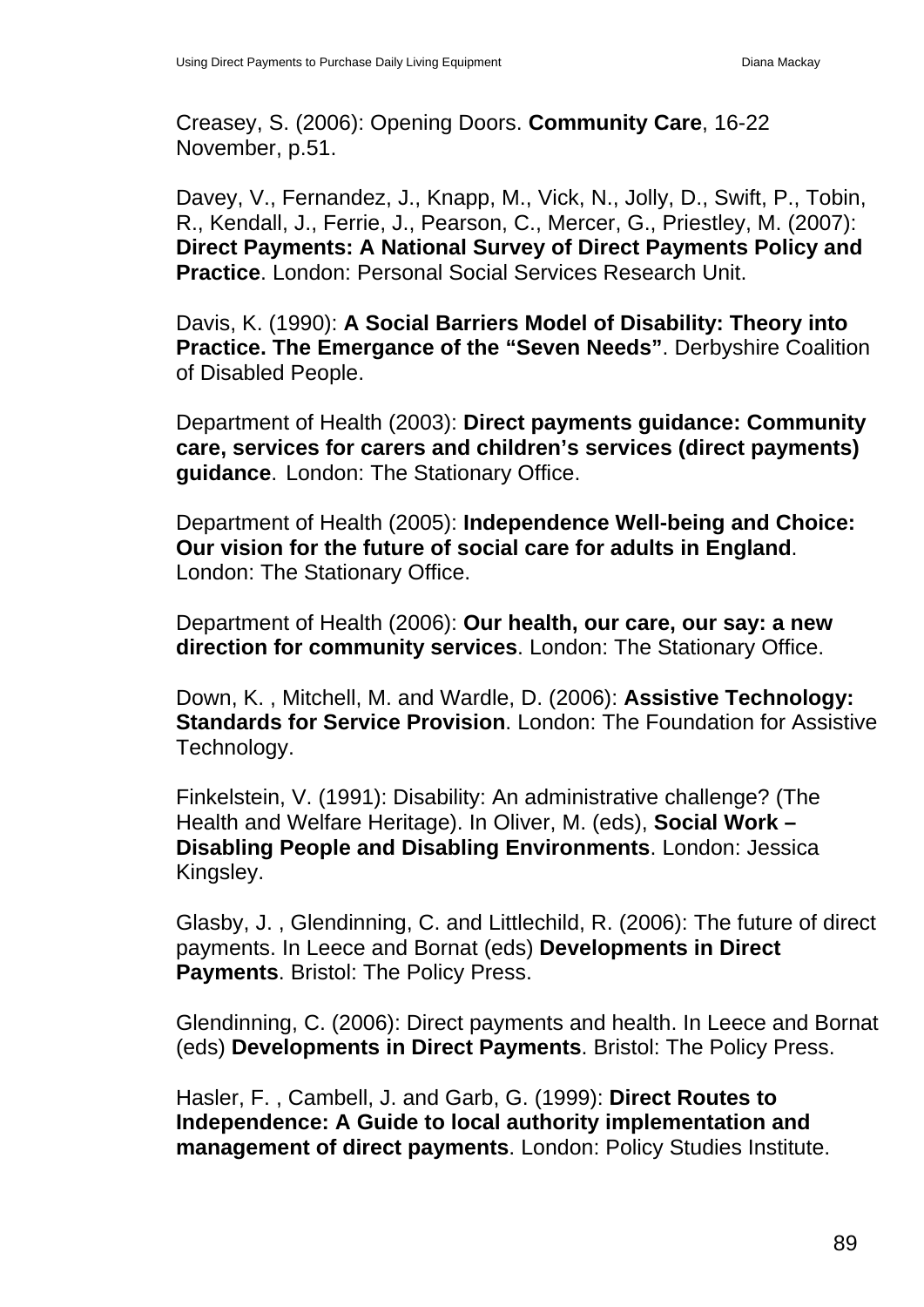Hasler, F. (2006): Holding the dream: direct payments and independent living. In Leece and Bornat (eds), **Developments in Direct Payments**. Bristol: The Policy Press.

Heywood, F. and Turner, L. (2007): **Better outcomes, lower costs. Implications for health and social care budgets of investment in housing adaptations, improvements and equipment: a review of the evidence**. Leeds: HMSO.

Illich, I., Zola, I. K., McKnight, J., Caplan, J. and Shaiken, H. (1977): **Disabling Professions**. London: Marion Boyars.

Independent Living (undated): **Telecare and independent living at home**. (www.independentliving.co.uk/telecare), accessed 22 June, 2008.

Lipsky, M. (1980): **Street-level bureaucracy : dilemmas of the individual in public services**. New York: Russell Sage Foundation.

Mandelstam, M. (2005): **Community Care Practice and the Law**. London: Jessica Kingsley.

Mason, J. (1996): **Qualitative Researching**. London: Sage.

McMullen, K. (2003): **The Direct Approach: Disabled people's experience of direct payments**. London: Scope.

Mercer, G. (2002): Emancipatory disability research. In Barnes, C., Oliver, M. and Barton, L. (eds), **Disability Studies Today**. Cambridge: Polity

National Centre for Independent Living (undated): (www.ncil.org.uk), accessed 28 July, 2008.

National Patient Safety Agency (2007): **Guidance for applicants to the National Research Ethics Service**. London: National Patient Safety Agency.

Oliver, M. (1992): Changing the Social Relations of Research Production, **Disability, Handicap and Society**, 7 (2), 101 - 114.

Pearson, C., Barnes, C., Jolly, D., Mercer, G. and Priestley, M. (2005): Personal Assistance Policy in the UK: What's the Problem with Direct Payments? **Disability Studies Quarterly**. 25 (1), 1 - 11.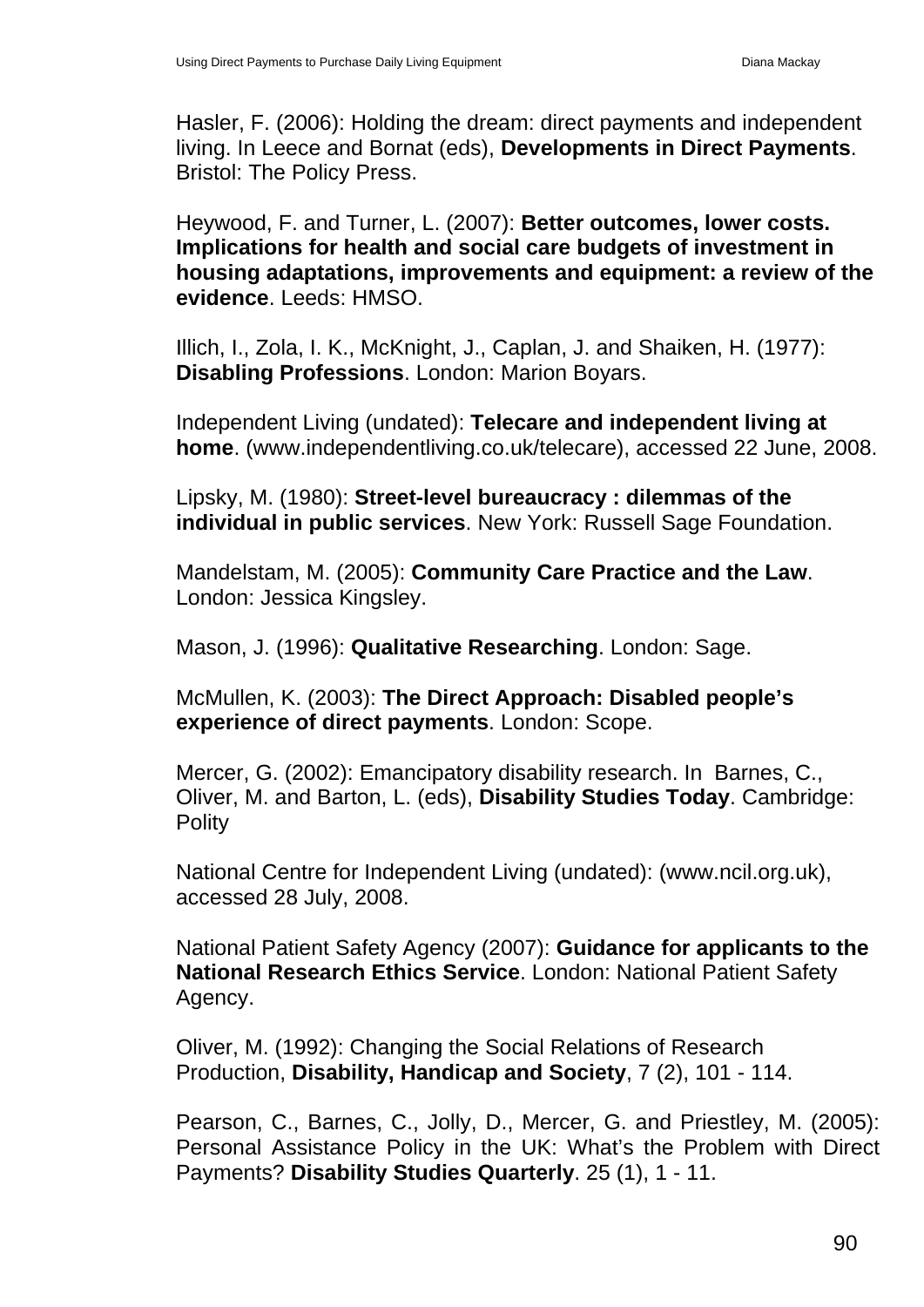Priestley, M., Jolly, D., Pearson, C., Riddell, S., Barnes, C. and Mercer, G. (2007): Direct payments and disabled people in the UK: supply, demand and devolution. **British Journal of Social Work**, 37 (7), 1189 - 1204.

Prime Minister's Strategy Unit (2005): **Improving the Life Chances of Disabled People**. London: Cabinet Office, Prime Minister's Strategy Unit.

Punch, K. (2005): **Introduction to Social Research: Quantitative and Qualitative Approaches**. London: Sage.

Sanderson, D. and Place, M. (2001): Evaluation of the powered wheelchair and voucher schemes. **International Journal of Therapy and Rehabilitation**, 8 (2), 46 – 51.

Sim, A.J., Milner, J., Love, J. and Lishman, J. (1998): Definitions of Need: can disabled people and care professionals agree? **Disability & Society**, 13 (1) 53 – 74.

Taylor, S. and Tilley, N. (1998): Asking Questions in Social Research. In Field, D. and Taylor, S. (eds), **Sociological Perspectives on Health, Illness and Health Care**. Oxford: Blackwell Science.

Truman, C., Mertens, D. M. and Humphries, B. (2000): **Research and Inequality**. London: Routledge.

Zarb, G. and Nadash, P. (1994): **Cashing in on independence: Comparing the costs and benefits of cash and services**. Derby: BCODP/PSI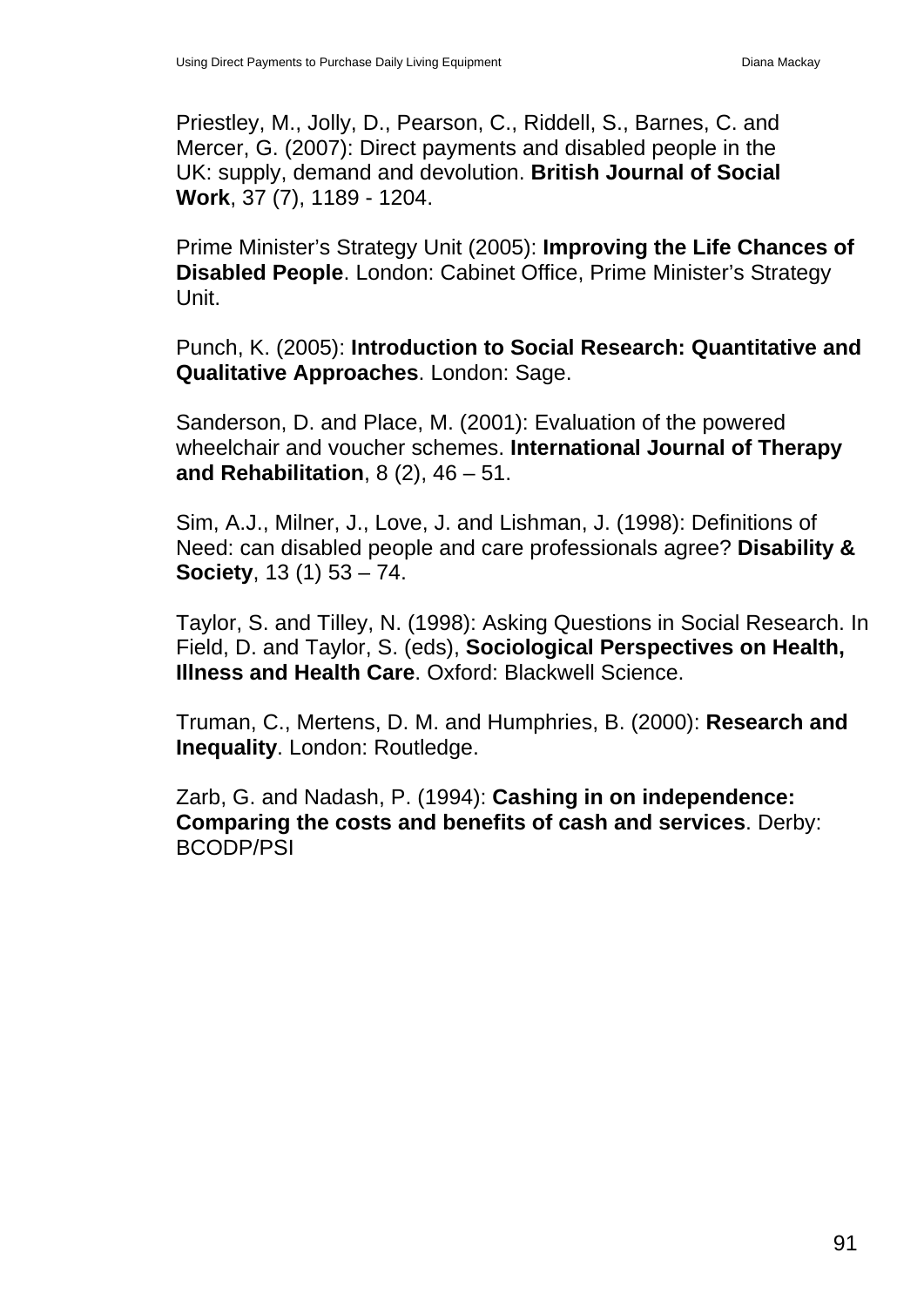# *Appendix (i)*

Dear (Service user)

As a recipient of direct payments, you are being invited to take part in a research study looking at the use of direct payments to purchase daily living equipment. This study is being conducted by Diana Mackay, Commissioning & Performance Manager from Cambridgeshire County Council.

Enclosed is an information sheet regarding the study and a consent form for you to complete, should you wish to take part.

If you are interested in taking part in this study, please complete the attached consent form and return to Diana in the enclosed, pre-paid envelope. Please be aware that, should Diana receive more responses than required, she will select a random sample from those who have responded. If you choose to take part, you will receive a letter confirming whether or not you will be included in the study.

Yours sincerely

Diana Mackay

Encl: Participant Information Sheet Consent form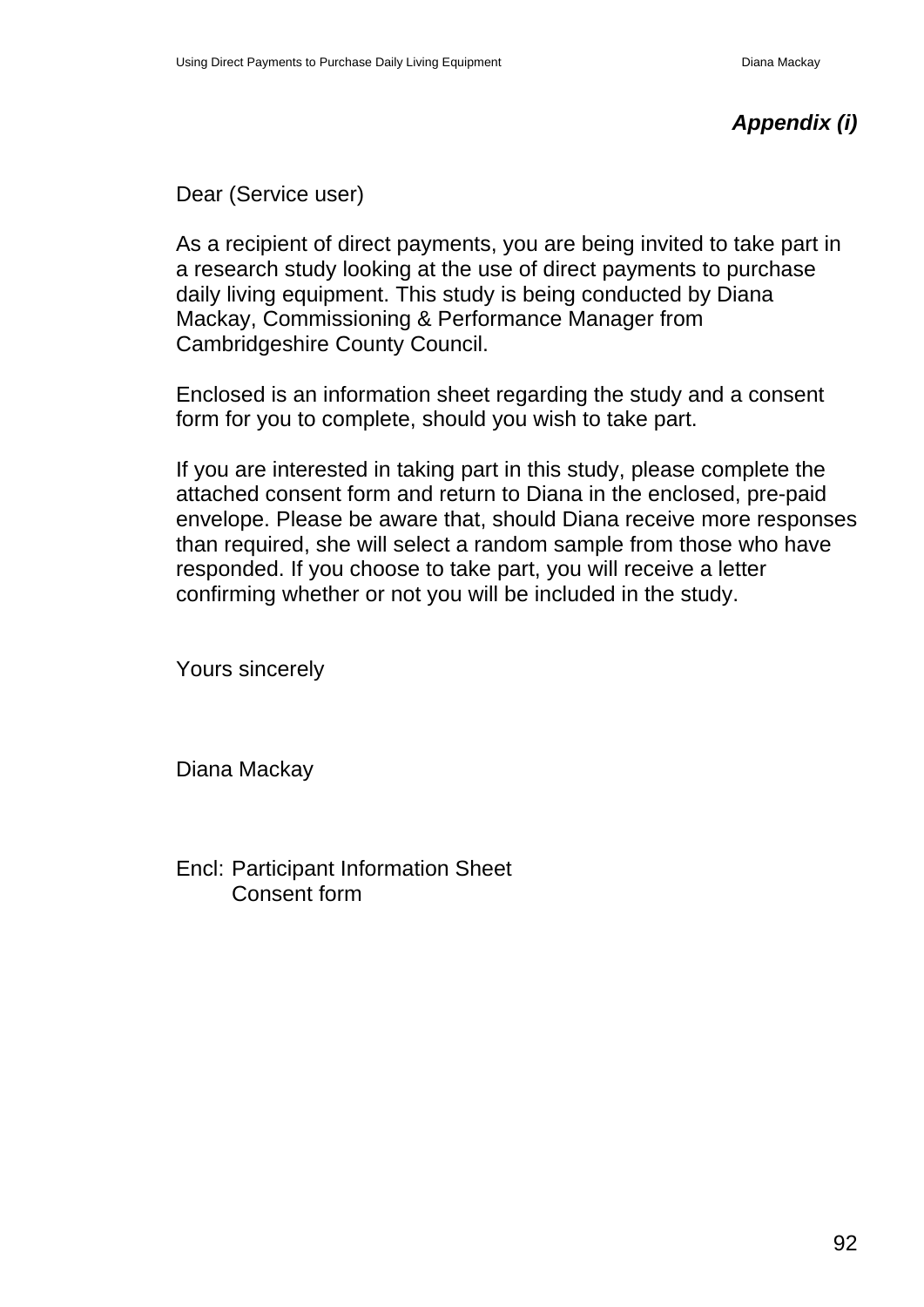# *Appendix (ii)*

## Dear (OT practitioner)

I am writing to you to invite you to take part in a small scale research study. I am conducting a study to explore some of the reasons behind the lack of take-up of direct payments for equipment.

I would be grateful if you would complete the enclosed questionnaire and return it to me in the stamped addressed envelope by …. The questionnaire should take no more than 10 minutes to complete. All responses are completely anonymous.

This study forms part of a Masters degree that I am undertaking at Leeds University (Distance Learning). As part of the study I will also be interviewing some service users who have received direct payments. My research is being supported by Cambridgeshire County Council, Adult Services and has been approved by the Cambridgeshire Research Ethics Committee.

I would like to thank you in advance for completing the questionnaire.

Yours faithfully

Diana Mackay

Encl: Questionnaire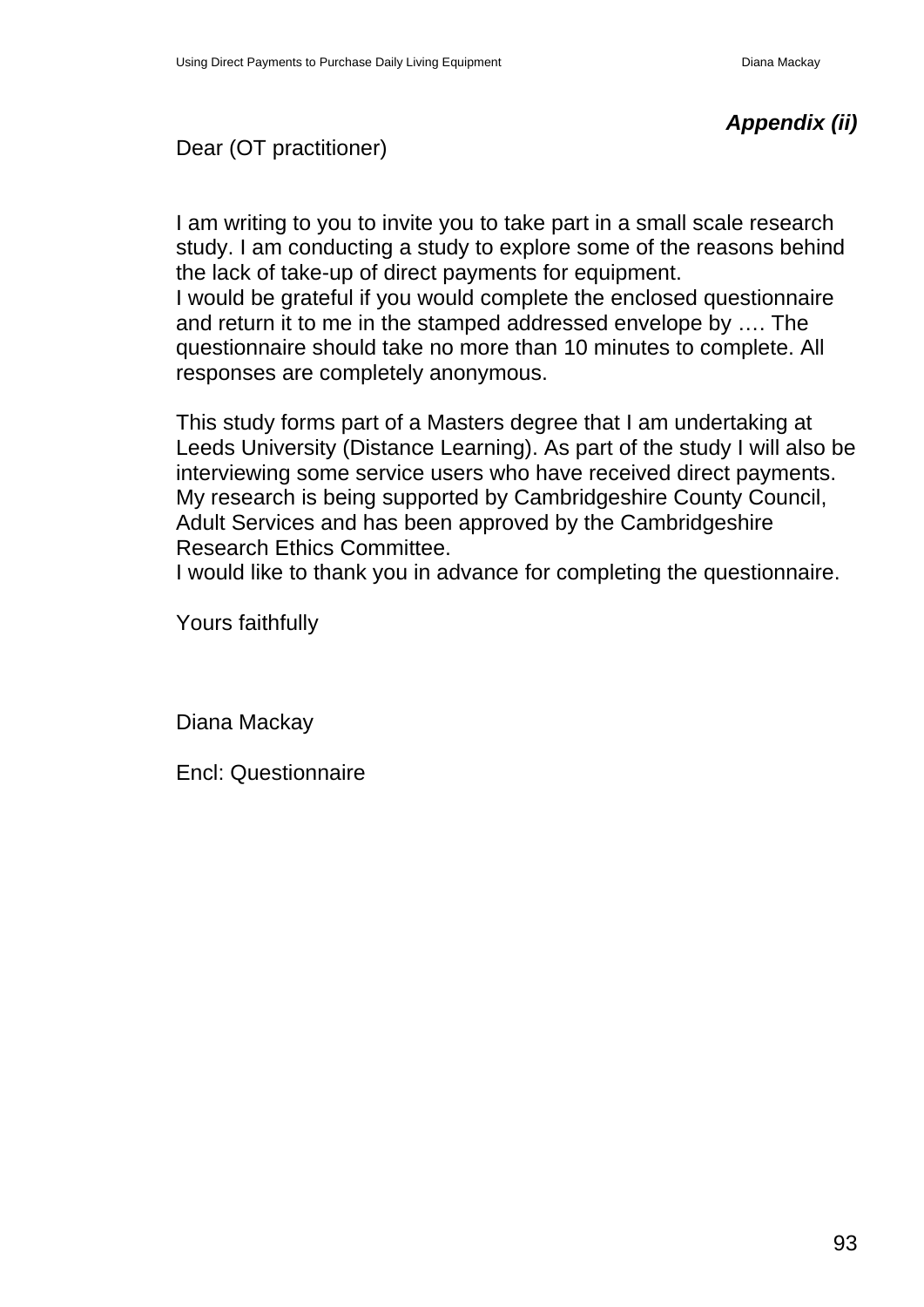*Appendix (iii)* 



# **Participant Information Sheet (Service user interviews)**

## **Direct payments for daily living equipment: why the lack of take-up?**

**Date:** 15<sup>th</sup> May 2008 **Name of researcher:** Diana Mackay **Supervisor:** Mr Geof Mercer, School of Sociology and Social Policy, Leeds University.

You are being invited to take part in a small scale research study. Before you decide to take part, it is important for you to understand why the research is being done and what it will involve. Please take time to read the following information carefully and talk to other people about the study if you wish.

## **What is the purpose of the study?**

The purpose of the study is to explore some of the reasons behind the lack of take-up of direct payments for daily living equipment. For the purposes of this study, the term 'daily living equipment ' refers to the traditional range of mobile equipment, usually provided as a result of occupational therapy assessment. Such items include bathing and toileting equipment, hoists and other items to assist with general activities of daily living.

This research is being undertaken as part of a Masters degree programme at Leeds University (Distance Learning).

## **Why have I been chosen?**

You have been invited to take part as you are someone who has either:

- Received a direct payment for equipment
- Receive direct payments for other aspects of your care but you have had equipment directly provided by the community equipment service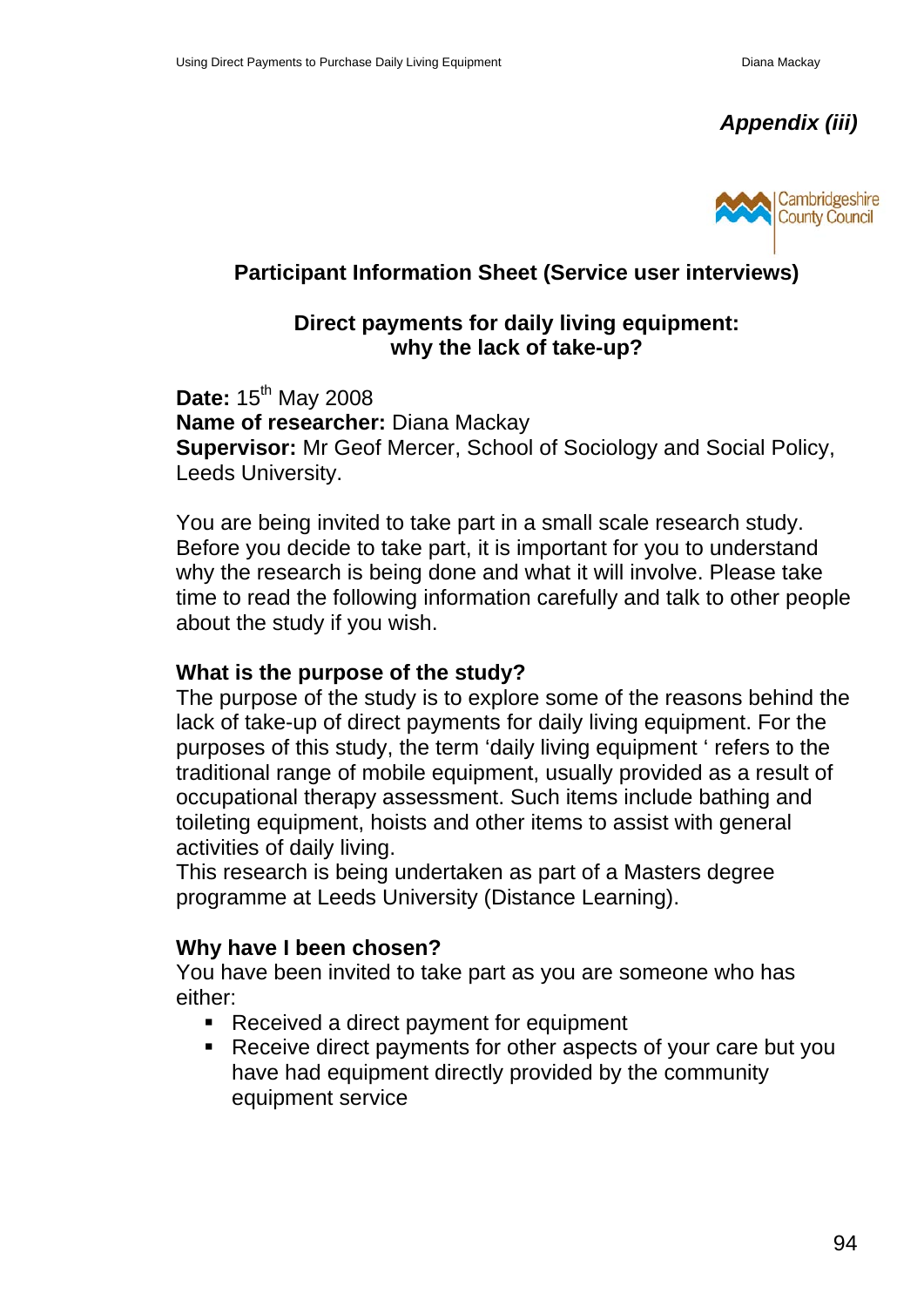## **Do I have to take part?**

Participation is entirely voluntary. It is completely your decision as to whether you wish to take part or not. If you agree to take part, you should keep this information sheet and sign the enclosed consent form which should be returned in the enclosed, pre-paid envelope. You are free to withdraw at any time and without giving any reason.

#### **What will happen to me if I take part?**

It is proposed that the interviews will take place during April / May 2008.

If you agree to take part, a mutually agreeable interview time and venue will be arranged between yourself and the researcher. The interview will last approximately 45minutes – 1 hour. It will involve you talking through your experiences of receiving direct payments. You are welcome to have another person with you during the interview, for example a relative, friend or carer. If you should need interpreting services, these can be arranged for you and you will be reimbursed for any costs incurred.

## **Will my taking part in this study be kept confidential?**

The interview will be recorded and transcribed. There will be no identifying details applied to the tape and the transcriptions will be anonymised. Please be reassured that confidentiality and anonymity will be maintained at all times. Following completion of the study, all recordings will be destroyed. However, written data will be stored in line with NHS directives. Comments made during the interview may be quoted anonymously in the final dissertation. You may be asked to clarify issues during the data analysis process to confirm accuracy and interviewer interpretation.

## **What are the possible benefits of taking part?**

There are unlikely to be any benefits to you from taking part in the study. However, it is hoped that the outcome of the research will contribute towards developments in the direct payments scheme. There is no financial reward offered for participation. However, should you wish to be interviewed at a location that means you will incur travel costs, these will be reimbursed.

## **What if there is a problem?**

If you have a concern about any aspect of this study, you should ask to speak to the researcher who will do their best to answer your questions. If you remain unhappy and wish to complain formally, you can do this by contacting Clare Skinner, Faculty of Medicine and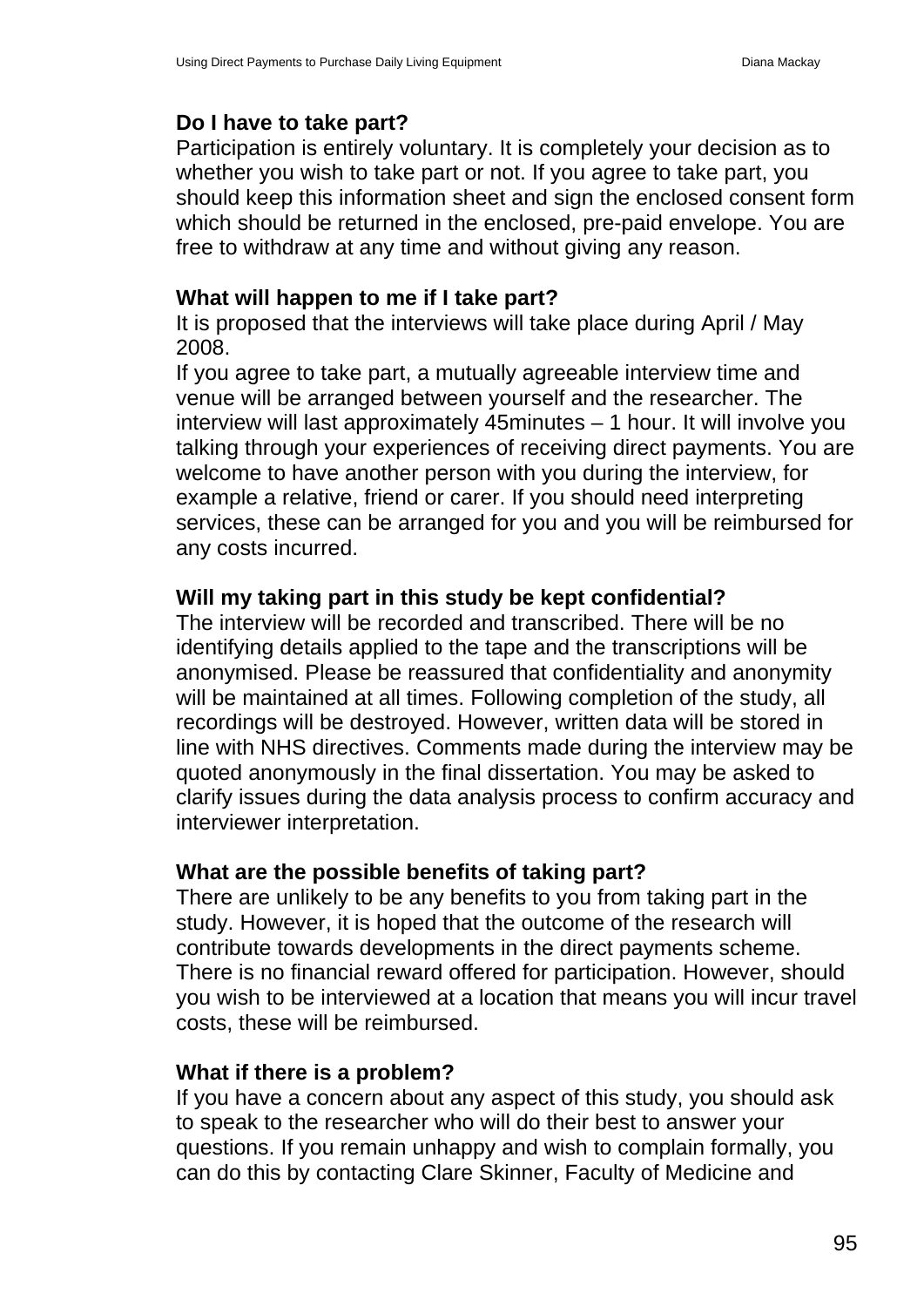Health Research Manager, Room 10.110, Level 10, Worsley Building, University of Leeds, Leeds, LS2 9JT.

## **What will happen to the results of the research study?**

The study will be submitted as a degree dissertation as mentioned above. It may be published via a conference or journal publication. It is also likely to be available to download free of charge from the Leeds University archive website.

# **Who is organising and funding the research?**

This work is being undertaken as part of a dissertation for a Master of Arts degree in Disability Studies at Leeds University. The research is being funded by Cambridgeshire County Council.

## **Who has reviewed the study?**

The study has been approved by the Cambridgeshire 3 Research Ethics Committee.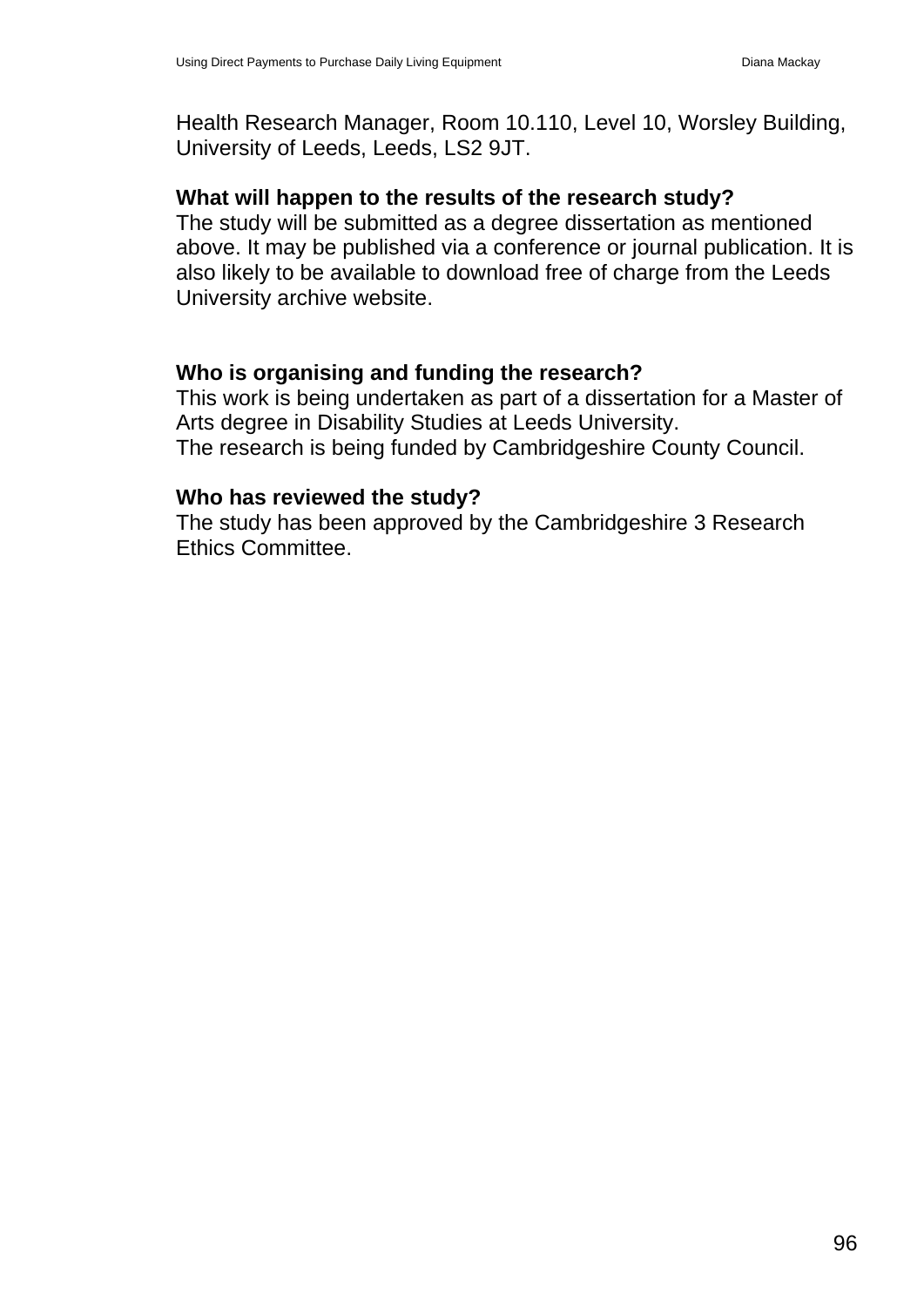



# **Participant Consent Form – Interviews Direct payments for daily living equipment: Why the lack of take-up? Please initial each box**  1. I have read and understood the information sheet for the above study. I have had the opportunity to consider the information and have had questions answered satisfactorily. 2. I understand my participation is voluntary and that I can withdraw my consent at any time without giving a reason. 3. I understand that the interviews will be audio recorded and then transcribed. 4. I understand that the results of the study including quotations will be used in the write up of this project but all comments will be anonymised. 5. I agree that the sponsor of the research (Leeds University) may view the interview data for audit and monitoring purposes. 6. I agree to take part in the study.

| Name of participant                                                     | Date | Signature |  |  |  |
|-------------------------------------------------------------------------|------|-----------|--|--|--|
| I confirm that consent was checked orally at the time of the interview. |      |           |  |  |  |
| Name of researcher                                                      | Date | Signature |  |  |  |
|                                                                         |      |           |  |  |  |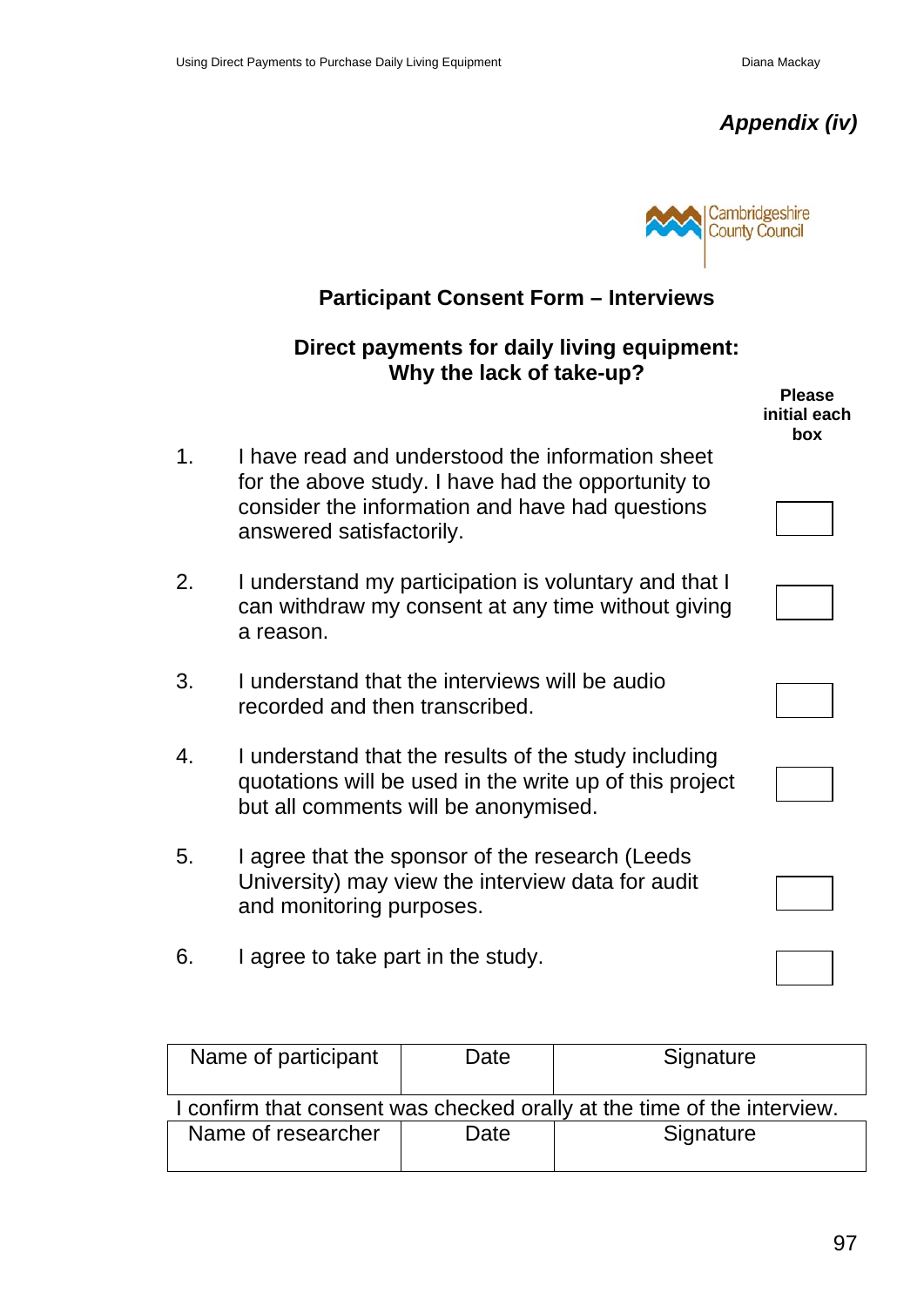# *Appendix (v)*

## **DIRECT PAYMENTS FOR EQUIPMENT**

#### **Questionnaire to Occupational Therapy staff**

| 1. | Please indicate your KSF banding.                                                                                                 |                                            |  |  |
|----|-----------------------------------------------------------------------------------------------------------------------------------|--------------------------------------------|--|--|
| 2. | Are you aware of the policy and procedure for<br>offering direct payments for equipment?                                          | Yes<br>No                                  |  |  |
| 3. | When you are assessing clients' equipment needs, in<br>the community, do you offer them the option of direct<br>payments?         | Always<br><b>Sometimes</b><br><b>Never</b> |  |  |
|    | If 'Never', go to question 5.                                                                                                     |                                            |  |  |
| 4. | Have any of your clients ever taken up this offer?                                                                                | Yes<br>No                                  |  |  |
| 5. | Have any of your clients ever independently<br>requested a direct payment for equipment?                                          | Yes<br>No                                  |  |  |
| 6. | If you answered 'yes', to either question 4 or 5, did<br>your client ultimately receive a direct payment?                         | Yes<br>No                                  |  |  |
| 7. | If you answered 'no' to question 4, or 6, please say why you feel the direct<br>payment option was not pursued.                   |                                            |  |  |
|    |                                                                                                                                   |                                            |  |  |
|    |                                                                                                                                   |                                            |  |  |
|    |                                                                                                                                   |                                            |  |  |
| 8. | Please use this space below to record and comments you would like to make<br>about the offering of direct payments for equipment. |                                            |  |  |
|    |                                                                                                                                   |                                            |  |  |
|    |                                                                                                                                   |                                            |  |  |
|    |                                                                                                                                   |                                            |  |  |
|    |                                                                                                                                   |                                            |  |  |
| 9. | Are you aware of the Individual Budgets initiative                                                                                | Yes<br>No                                  |  |  |
|    |                                                                                                                                   |                                            |  |  |